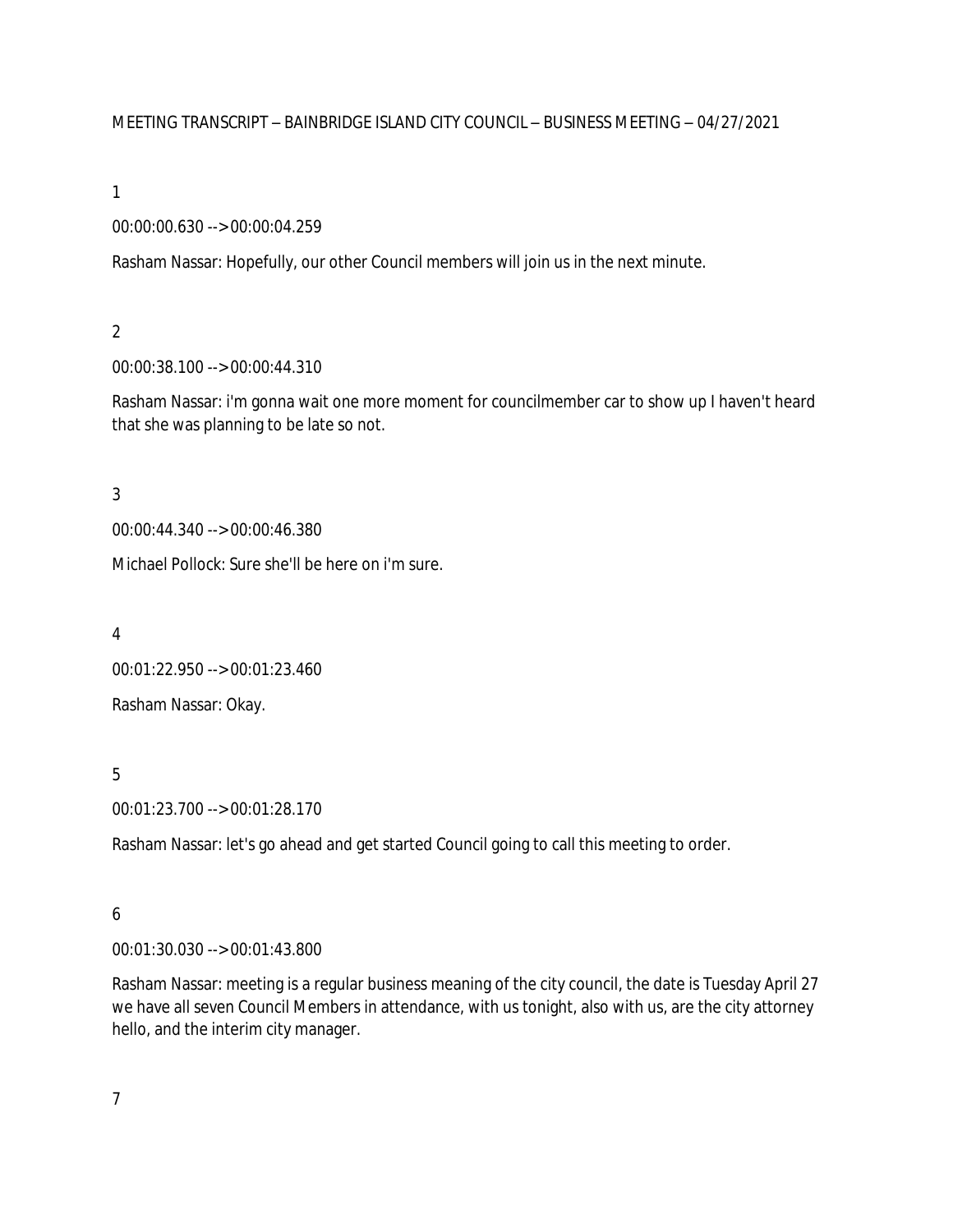00:01:46.500 --> 00:01:50.730

Rasham Nassar: Our first order of business, this evening is an executive session.

### 8

00:01:51.870 --> 00:02:02.370

Rasham Nassar: Pursuant to our CW 42.3 0.1101 I to discuss with legal counsel matters relating to litigation or potential litigation, to which the city.

9

00:02:02.910 --> 00:02:08.790

Rasham Nassar: governing body or a Member, acting in an official capacity is or is less likely to become a party.

### 10

00:02:09.210 --> 00:02:20.730

Rasham Nassar: When public knowledge regarding the discussion is likely to result in an adverse legal or financial consequence to the Agency looks like our scheduled time for this agenda item is 45 Minutes it is.

#### 11

00:02:20.760 --> 00:02:30.930

Rasham Nassar: 6:02pm that puts us returning back in open session at around 6:47pm city attorney.

12

00:02:31.800 --> 00:02:37.860

Joe Levan: Yes, so Council, as always, if you lead this meeting i'll send you the invite for the exact session you'll join that and then we'll go from there.

13

00:47:36.150 --> 00:47:39.390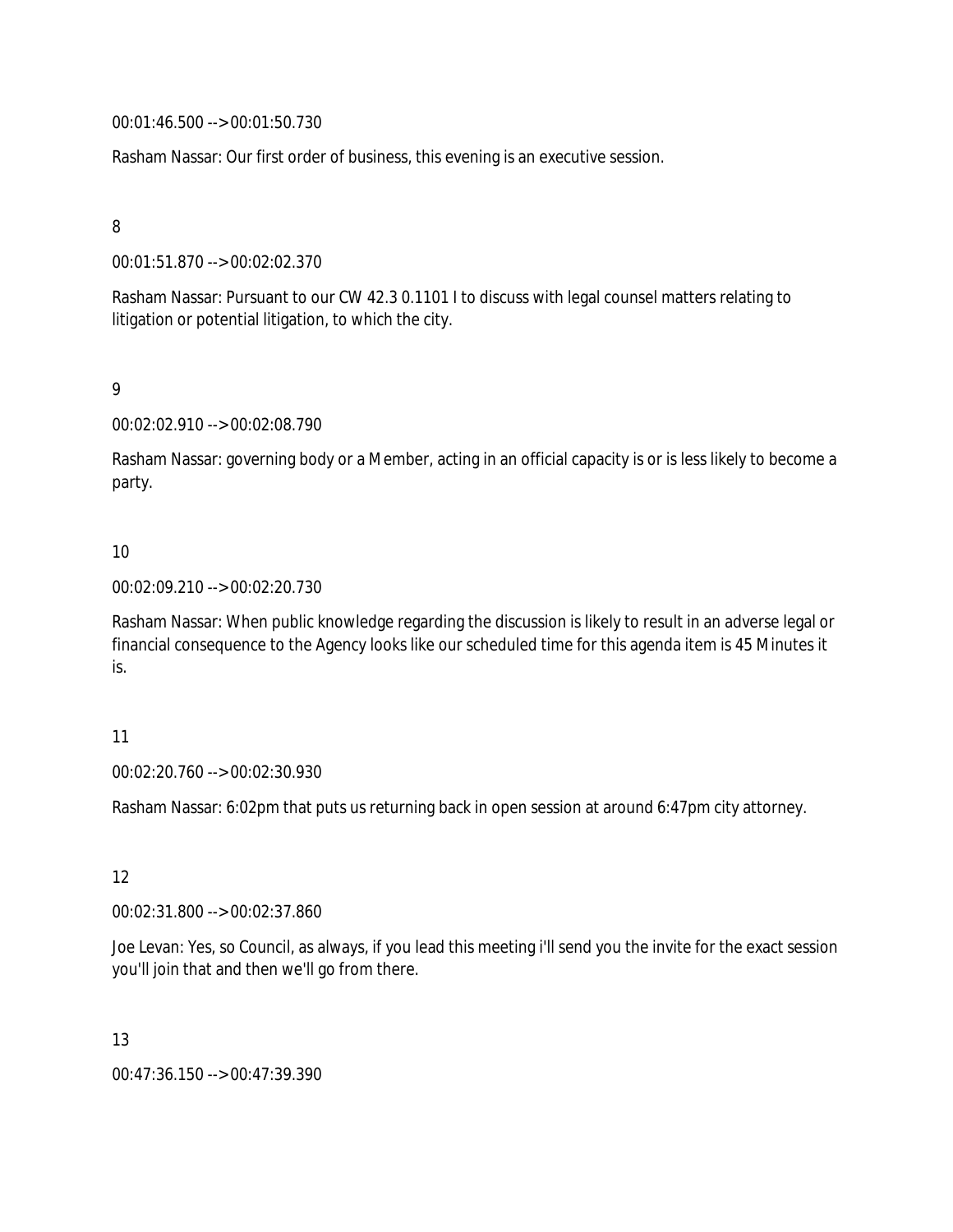Christine Brown: Council has extended the executive session for 10 minutes.

14

00:58:44.190 --> 00:58:47.520

Christine Brown: Council has extended the executive session by five minutes.

## 15

01:06:26.190 --> 01:06:30.240

Christine Brown: Council has extended the executive session by an additional five minutes.

## 16

01:11:21.630 --> 01:11:25.710

Christine Brown: Council has extended the executive session by an additional five minutes.

## 17

01:13:32.970 --> 01:13:33.360 There, she is.

## 18

01:13:36.840 --> 01:13:38.460

Rasham Nassar: Okay, I think we're all back.

## 19

01:13:40.680 --> 01:13:52.170

Rasham Nassar: city council has returned from its executive session we will reconvene the regular business meeting at 7:30pm and we are on agenda item three approval of the agenda.

## 20

01:13:53.910 --> 01:13:55.170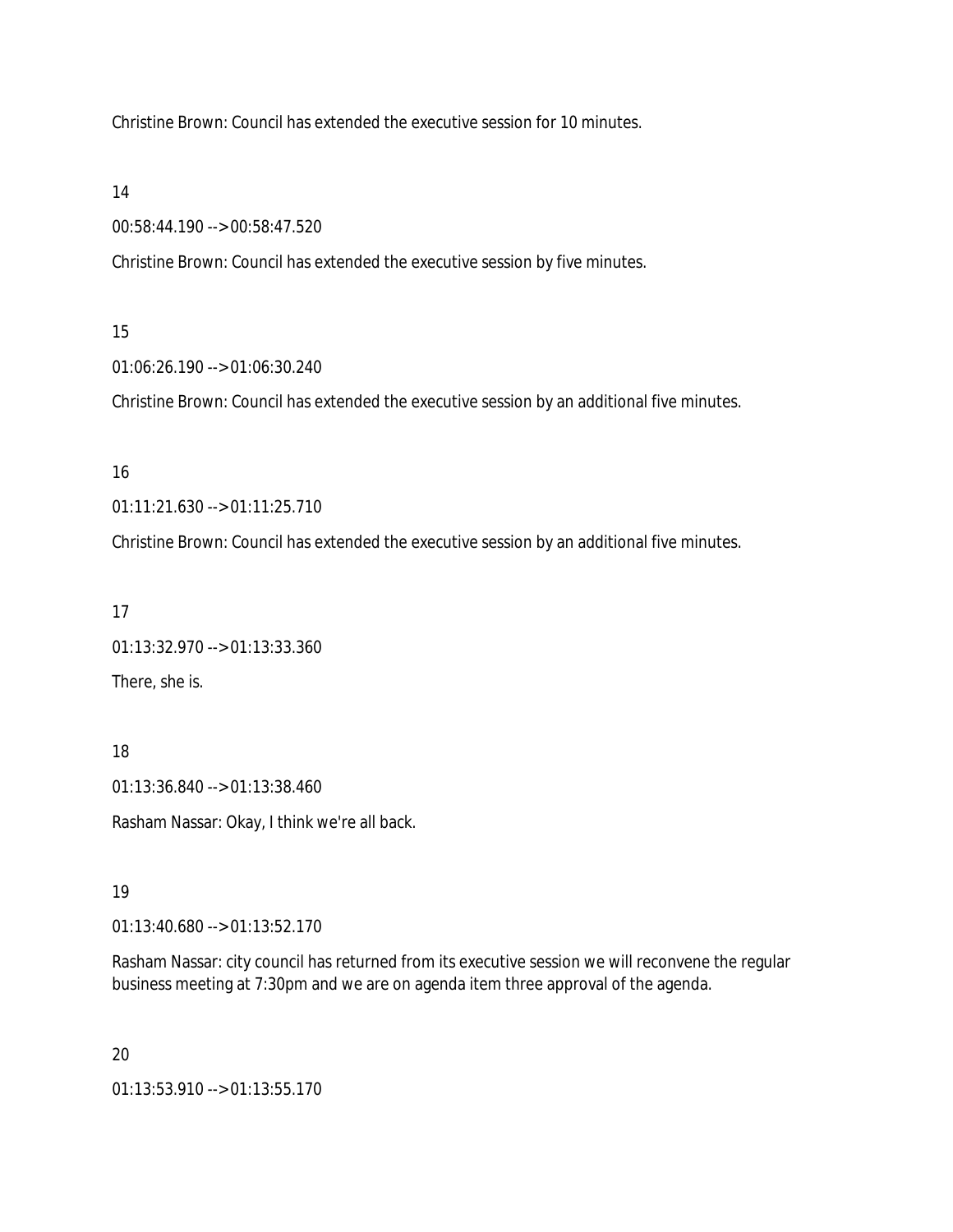Rasham Nassar: councilmember pollock.

21

01:13:57.360 --> 01:14:04.770

Michael Pollock: Now so i'd like to remove item 11 a from the agenda that's the appointment of the Office for numbers.

## 22

01:14:06.420 --> 01:14:08.040

Rasham Nassar: Okay, is there a second for that Council.

## 23

01:14:10.650 --> 01:14:12.840

Rasham Nassar: Council member finra Johnson got that second.

## 24

01:14:14.220 --> 01:14:19.740

Rasham Nassar: Is there any debate on councilmember politics motion to remove item 11 be.

## 25

01:14:20.490 --> 01:14:20.850 Right.

## 26

01:14:26.490 --> 01:14:31.080

Rasham Nassar: Okay, and we will not vote on that motion all those Council Deputy Mayor her topless.

## 27

01:14:32.760 --> 01:14:34.200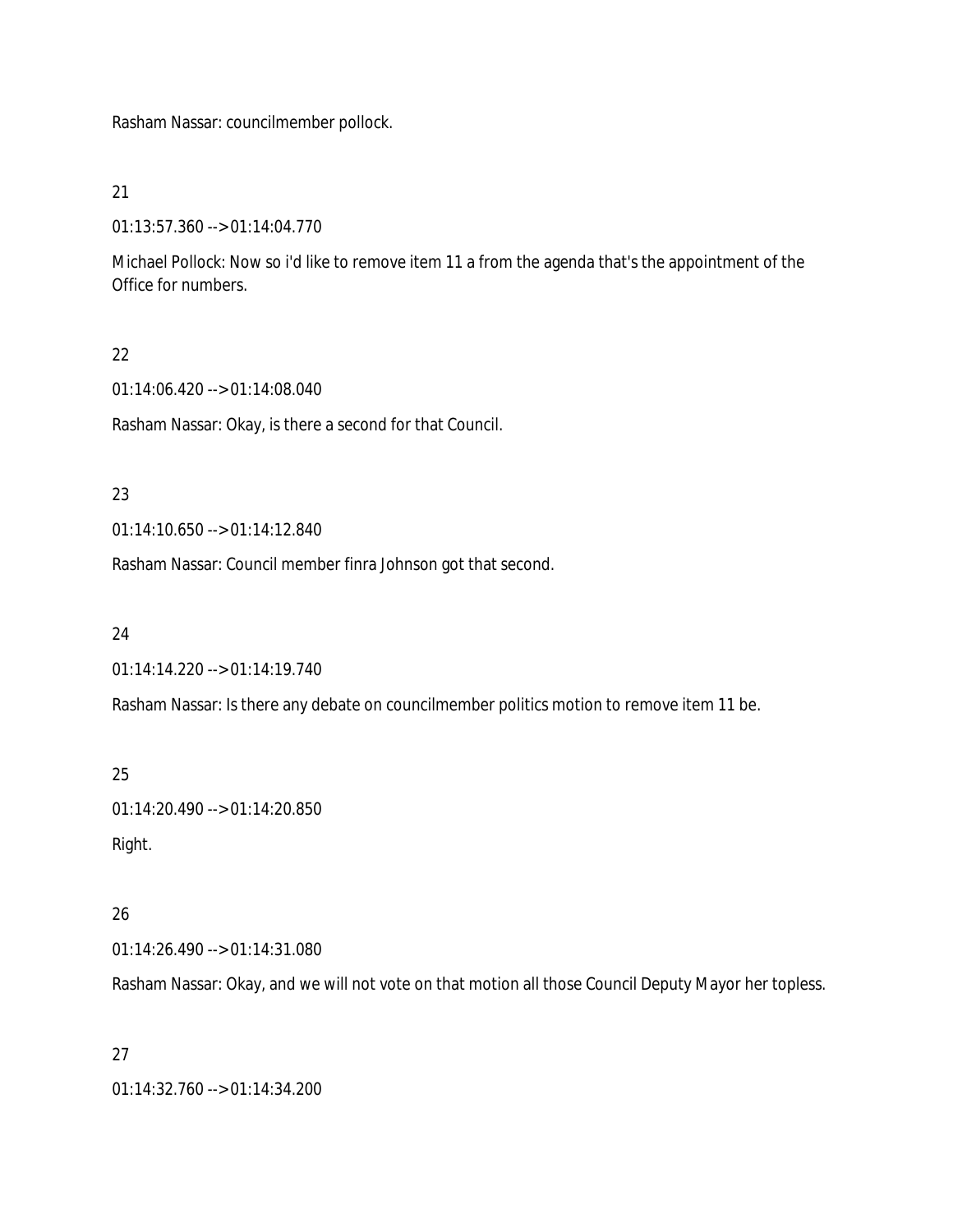Kirsten Hytopoulos: Where would we be moving it to.

28

01:14:35.580 --> 01:14:41.850

Rasham Nassar: We can discuss moving it during future agendas and rescheduling it when we look at our future agendas.

29

01:14:42.420 --> 01:14:44.070

Kirsten Hytopoulos: Okay, so just.

30

01:14:44.100 --> 01:14:45.510

Kirsten Hytopoulos: Just my vote would be.

31

01:14:45.690 --> 01:14:48.450

Kirsten Hytopoulos: dependent on that So when I vote that's that will be based on that.

32

01:14:49.920 --> 01:14:56.400

Rasham Nassar: Okay, well, I suppose Council can discuss what meeting to add it at this point in time, who do you want to propose.

# 33

01:14:56.460 --> 01:15:04.080

Kirsten Hytopoulos: I would not, I would not, I would be willing to move it out one week, but I would not just openly would not just move it out in definitely so.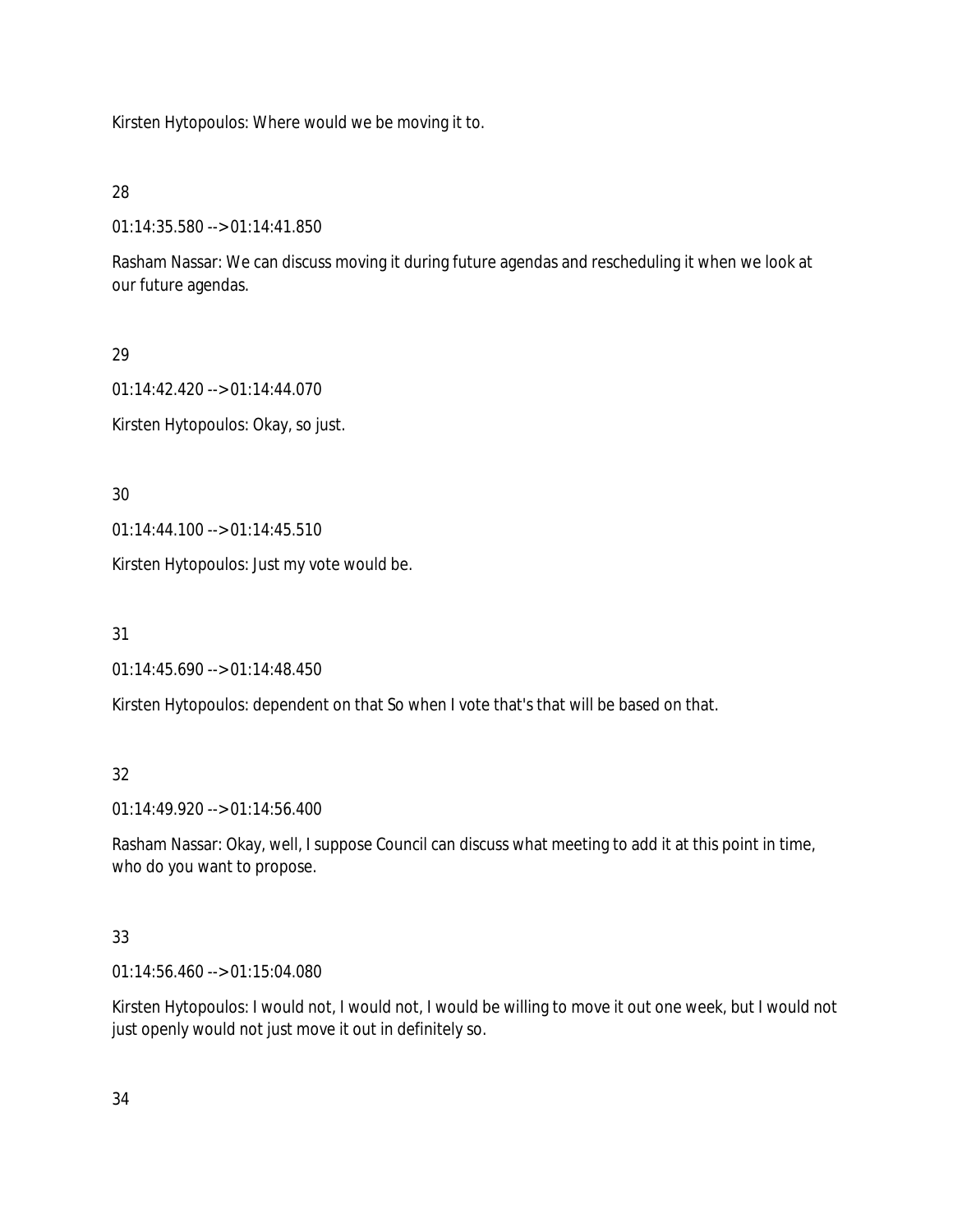01:15:04.830 --> 01:15:06.780

Michael Pollock: i'm happy to accept thousand friendly amendment.

35

01:15:08.550 --> 01:15:17.040

Rasham Nassar: OK, so the motion on the floor has been amended to remove item 11 eight from this evening's agenda and add it to next week's agenda.

36

01:15:19.980 --> 01:15:21.240

Rasham Nassar: Okay city attorney.

37

01:15:22.920 --> 01:15:34.530

Joe Levan: One thing you can say there is it's, of course, next week is a study session so if there's going to be the council's going to take action, then you'd be taking action, as I should study session what you can do, but it's your it's not your common of course of action.

38

01:15:35.580 --> 01:15:35.880

Joe Levan: and

39

01:15:35.970 --> 01:15:40.410

Rasham Nassar: The motions as a written or they to for to consent or were these one touch approvals.

40

01:15:40.920 --> 01:15:42.240

Joe Levan: One touch the way it was written.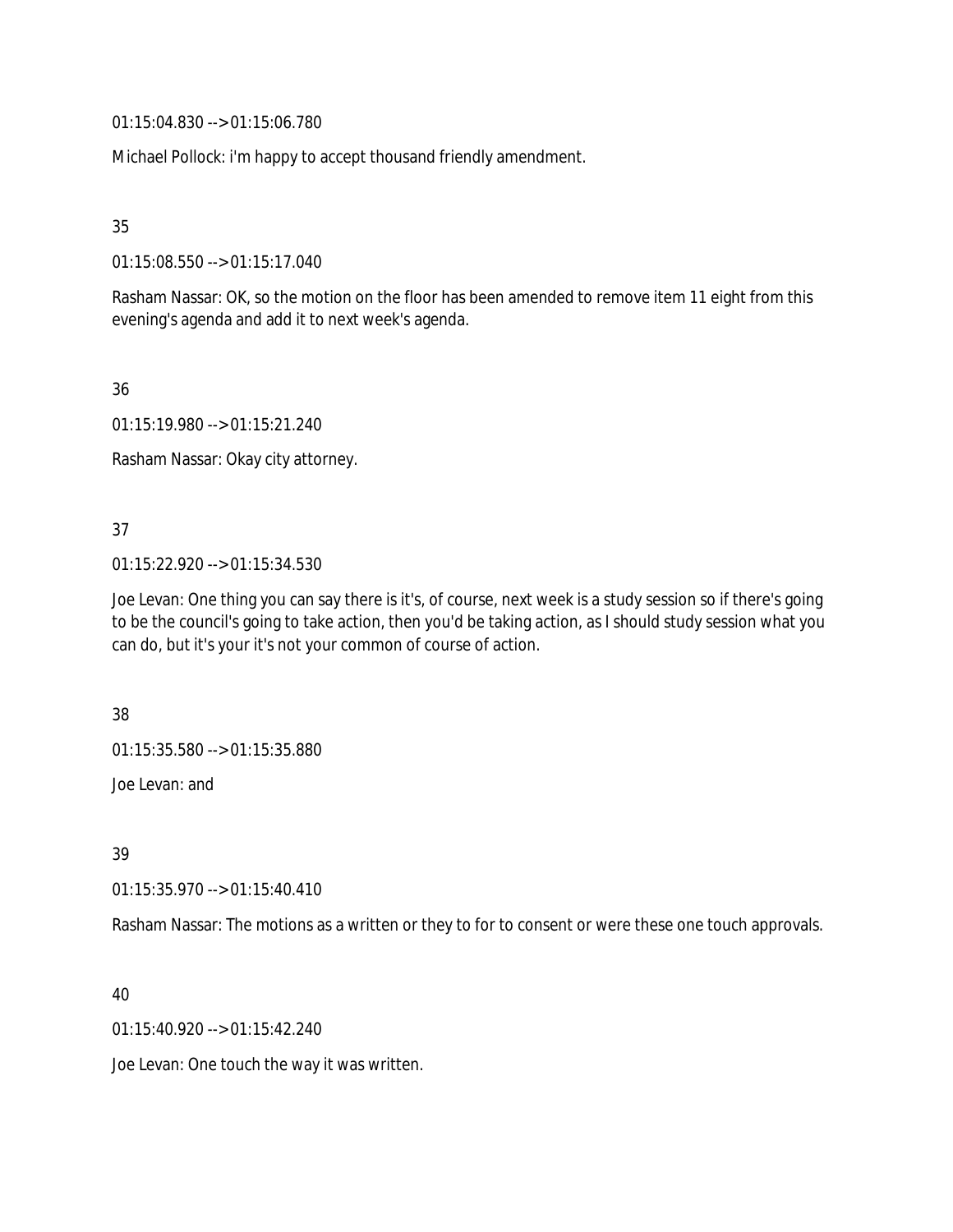41  $01:15:43.260 \rightarrow 01:15:43.620$ Joe Levan: Okay.

42

01:15:43.680 --> 01:15:47.220

Rasham Nassar: Does any counseling or take issue with what the city attorney pointed out.

43

01:15:48.810 --> 01:15:50.700

Rasham Nassar: Now, Deputy Mayor, did you have additional comments.

#### 44

01:15:52.020 --> 01:16:09.360

Rasham Nassar: yeah Okay, we will not vote on the motion on the floor all those in favor please say Aye Aye any opposed, so the motion to remove item 11 a from tonight's agenda has been approved by Council unanimously, can I have a motion to approve tonight's agenda, as amended, please come.

45

01:16:10.740 --> 01:16:11.970

Rasham Nassar: A Deputy Mayor had topless.

46

01:16:14.010 --> 01:16:16.560

Kirsten Hytopoulos: I have, I have an addition I have emotion, for an addition.

#### 47

01:16:19.080 --> 01:16:28.470

Kirsten Hytopoulos: That so I had this will take me a second i'm there had been an item tracking for a while, which was for us to receive the salary commissions.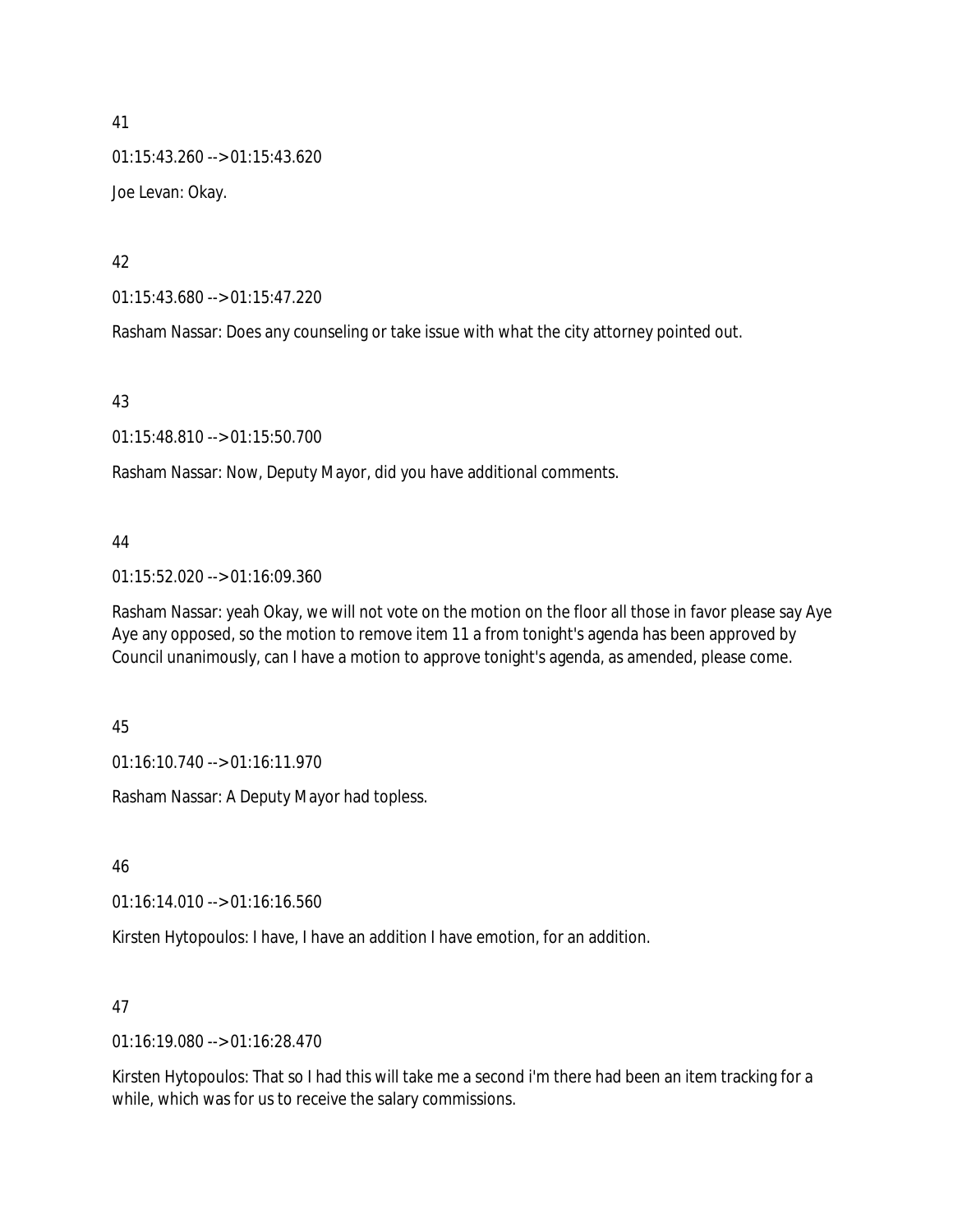01:16:30.930 --> 01:16:36.600

Kirsten Hytopoulos: raise that was approved for that they their termination of a race for the Council.

49

01:16:37.620 --> 01:16:49.950

Kirsten Hytopoulos: And I was surprised to see that it had been removed, so I asked the city manager and apparently mayor, you had had it removed I think about a week ago, because we have no formal action to take.

## 50

01:16:50.640 --> 01:17:01.380

Kirsten Hytopoulos: But my concern was that, although we have no formal action to take the Community has a very time limited opportunity to overturn it if they don't agree with it.

51

01:17:01.860 --> 01:17:12.960

Kirsten Hytopoulos: They have 30 days to overturn it by referendum and the time I believe has started to run on that so i'm concerned about the fact that, if we don't make a touch on that today.

52

01:17:13.890 --> 01:17:17.790

Kirsten Hytopoulos: there's just inadequate time for them if they were able to pull that together.

# 53

01:17:18.390 --> 01:17:23.100

Kirsten Hytopoulos: So I do believe that we owe it to the Community to have at least a brief touch on our.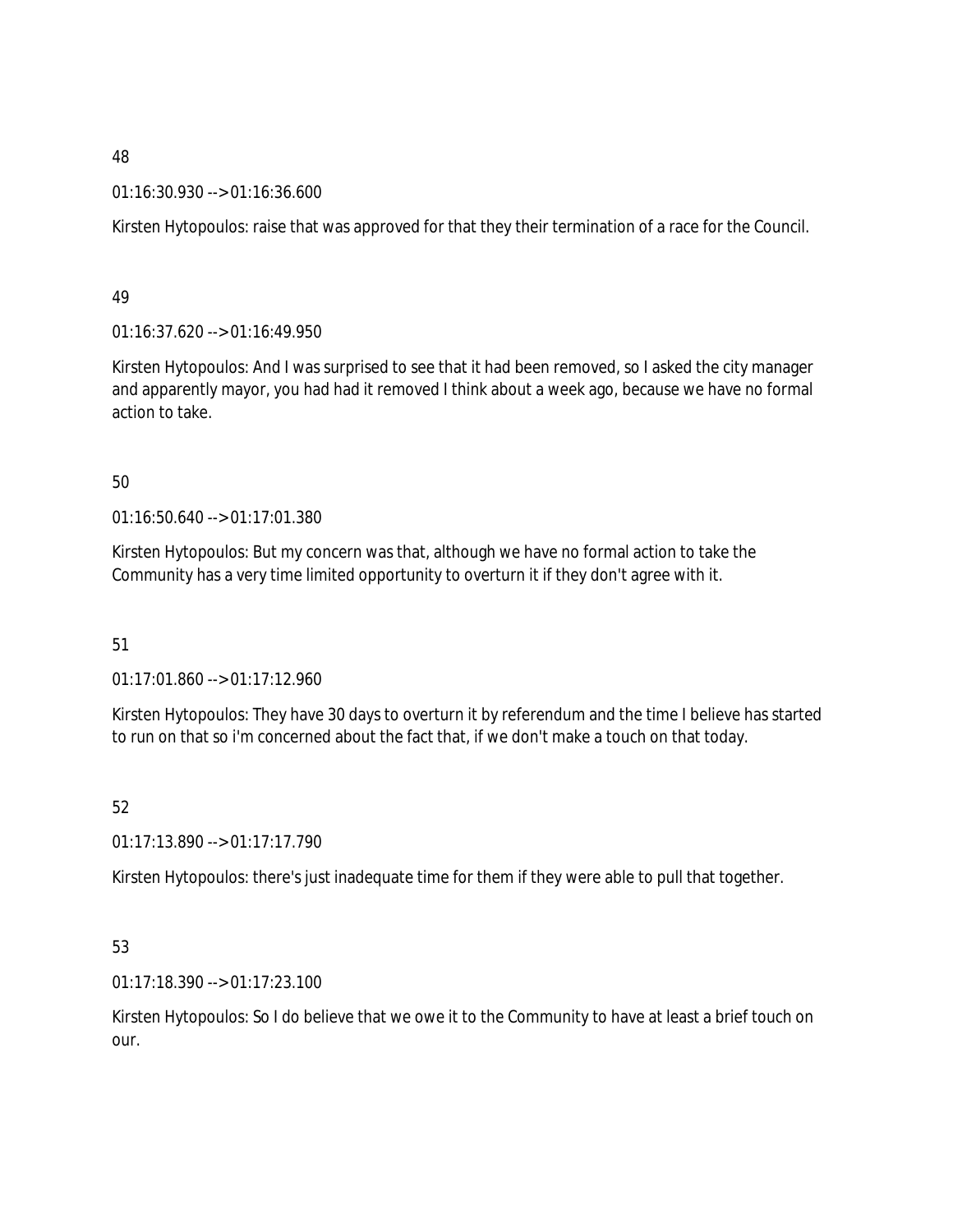01:17:23.490 --> 01:17:31.680

Kirsten Hytopoulos: The raise that the very substantial raise that has been given to us by the salary Commission tonight, and I would ask a majority of Council of not unanimous consent.

### 55

01:17:32.160 --> 01:17:41.130

Kirsten Hytopoulos: With that back on the agenda tonight to at least receive formally those numbers to just announce those and explain to the Community, that they do have the option of.

56

01:17:42.480 --> 01:17:46.020

Kirsten Hytopoulos: Using the a referendum initiative process to.

57

```
01:17:47.250 --> 01:17:47.940
```
contest that.

58

01:17:49.800 --> 01:17:54.210

Kirsten Hytopoulos: And if anyone needs any further explanation because this is all new to me i'll let me know.

#### 59

01:17:55.320 --> 01:18:00.600

Rasham Nassar: i'd be happy to clarify Deputy Mayor because I didn't have conversations with in Room city manager related to this.

60

01:18:01.440 --> 01:18:09.750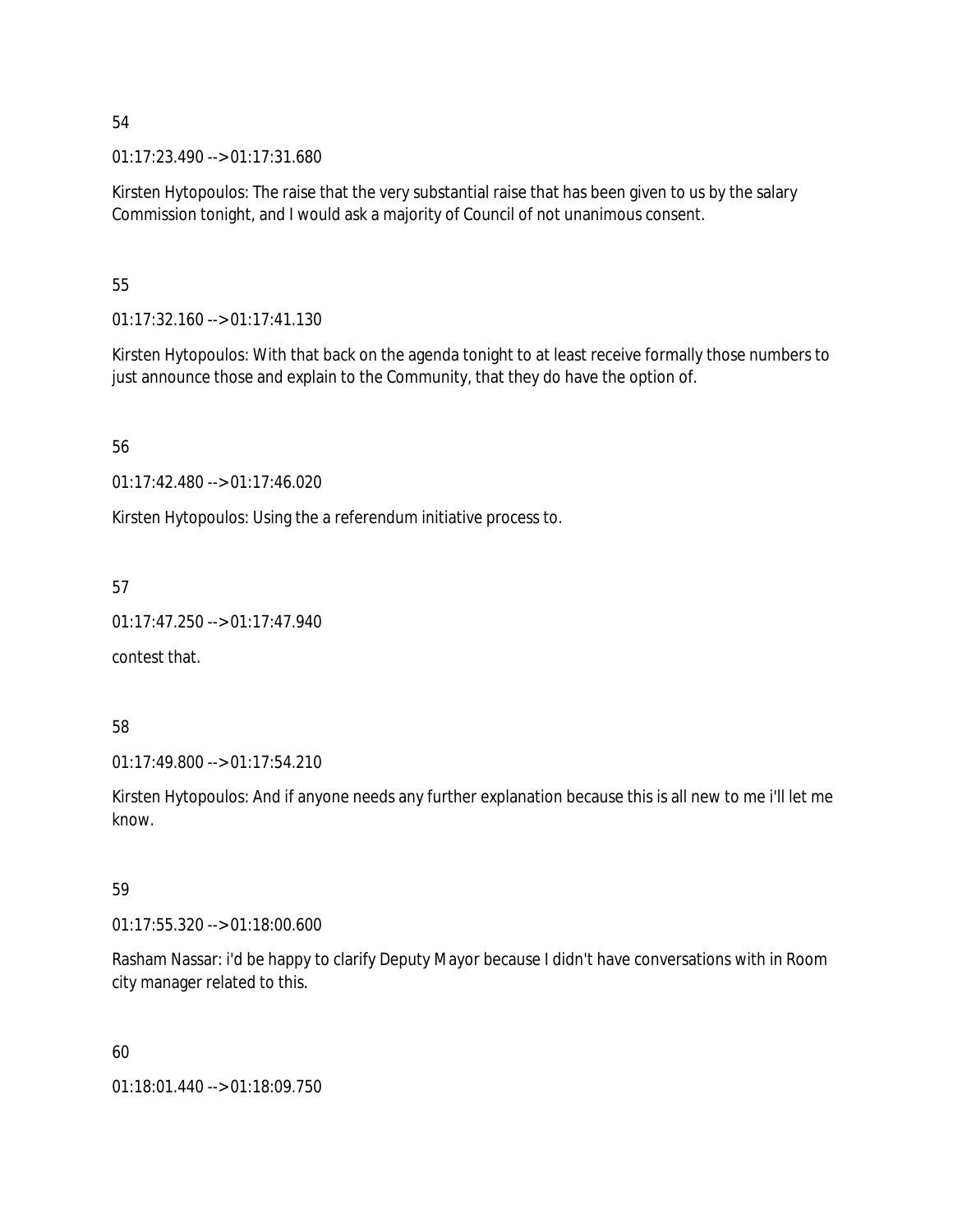Rasham Nassar: um what I learned was that the salary Commission did not intend to come present their final decision to the Council.

61

01:18:10.200 --> 01:18:19.170

Rasham Nassar: And so the decision to add it to a Council agenda, I felt should come from the City Council so that was something that I intended to bring up a city council tonight during future agendas.

# 62

01:18:20.370 --> 01:18:30.750

Rasham Nassar: Because the assumption, for which served as a reason why it was on a future agenda was at the salary Commission intended to present but they decided after meeting.

## 63

01:18:31.140 --> 01:18:38.940

Rasham Nassar: With it, not this past not yesterday, but I think the week before that they would just issue a memo on the record, and then the interim city manager.

## 64

01:18:39.990 --> 01:18:46.830

Rasham Nassar: discussed sharing the information with the Community through other means, I believe the interim city manager published it in your.

# 65

01:18:47.670 --> 01:18:57.840

Rasham Nassar: weekly email to the Community and i'm not sure what else what other advertisements you've issued interesting manager Maybe you can just note that, while we're discussing it right now.

66

01:18:59.280 --> 01:19:03.600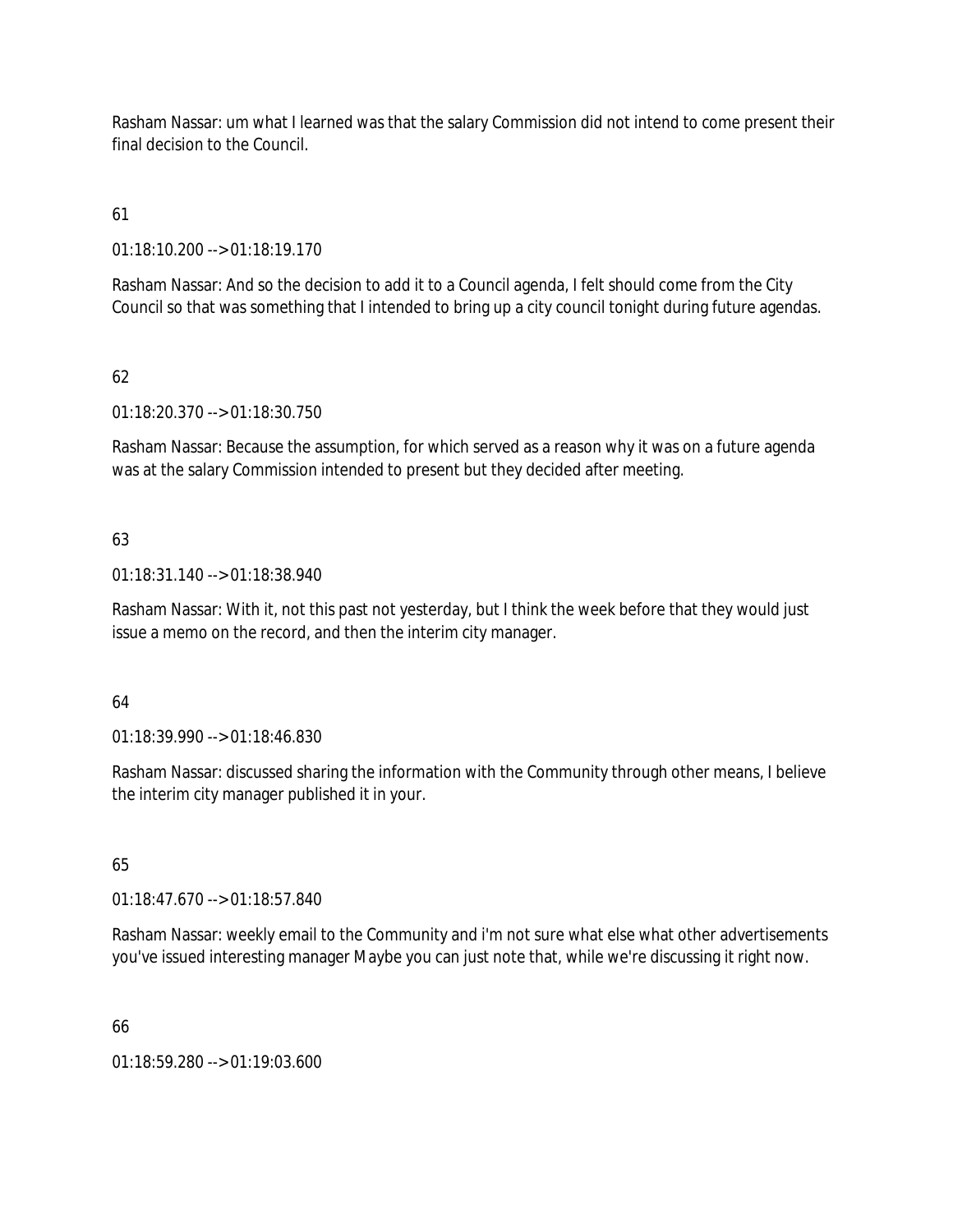Ellen Schroer (she/her): Sure, I didn't actually include it last week, but I plan to include it this week in the.

# 67

01:19:04.320 --> 01:19:12.270

Ellen Schroer (she/her): city managers weekly email, and we also did include that information in the coby connects which will be distributed to the Community and early May.

## 68

01:19:12.720 --> 01:19:21.270

Ellen Schroer (she/her): The intention was so that as many people as possible would know about this in case it would affect their decision about whether or not to run and also because it's a matter of general public interest.

## 69

01:19:21.870 --> 01:19:32.280

Kirsten Hytopoulos: The problem is, is that we're not we haven't announced the numbers which are \$36,000 for us and \$48,000 for mayor, which is an enormous raise.

70

01:19:32.370 --> 01:19:33.480

Kirsten Hytopoulos: And I believe.

71

01:19:33.480 --> 01:19:38.490

Rasham Nassar: Order heaven i'm sorry, but the Council you, you have a proposal to add the item for discussion.

## 72

01:19:38.490 --> 01:19:45.210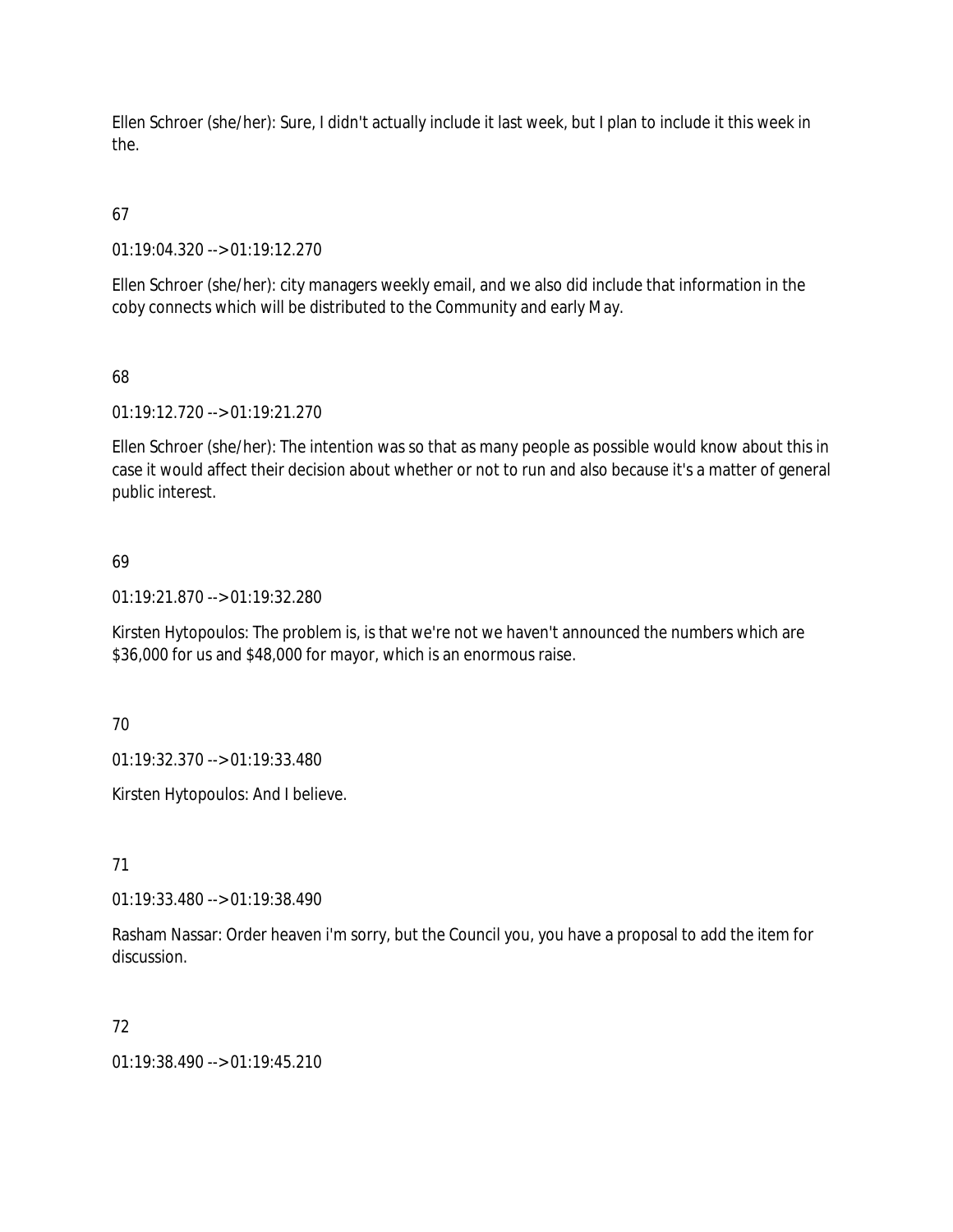Rasham Nassar: Now for tonight's agenda, so the Council can vote to add it, at which point we can actually have the discussion.

# 73

01:19:45.990 --> 01:19:50.010

Kirsten Hytopoulos: right and just just because I am making the pitch one I think is an urgent issue to our Council.

# 74

01:19:51.120 --> 01:20:04.410

Kirsten Hytopoulos: That, I believe that 30 day clock began taking six or seven days ago, at least so Council i've made my pitch do we add a five or 10 minute touch on this tonight, so that we formally inform the Community.

# 75

01:20:06.210 --> 01:20:07.740

Rasham Nassar: That a second from councilmember deets.

# 76

01:20:11.400 --> 01:20:20.130

Rasham Nassar: Okay, any further any further discussion on the motion to add a discussion of the salary commission's decision related to councilmember salaries to tonight's agenda.

# 77

01:20:22.590 --> 01:20:23.460

Rasham Nassar: councilmember pollock.

# 78

01:20:24.210 --> 01:20:31.230

Michael Pollock: Now i'm working would just suggest that we limited to five minutes and just be informational rather than debated.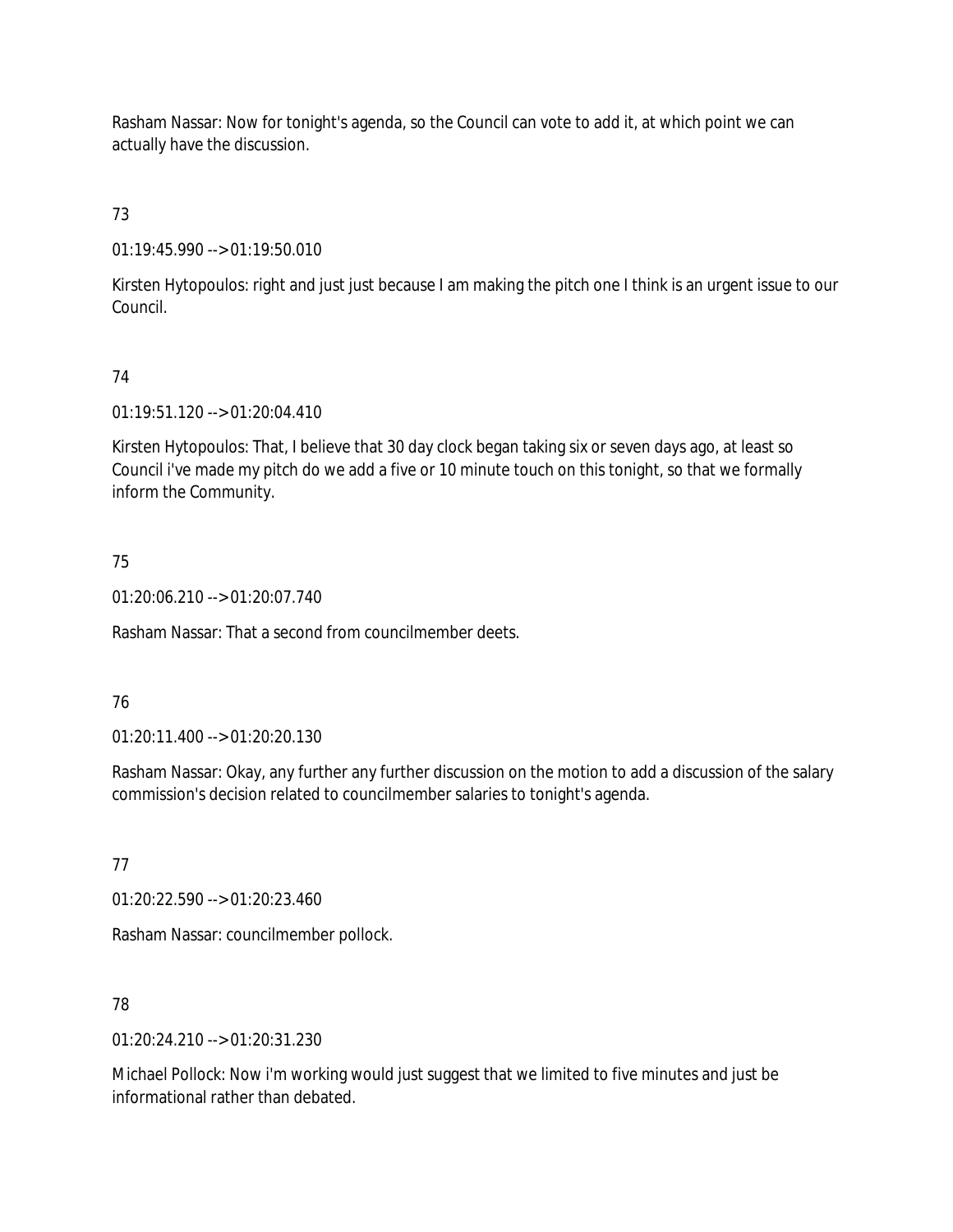01:20:38.040 --> 01:20:38.520

Michael Pollock: gospel.

80

01:20:40.650 --> 01:20:46.410

Kirsten Hytopoulos: yep I just want to get the basic information out and make a request to the city attorney to come back with some additional information.

81

01:20:48.240 --> 01:20:48.510

Great.

82

01:20:50.280 --> 01:21:01.770

Rasham Nassar: Okay, so um I would if if the motion passes, we could discuss were to add it to the agenda, but it sounds like five minutes and we're Council discussion would be what would be most.

83

01:21:04.230 --> 01:21:04.500

So we'll.

84

01:21:05.940 --> 01:21:06.120

Michael Pollock: Just.

85

01:21:07.470 --> 01:21:10.170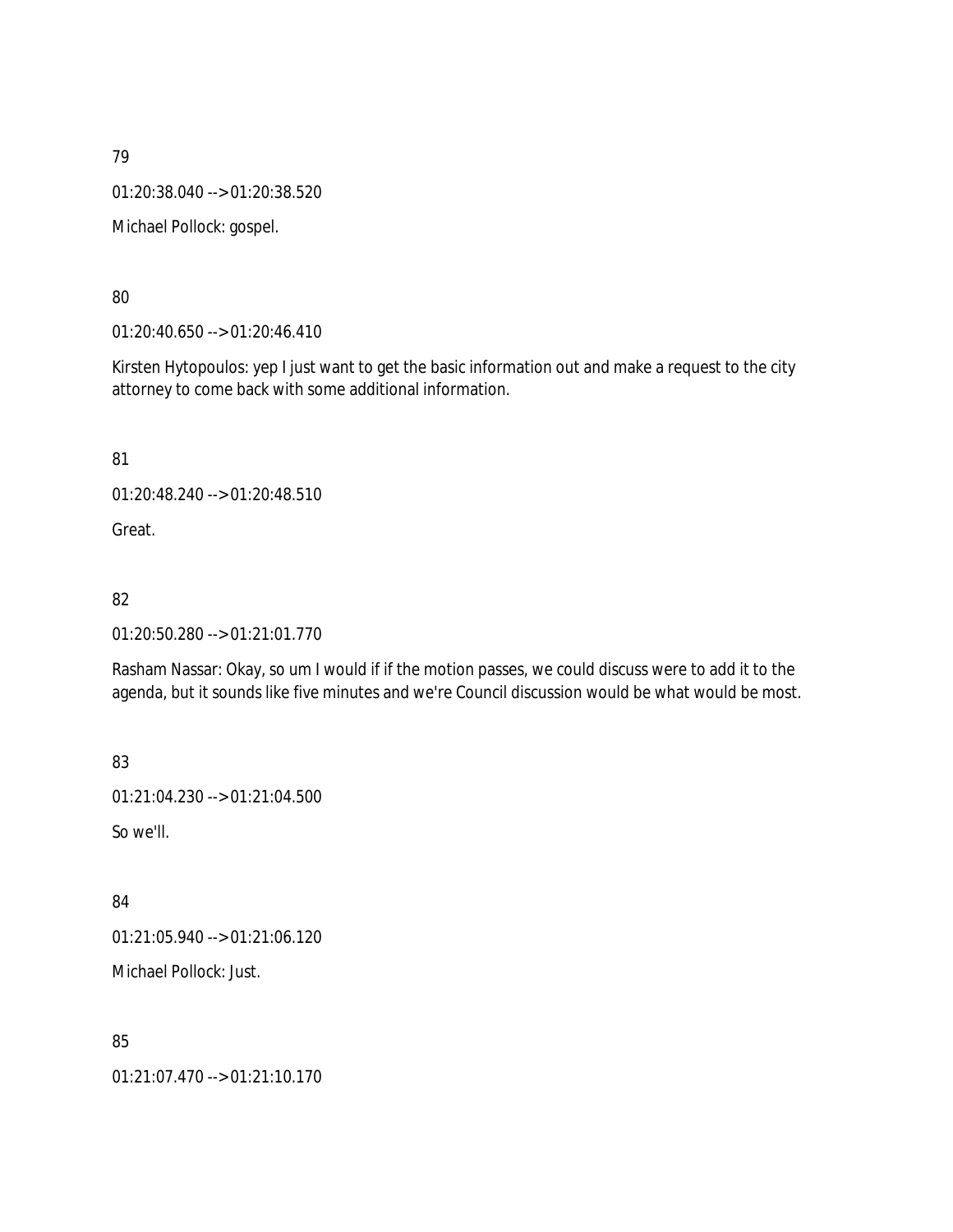Rasham Nassar: Council members, can you please wait to be recognized before you speak.

### 86

01:21:12.180 --> 01:21:16.170

Rasham Nassar: It will just help my facilitation of our meeting to make sure that Council members get to speak in order.

## 87

01:21:17.880 --> 01:21:20.580

Rasham Nassar: So use the raise hand function at the bottom of your zoom screen.

### 88

01:21:23.220 --> 01:21:24.870

Rasham Nassar: consummate Republic, you want to.

#### 89

01:21:26.130 --> 01:21:26.550

Rasham Nassar: comment.

# 90

01:21:26.730 --> 01:21:30.600

Michael Pollock: I want to suggest that we just bring it up and give it the order.

## 91

01:21:33.840 --> 01:21:34.260 Kirsten Hytopoulos: Or we did.

## 92

01:21:35.790 --> 01:21:50.550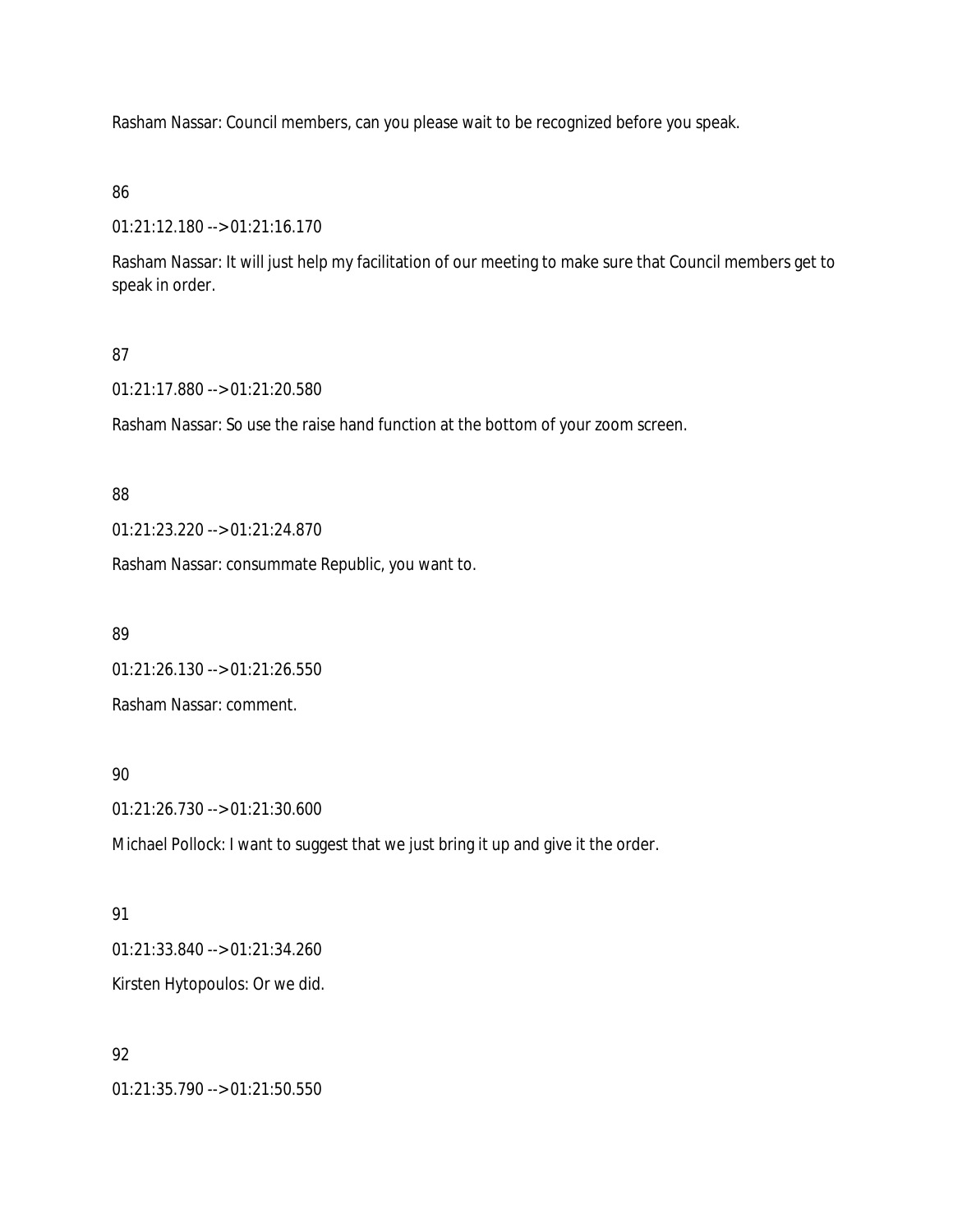Rasham Nassar: Well there's a motion on the floor and it's been second to so let's vote on the motion on the floor if that fails, then we can move to plan B all those in favor of the motion on the floor, they say I write your post so that pass passes unanimously.

93

01:21:52.170 --> 01:22:03.900

Rasham Nassar: We will add a brief five minute presentation, no salary commission's decision related to salary councilmember salaries to our agenda this evening, and I propose that we added as the new item 12 a.

## 94

01:22:04.980 --> 01:22:05.940

Rasham Nassar: Under Council discussion.

# 95

01:22:07.920 --> 01:22:08.340

Rasham Nassar: Okay.

## 96

01:22:11.400 --> 01:22:11.670

Rasham Nassar: Okay.

97

01:22:11.730 --> 01:22:13.080

Rasham Nassar: Anything else for.

# 98

01:22:14.430 --> 01:22:15.960

Rasham Nassar: our agenda this evening Council.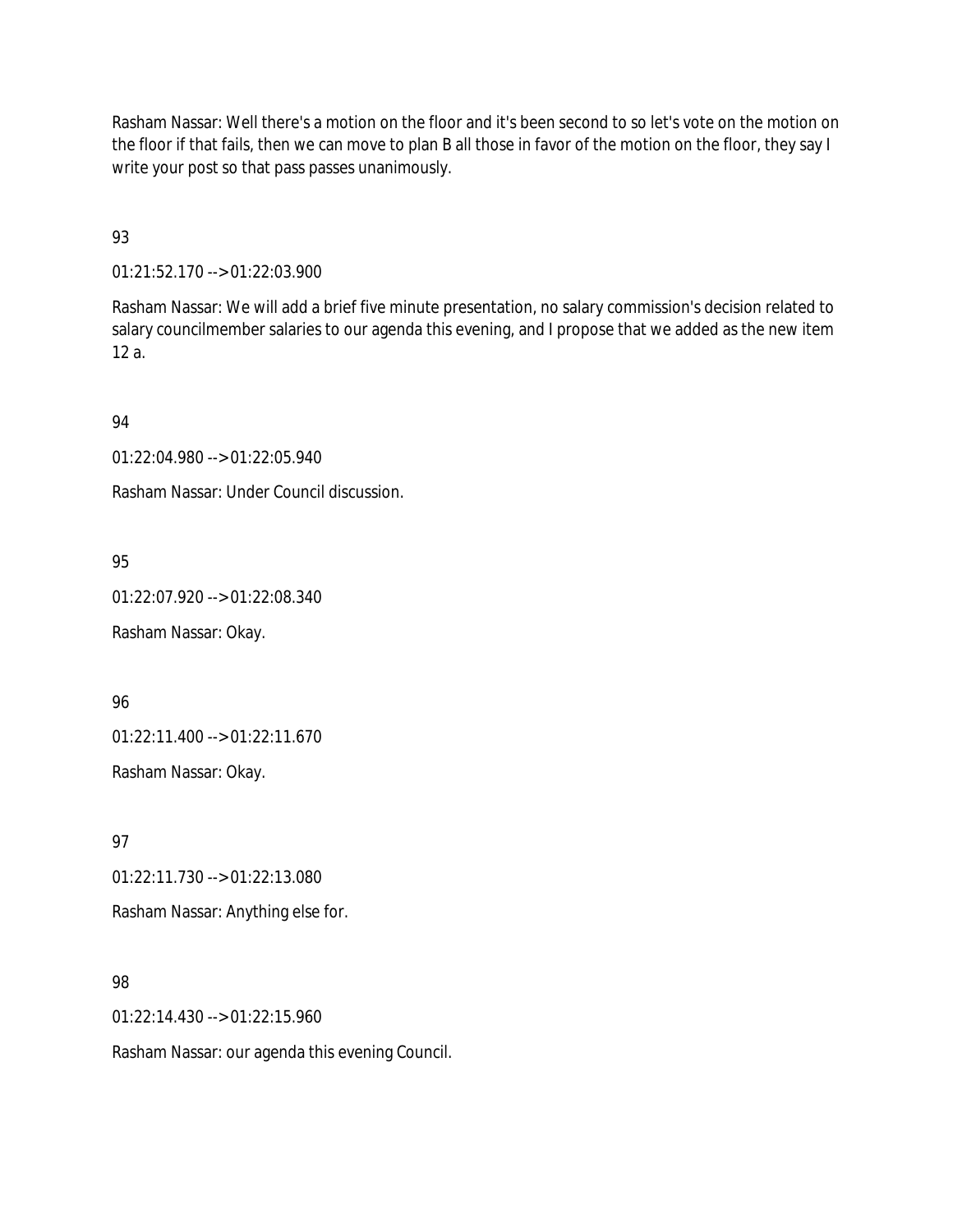01:22:19.470 --> 01:22:28.740

Rasham Nassar: Where the Council would like to put a motion on the floor to approve the count the agenda as amended and councilmember pollock are you making that motion, or do you have an item to suggest for tonight.

100

01:22:29.760 --> 01:22:33.180

Michael Pollock: To approve the agenda as a member okay second.

101

01:22:33.570 --> 01:22:36.660

Rasham Nassar: house number eight seconds that motion is there any further discussion on that motion.

102

01:22:37.830 --> 01:22:39.750

Rasham Nassar: All those in favor please say Aye Aye.

103

01:22:40.140 --> 01:22:44.670

Rasham Nassar: Aye opposed code that motion passes unanimously.

104

01:22:46.650 --> 01:22:48.780

Rasham Nassar: Are there any conflicts of interest to disclose tonight.

105

01:22:51.870 --> 01:22:55.620

Rasham Nassar: Okay i'm seeing none We will now move on to item for and our agenda, which is public comment.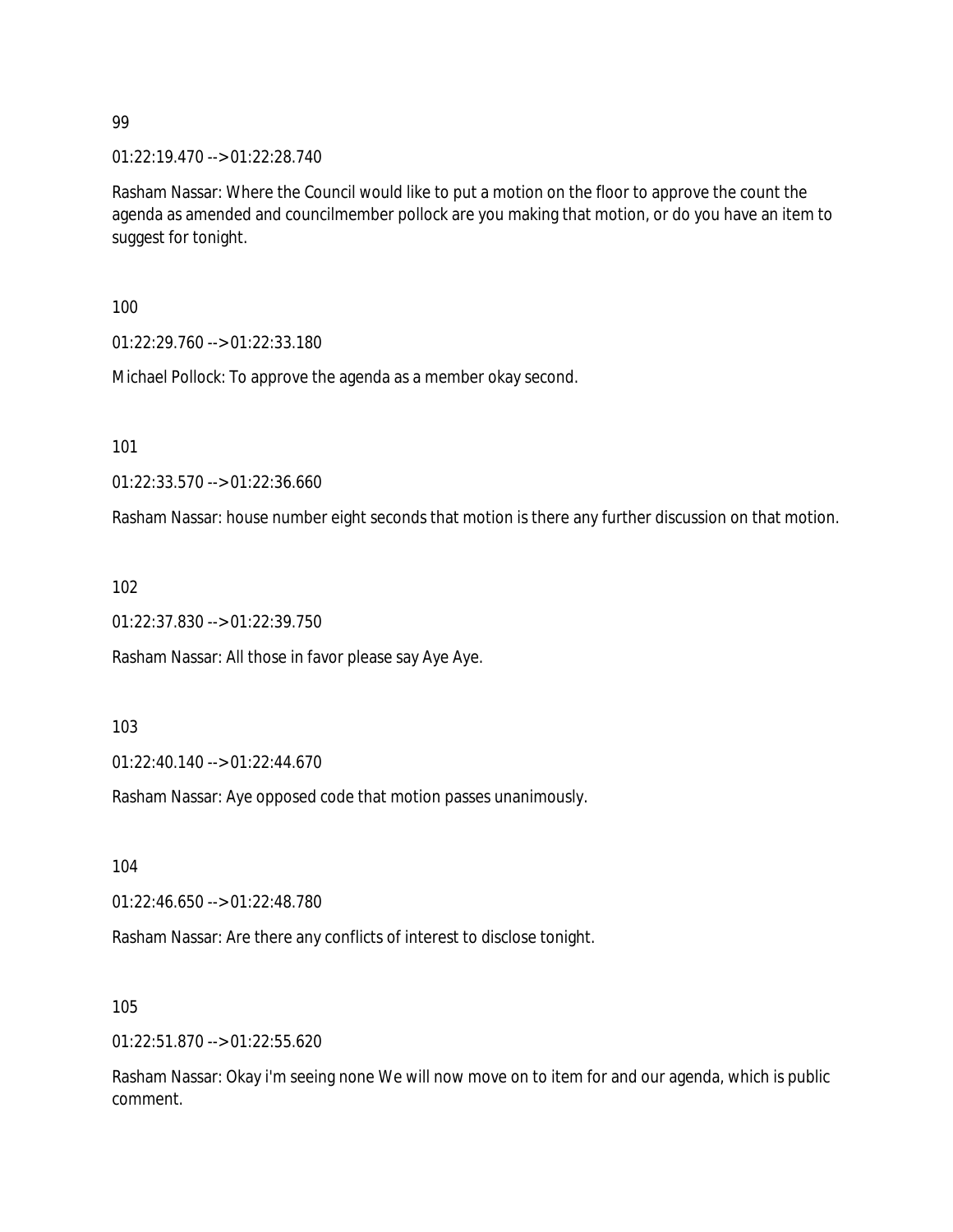01:22:56.700 --> 01:23:01.590

Rasham Nassar: members of the public, you can find instructions for providing public comment in the agenda packet.

107

01:23:02.310 --> 01:23:08.880

Rasham Nassar: In order to be recognized to speak, please use the raise hand feature located at the bottom of your zoom zoom screen.

108

01:23:09.630 --> 01:23:22.170

Rasham Nassar: I will call your name in the order that your hand appears raised and the city clerk will facilitate you coming into the Council chambers, at which point you can unmute and begin your public comment, which is limited to three minutes.

109

01:23:23.790 --> 01:23:27.150

Rasham Nassar: Our first public comment or tonight is brandon caps.

110

01:23:31.650 --> 01:23:32.760

Brandon Capps: All right, can everybody hear me.

111

01:23:34.110 --> 01:23:34.380

Rasham Nassar: Yes.

112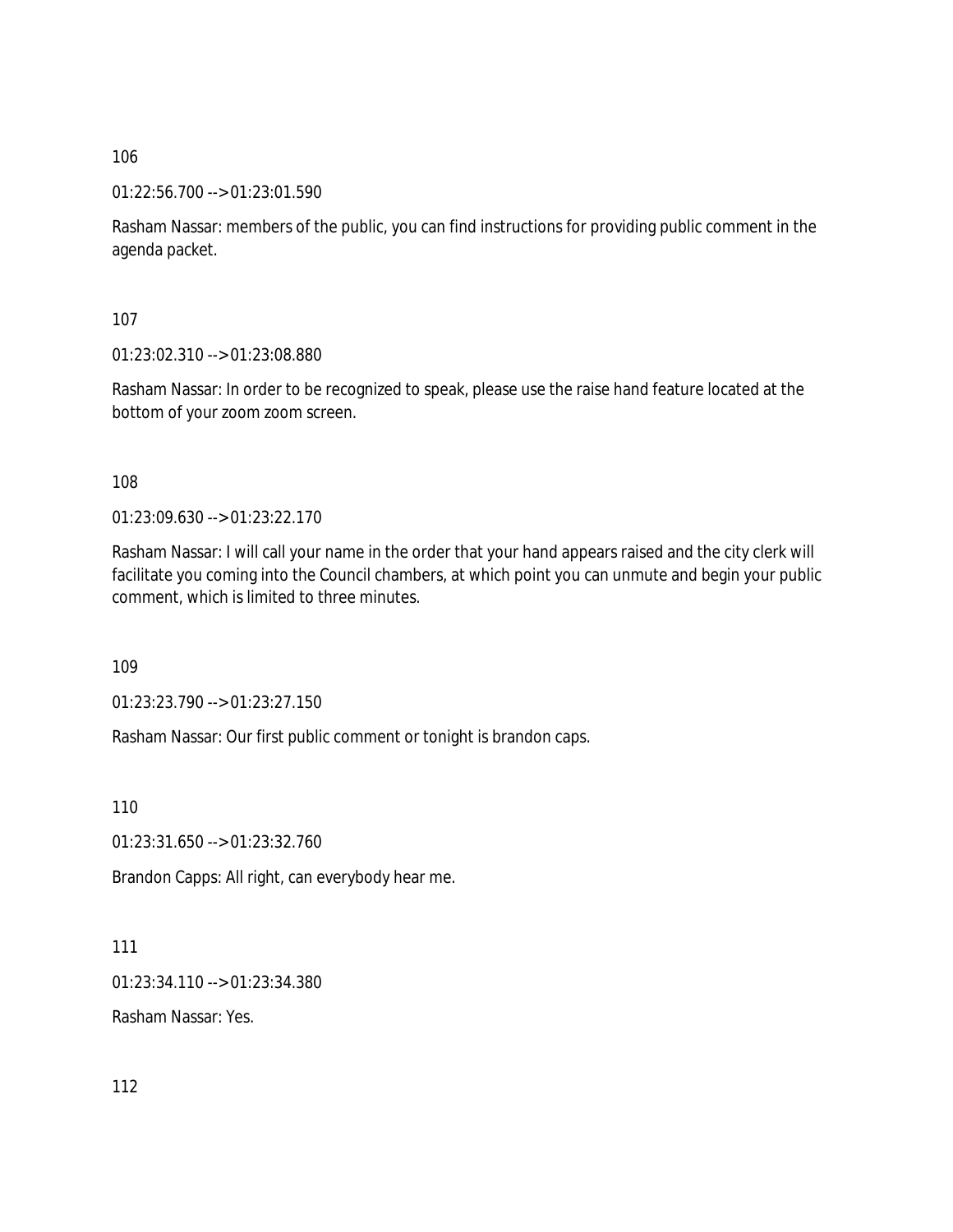01:23:35.310 --> 01:23:43.860

Brandon Capps: All right, good evening Council, my name is brandon caps and i'm a government affairs representative for puget sound energy, thank you for the opportunity by public comment this evening.

113

01:23:44.490 --> 01:23:48.330

Brandon Capps: As you know, electric reliability on bainbridge island needs to be improved.

114

01:23:48.690 --> 01:23:57.480

Brandon Capps: As part of PhDs effort to improve reliability on the island, he has he plans to build a new transmission line between the burden code and winslow substations to create a transmission loop.

#### 115

01:23:58.290 --> 01:24:05.850

Brandon Capps: by completing a transmission loop if one substation loses power from a damaged transmission line the affected substation as an alternative way to receive power.

#### 116

01:24:06.630 --> 01:24:14.100

Brandon Capps: Yes, he is committed to engage in the bainbridge island Community throughout the project our stakeholder lead group the Community sounding board or CSP.

117

01:24:14.370 --> 01:24:21.960

Brandon Capps: has met eight times to discuss the routing criteria provide feedback on that criteria and to provide feedback on the route segments and around options.

118

01:24:22.830 --> 01:24:29.160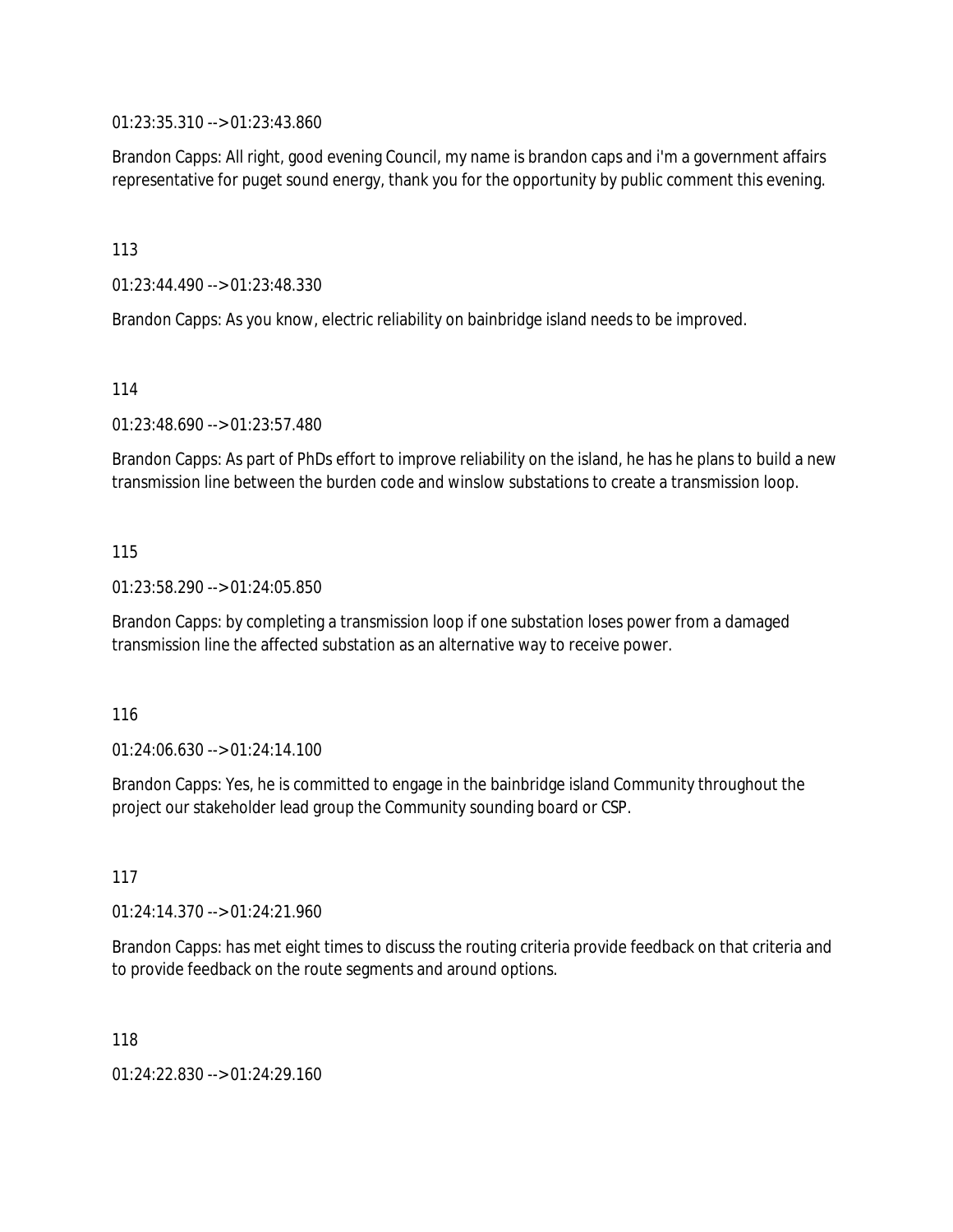Brandon Capps: Remember, yes, he held a Community workshop on January 21 and kept a public comment treat open until February 12.

119

01:24:29.520 --> 01:24:42.540

Brandon Capps: So I residents could interact with our route segment explored tool and review segments and provide feedback on those segments, we had 97 individuals zoom accounts attend the public workshop and receive feedback from 88 unique commenters.

120

01:24:43.920 --> 01:24:52.770

Brandon Capps: After reviewing the feedback PSE received on the route segments, following our first Community workshop PSC is now entering our second island wide comment period to introduce route options.

## 121

01:24:53.160 --> 01:25:02.100

Brandon Capps: it's includes a second virtual Community workshop, and we welcome all island residents to attend PSC second virtual workshop on may 3 from five o'clock to 7:30pm.

# 122

01:25:03.030 --> 01:25:10.080

Brandon Capps: In addition to targeted stakeholder outreach on the workshop PSC has mail letters to all residents within 500 feet of the project study area.

## 123

01:25:10.350 --> 01:25:20.700

Brandon Capps: send out an island wide postcard is running digital and physical advertisements on local publications and is leveraging our newsletter list birds and social media platforms to spread the word about the workshop.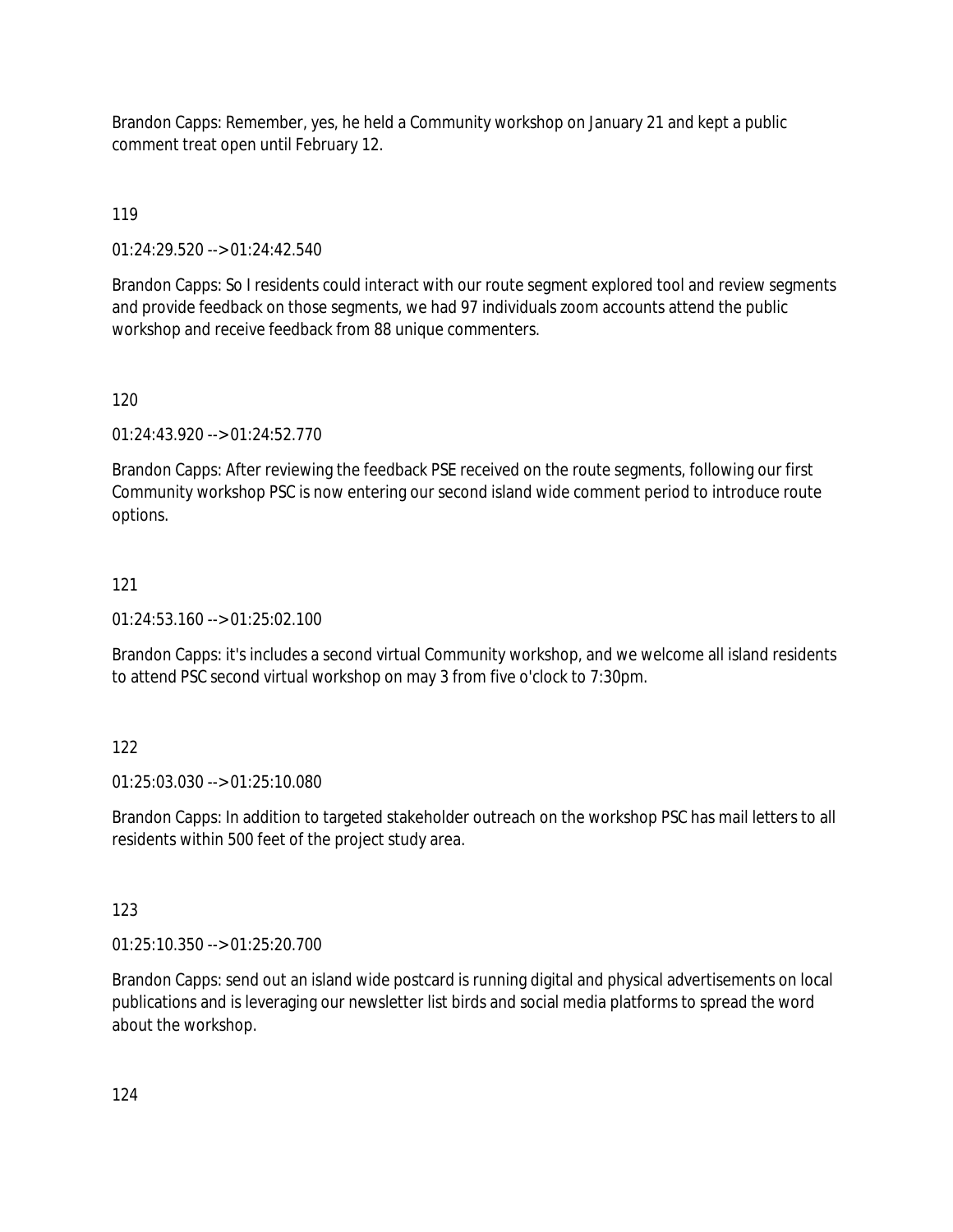01:25:22.680 --> 01:25:30.180

Brandon Capps: For 30 days following the workshop additional review and feedback opportunities will be available through PSC online interactive route explorer tools.

### 125

01:25:30.360 --> 01:25:43.680

Brandon Capps: which will allow individuals to review the different route options under consideration and provide feedback on that feedback provided at the Community workshop and through the route explorer tool, one on PCs route selection to connect them urban cove and winslow substations.

#### 126

01:25:44.790 --> 01:25:54.900

Brandon Capps: The Community has other opportunities to provide feedback, including our webpage where anyone can send feedback at any time by calling or emailing our project team, as well as future CSP meetings.

### 127

01:25:55.470 --> 01:26:02.280

Brandon Capps: Once PCs selected a preferred route, there will be continued ways to engage with the project as it moves through the permitting and design project phases.

#### 128

01:26:02.880 --> 01:26:09.690

Brandon Capps: Work continued to keep committed to keeping the opportunity to keep the Community informed of our progress on this critical infrastructure projects.

#### 129

01:26:10.320 --> 01:26:20.460

Brandon Capps: For additional information on the project or to rsvp for the workshop please visit PSC bainbridge dot participate online you have any questions about the project in its Community engagement process.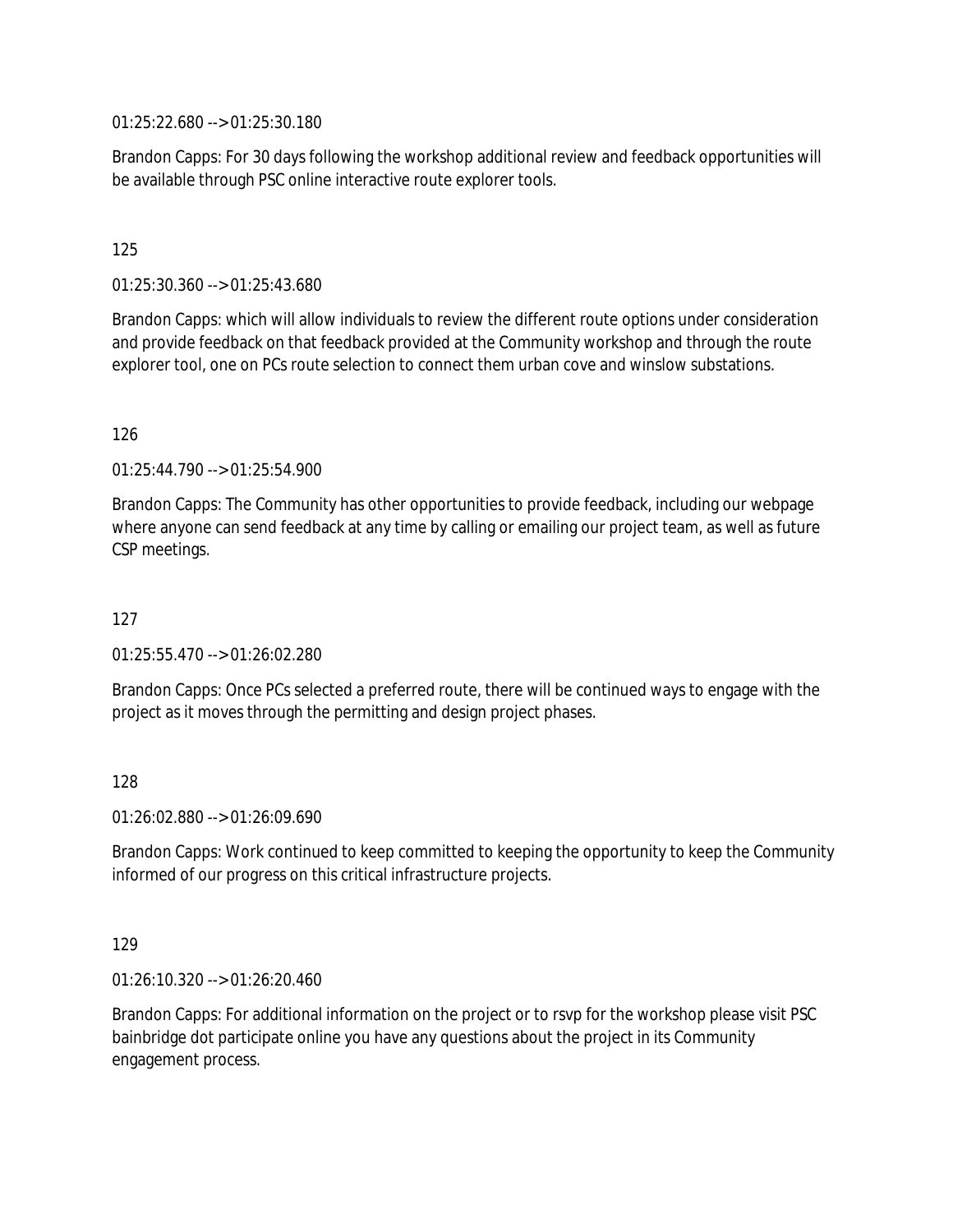01:26:21.870 --> 01:26:24.840

Brandon Capps: email info at PSE being bridge COM, thank you.

131

01:26:27.030 --> 01:26:27.570

Rasham Nassar: Thank you.

132

01:26:30.810 --> 01:26:32.730

Rasham Nassar: Okay next up is Eleanor.

#### 133

01:26:39.360 --> 01:26:50.460

eleanorfooteweinel: Good evening Council, my name is Eleanor why now and i'm here representing the Board of Directors of the bainbridge island senior Community Center.

#### 134

01:26:50.940 --> 01:27:03.150

eleanorfooteweinel: i'm a member of the board and was also a member of the team that's overseeing the renovation work to the building i'd like to address your item 10 see on under unfinished business.

135

01:27:03.960 --> 01:27:18.150

eleanorfooteweinel: Which is the agreement with coach designed to proceed with the work I simply want to reiterate the center's approval of the proposal for professional services that coach design presented.

136

01:27:19.260 --> 01:27:27.690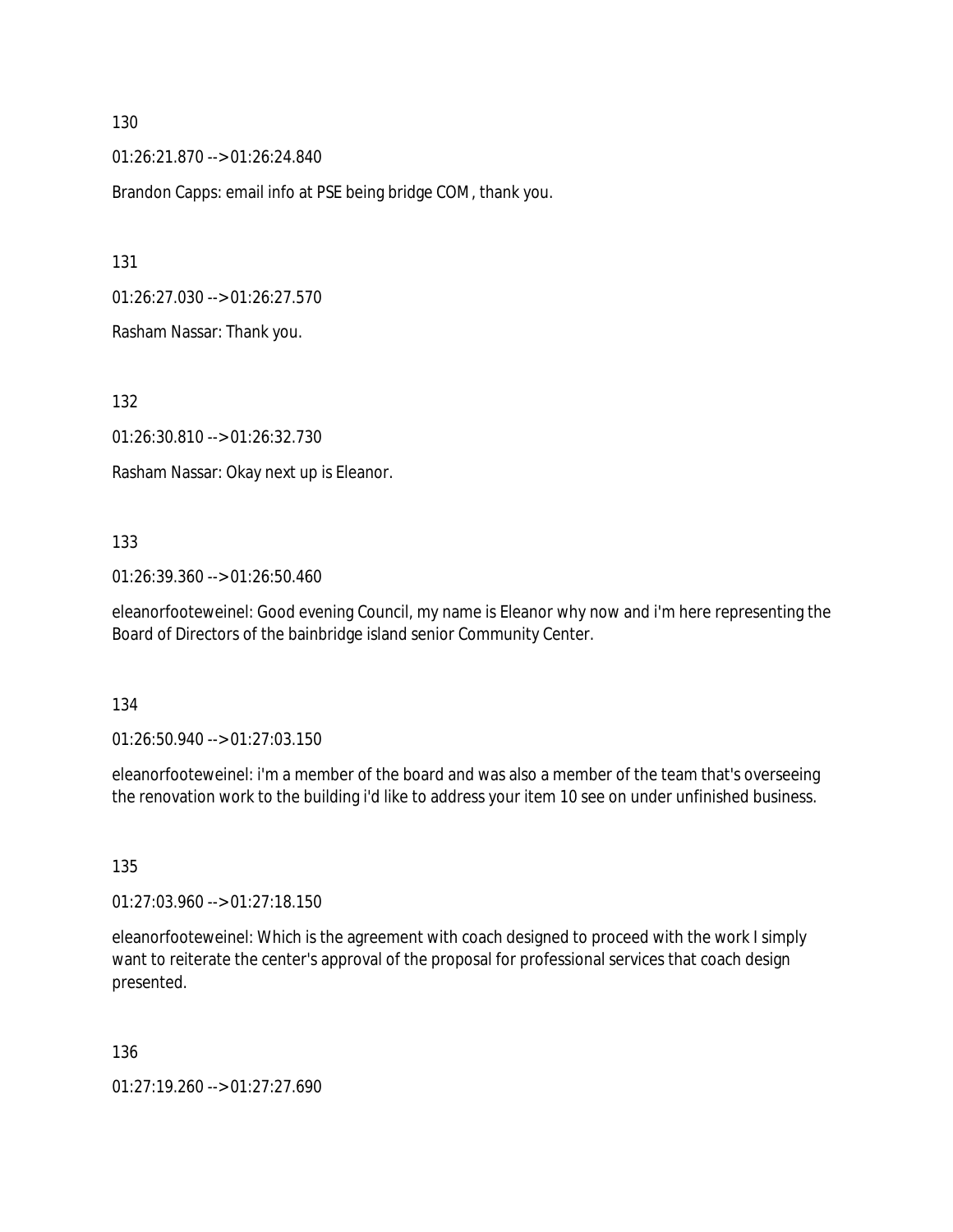eleanorfooteweinel: We were particularly impressed in the interview process with the firm's enthusiasm for doing renovation work that's rare these days.

137

01:27:30.390 --> 01:27:44.490

eleanorfooteweinel: Their proposal is both clear and thorough and it indicates, I think, a very good grasp of what we want, that is, the scope of the work, and that includes the budget, which is not enormous.

138

01:27:46.290 --> 01:27:56.220

eleanorfooteweinel: Also, they present a strong process that involves the clients in working out the scheme again, an aspect that we.

139

01:27:56.220 --> 01:27:57.450

Rasham Nassar: appreciate much.

140

01:27:59.190 --> 01:28:09.090

eleanorfooteweinel: Finally, we have approved our share of the fees and we look forward to working with coach design and we hope that you will give the contractor approval, thank you very much.

141

01:28:16.170 --> 01:28:19.470

Rasham Nassar: Are there any other members of the public that wish to comment tonight.

142

01:28:22.140 --> 01:28:33.360

Rasham Nassar: not seeing any other hands raised so with that I will close the public comment period and Council, we are moving on in our agenda to item five this city managers report interim see manager good.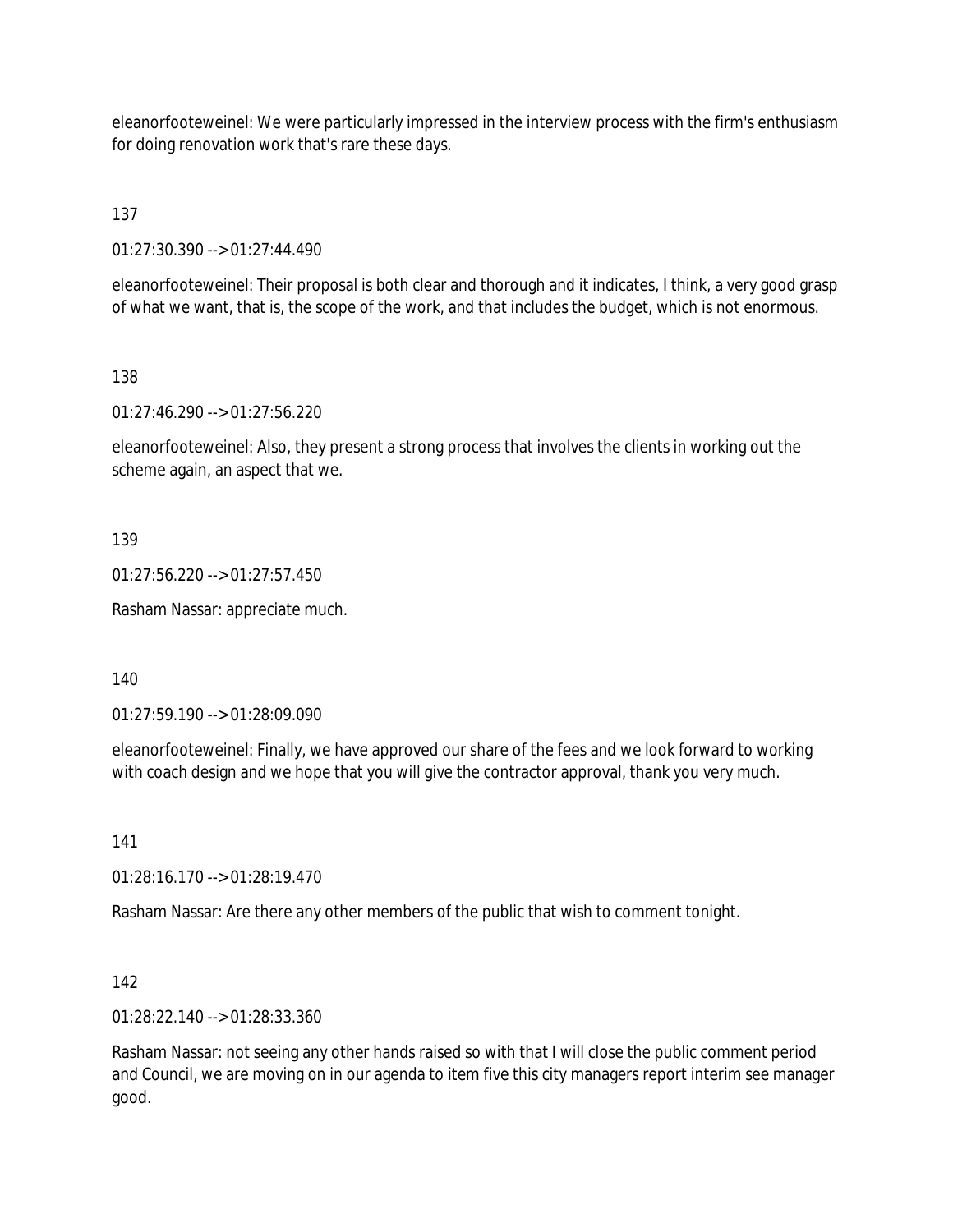01:28:33.390 --> 01:28:35.070

Ellen Schroer (she/her): evening Council and community, thank you for.

144

01:28:35.070 --> 01:28:42.450

Ellen Schroer (she/her): joining us tonight just a couple of brief notes, we are continuing to participate in the partnership to provide code vaccines.

145

01:28:42.990 --> 01:28:49.500

Ellen Schroer (she/her): We have a limited number of single dose Johnson and Johnson appointments available this coming Saturday and Sunday at commoner.

146

01:28:50.100 --> 01:29:00.630

Ellen Schroer (she/her): We anticipate that this will be our last first dose vaccine clinic the percentage of vaccinated people on bainbridge is very high, and we're actually seeing.

147

01:29:01.260 --> 01:29:09.360

Ellen Schroer (she/her): Some delay in filling those slots, so are glad that the partnership has been able to deliver that service to the community and.

148

01:29:10.230 --> 01:29:13.350

Ellen Schroer (she/her): Will ramp back up if and when the.

149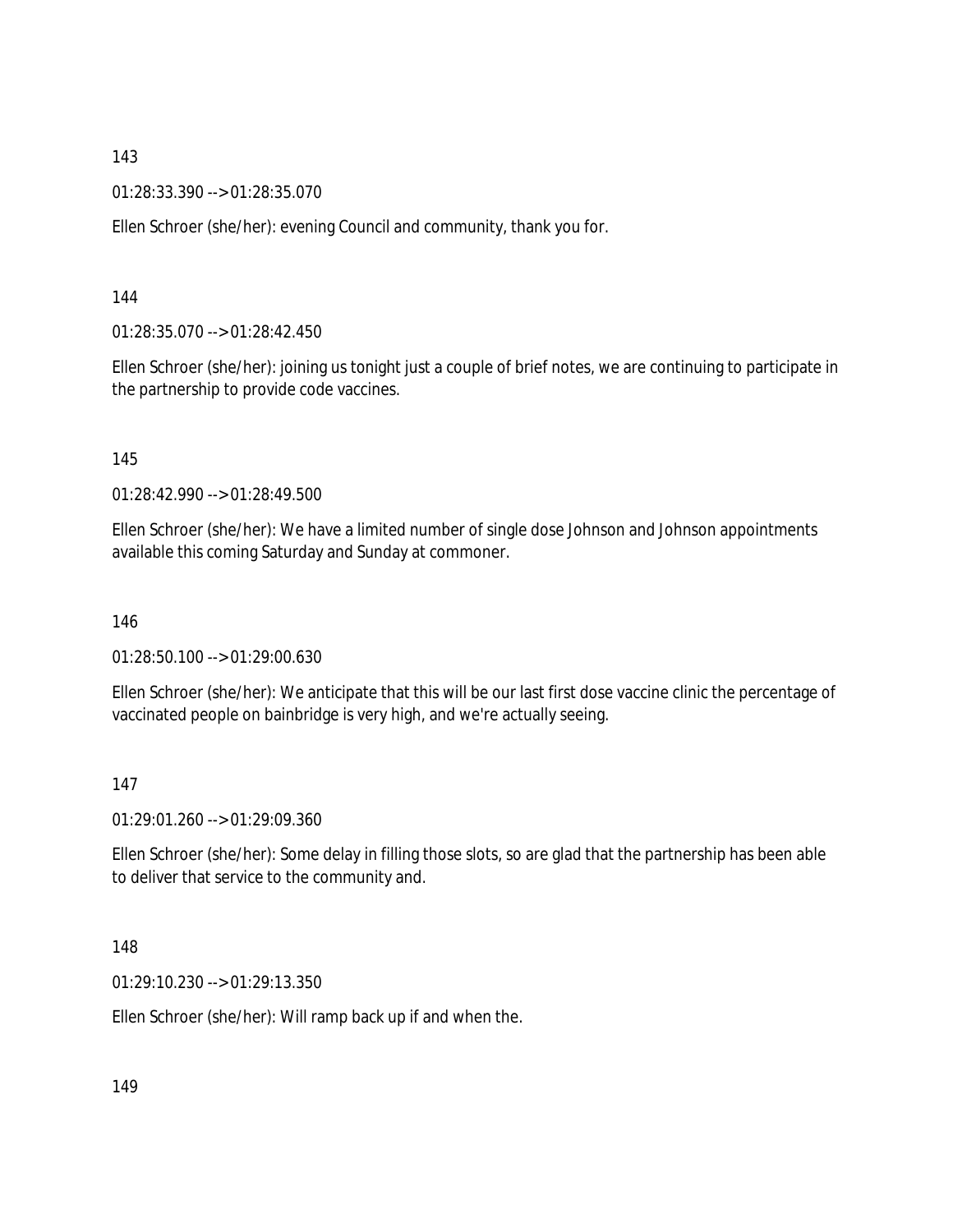01:29:14.010 --> 01:29:26.430

Ellen Schroer (she/her): Emergency authorization is provided for younger people, and we are continuing also to offer second disappointments, to those who received first dosages so we can continue to check that information on our website and.

150

01:29:26.850 --> 01:29:30.990

Ellen Schroer (she/her): continue to receive the vaccine here on bainbridge island by going there and making an appointment.

151

01:29:31.980 --> 01:29:40.920

Ellen Schroer (she/her): wanted to also let you know that the coby connects newsletter is coming out in May we just briefly touched on that, but that newsletter will be arriving in your mailbox and I hope you'll look for that.

152

01:29:42.000 --> 01:29:47.670

Ellen Schroer (she/her): We are i'm encouraging the watching community to consider filing for elected office that.

153

01:29:48.480 --> 01:29:58.350

Ellen Schroer (she/her): Week is the week of the 17th to the 21st of May, and you can do that by going to the kids up elections website and considering filing for elected office.

154

01:29:58.980 --> 01:30:08.820

Ellen Schroer (she/her): And then also just to put in a plug for our weekly farmers market here on the town square area it's from 10 to two every Saturday, so thank you and looking forward to the rest of the meeting.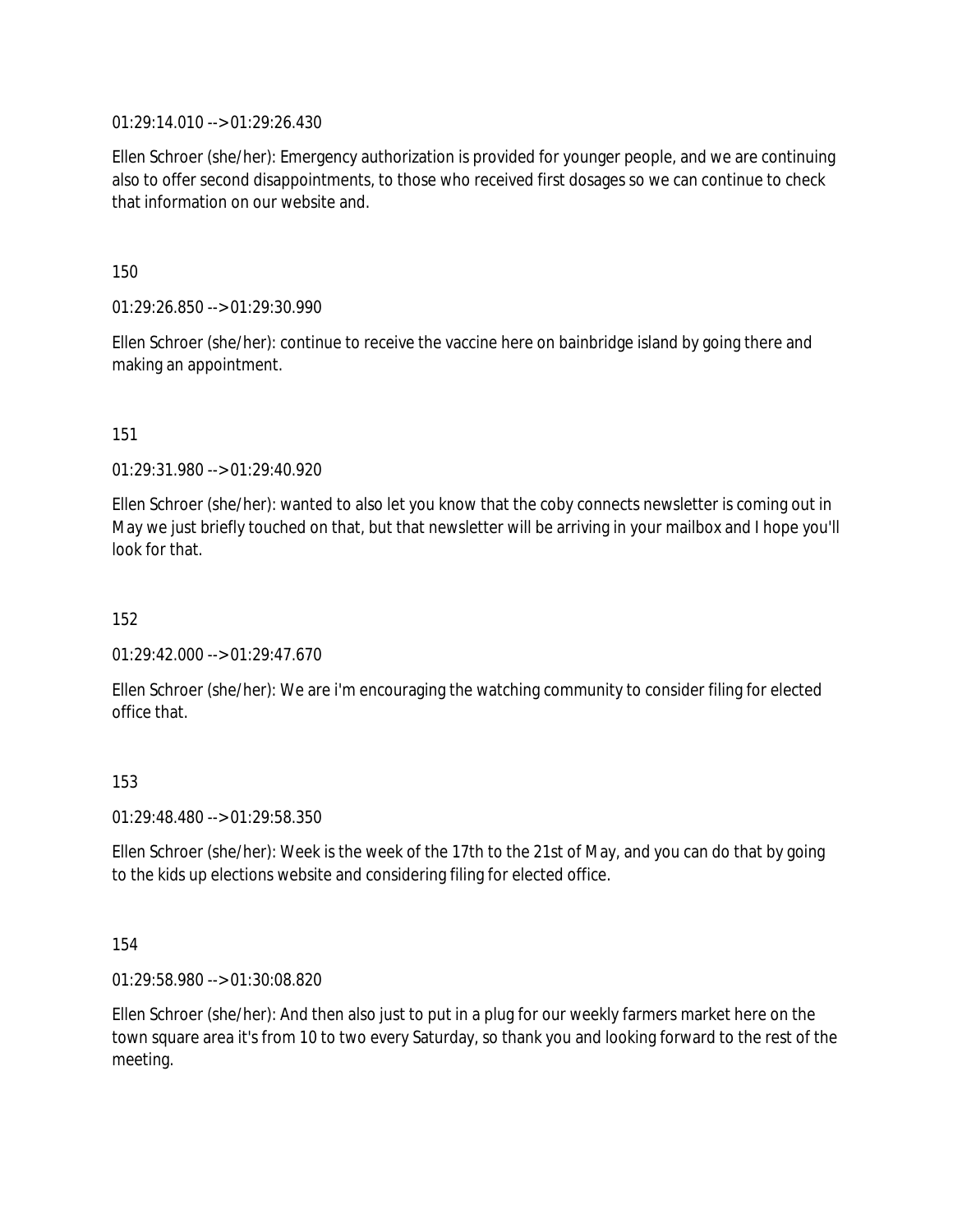01:30:11.130 --> 01:30:13.050

Rasham Nassar: Thank you very much for that interim city manager.

156

01:30:13.770 --> 01:30:17.880

Rasham Nassar: Council we are moving on in our agenda now to Item six our consent agenda.

157

01:30:21.630 --> 01:30:23.100 Rasham Nassar: councilmember deets yeah.

#### 158

01:30:23.160 --> 01:30:27.060

Joe Deets: hi Mary Thank you I moved to approve the consent agenda.

159

01:30:28.290 --> 01:30:31.440

Rasham Nassar: Customer pollock second set motion is there any further discussion on that motion.

160

01:30:32.850 --> 01:30:34.590

Rasham Nassar: All those in favor please say Aye.

#### 161

01:30:34.980 --> 01:30:35.640

Joe Deets: Aye Aye.

162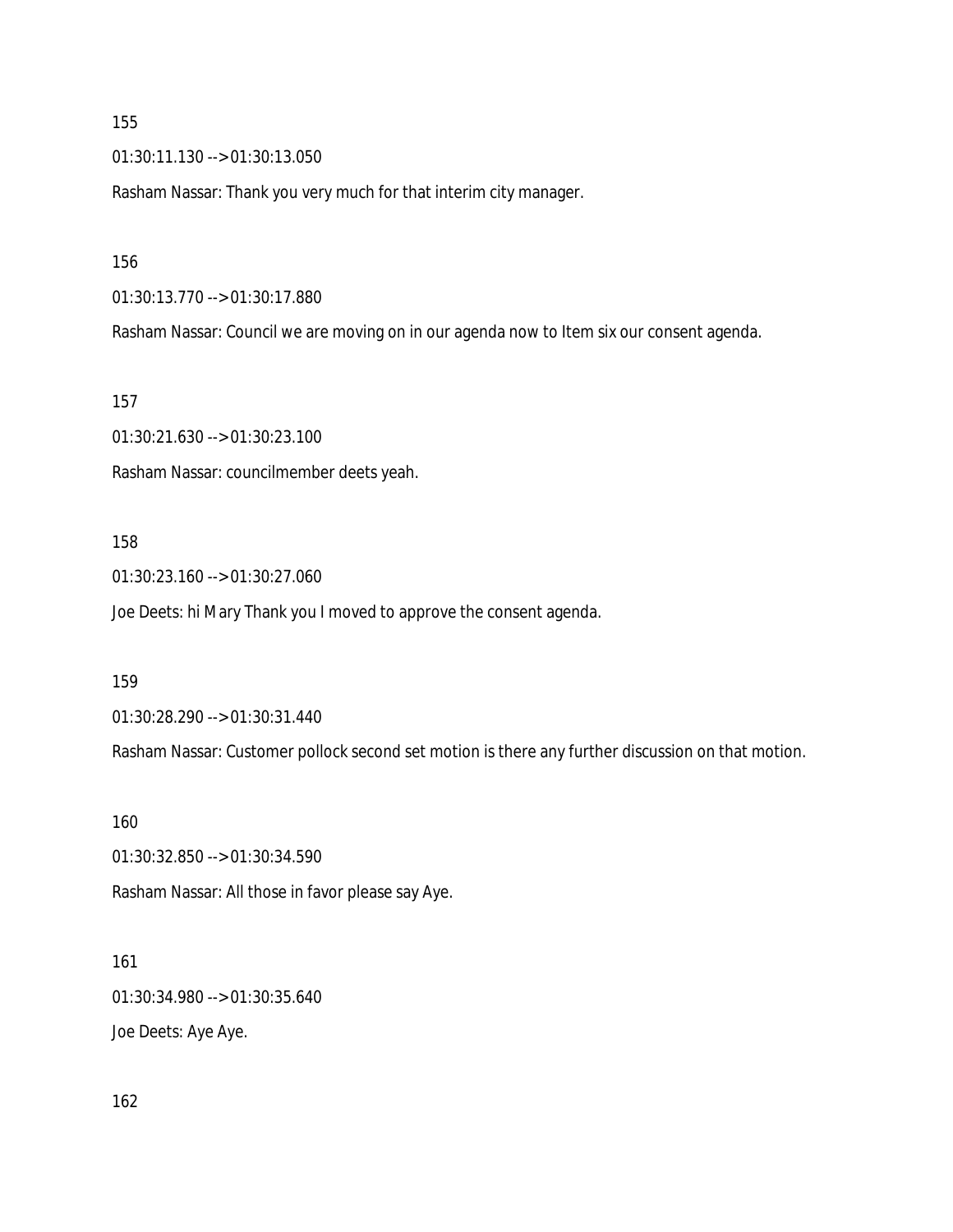01:30:36.060 --> 01:30:36.780

Rasham Nassar: Any opposed.

163

01:30:37.560 --> 01:30:39.030

That motion passes unanimously.

164

01:30:40.260 --> 01:30:48.000

Rasham Nassar: Item seven in our agenda future Council agendas interim city manager, would you like to point out or highlight any specific items of relevance for the Council tonight.

#### 165

01:30:48.690 --> 01:30:50.250

Ellen Schroer (she/her): Sure, just a couple of items.

166

01:30:50.520 --> 01:30:53.490

Ellen Schroer (she/her): Next week, may 4 we are starting our meeting at.

#### 167

#### 01:30:54.090 --> 01:31:07.380

Ellen Schroer (she/her): 530 to allow for a special 60 minute executive session i'm following that time there are a number of pretty meaty topics on the agenda so i'm looking forward to that and then also you have just added one item to that agenda.

#### 168

01:31:08.400 --> 01:31:12.810

Ellen Schroer (she/her): The last item is a an update on the contrast franchise agreement.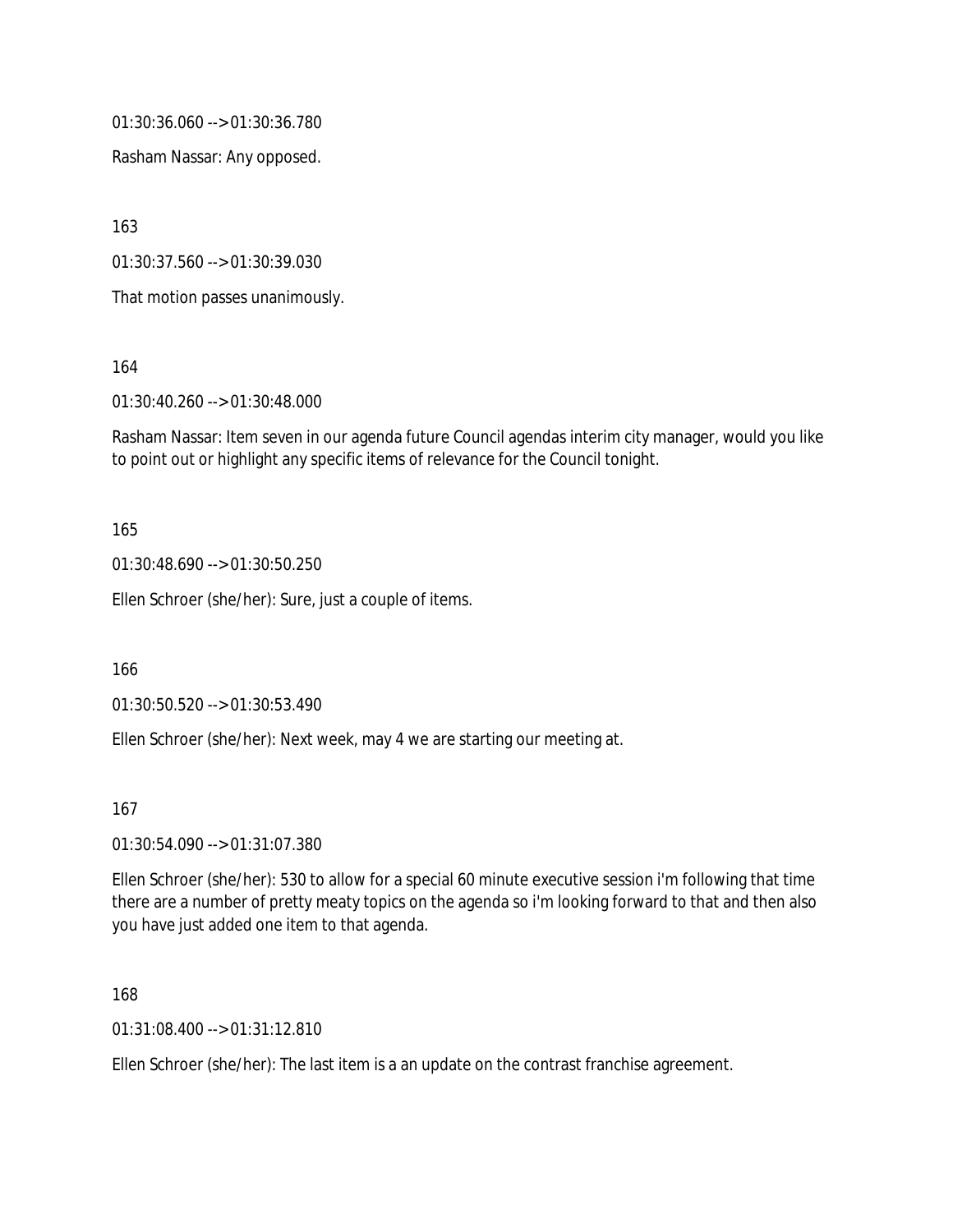01:31:12.990 --> 01:31:22.650

Ellen Schroer (she/her): This is not a decision point for you, we had this on here, because it was a matter of public interest and I will work with the Mayor and Deputy Mayor to understand if you'd like to have that scheduled on the agenda or that you'd.

170

01:31:23.460 --> 01:31:28.470

Ellen Schroer (she/her): prefer to receive that information in writing so i'll be checking in on that and that may move.

171

01:31:29.790 --> 01:31:33.750

Ellen Schroer (she/her): Moving forward to the first business meeting may 11.

172

01:31:35.310 --> 01:31:48.270

Ellen Schroer (she/her): We are bringing some in there will be a couple of proclamations and some finance items for you, I will call your attention to may 18 that will be the first meeting, where the new city manager Blair King will be joining us.

173

01:31:50.880 --> 01:31:55.890

Ellen Schroer (she/her): And will also pick up our work plan discussion at that time and then i'm.

174

01:31:56.550 --> 01:32:06.360

Ellen Schroer (she/her): Going forward, we have fewer items scheduled, but I imagine we'll pick up some more I do want to call your attention to the fact, we have a special meeting currently scheduled on Wednesday may 26 with the ethics board.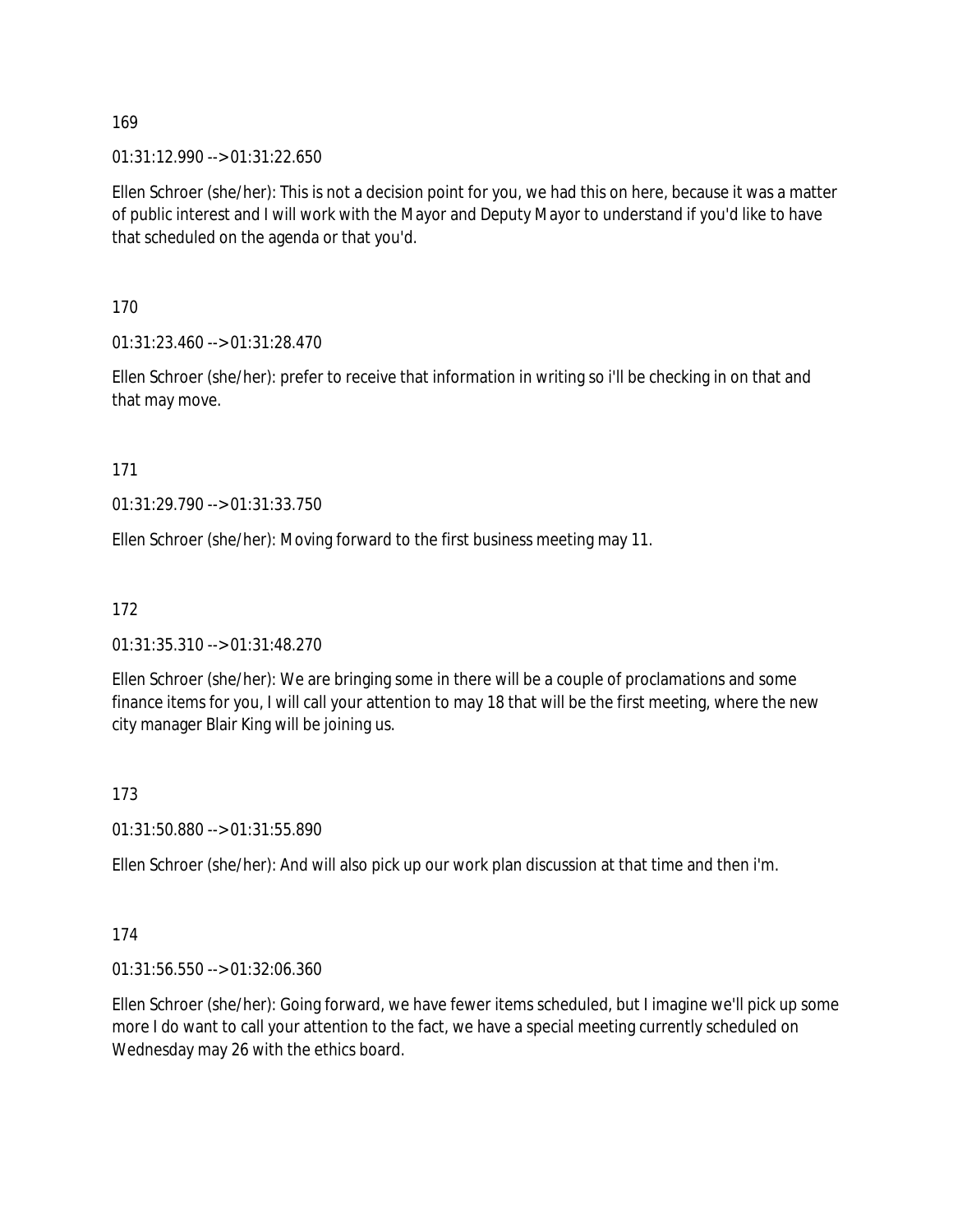01:32:07.500 --> 01:32:10.050

Ellen Schroer (she/her): That concludes my comments at this time.

176

01:32:10.590 --> 01:32:14.220

Rasham Nassar: Right, thank you for that councilmember Pandora Johnson.

177

01:32:15.180 --> 01:32:23.070

Brenda Fantroy-Johnson: Yes, i'd like to add an item to a future agenda for updating the governance manual regarding public comment.

178

01:32:25.320 --> 01:32:26.220 Rasham Nassar: Okay.

179

01:32:27.510 --> 01:32:30.960

Rasham Nassar: Is there a majority a Council that supports the addition of that item to a future agenda.

180

01:32:32.310 --> 01:32:34.440

Rasham Nassar: head nods would be great okay and.

181

01:32:35.340 --> 01:32:38.790

Rasham Nassar: I hope the Council would be okay with interim city manager deputy.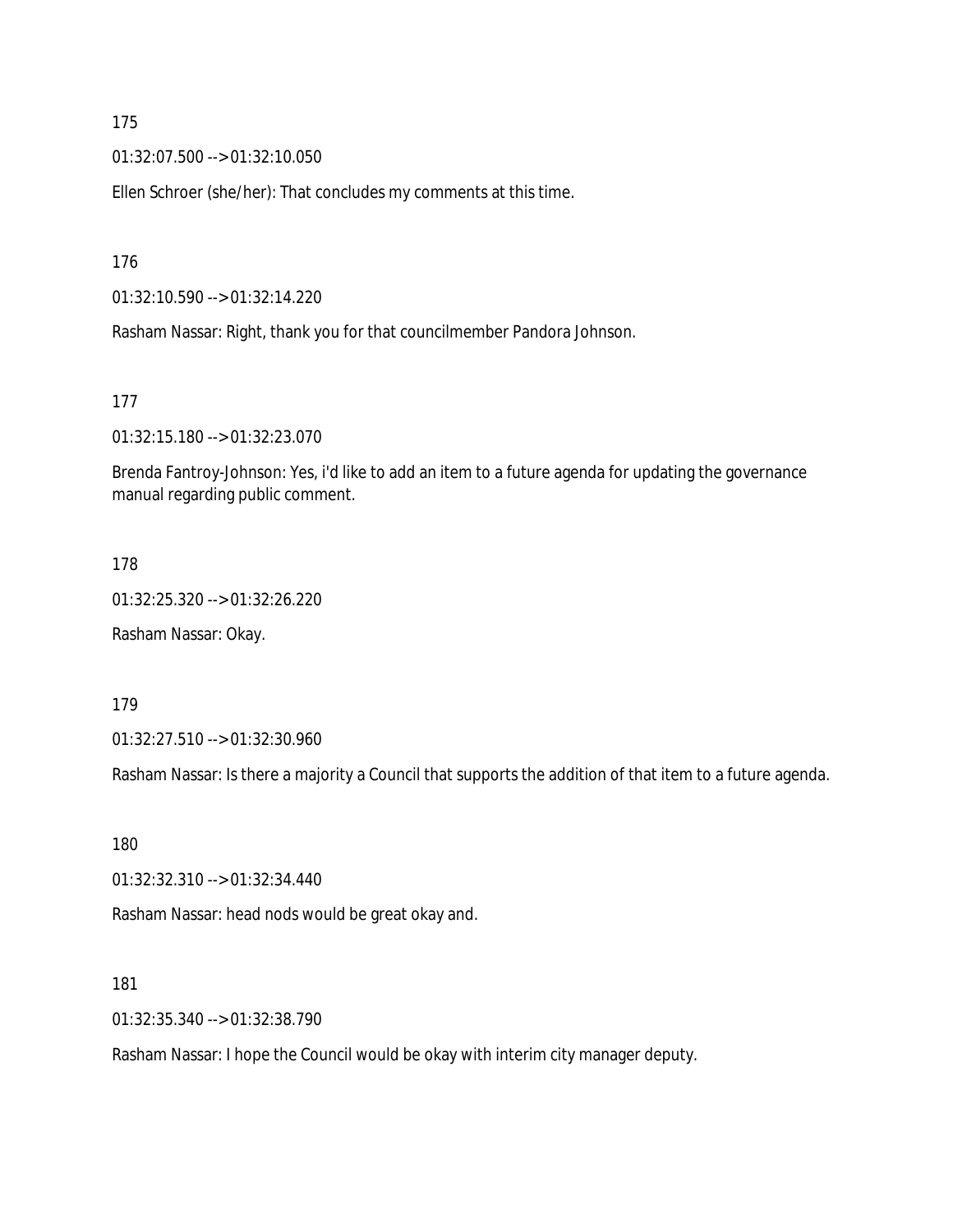01:32:39.660 --> 01:32:45.840

Rasham Nassar: mayor and I scheduling that on a future agenda when it's most appropriate during our agenda, setting meeting this Thursday.

183

01:32:48.540 --> 01:32:50.250

Rasham Nassar: Anything else comes from or pantry Johnson.

184

01:32:52.920 --> 01:32:53.790

Rasham Nassar: Council number car.

185

01:32:55.560 --> 01:33:07.140

Christy Carr: yeah thanks i'm sorry that I haven't gotten the hang of this agenda setting thing quite yet, but I have a question about the list of future topics that appears in our future agendas and.

186

01:33:08.280 --> 01:33:17.010

Christy Carr: i'd like clarification that we need to agree to that list before they land on agenda items or on agendas or not.

187

01:33:18.150 --> 01:33:32.520

Christy Carr: And how that works when we have that list as the agenda setting team decide to put it on an agenda, or is it or the things that we're going to revisit in the future and agree majority of Council to place those items on the agenda.

188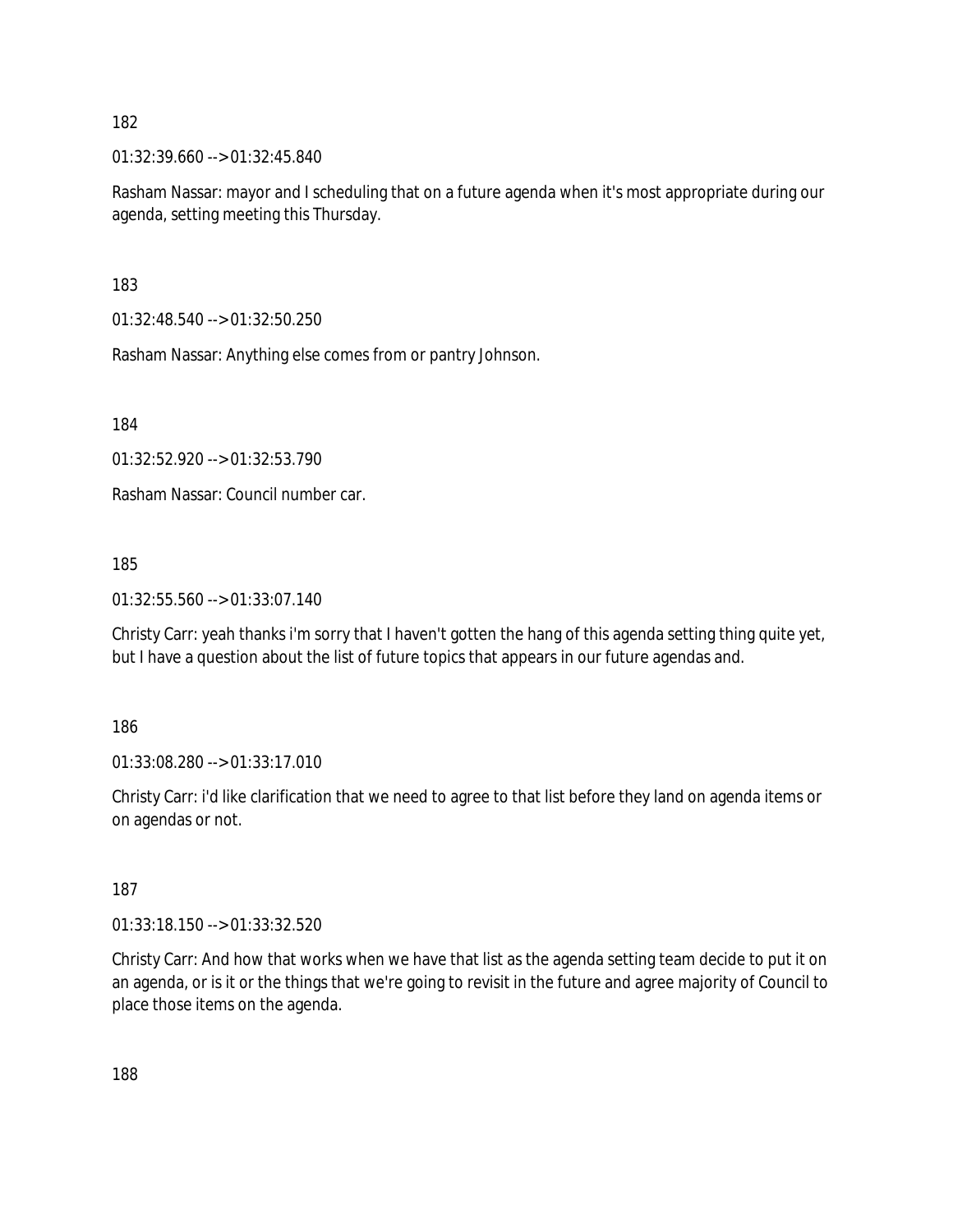01:33:33.990 --> 01:33:39.750

Rasham Nassar: Yes, I can speak briefly to that that list was just created to track items that were important to one or.

189

01:33:40.290 --> 01:33:48.660

Rasham Nassar: one to three Council members that had not yet had an opportunity to be brought forward for the full Councils consideration during this portion of our Council meetings.

190

01:33:49.560 --> 01:33:53.310

Rasham Nassar: Typically, what happens is sometimes Council members requests agenda items be added.

#### 191

01:33:53.850 --> 01:34:06.390

Rasham Nassar: To future agendas or or the agenda for the following week outside of the Council meeting and the way that it helps the administration and myself and Deputy Mayor keep track of those individual requests is just to keep them on a list on a word document.

#### 192

 $01:34:07.440 \rightarrow 01:34:13.890$ 

Rasham Nassar: It is still incumbent upon the Council member that proposed that agenda item to them propose it to add to an agenda item.

#### 193

01:34:14.190 --> 01:34:25.770

Rasham Nassar: During this time, so it's they're really not doing anything it's just it's a way for us it's a tool for us to keep track of the items that Council members are interested in potentially advocating for a spot on the future agenda.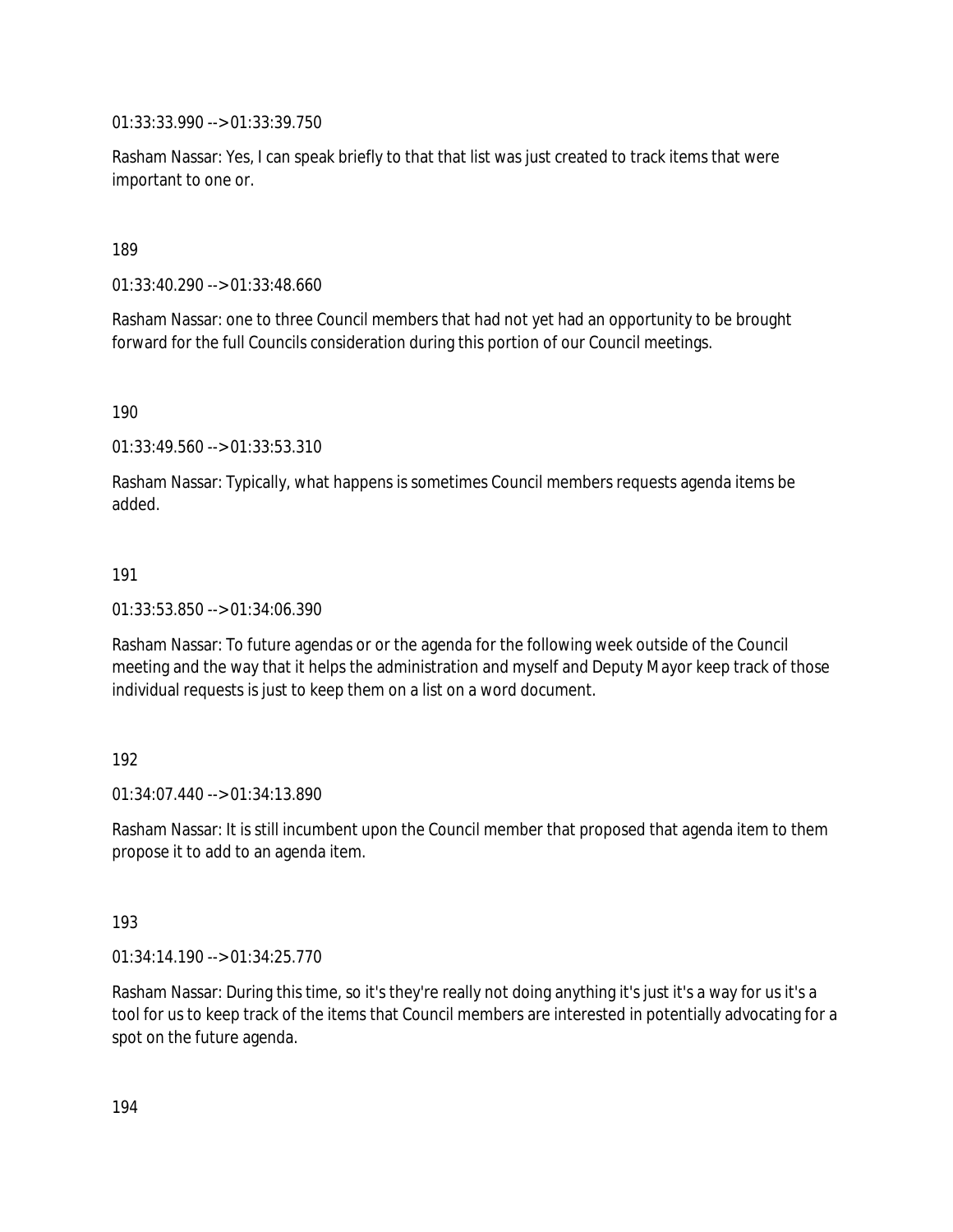01:34:27.450 --> 01:34:27.840

Christy Carr: Graham.

195

01:34:28.170 --> 01:34:29.010

Christy Carr: thanks for the reminder.

196

01:34:30.090 --> 01:34:31.050

Rasham Nassar: councilmember deeds.

197

 $01:34:31.440 \rightarrow 01:34:46.560$ 

Joe Deets: yeah Thank you Mary i'm actually, thank you for bringing up the list because look at the list there was a mention of ethics meeting and we already had, we do have that scheduled on may 26 so it seems like we could take that off the list unless i'm missing something.

198

01:34:48.300 --> 01:34:55.020

Rasham Nassar: I think, is that referring to the council's follow up discussion coming out of those joint ethics board meetings.

199

01:34:55.500 --> 01:34:56.850

Joe Deets: If that's the case, then it stays.

200

01:34:57.690 --> 01:35:04.320

Rasham Nassar: yeah so it's again it's just just as a reminder to Council members that that will be coming to be scheduled to be scheduled and a future date.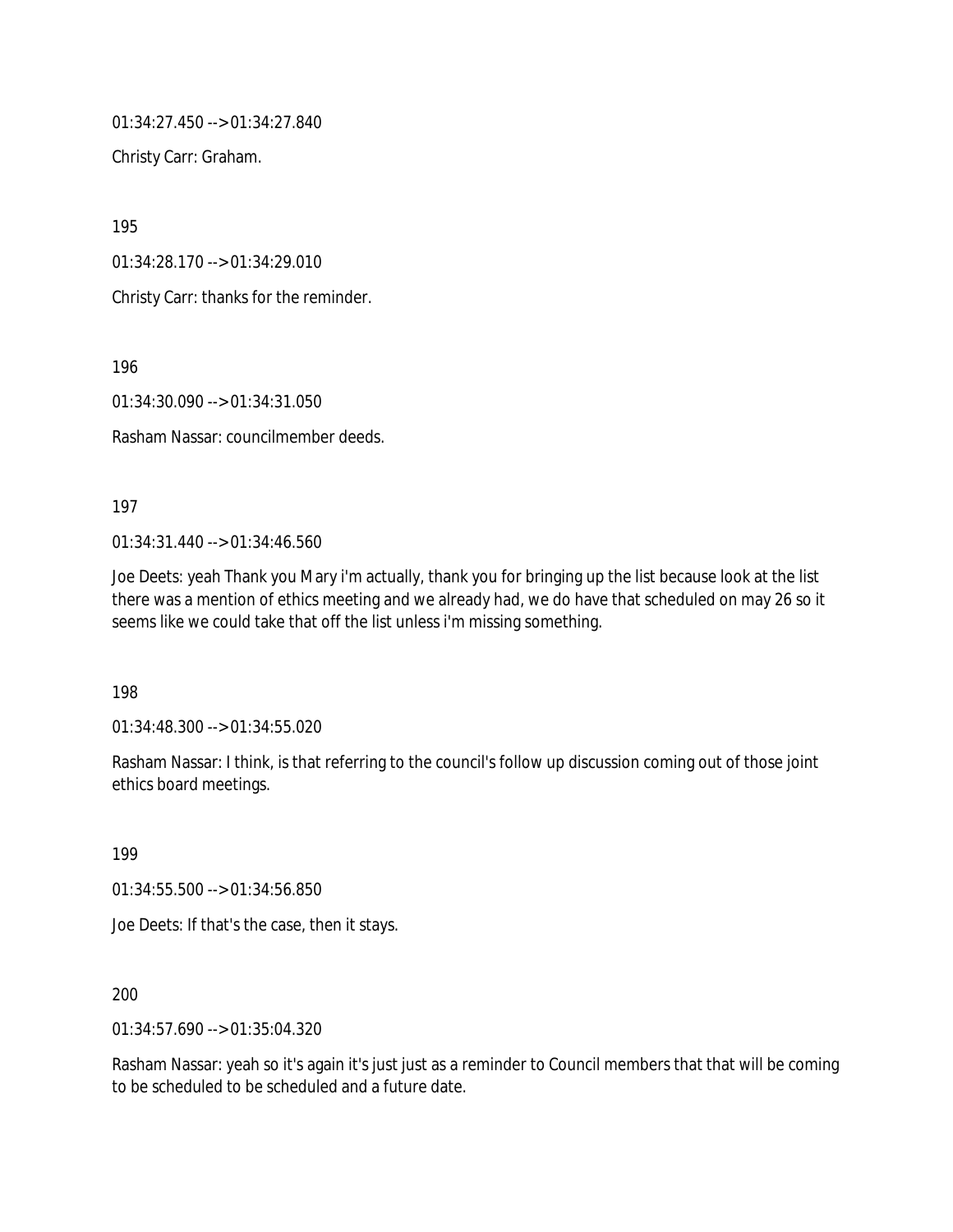01:35:04.740 --> 01:35:12.330

Rasham Nassar: And expectation is that, after we have that joint meeting that the Council will convene to potentially take action on making those programmatic changes.

#### 202

01:35:13.410 --> 01:35:16.200

Rasham Nassar: After hearing the dialogue and recommendations from the board.

203

01:35:16.620 --> 01:35:17.520

Joe Deets: So thank you mayor.

204

01:35:17.640 --> 01:35:18.300

Joe Deets: Why represents.

205

01:35:18.960 --> 01:35:20.160

Rasham Nassar: Deputy Mayor had topless.

206

01:35:20.610 --> 01:35:30.060

Kirsten Hytopoulos: yeah That said, some sometimes there's things on here that we've all said, we want to come back that we can pull off and schedule right so, for example, we did at the last meeting because of the time sensitivity.

207

01:35:30.570 --> 01:35:39.210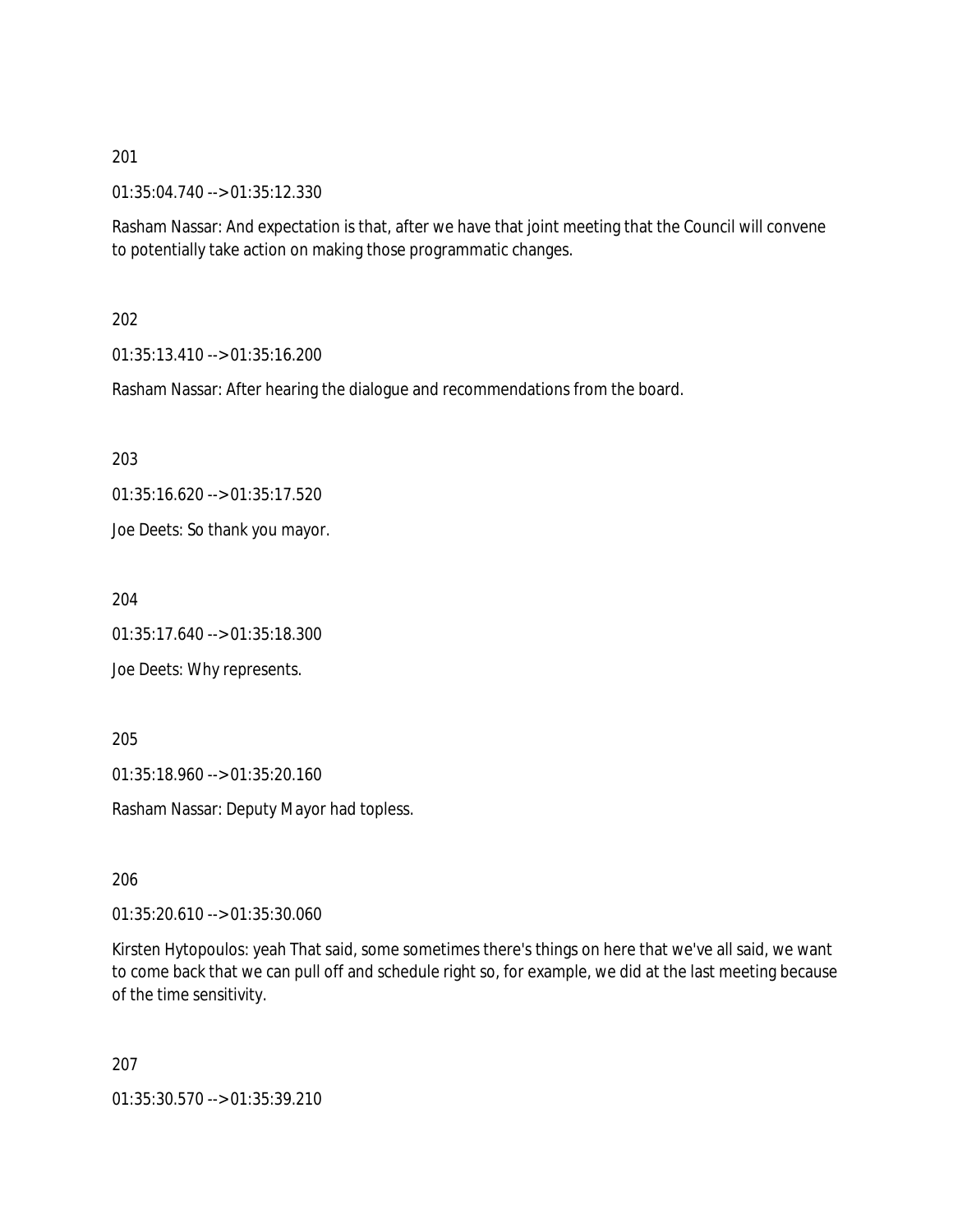Kirsten Hytopoulos: throw the plastics ordinance out a couple weeks so there's a spot if there's something ready to receive to receive that as an example.

208

01:35:39.690 --> 01:35:44.670

Kirsten Hytopoulos: I just wanted to point that out so sometimes there is something that we've all said what will receive it if it's if there's.

209

01:35:45.210 --> 01:35:56.190

Kirsten Hytopoulos: That will that will be then on a future agenda for a setting conversation like this anyway, just to like point out to to deputy i'm sorry to councilmember car.

210

01:35:56.670 --> 01:36:03.060

Kirsten Hytopoulos: And, one that would be particularly of interest to her that sometimes this one person, but sometimes it's also a majority of Council.

211

01:36:08.190 --> 01:36:11.550

Rasham Nassar: As there anything else for future agendas Council.

212

01:36:13.200 --> 01:36:23.310

Rasham Nassar: Okay, and I just, I just wanted just to confirm that we will be scheduling the ethics board appointments to next week's study session meeting so we've noted that.

## 213

01:36:24.420 --> 01:36:29.280

Rasham Nassar: Okay, if there's nothing else for future Council agendas, we will now move on into our agenda agenda.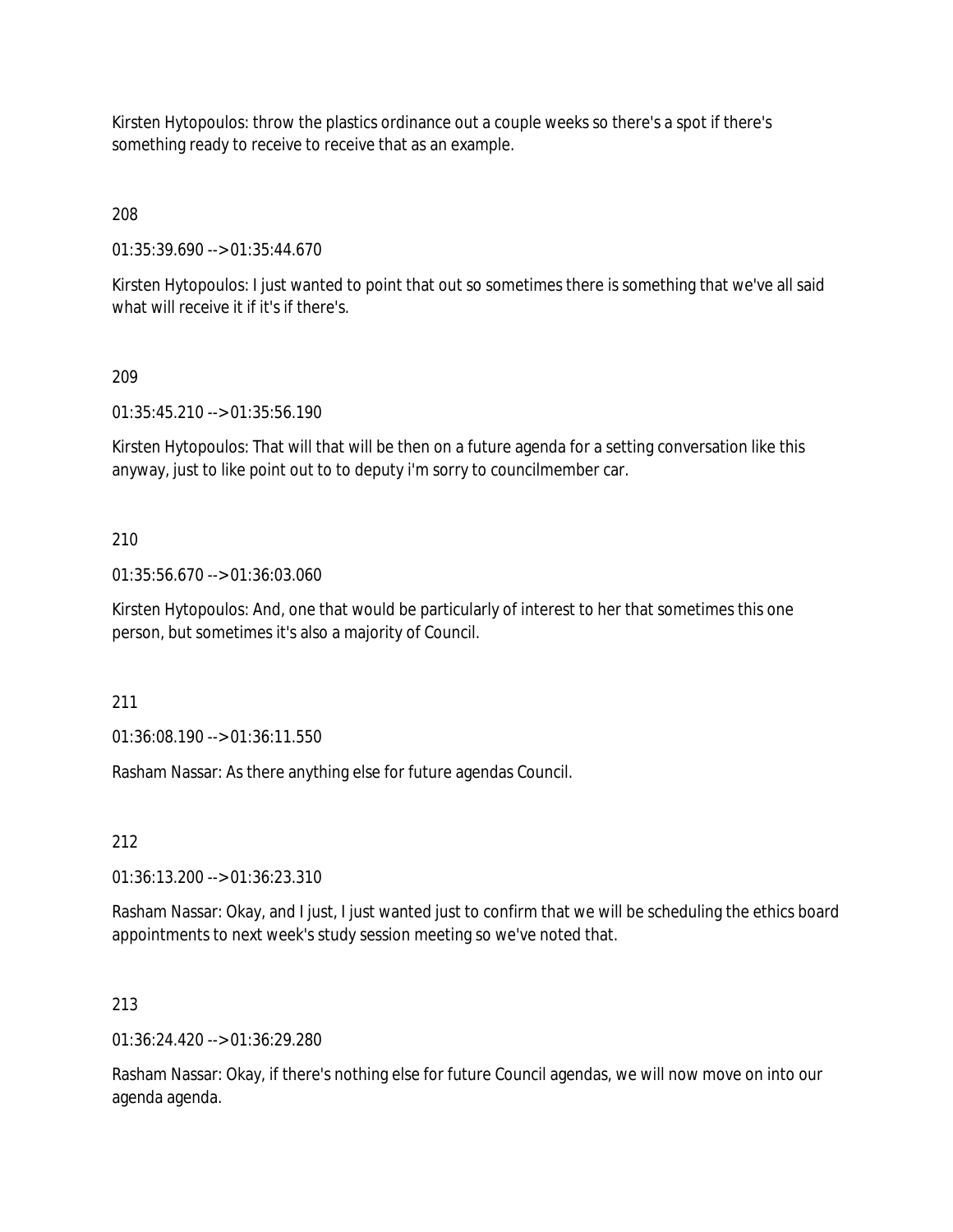01:36:30.480 --> 01:36:32.790

Rasham Nassar: Item eight presentations.

#### 215

01:36:33.930 --> 01:36:43.500

Rasham Nassar: Eight as environmental, technical advisory committee presentation of the groundwater fact sheet and I believe we have some members of the tech committee joining us this evening.

216

01:36:51.330 --> 01:36:52.200

Rasham Nassar: Hello Charlie.

217

01:36:53.940 --> 01:36:55.200

Rasham Nassar: You can go ahead and unmute.

#### 218

01:36:56.670 --> 01:36:58.650

Charlie Kratzer: Okay, so sharing my screen.

219

01:37:05.220 --> 01:37:06.300

Charlie Kratzer: There we go share screen.

### 220

01:37:09.510 --> 01:37:15.060

Rasham Nassar: Come on we're not seeing that i'm tracking there we go.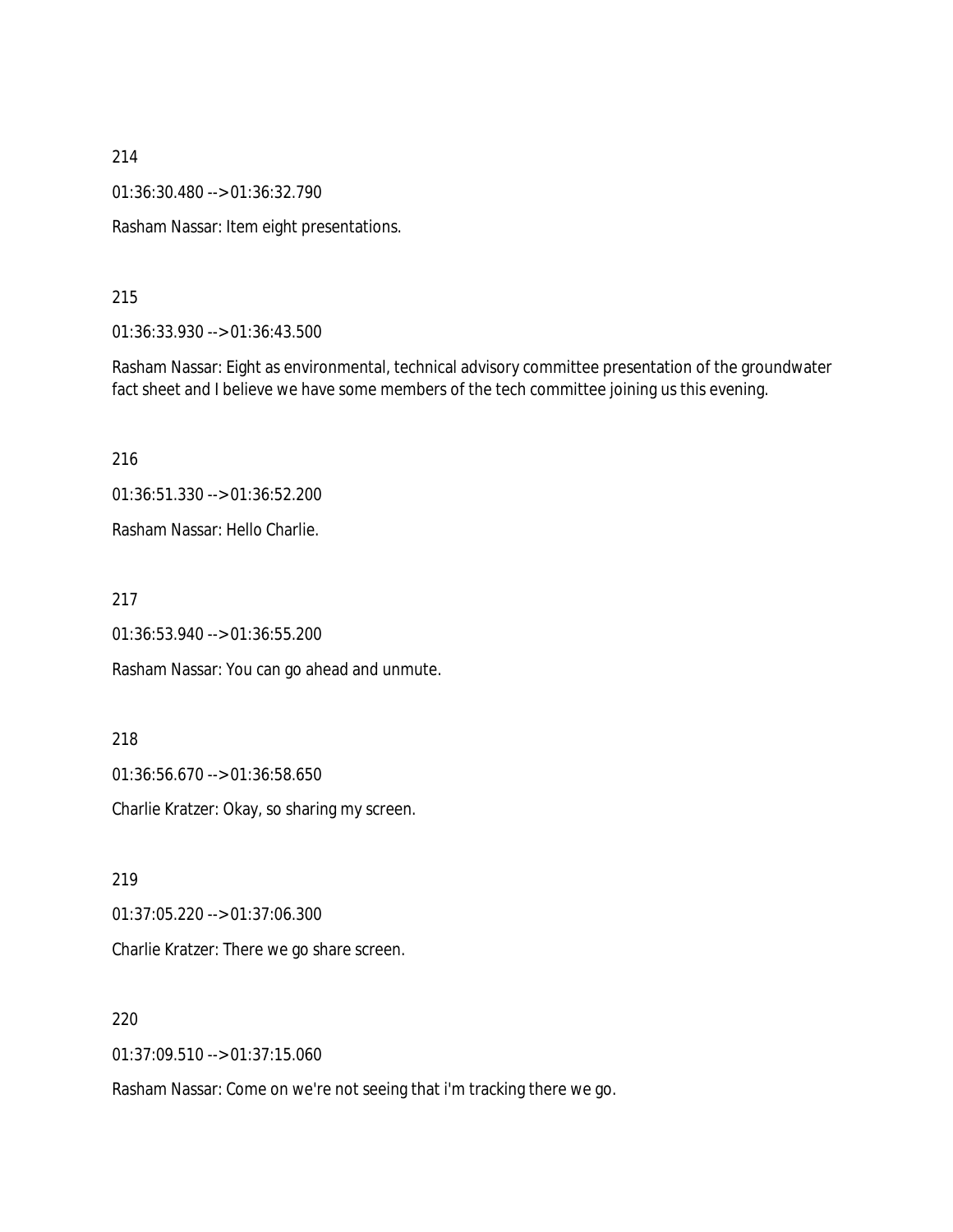221 01:37:20.370 --> 01:37:21.120 Okay.

### 222

01:37:30.090 --> 01:37:34.770

Charlie Kratzer: So i'm trying to figure out how I can see you guys same time and.

223

01:37:41.700 --> 01:37:44.340

Charlie Kratzer: There we go bring it down.

224

01:37:46.140 --> 01:37:46.890

Charlie Kratzer: Over.

225

01:37:48.240 --> 01:37:51.660

Rasham Nassar: And then, Charlie if you could just broaden that screen so that i'm.

226

01:37:53.760 --> 01:37:57.360

Rasham Nassar: The expand button at the top right hand corner, for you.

227

01:37:58.260 --> 01:38:02.040

Charlie Kratzer: yeah well how do I see you guys if I if I do that.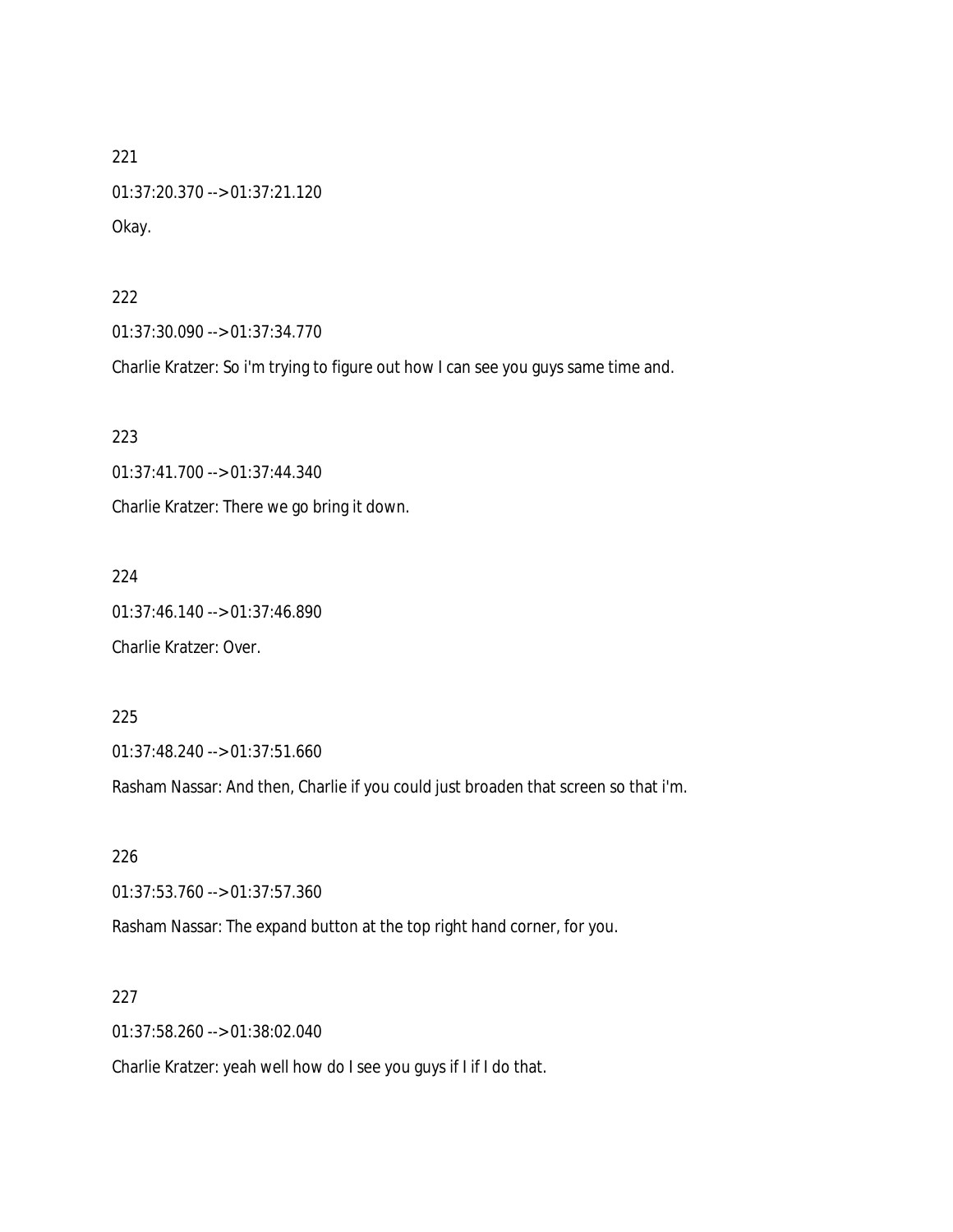01:38:04.050 --> 01:38:07.740

Rasham Nassar: That is a question for someone who knows more about him than I do.

229

01:38:08.550 --> 01:38:09.390

Charlie Kratzer: Okay, so.

230

01:38:09.660 --> 01:38:15.540

Rasham Nassar: If you go to view at the top portion of your screen top right hand portion of your screen, you might be able to adjust.

### 231

01:38:17.310 --> 01:38:18.450

Rasham Nassar: Your viewing options.

232

01:38:23.040 --> 01:38:26.340

Charlie Kratzer: Okay well you just want to see that, like that right.

233

01:38:28.380 --> 01:38:34.590

Rasham Nassar: Yes, and this this information that you're sharing right now on your screen is also attached to our agenda is that correct.

234

01:38:34.890 --> 01:38:35.940

Charlie Kratzer: Correct okay.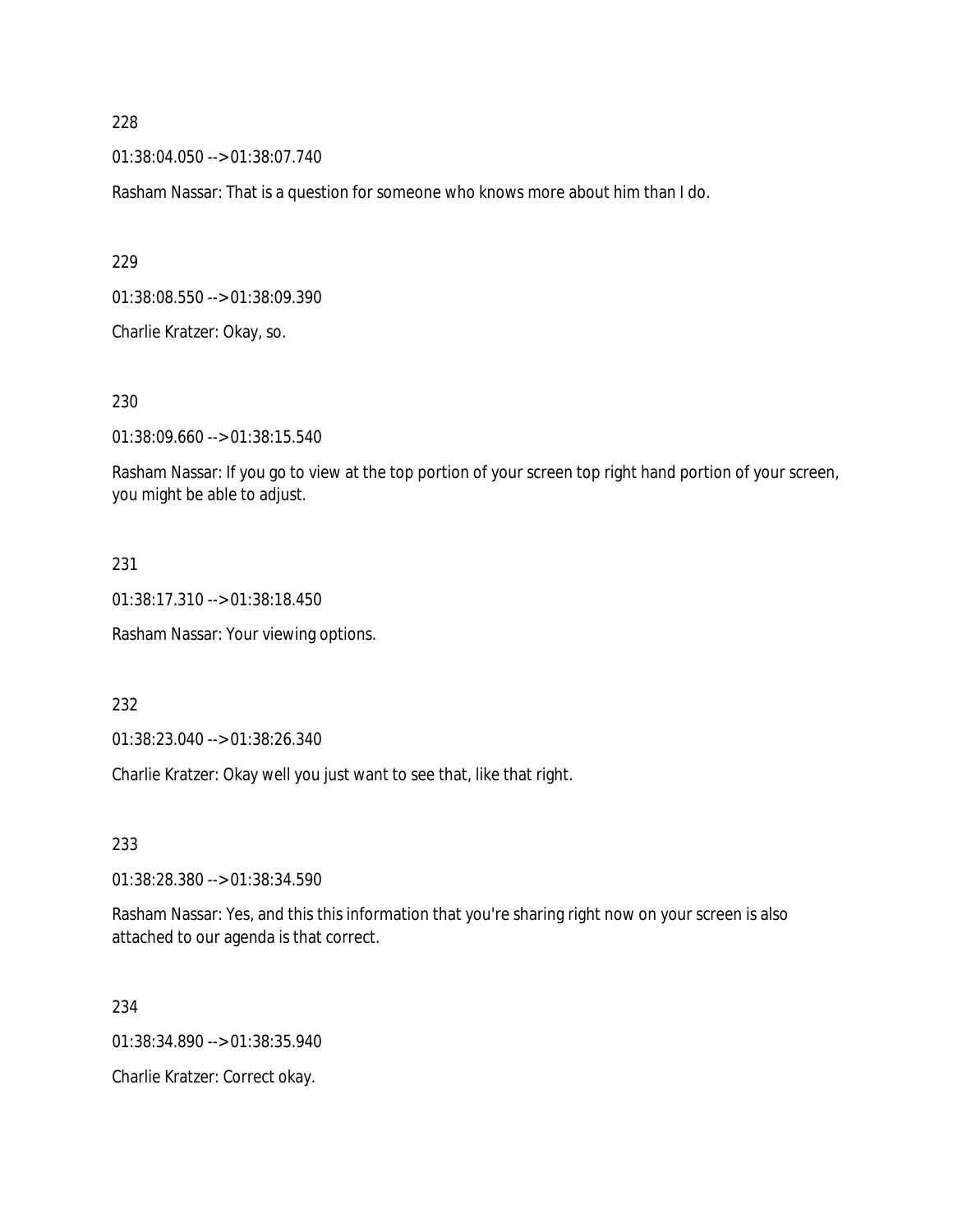235 01:38:36.150 --> 01:38:37.320 Charlie Kratzer: Great um.

236

01:38:38.340 --> 01:38:40.920

Charlie Kratzer: Well Ellen actually is it attached or.

237

01:38:43.350 --> 01:38:47.130

Ellen Schroer (she/her): This version was distributed to counsel, but not attached to the agenda.

238

```
01:38:47.490 --> 01:38:48.060
```
Okay.

239

01:38:50.070 --> 01:38:59.400

Charlie Kratzer: So I sent out last night to y'all anyway, so I was trying to figure out how to deal with questions so if you have questions I guess just speak up since I can't really.

240

01:39:01.080 --> 01:39:01.920

Charlie Kratzer: can't really see you.

241

01:39:04.500 --> 01:39:13.350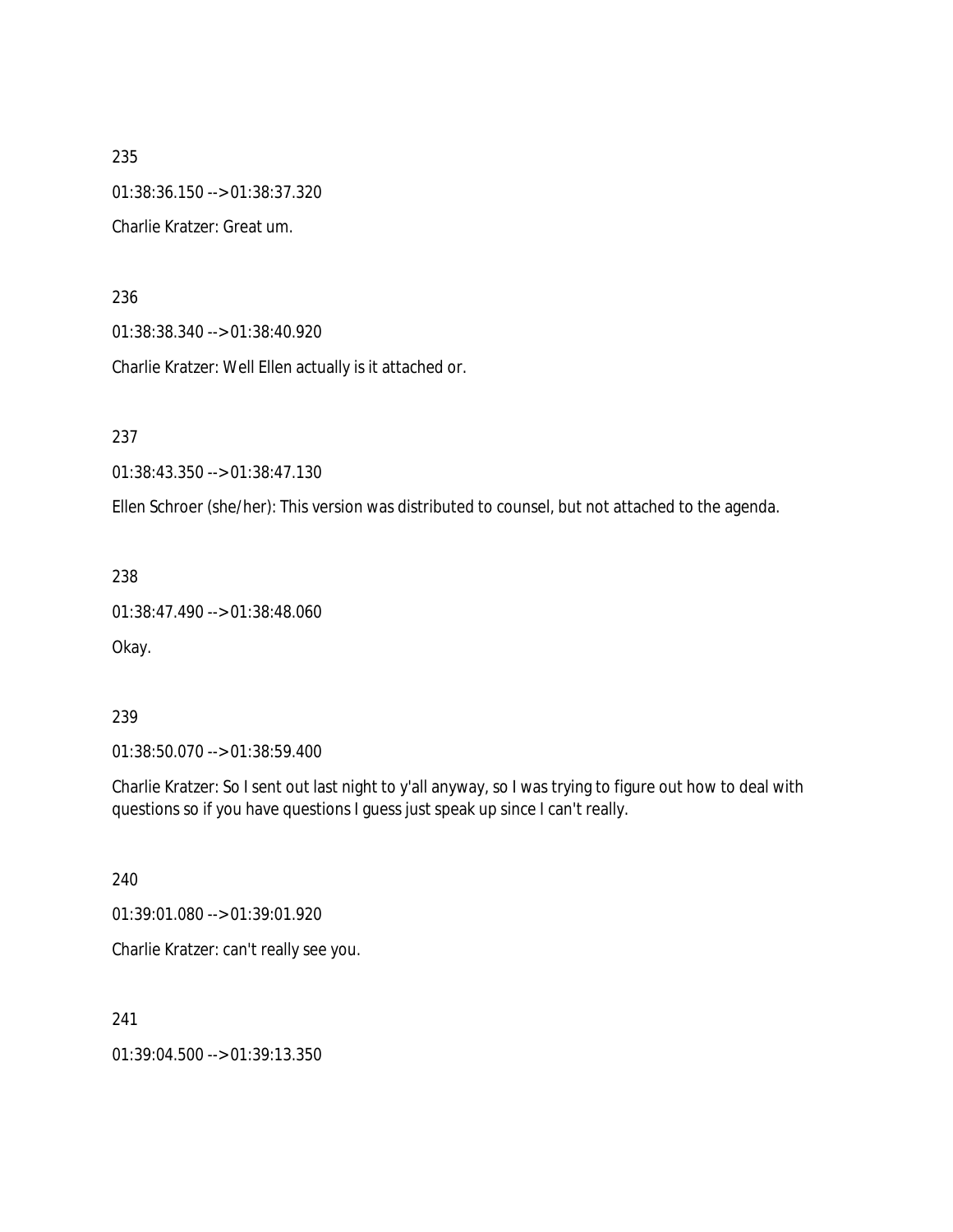Charlie Kratzer: Okay, so just some sort of some background on why there's the groundwater fact sheet and the ground water management plan process.

# 242

01:39:15.060 --> 01:39:28.920

Charlie Kratzer: Since more than happy you weren't weren't on Council at the time that this whole discussion was taking place it all started in 2016 and comprehensive plan with a high priority action item stating that.

## 243

01:39:30.570 --> 01:39:43.620

Charlie Kratzer: To adopt an island wide groundwater manager plan and then in April 2017 City Council requested a tack to analyze that the need for the plan to recommend a scope and and level of effort for development and plan.

## 244

01:39:45.300 --> 01:39:53.340

Charlie Kratzer: Then November 1 2018 he tax submitted our 32 page document to city council.

### 245

01:39:55.320 --> 01:40:00.780

Charlie Kratzer: With our recommendation, which was that both a ground war manager plan be developed.

### 246

01:40:02.160 --> 01:40:18.720

Charlie Kratzer: So he take he recommended that the copy start the process to develop a ground war management plan and we wrote the opinion that developing plan and maintaining the ongoing monitoring program is the best way to protect the vital water resource of the island.

### 247

01:40:20.130 --> 01:40:20.760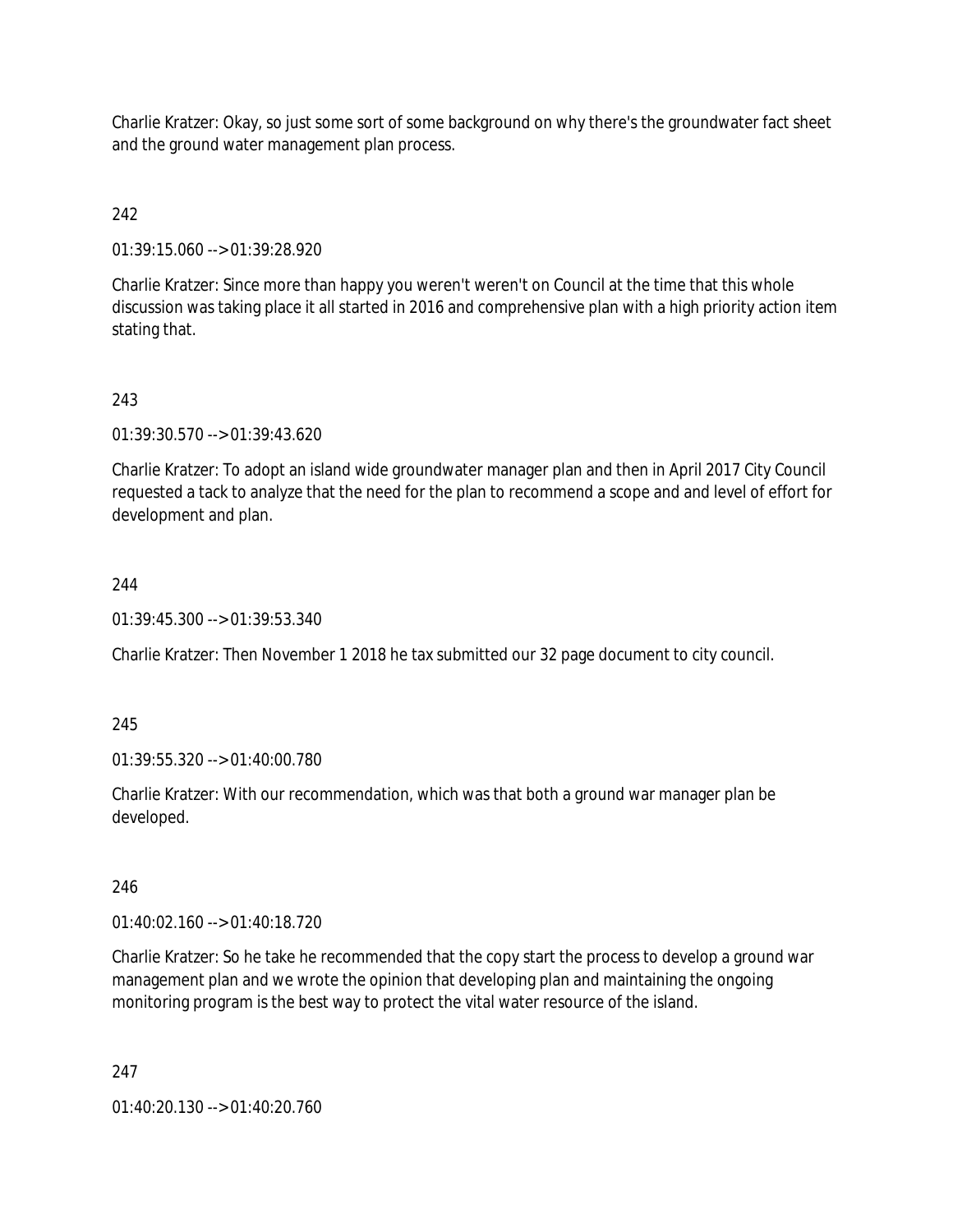Charlie Kratzer: And then.

## 248

01:40:22.260 --> 01:40:42.690

Charlie Kratzer: We said we will come back a little bit later with more details on how it should be developed, including budgetary recommendations This just shows that the title page of our November 1 document which can be found on the new tech page on the colby website under white papers.

## 249

01:40:45.450 --> 01:40:55.890

Charlie Kratzer: So on November 19th 2018 we came back with our recommendations as far as budget and other details about how to develop a ground water management plan for the island.

## 250

01:40:57.300 --> 01:40:59.700

Charlie Kratzer: And just highlight a couple things here about how.

### 251

01:41:00.990 --> 01:41:05.790

Charlie Kratzer: The ground water management plan and kind of feeds into the Climate Action Plan and climate change.

## 252

01:41:06.750 --> 01:41:19.980

Charlie Kratzer: The climate impact assessment referencing the comprehensive plan establish that a primary concern climate changes, the impact of water resources, especially for a designated sole source for such as bainbridge island.

253

01:41:22.050 --> 01:41:22.530

Charlie Kratzer: And then.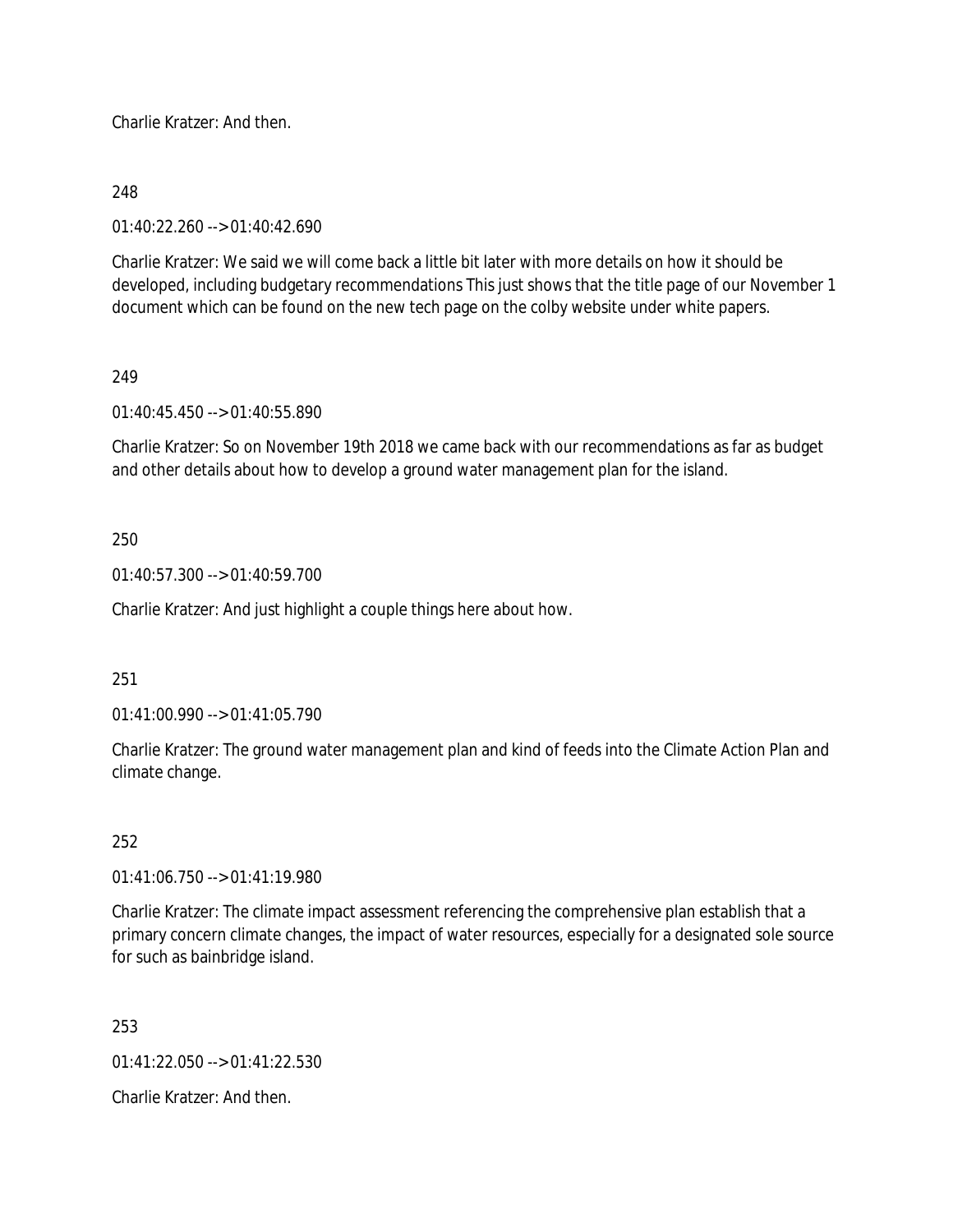254 01:41:23.640 --> 01:41:26.340 Charlie Kratzer: In 2015 2016 2017.

255

01:41:27.450 --> 01:41:42.090

Charlie Kratzer: The city bainbridge island contract with aspect to do some additional modeling rancid the usgs model to look at some additional scenarios for future growth and climate change and the result of that analysis.

256

 $01:41:43.140 \rightarrow 01:41:59.700$ 

Charlie Kratzer: showed that there'll be sufficient groundwater to meet drinking water needs into the future well into the future, but it could come at the expense of a 40% reduction discharge of groundwater and surface waters on the island, which would impact streams of wetlands on the island.

257

01:42:01.230 --> 01:42:01.740

Charlie Kratzer: Excuse me.

258

 $01:42:03.540 \rightarrow 01:42:21.150$ 

Charlie Kratzer: um so then about a week later November 27 is when City Council Dave approval to eat tech to develop and grow our fact sheet in advance of the ground water management plan process with the caveat at the time that it be run past or reviewed by copy staff and kp ud.

259

01:42:22.530 --> 01:42:22.860

Just.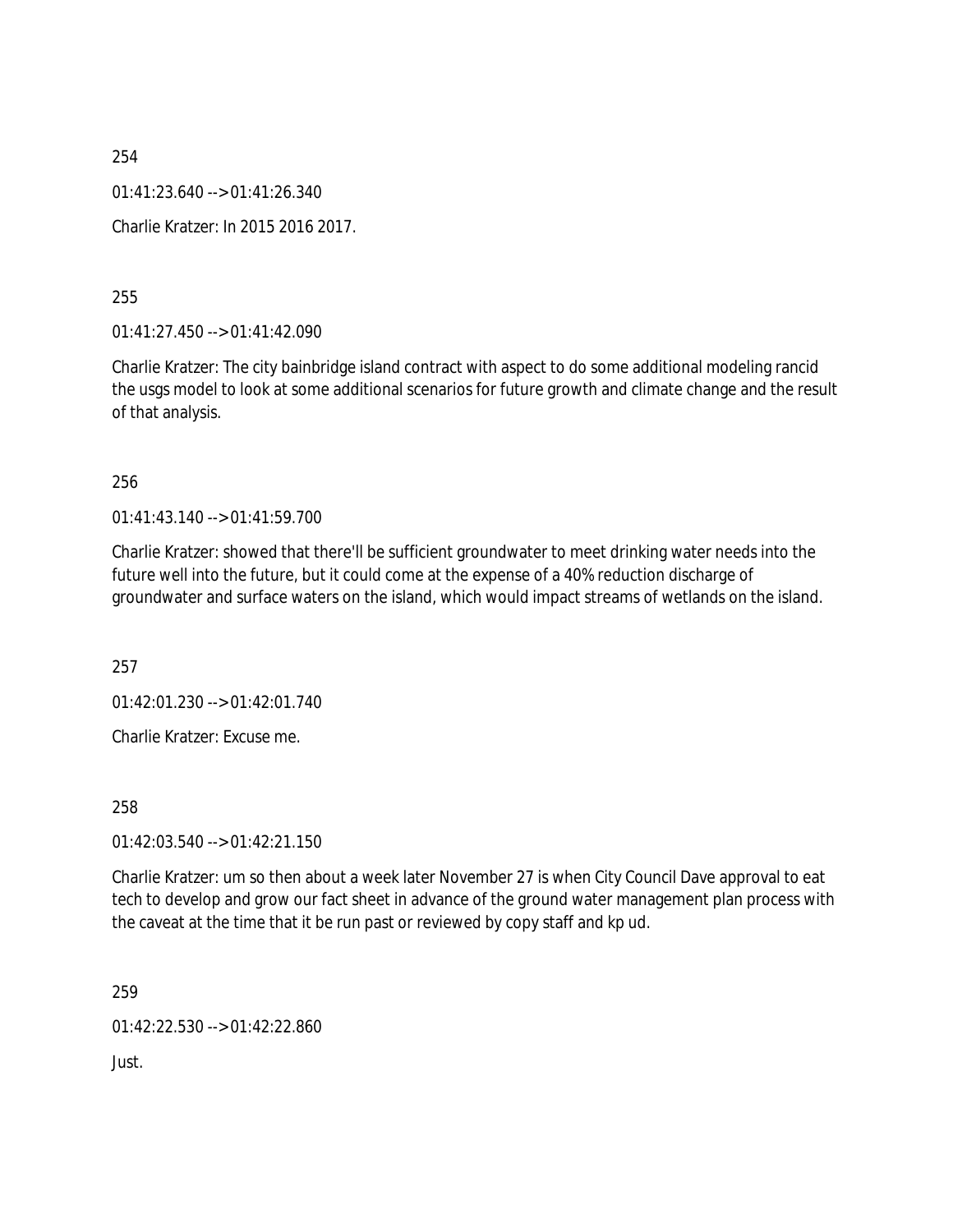$01:42:24.060 \rightarrow 01:42:36.570$ 

Charlie Kratzer: let you know that so then two years later we we finished our fourth page fact sheet, after many, many iterations we had a reviewed by kp ud usgs and and colby staff.

261

01:42:37.830 --> 01:42:48.570

Charlie Kratzer: And then February 18 after revising the groundwater fact sheet accordingly to based on based on the comments we approved a dance, as a committee.

262

01:42:49.650 --> 01:42:54.150

Charlie Kratzer: And that's where we are now, so this is our approved fact sheet.

263

01:42:55.290 --> 01:43:12.450

Charlie Kratzer: there's a lot of details in here, which I assume, most of you have had a chance to really look this over i'll just kind of hit some of the highlights we start off with server usgs definition of what is brown water, this information is taken from a website that they have, which is.

264

01:43:13.770 --> 01:43:21.720

Charlie Kratzer: kind of a user friendly school, you know pretty high school level information that they have on usgs.gov.

265

01:43:22.230 --> 01:43:37.320

Charlie Kratzer: faqs on water, so if you want to have a question about water, you know the faqs they have a lot of information on surface water groundwater biological resources, etc, you can build you so we're using the groundwater definition from their website.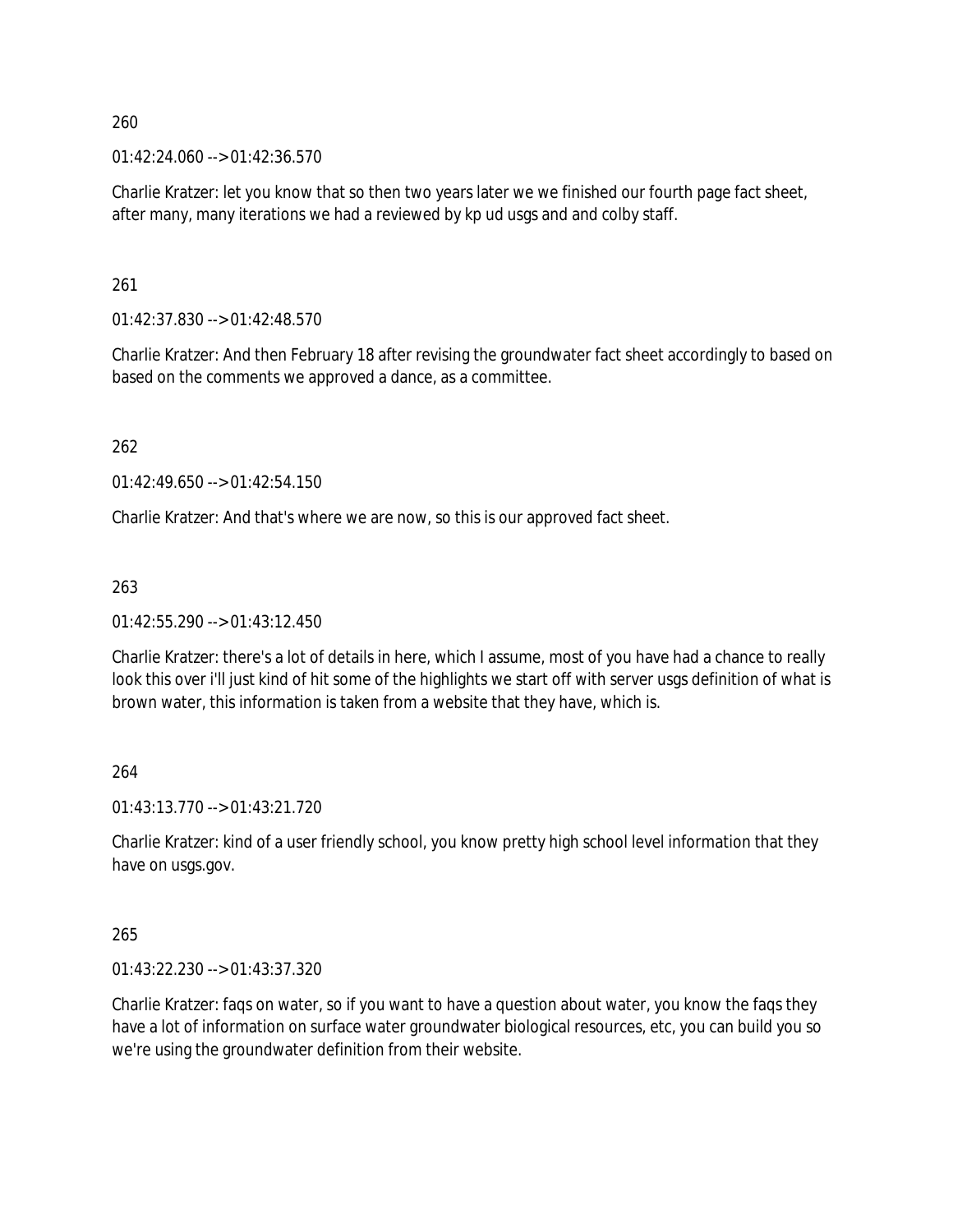01:43:38.790 --> 01:43:42.780

Charlie Kratzer: And then groundwater and bainbridge island so bainbridge island has.

267

01:43:43.920 --> 01:43:52.080

Charlie Kratzer: Five or some people say six aquifers, if you include the bedrock off prefer which produces very little water and also this.

268

01:43:52.770 --> 01:44:09.240

Charlie Kratzer: there's a permeable inner beds within a confining layer of pie, which also produces very little water so i'll be talking about just the four main aquifers which starting at the top, you have the bash on the purse Doc for so the aquifers are defined.

269

 $01:44:11.460 \rightarrow 01:44:21.360$ 

Charlie Kratzer: By confining layers both on top and and in between the aquifers, you have confining layers of less permeable materials so on top of the bash on.

270

01:44:25.500 --> 01:44:27.000

Charlie Kratzer: Top of aka for you have the.

271

01:44:28.110 --> 01:44:44.040

Charlie Kratzer: The best shot till in various places on the island X quite a few places and then this light blue here is the PR shock prefer, which has a elevation from water tip from one table right ranges from 300 feet down to sea level.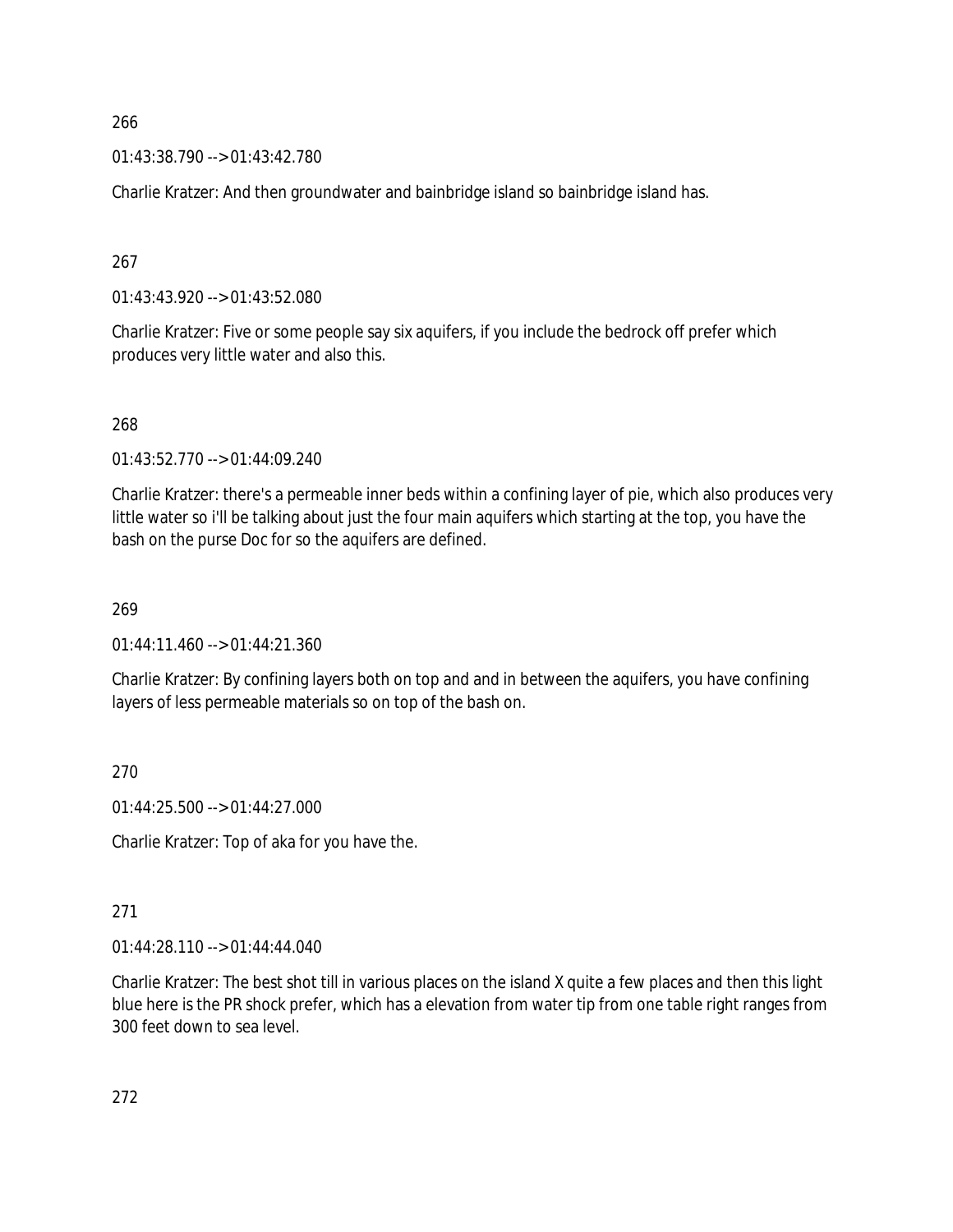01:44:45.240 --> 01:44:53.250

Charlie Kratzer: And then the sea level aquifers and lecture there's a combining layered in this sort of greenish color here is the the sea level, I prefer.

## 273

01:44:53.970 --> 01:45:03.030

Charlie Kratzer: which ranges from 200 feet above sea level and the 200 feet below sea level, then there's another confining layer and then next one down is the glacial marine.

#### 274

01:45:03.630 --> 01:45:18.540

Charlie Kratzer: Which water table ranges from minus 500 feet below sea level two to 300 people cielo and then there's the deep aquifer, which is also referred to as the fletcher biographer let's times, which is down down here below and confining.

275

01:45:20.400 --> 01:45:21.630

Joe Deets: Early excuse me, sorry.

#### 276

01:45:22.230 --> 01:45:24.270

Joe Deets: This is Joe I have a quick question because.

277

01:45:24.330 --> 01:45:26.730

Joe Deets: we're right looking at something that I have a question on.

#### 278

01:45:27.600 --> 01:45:34.560

Joe Deets: I get the vertical axis feet adapt and goes, all the way to it looks like 1000 feet, if I.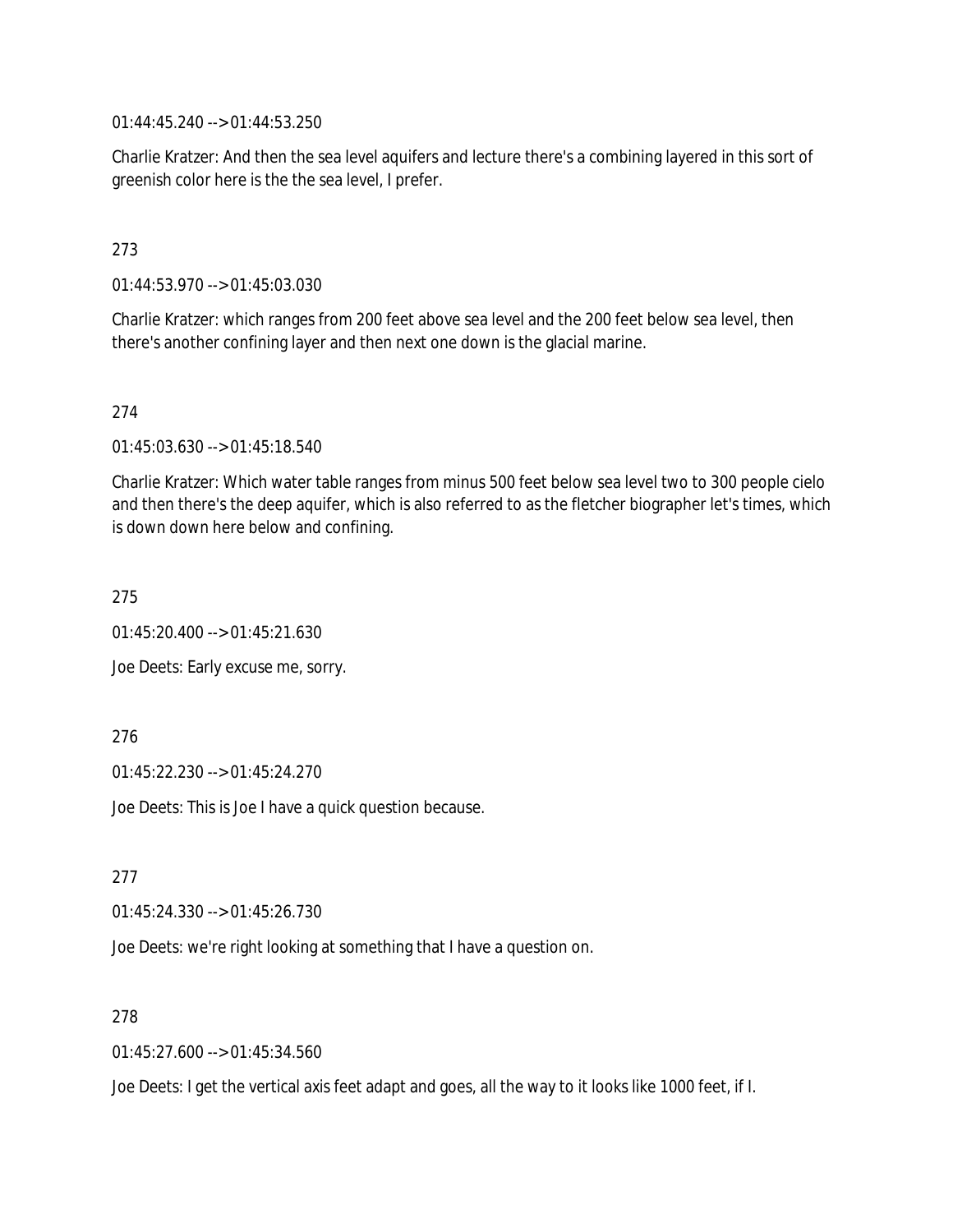279 01:45:34.590 --> 01:45:35.040 Charlie Kratzer: write it.

280

01:45:35.250 --> 01:45:38.730

Joe Deets: correctly, what is the horizontal i'm really kind of unclear.

281

01:45:39.180 --> 01:45:41.130

Charlie Kratzer: Sorry i've been to point that out so on the left is.

282

01:45:41.130 --> 01:45:49.260

Charlie Kratzer: Port orchard bay and underwriters Peters out, so this is a slice across pretty much the middle of bainbridge island going from west to east.

283

01:45:49.500 --> 01:45:50.250

Joe Deets: Okay, thank you.

284

01:45:50.520 --> 01:45:51.390

Charlie Kratzer: yeah sorry about that.

285

01:45:52.890 --> 01:45:53.970

Charlie Kratzer: Okay, so then below.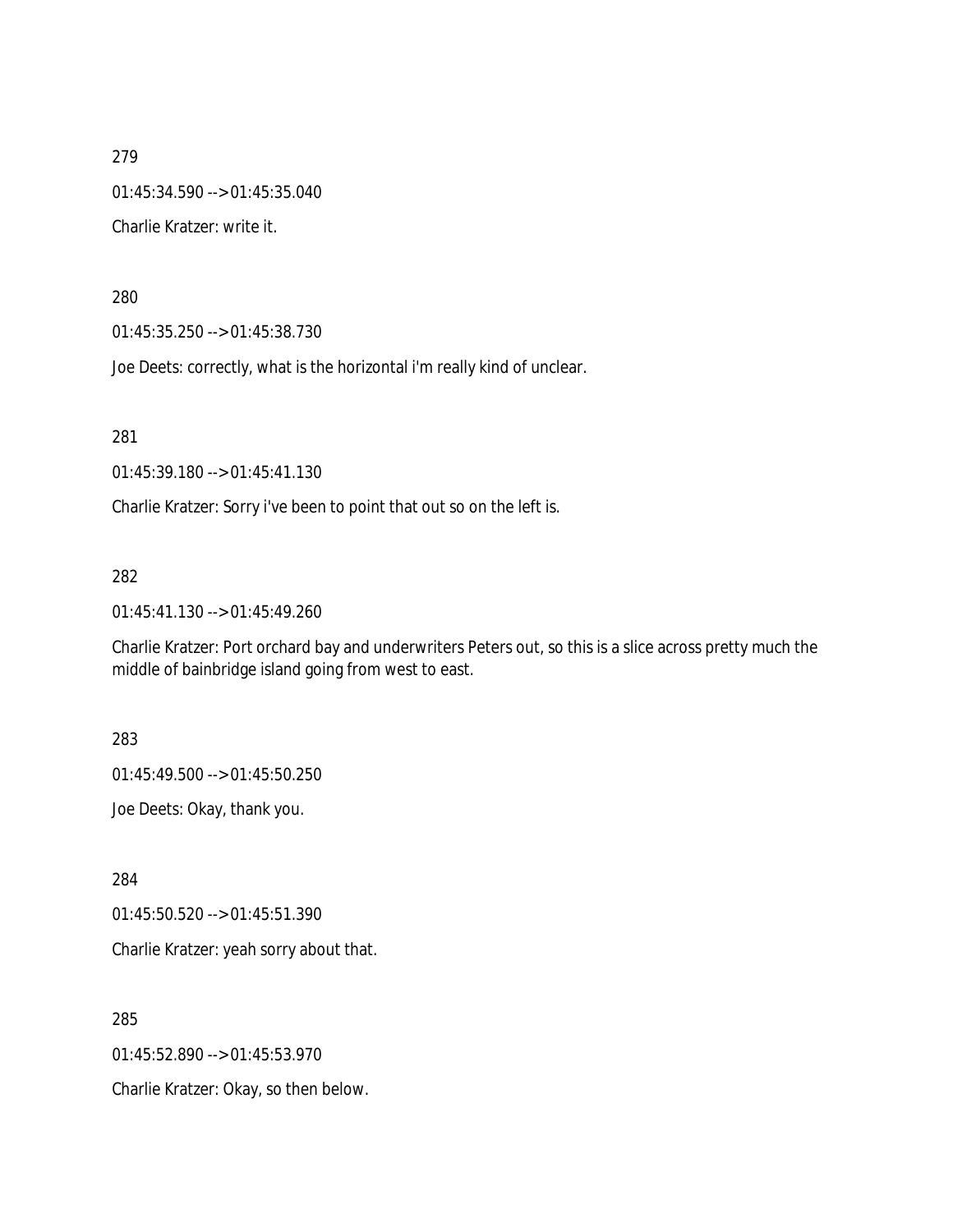01:45:53.970 --> 01:45:55.950

Charlie Kratzer: The deeper you have another.

#### 287

01:45:55.950 --> 01:45:58.470

Charlie Kratzer: Defining layered into bedrock then down the bottom.

288

01:46:01.980 --> 01:46:08.250

Charlie Kratzer: So 97% of the the pump well water on on favorites comes from three aquifers.

#### 289

01:46:09.000 --> 01:46:23.550

Charlie Kratzer: It comes from the sea level, I mean comes from the purchase the sea level and the deep pocket for so not much usage of the glacial Marina aquifer so pretty much from now i'll be talking about the three offers that provide most of the water on the island.

### 290

01:46:24.600 --> 01:46:35.760

Charlie Kratzer: i'm also it's important to note that all the recharge water for the October 1 originates is precipitation as it and septic system returned close on the island, except for about 5%.

### 291

01:46:36.390 --> 01:46:52.680

Charlie Kratzer: That flows underneath portraiture Bay from kids have Peninsula to the sea level glycerin and demographers and i'll be the next illustrations actually shown those interconnections of those going underneath port orchard bay.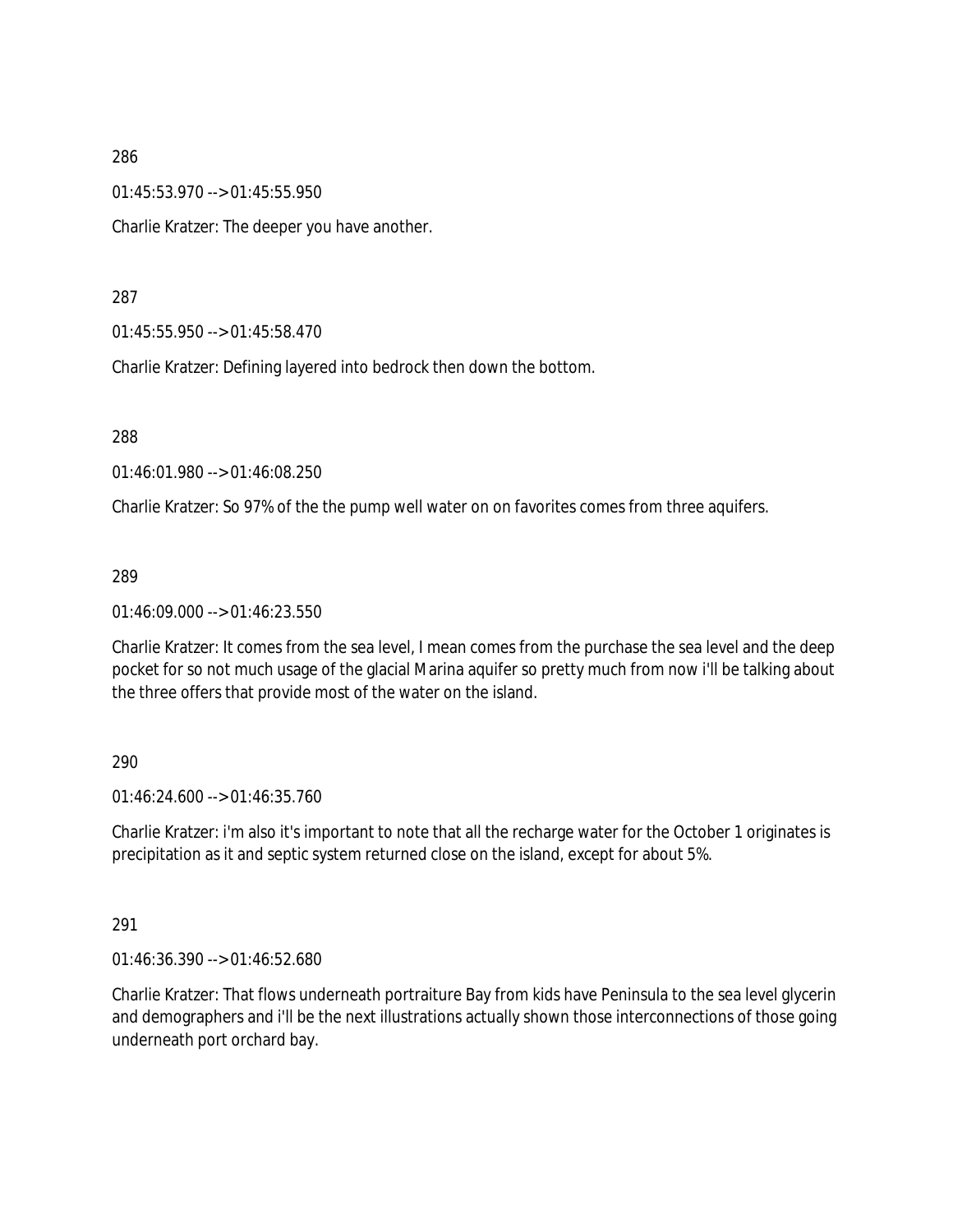01:46:54.030 --> 01:47:09.960

Charlie Kratzer: This is just talking about how being retired sole source was designated as sole source Oxford, meaning that the Oxford supplies more more than 50% of the drinking water consumed in the area and that there's no no good alternative source of water available.

293

01:47:11.190 --> 01:47:25.770

Charlie Kratzer: So in this cross section it's also from another usgs report on the kids peninsula here we're going from clear creek right here in silver Dale to port orchard Bay to puget sound.

294

01:47:26.280 --> 01:47:35.520

Charlie Kratzer: So again, this is cutting through bainbridge island from west to east and here you can see, this right here is the.

295

01:47:37.260 --> 01:47:49.740

Charlie Kratzer: sea level aquifer which in some places is continuous and does connect right here it pinches out below portraiture bay and doesn't connect to the concept, but the next one down the.

296

01:47:52.050 --> 01:48:00.870

Charlie Kratzer: glacial marine Oxford, in this case does continue over to the kid sentiments and especially the deep pocket for.

297

01:48:02.130 --> 01:48:12.900

Charlie Kratzer: continue so the Oxford goats, in this case goes, all the way what's the somerdale underneath underneath portraiture bay and out underneath puget sound.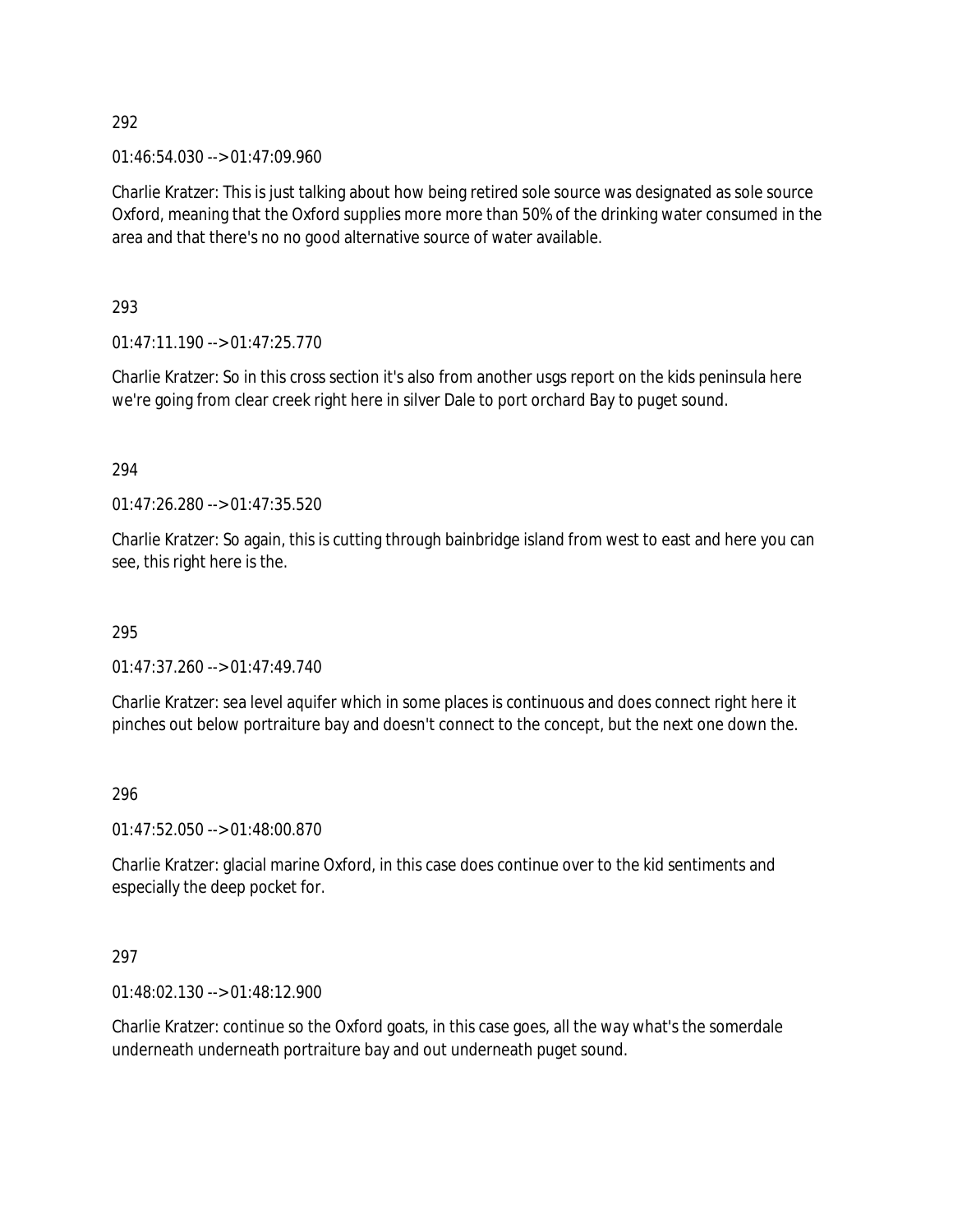01:48:13.380 --> 01:48:23.340

Charlie Kratzer: So that means that there's potential for water from kids up to be flowing towards bainbridge island we pulling some of that water into our water supply.

299

01:48:23.820 --> 01:48:28.650

Rasham Nassar: Charlie sorry interrupt, but we have a number with his hand raised, I know you can't see those hand raise So if you.

300

01:48:28.650 --> 01:48:30.450

Rasham Nassar: promote your questions to the end.

301

01:48:30.810 --> 01:48:32.760

Charlie Kratzer: No, no, actually right now just.

302

01:48:33.360 --> 01:48:35.130

Charlie Kratzer: I guess just speak up since I can't see you.

303

01:48:35.640 --> 01:48:36.840

Rasham Nassar: But I councilmember pollock.

304

01:48:38.490 --> 01:48:41.430

Michael Pollock: You know, you were in a group, so I didn't really want to interrupt that.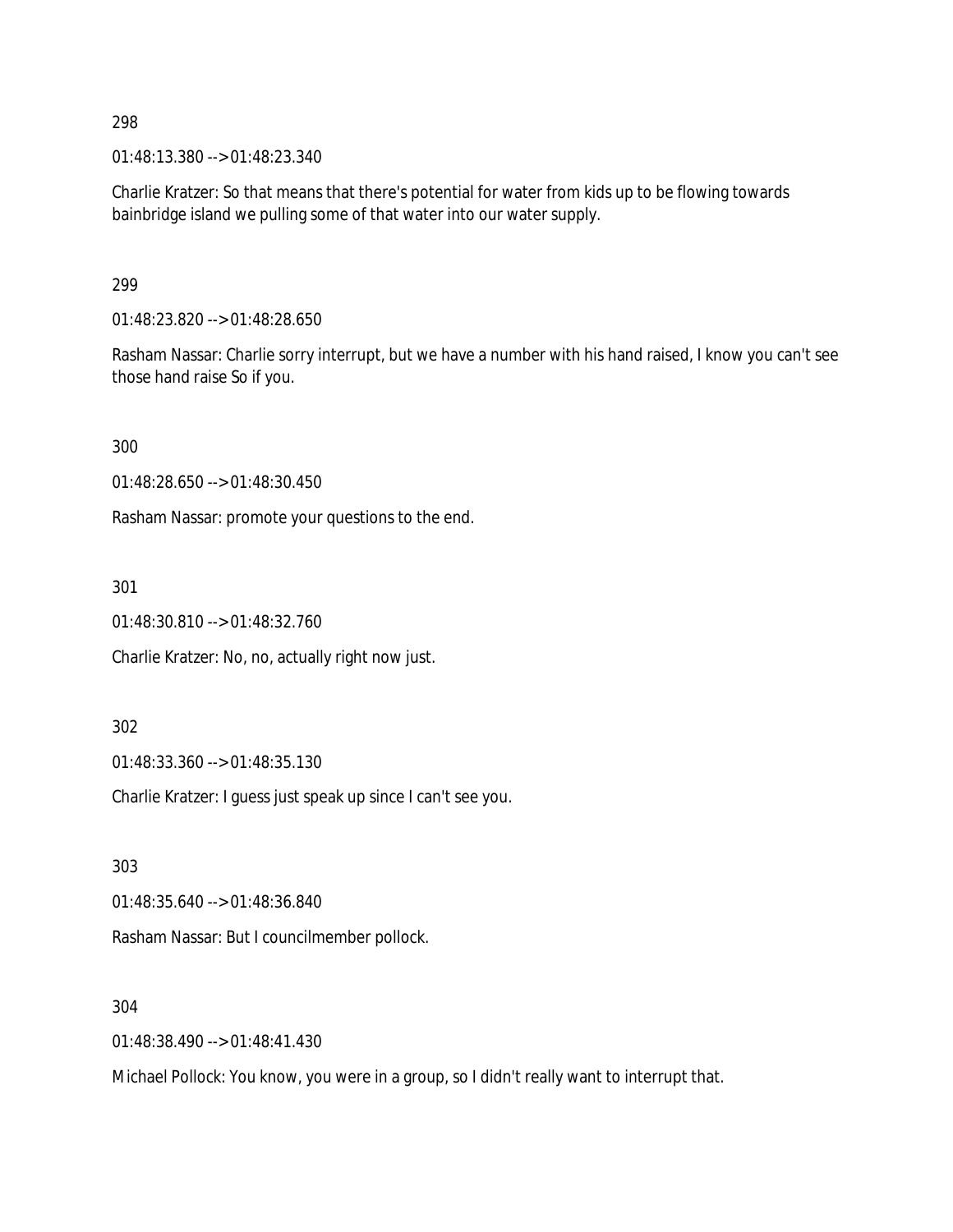01:48:44.160 --> 01:48:46.080

Michael Pollock: You can wait till the end if you want.

306

01:48:46.380 --> 01:48:46.860

Charlie Kratzer: No, no.

307

01:48:47.340 --> 01:48:53.520

Michael Pollock: Right now, the the quantification of how much water is coming.

308

01:48:54.570 --> 01:49:03.360

Michael Pollock: As returned from septic systems and relative to the precipitation so we got precipitation coming in we're pumping some of it back up.

309

01:49:03.630 --> 01:49:09.810

Michael Pollock: And then we're recharging that into the shallow ground waters, I just wanted to sort of how to order of magnitude and then.

310

01:49:10.320 --> 01:49:26.280

Michael Pollock: Have that you have those two numbers, the relative difference and then, also in terms of all the sewer water that we're pumping out into puget sound kind of how much is that relative to what we're we're getting on an annual basis that kind of thing.

311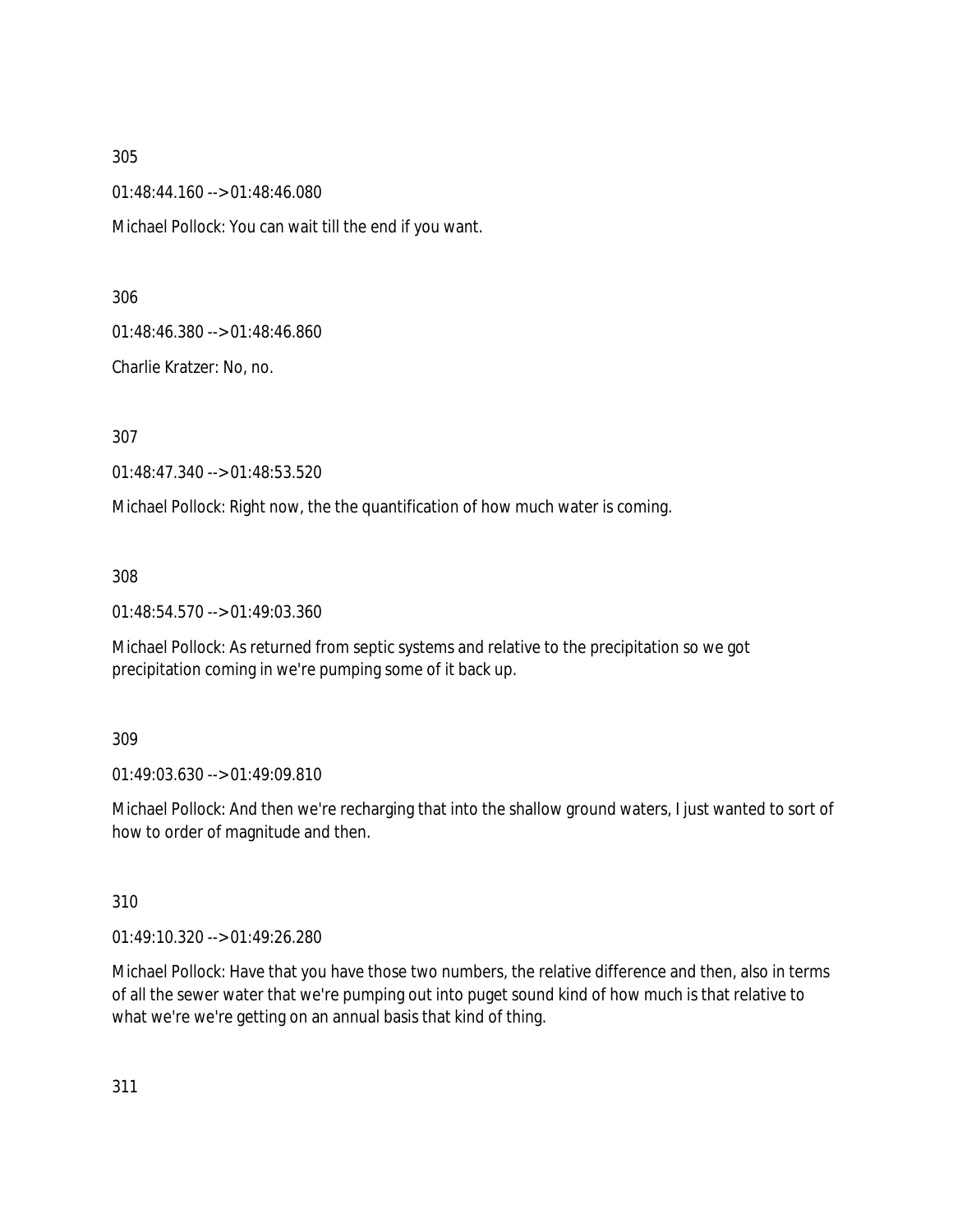01:49:26.580 --> 01:49:33.870

Charlie Kratzer: yeah okay well a little bit later on i'll be showing a water budget for bainbridge So the answer to the first question about septic systems.

312

01:49:34.380 --> 01:49:48.210

Charlie Kratzer: They provide like five to 10% of the recharge and precipitation is 85 to 90% and then the other 5% is coming from kits episode So the answer is five to 10% from septic systems.

313

01:49:51.180 --> 01:49:52.590

Charlie Kratzer: And the other question is.

314

01:49:52.590 --> 01:49:53.640

Charlie Kratzer: A little more.

315

01:49:55.560 --> 01:49:56.790

Charlie Kratzer: Maybe at the end here.

316

01:49:57.960 --> 01:50:10.500

Charlie Kratzer: Talk about the wastewater treatment, but i'm not entirely sure, but that is one of the recommendations is that we look and do tertiary treatment and recycling that water as a way to increase our supply of groundwater.

317

01:50:12.120 --> 01:50:23.790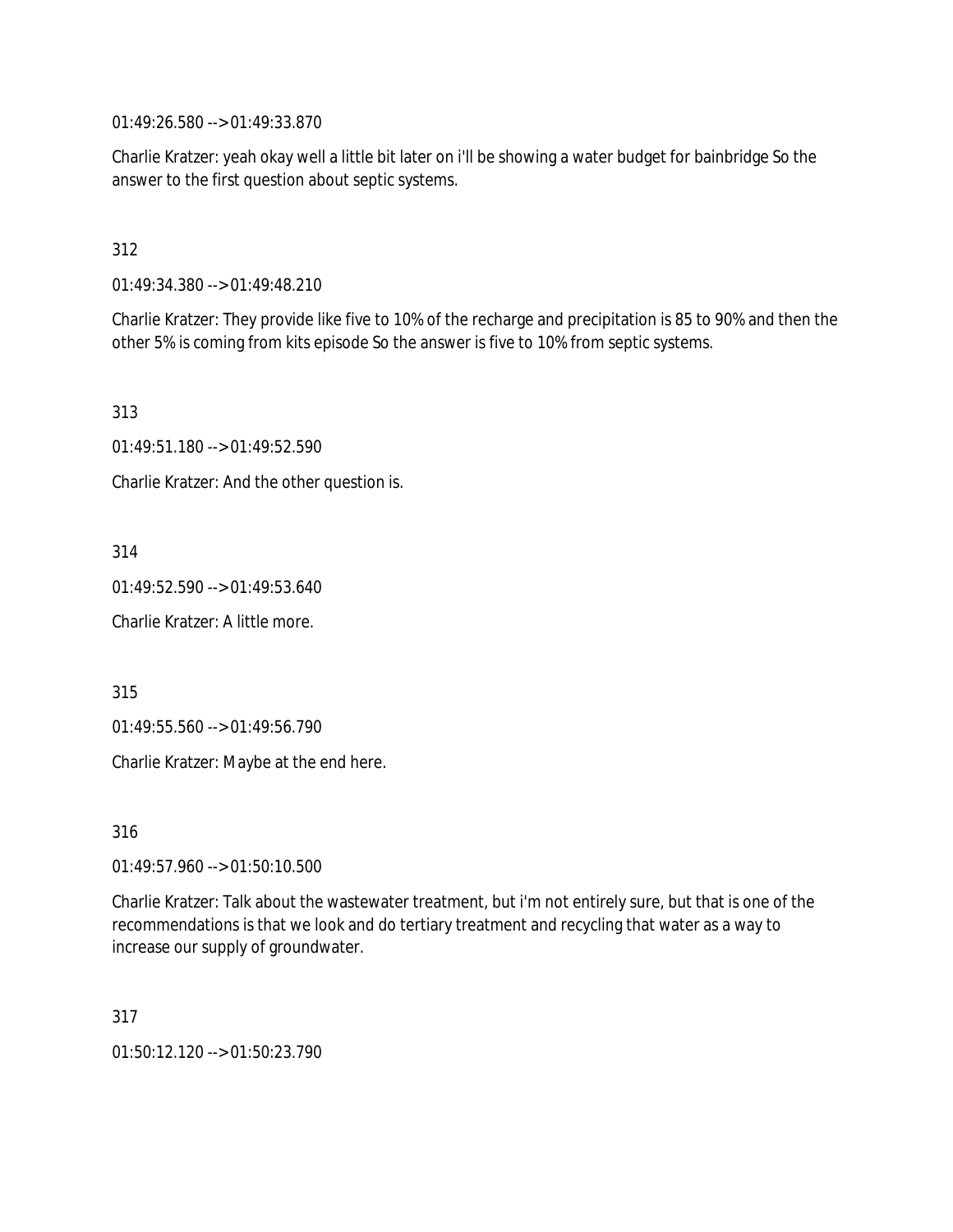Michael Pollock: Okay, then, and then just follow up on that it's five to 10% and Leonard because that's going to the shallow offers I wondered if there was some sort of sense of how much it's contributing to the.

318

01:50:24.420 --> 01:50:36.390

Michael Pollock: To the discharge surface water discharge ultimately that kind of feeds our streams and keeps our streams flowing and particularly in the in the summertime during the flow condition.

319

01:50:36.390 --> 01:50:45.480

Charlie Kratzer: Right so again i'll go into a little bit of water budget figure six if you just look at which you can look at figure six for a long time and.

### 320

01:50:46.800 --> 01:50:58.980

Charlie Kratzer: still have questions, but the the two entrepreneurs that that feed the surface water streams and streams and wetlands are the postdoc referring to the sea level aquifer which are.

### 321

01:50:59.400 --> 01:51:06.870

Charlie Kratzer: Obviously, the ones above sea level and above where the streams would be so the ground water will flow into the streams.

322

01:51:10.170 --> 01:51:14.160

Charlie Kratzer: So yeah they would contribute to to that.

### 323

01:51:16.140 --> 01:51:21.600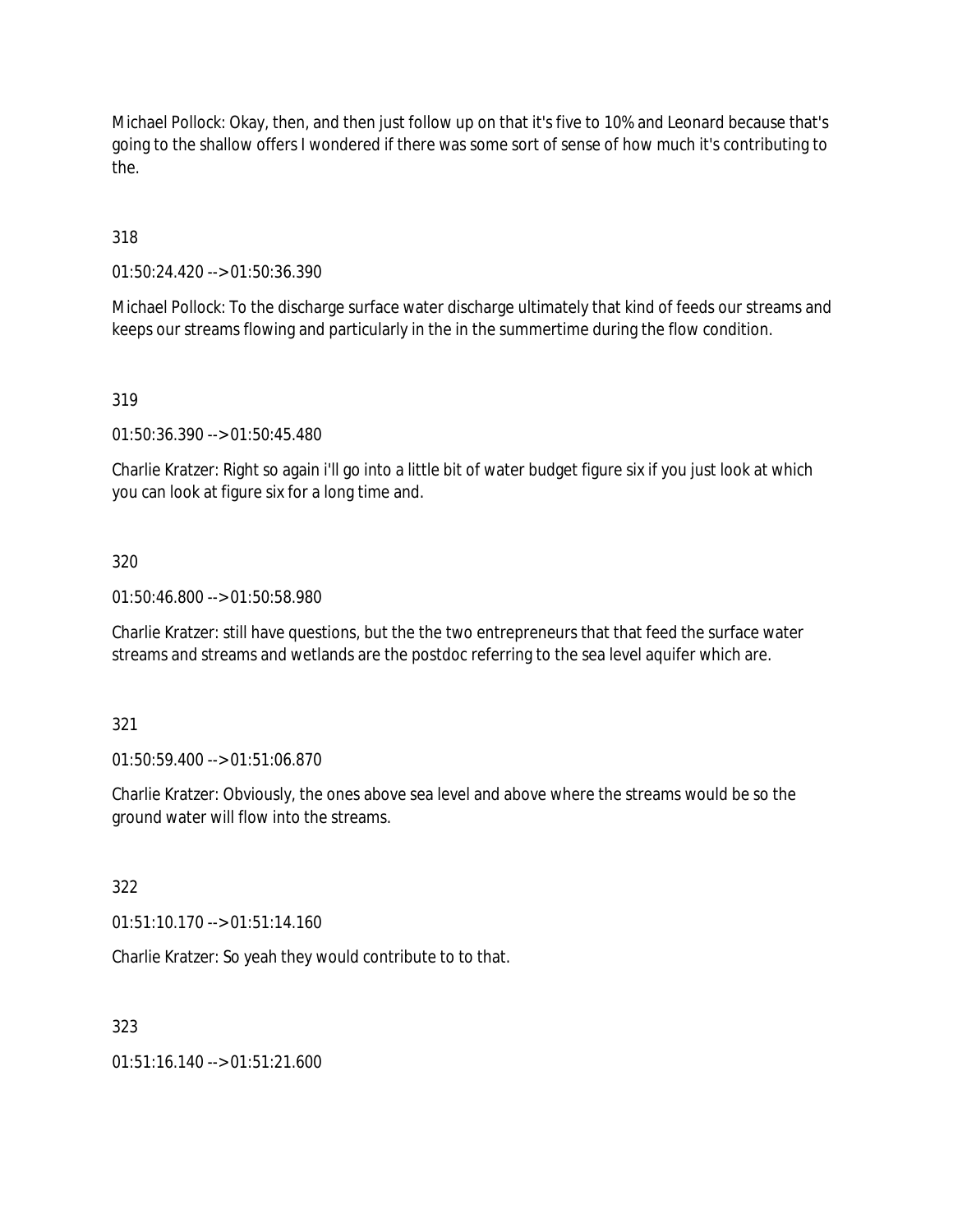Charlie Kratzer: In you know similar proportions to what they are of the overall recharge to those two offers.

324 01:51:23.100 --> 01:51:23.520

Charlie Kratzer: Okay.

325 01:51:23.940 --> 01:51:24.870 Rasham Nassar: So remember deeds.

326

01:51:26.640 --> 01:51:31.290

Joe Deets: Thank you, I I tried I haven't really listened, but you answered it, but I have another question.

327

01:51:32.610 --> 01:51:37.830

Joe Deets: Relating to the occurrence of see watering intrusion.

328

01:51:39.090 --> 01:51:44.130

Joe Deets: Has there been any change in that occurrence increase.

### 329

01:51:45.150 --> 01:51:48.420

Joe Deets: We have any change in the occurrence of sea water intrusion.

330

01:51:48.690 --> 01:51:54.150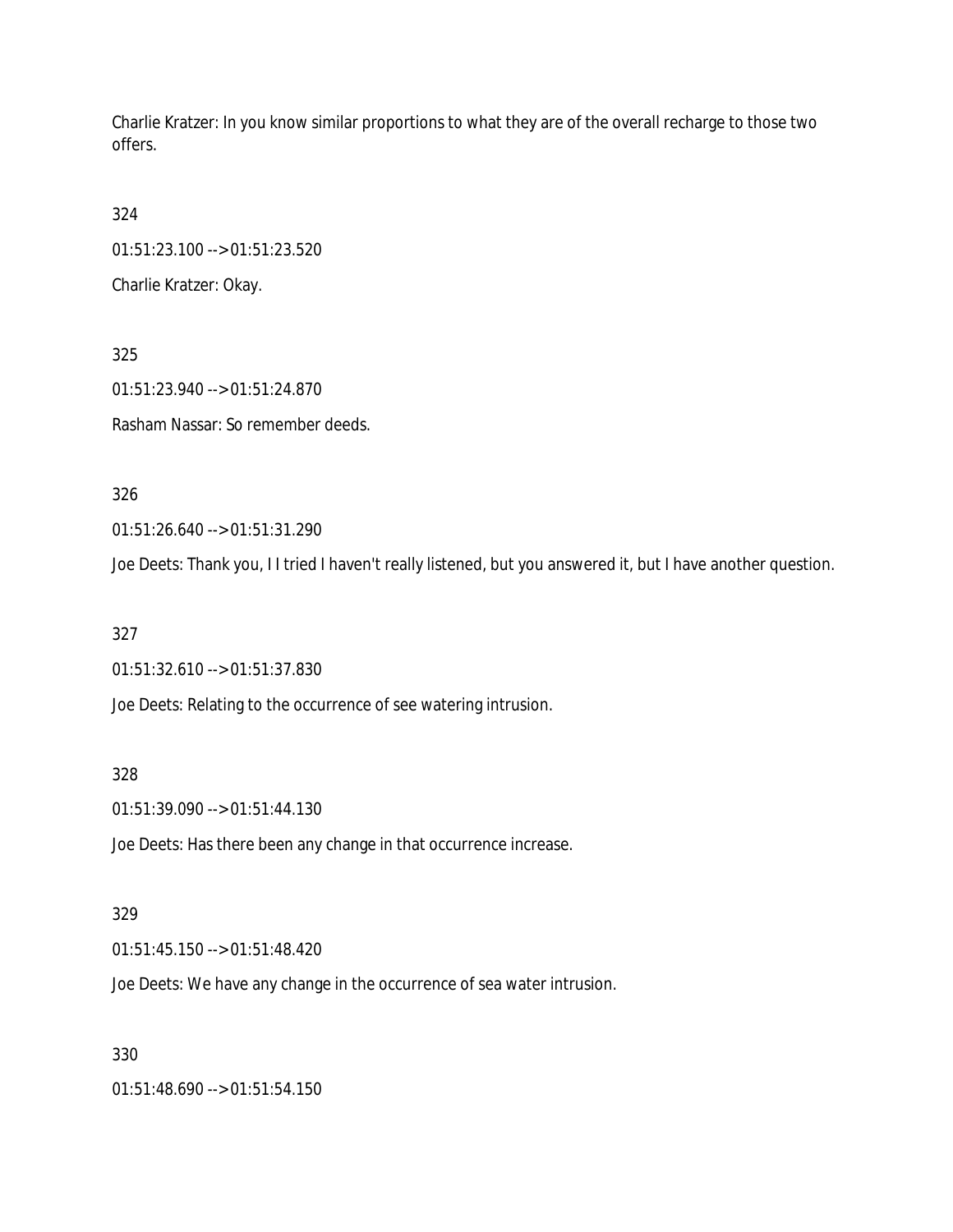Charlie Kratzer: I don't think there has been much reported there's been a couple of dresses up by sebald.

331

01:51:55.320 --> 01:51:56.130

Charlie Kratzer: In the past.

## 332

01:51:57.360 --> 01:52:00.180

Charlie Kratzer: But I think, though, with the wells where they had That problem has been.

333

01:52:01.890 --> 01:52:04.110

Charlie Kratzer: For decommission deactivated so.

334

01:52:05.940 --> 01:52:07.620

Charlie Kratzer: they're not part of sampling anymore.

### 335

01:52:08.370 --> 01:52:10.650

Joe Deets: Okay, but on bainbridge at least you're saying.

### 336

01:52:10.920 --> 01:52:16.230

Charlie Kratzer: It yeah one of my recommendation is actually that we have more monetary wealth closer to this.

337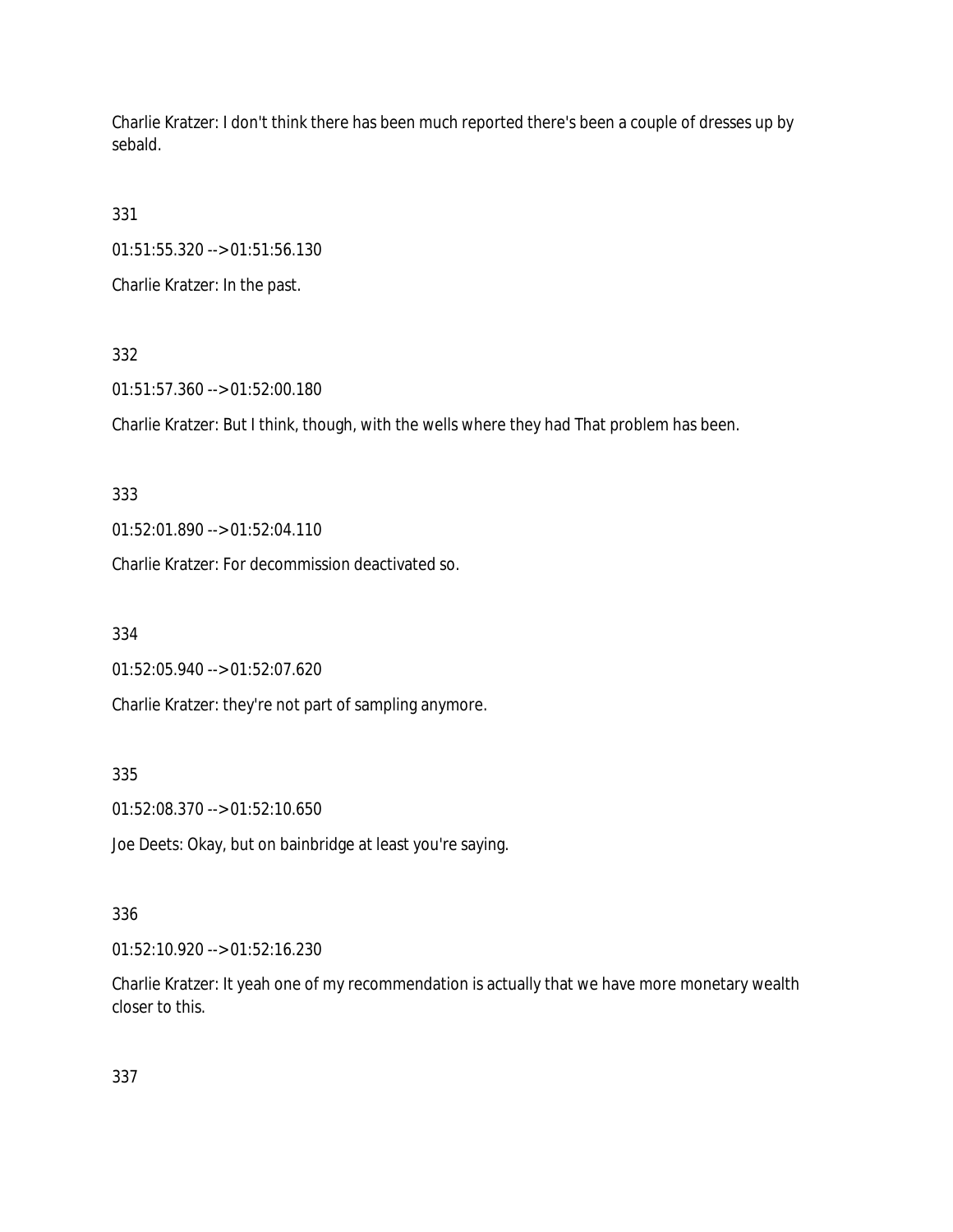01:52:16.290 --> 01:52:18.810

Charlie Kratzer: To the shoreline because right now, a lot there's not a lot of.

338

01:52:18.840 --> 01:52:24.930

Charlie Kratzer: Monitoring club really close to the shoreline where you would see more of the salt water intrusion okay.

339

01:52:24.960 --> 01:52:25.410

Joe Deets: Thank you.

340

01:52:25.770 --> 01:52:30.390

Charlie Kratzer: Okay, so yeah this next slide is about the there's a graphic about sea water intrusion.

341

01:52:31.830 --> 01:52:33.570

Charlie Kratzer: I think you all know what what that is.

342

01:52:34.920 --> 01:52:51.720

Charlie Kratzer: it's when you move the interface by by pumping more than and so here's a here's a well that that's just pumping fresh fresh groundwater here's a well that's that's deeper and it's forcing the interface in one and it's pulling in salt water so that's at sea water intrusion there.

343

01:52:53.280 --> 01:53:01.620

Charlie Kratzer: And that's where it's important to have more monitoring was closer to to the shoreline because that's where obviously you're going to see more sea water intrusions close to shoreline.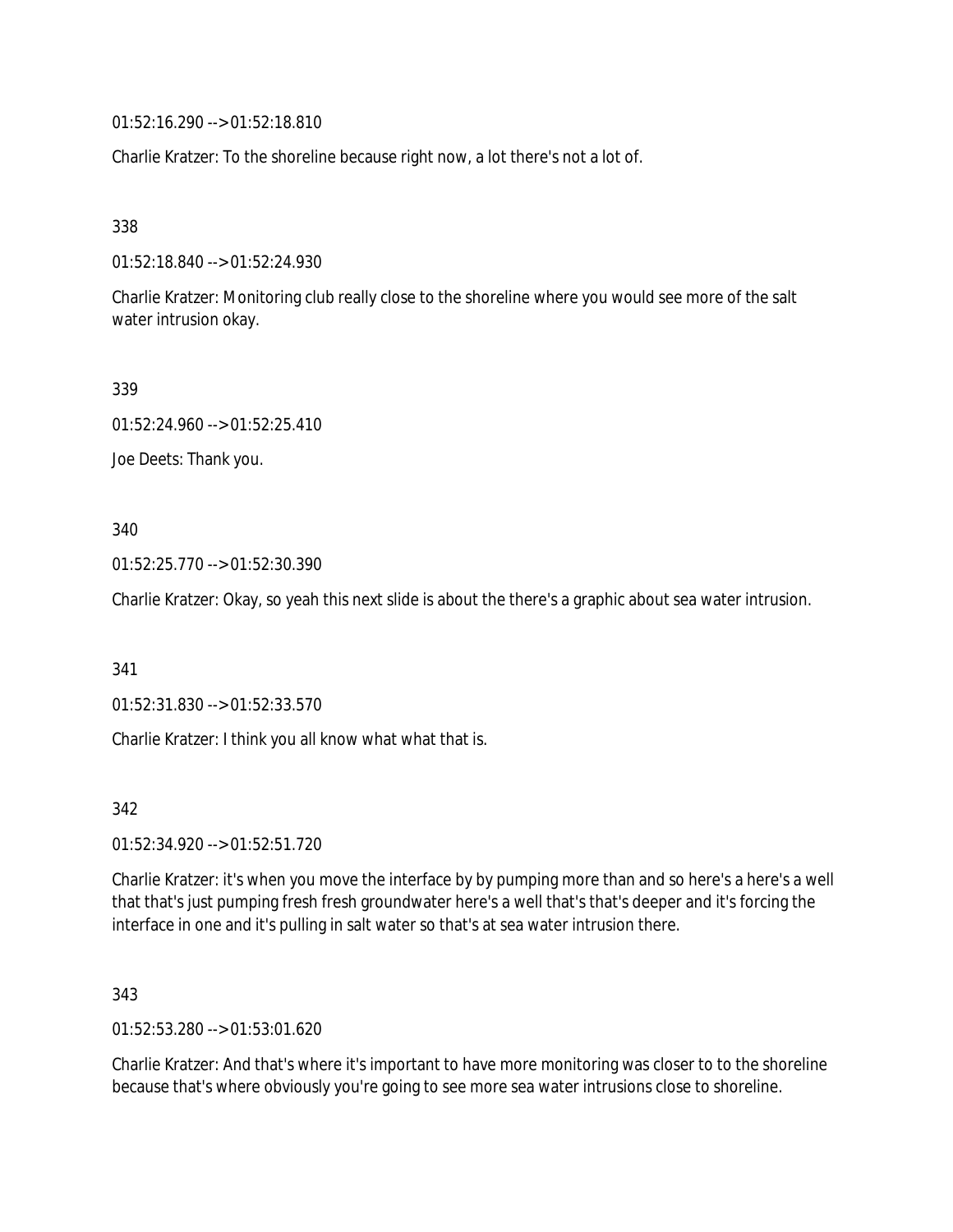01:53:03.120 --> 01:53:08.940

Charlie Kratzer: Okay, so next is the usgs models applied to bainbridge island so back in.

345

01:53:10.980 --> 01:53:24.270

Charlie Kratzer: must be in 2005 through 11 usgs worked on the ground water model for for bainbridge island that city paid for, and the report came out in 2011.

346

01:53:24.930 --> 01:53:28.680

Charlie Kratzer: it's really great resource for for looking at bainbridge island groundwater.

347

01:53:29.430 --> 01:53:40.860

Charlie Kratzer: than American More recently, they applied that model to all the kids at county and they had some improvements in the model, particularly in the recharge the way they they came up with recharge number for for bainbridge island.

348

01:53:41.610 --> 01:53:53.190

Charlie Kratzer: So both those models are really relevant to to looking at different scenarios for for bainbridge island as far as development and climate change, and what impacts us might have into the future.

349

01:53:54.270 --> 01:53:55.350

Charlie Kratzer: Both models.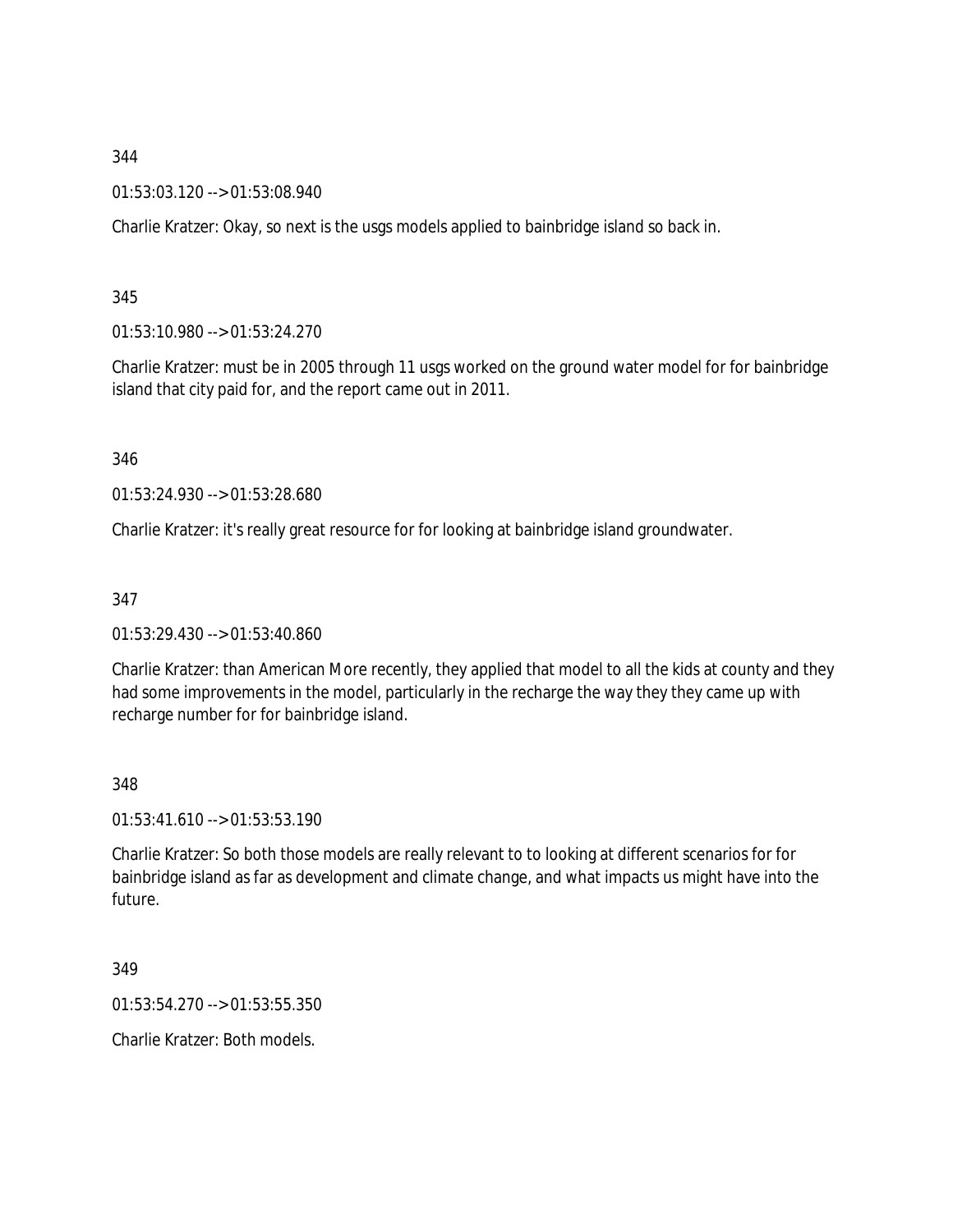01:53:56.880 --> 01:54:11.880

Charlie Kratzer: Use the public available industry standard MOD flow model which is available at this website, right here so wherever possible, we have a website as a reference because that's where most people go these days is to a website.

351

01:54:12.900 --> 01:54:14.850

Charlie Kratzer: So here, you can it's a fairly.

352

01:54:17.460 --> 01:54:22.140

Charlie Kratzer: More more basic way to to understand the model model and.

353

01:54:23.610 --> 01:54:31.110

Charlie Kratzer: Understand basically it's a modular model that you can add various components to to look at streamflow groundwater interactions.

354

01:54:33.090 --> 01:54:56.400

Charlie Kratzer: You can put in lots of different features and and in zoom in on those so this figure right here figure five shows the grid that was used so basically brow our models are set up a grid and this grid is eight 800 feet by 800 feet, so the entire island is total of 139 columns.

355

01:54:57.870 --> 01:55:02.250

Charlie Kratzer: And 197 rows to to cover bainbridge island.

356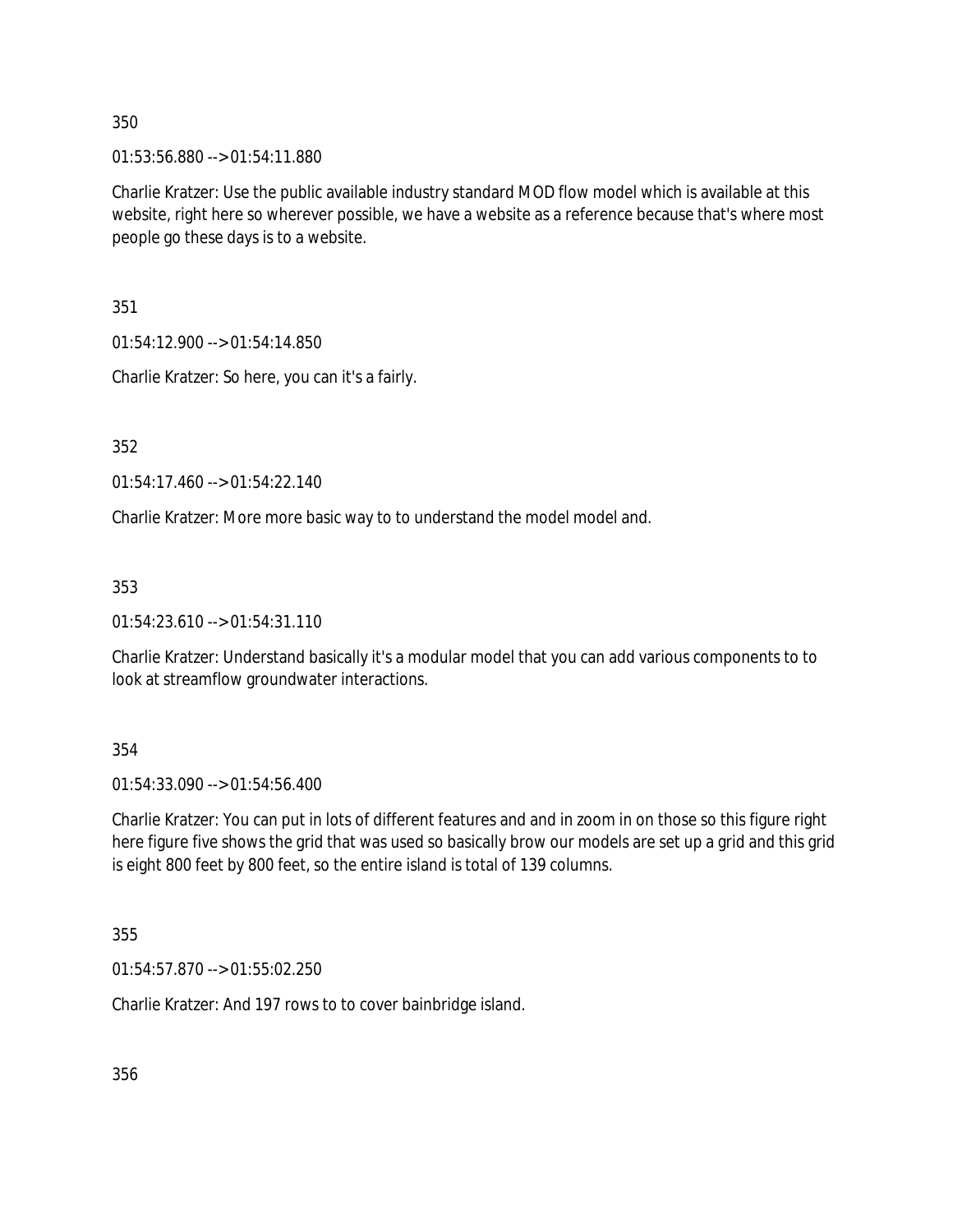01:55:04.290 --> 01:55:12.300

Charlie Kratzer: And some of the features here are every place along the shoreline and along the stream you see blue and that's where.

## 357

01:55:13.620 --> 01:55:22.950

Charlie Kratzer: ground water flows to surface water so it's either flowing out the puget sound or exploring to a string So those are specified drains into model.

358

01:55:24.300 --> 01:55:32.670

Charlie Kratzer: The next thing, this is a looking at the surface layer right here, and it shows the absence or presence of the bash on till so.

## 359

01:55:33.270 --> 01:55:41.460

Charlie Kratzer: Where there's not bash on tell it's like this orange color and where there is it's more the yellowish more pale color.

### 360

01:55:42.090 --> 01:55:52.680

Charlie Kratzer: So there's a lot of bash on till at the surface on bainbridge island, as you all know and gas awake right here in the blue different color blue is represented as a.

361

01:55:53.520 --> 01:56:03.480

Charlie Kratzer: What they call a general had recharge source so that's where surface water it's always flowing to the groundwater so guys have like acts as a recharge sort of basic for groundwater.

362

01:56:05.130 --> 01:56:10.980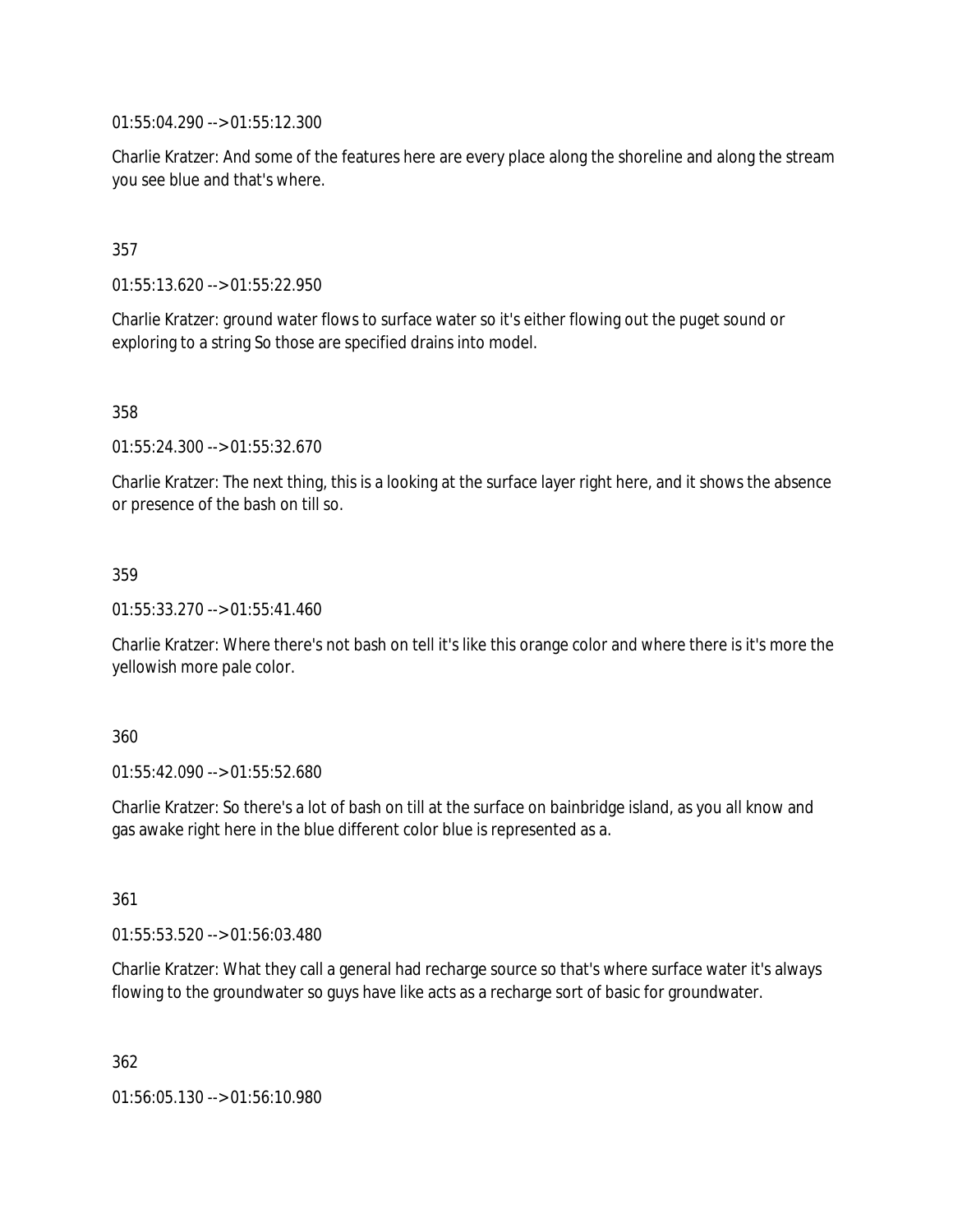Charlie Kratzer: So this also has vertical layers has 33 vertical layers from land surface to the bedrock.

# 363

01:56:12.060 --> 01:56:20.640

Charlie Kratzer: So showing the different soil types and information that different different layers as you go down confining layers and aquifer layers.

# 364

01:56:21.510 --> 01:56:41.550

Charlie Kratzer: So model inputs are monthly precipitation soils information surface water features streamflow wells and monthly pumping measured monthly water levels outputs from the model is simulated monthly water levels and the way that the model calibrates is by.

## 365

01:56:43.620 --> 01:56:56.190

Charlie Kratzer: matching up the simulated water novels with the measured water levels and you want to get as good of a fit as possible underwater levels so you just your model inputs until there's a optimize match of the water level so that's.

## 366

01:56:56.760 --> 01:57:01.860

Charlie Kratzer: Basically what you're tweaking your very simply, to try and match water levels it's as best as you can.

## 367

01:57:03.300 --> 01:57:15.570

Charlie Kratzer: And now here's the figure six, which shows a water budget so basically shows that the four main offers are interconnected so, even though they have confining layers in between them and above them.

### 368

01:57:17.070 --> 01:57:30.450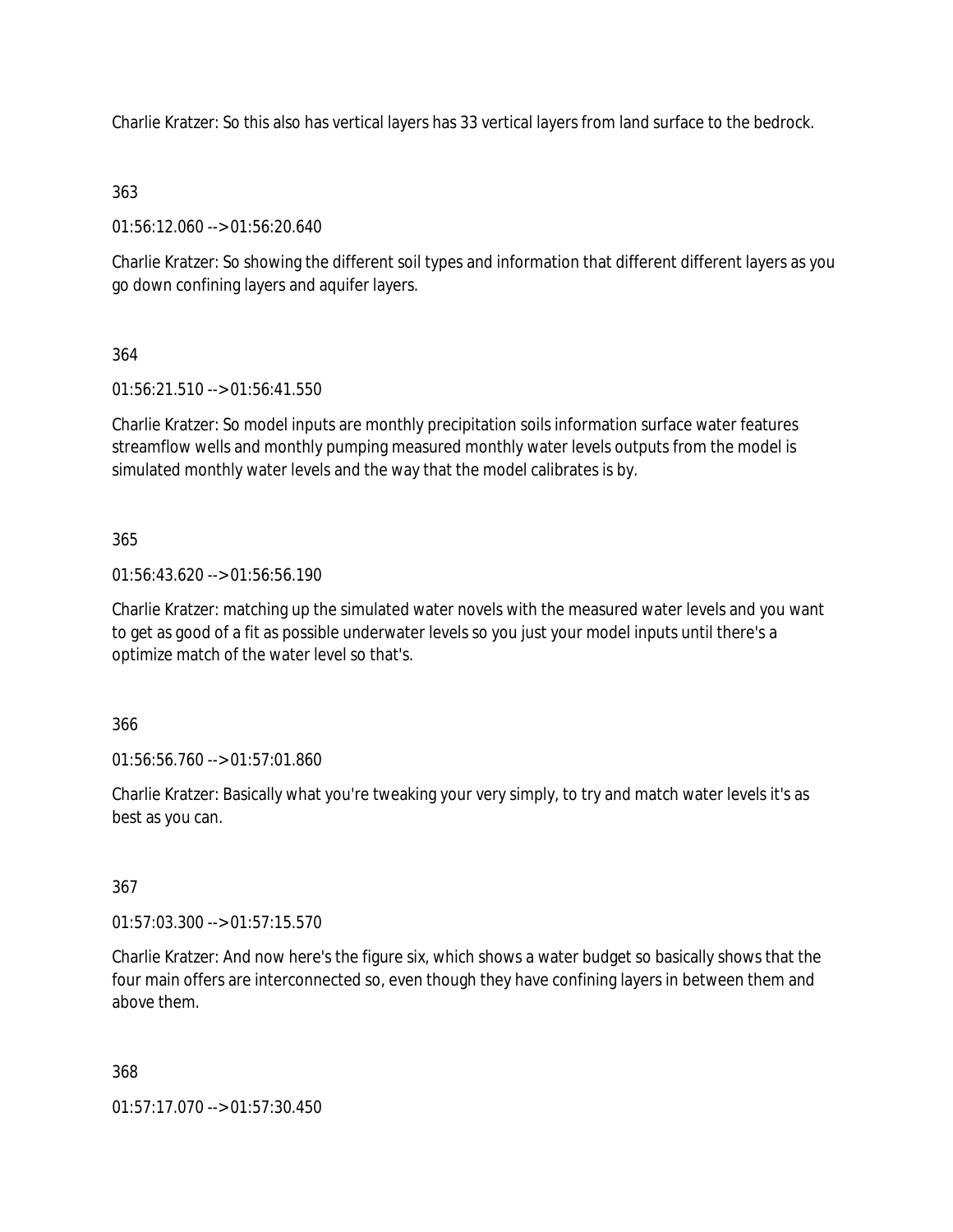Charlie Kratzer: There is a certain amount of flow to get sort of dividing players and there's also lateral flow coming in and there's flow going out like to the streams and to puget sound so here in the.

369

01:57:31.620 --> 01:57:37.080

Charlie Kratzer: there's also a time like So if you look at the recharge numbers they look pretty small, because this is.

## 370

01:57:37.590 --> 01:57:43.050

Charlie Kratzer: This water balance is done on an annual basis, so it's based on one year, so what what is applied.

## 371

01:57:43.530 --> 01:57:53.550

Charlie Kratzer: To the surface say by precipitation what calls on surface how much of that water makes it down to either the first off before or sea level lock for that one year time frame.

### 372

01:57:54.210 --> 01:58:00.330

Charlie Kratzer: And a lot of it doesn't because ground water flows at lots number range, a lot of it takes more than a year to get there.

### 373

01:58:00.840 --> 01:58:13.320

Charlie Kratzer: So the total recharge would be a combination of what's in the Green and what's in the blue here to groundwater flow that stuff that's been making its way down, but it may take 2345 years to get there, so.

### 374

01:58:13.980 --> 01:58:20.250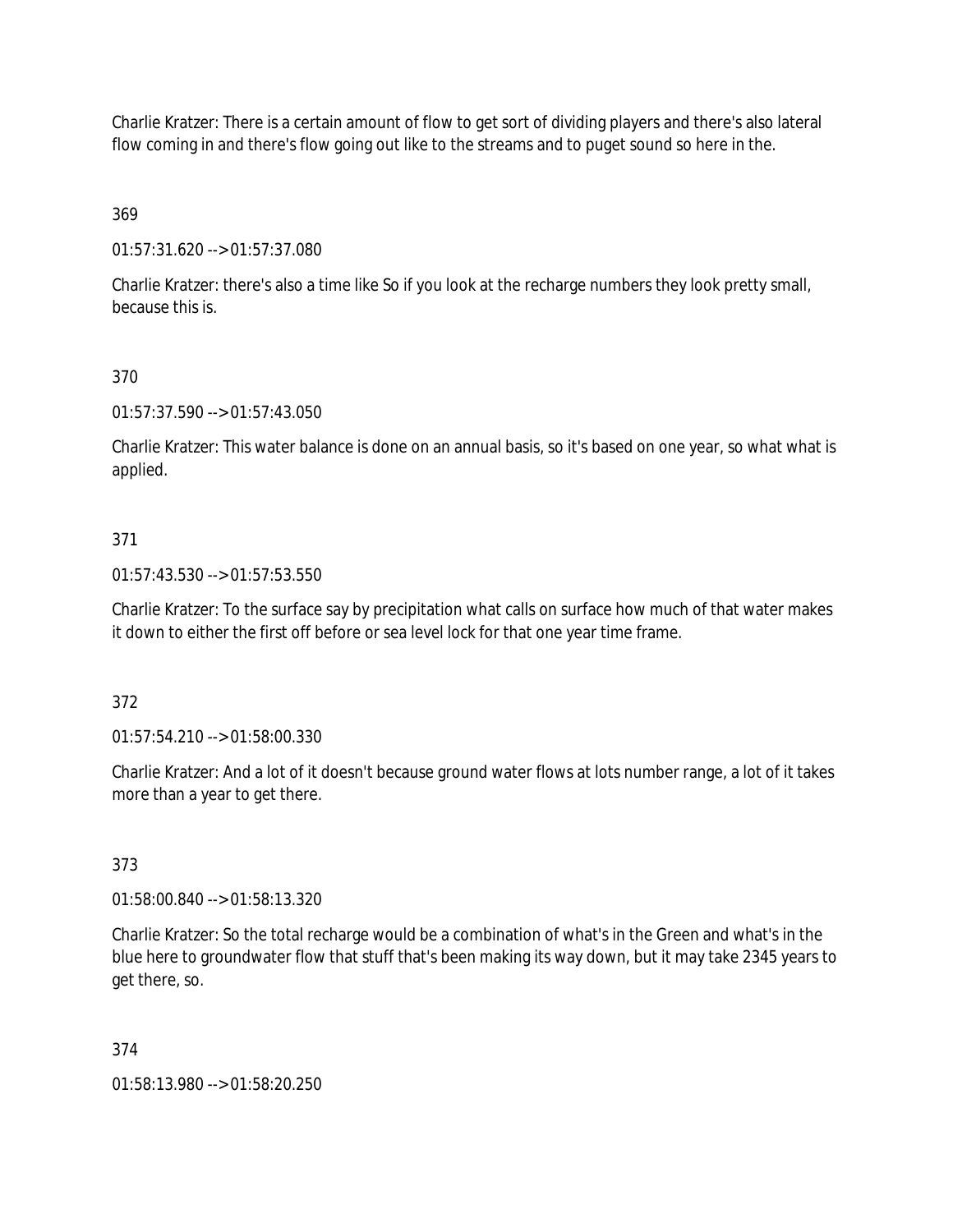Charlie Kratzer: that's anyway in green hears the recharge from the surface, that makes it to the perch talk for and sea level aquifer.

375

01:58:21.330 --> 01:58:29.910

Charlie Kratzer: In the blue is groundwater flow meter lateral or or or vertical into and out of each of these are prefers and down to the next aquifer.

376

01:58:31.170 --> 01:58:40.560

Charlie Kratzer: into red is the pumping from that particular aquifer So you can see, the main pumping is from the sea level aquifer here 1.1 this is thousands of acres per year.

### 377

01:58:40.950 --> 01:58:49.590

Charlie Kratzer: And the deep aqua for those are the main two where most of the pumping the curse and then in Brown is outflow to.

378

01:58:50.520 --> 01:59:10.110

Charlie Kratzer: Two streams to the surface waters on the island and in purple is outflows submarine outflows to puget sound and that outflow helps to keep the sea water fresh water interface offshore so CC water treatment so that's important to force out the salt water with with fresh water.

379

01:59:13.020 --> 01:59:23.790

Charlie Kratzer: So one thing important here is that you know close to 100% of the input is recharged from precipitation and septic systems.

380

01:59:25.290 --> 01:59:37.860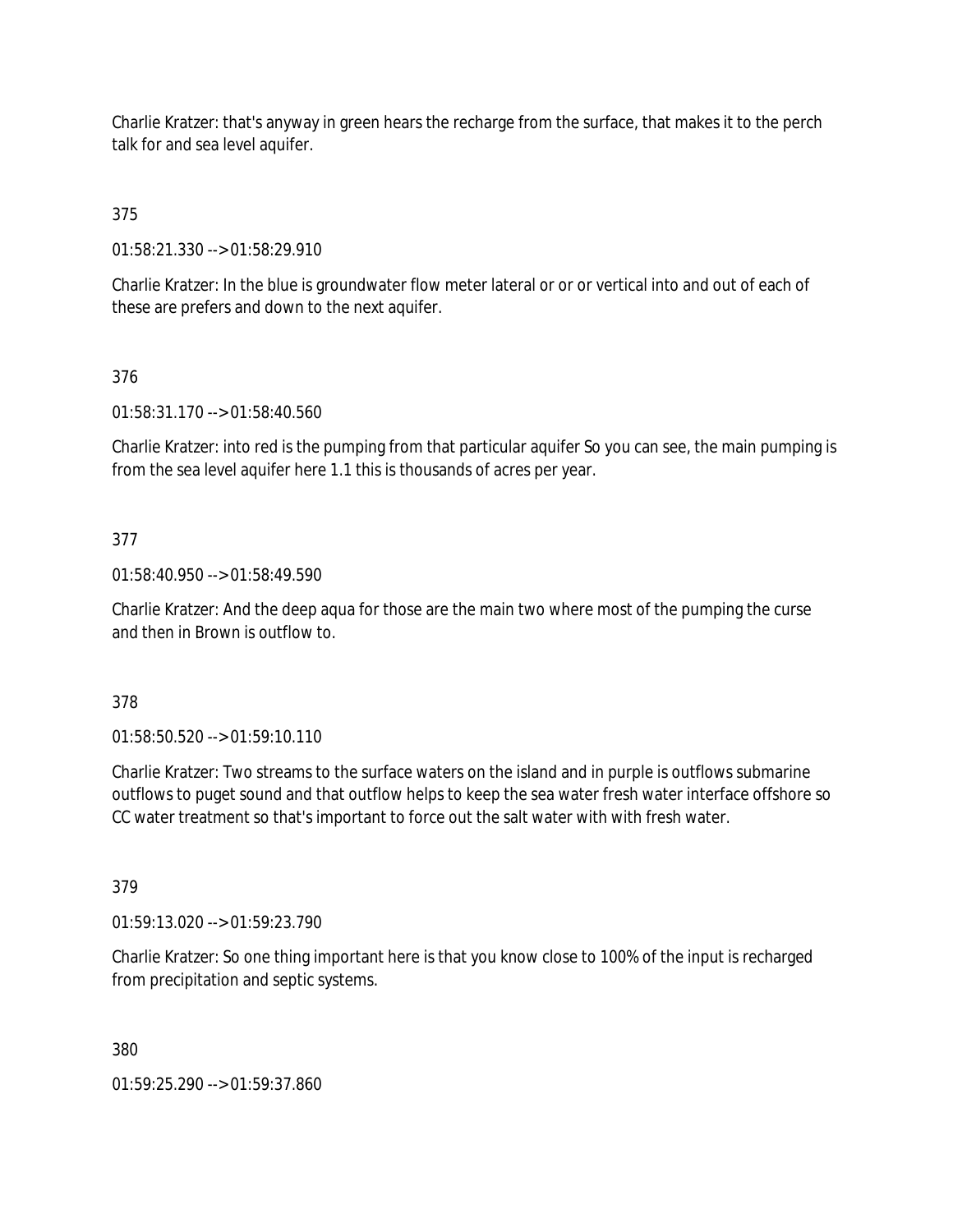Charlie Kratzer: But only about 10% of the outflow is groundwater pumping most of the outflow goes to surface streams and to puget sound so because of.

381

01:59:38.760 --> 01:59:49.710

Charlie Kratzer: So, and then be putting numbers on that so pumping 10% discharge the surface waters is 50 to 60% of the outflow and discharge the puget sound is 30 to 40%.

382

01:59:50.280 --> 01:59:59.610

Charlie Kratzer: So you see a lot more that goes goes out as discharge compared to what is being pumped by the wells on the island and because of that.

## 383

02:00:01.200 --> 02:00:09.840

Charlie Kratzer: simulation simulations show that the route to recharge has a much larger effect on water levels and change so chasing ground or recharge.

384

02:00:10.260 --> 02:00:21.300

Charlie Kratzer: Has a bigger effect than changes in groundwater pumping since I was hoping to 10% of the outflow and recharges basically 100% of the input, so if you change that recharge.

385

02:00:22.410 --> 02:00:30.450

Charlie Kratzer: It by 15% which that they ran scenario for kids so let's let's So if you change that by reducing by 15%.

386

02:00:31.890 --> 02:00:43.980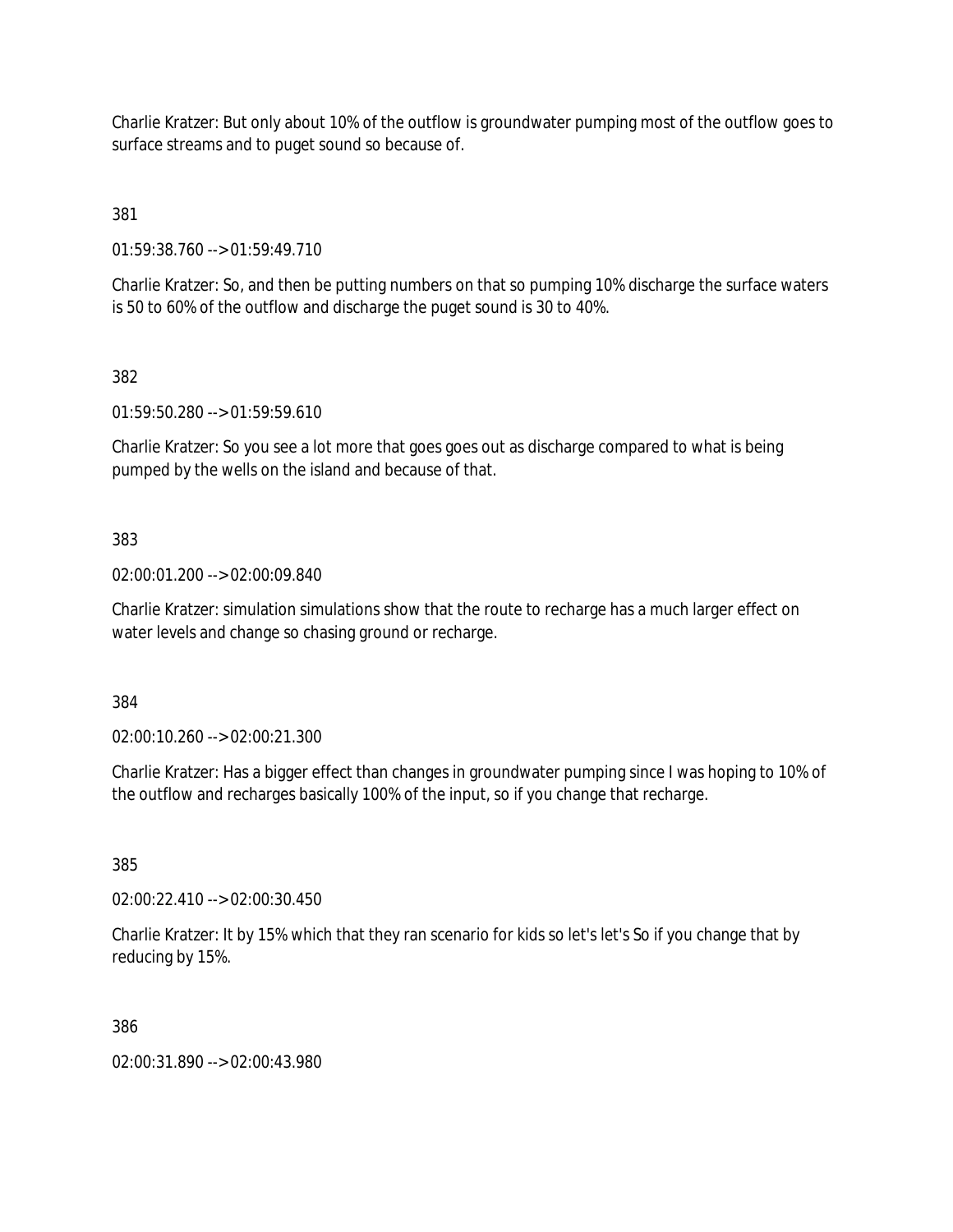Charlie Kratzer: You reduced by the discharge two streams by 18% so it's almost a direct correlation between the reduction in in and recharge and the outflow to streams.

387

02:00:44.790 --> 02:00:51.360

Charlie Kratzer: Whereas the 15% increase in pumping only resulted in ballast point 3% decrease in streamflow.

## 388

02:00:52.170 --> 02:01:00.630

Charlie Kratzer: So the bigger factors really the recharge number, so what you want to do is increase the supply of water so by recycling water.

## 389

02:01:01.140 --> 02:01:17.760

Charlie Kratzer: tertiary treatment, the wastewater reclaimed water whatever you can do to increase the recharge of water and increase water levels on the island, because that has a bigger impact and then increases equivalent increases in in in pumping.

390

02:01:19.410 --> 02:01:24.480

Charlie Kratzer: Okay, so finally importance of monitoring, so this shows what's currently being monitored.

# 391

02:01:25.650 --> 02:01:45.630

Charlie Kratzer: And this is from the different aquifers with red being the perched and etc orange being from the deepak buffer and there's a total of 75 wells that are being monitored here and 46 days or by the city's engineering group, like primarily Christian bird.

392

02:01:46.890 --> 02:01:55.980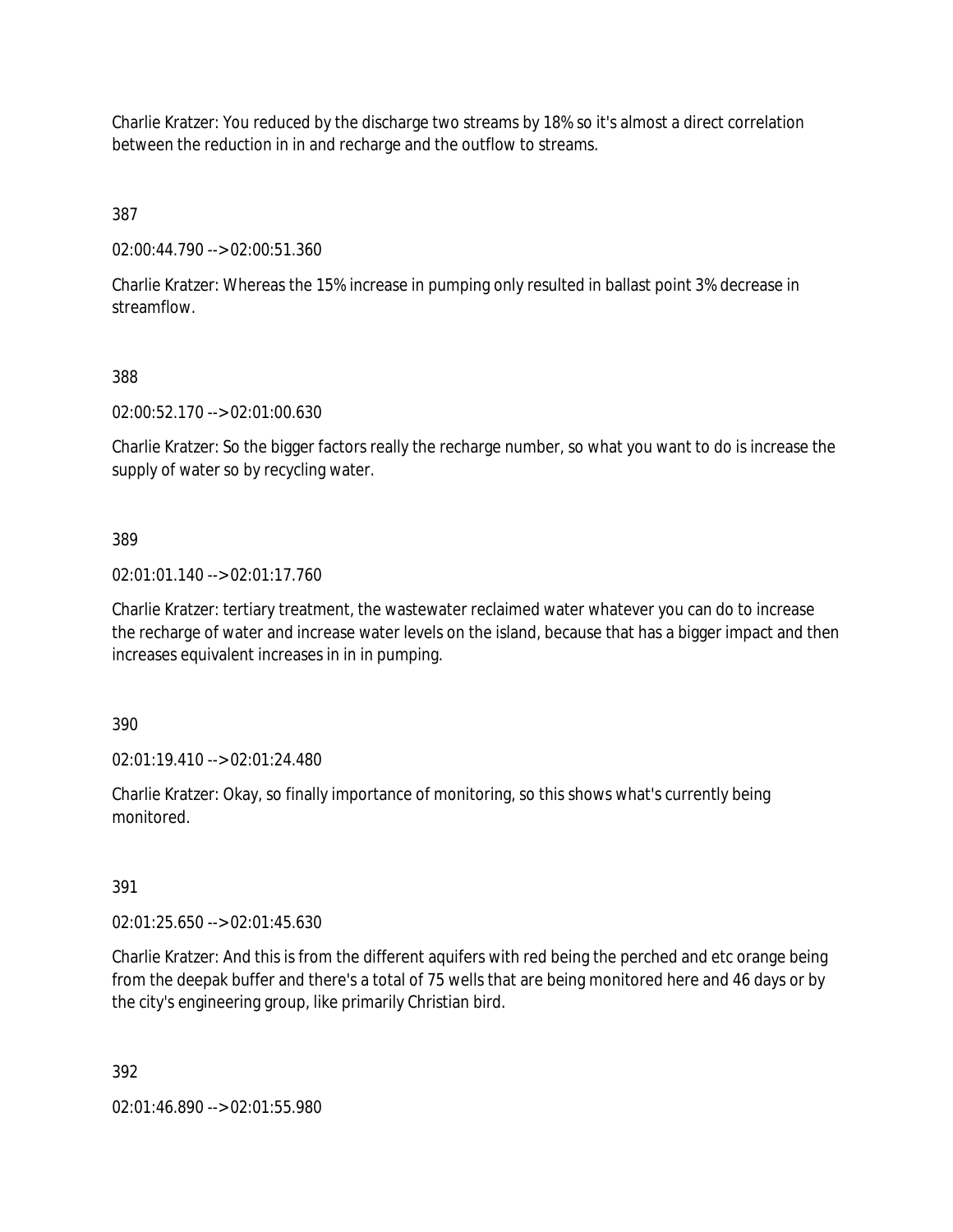Charlie Kratzer: And seminar by the city on em and 22 and buy gpu D, so this includes kp monitoring well as well.

## 393

02:01:58.380 --> 02:02:05.970

Charlie Kratzer: So monitors important because changes in water levels over the long term, can provide an indication of potential issues such as.

## 394

02:02:06.360 --> 02:02:15.780

Charlie Kratzer: Water availability, if you see one another's dropping and you some your wells might be drying up there's concerns over long term viability of pumping from solar wells.

## 395

02:02:16.530 --> 02:02:32.250

Charlie Kratzer: See water intrusion and other issue so changes and water levels over long term are important to look at We recommend that that this monitor be continued and expanded to to near shore area, so there be more monitoring.

### 396

02:02:33.450 --> 02:02:38.280

Charlie Kratzer: Like up here near shore and it's important to monitor the same time, a year.

# 397

02:02:40.410 --> 02:02:53.820

Charlie Kratzer: from year to year, to look at long term trends, because there's a sort of a cyclical change in water level, so the highest levels are using the spring after you've had the reins and not much pumping for irrigation for outdoor use.

### 398

02:02:54.420 --> 02:03:09.270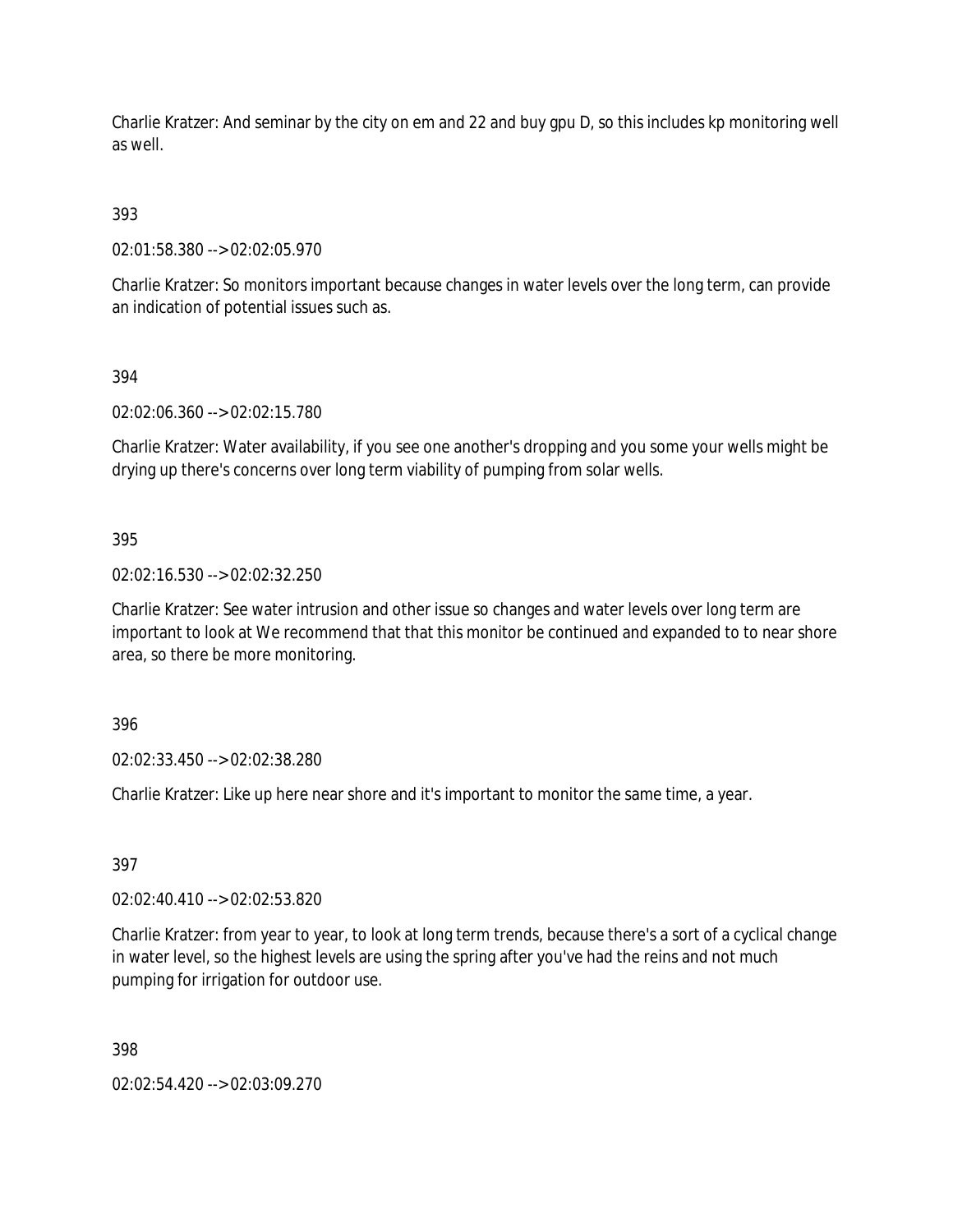Charlie Kratzer: And the lowest levels are using the fall that you've been through summer, with very little precipitation but more pumping for outdoor waters, so you want to monitor in the fall and in the spring from year to year, to look at changes in long term trends.

399

02:03:11.910 --> 02:03:13.410

Rasham Nassar: As a question has a question.

400

02:03:13.680 --> 02:03:13.980

yeah.

401 02:03:15.000 --> 02:03:15.240 Joe Deets: Oh.

402

02:03:16.260 --> 02:03:16.830

Joe Deets: Let me.

403

02:03:18.390 --> 02:03:21.360

Joe Deets: Sorry, Charlie This is just this is really.

### 404

02:03:22.620 --> 02:03:30.840

Joe Deets: fascinating I mean I know virtually nothing in some ways, but this is really so many why I have all these questions, but no it's very helpful so.

405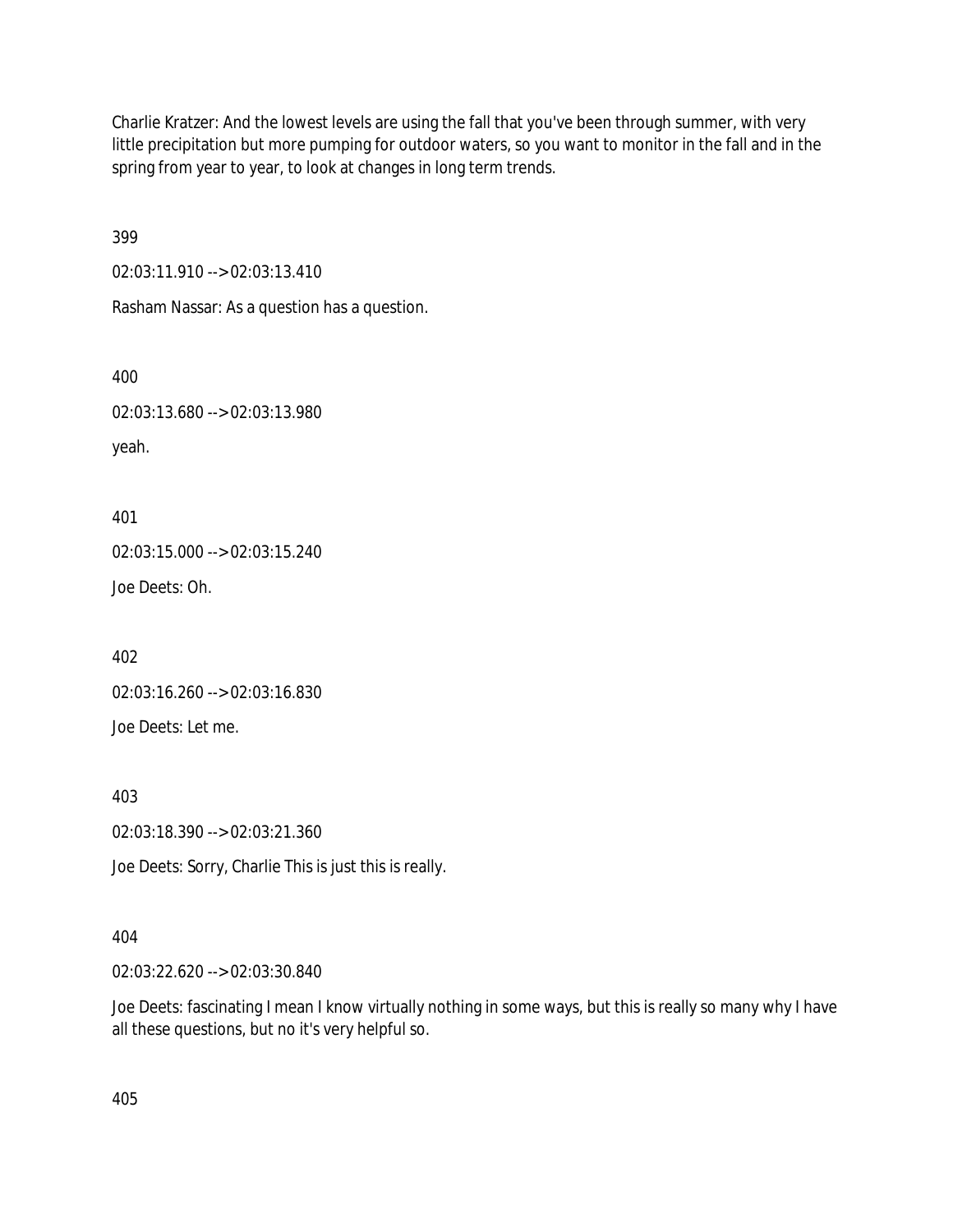02:03:31.560 --> 02:03:43.050

Joe Deets: fascinating, you said that the recharge capabilities of the island or are even more important than the pumping that happens, from what you're saying.

406

02:03:43.320 --> 02:03:49.320

Joe Deets: So this helps us in a policy perspective to what can we do to increase our recharge.

407

02:03:50.580 --> 02:03:52.080

Joe Deets: But also you in this.

408

02:03:53.430 --> 02:03:57.480

Joe Deets: document, there was a reference to an aquifer conservation zones.

409

02:03:57.750 --> 02:04:06.480

Joe Deets: Right I didn't see what that act what what would that look like what would an awkward Oxford conservation zone look like.

410

02:04:07.620 --> 02:04:08.070

Charlie Kratzer: A.

411

02:04:09.600 --> 02:04:13.350

Charlie Kratzer: You know, I think that would be something along the lines of a.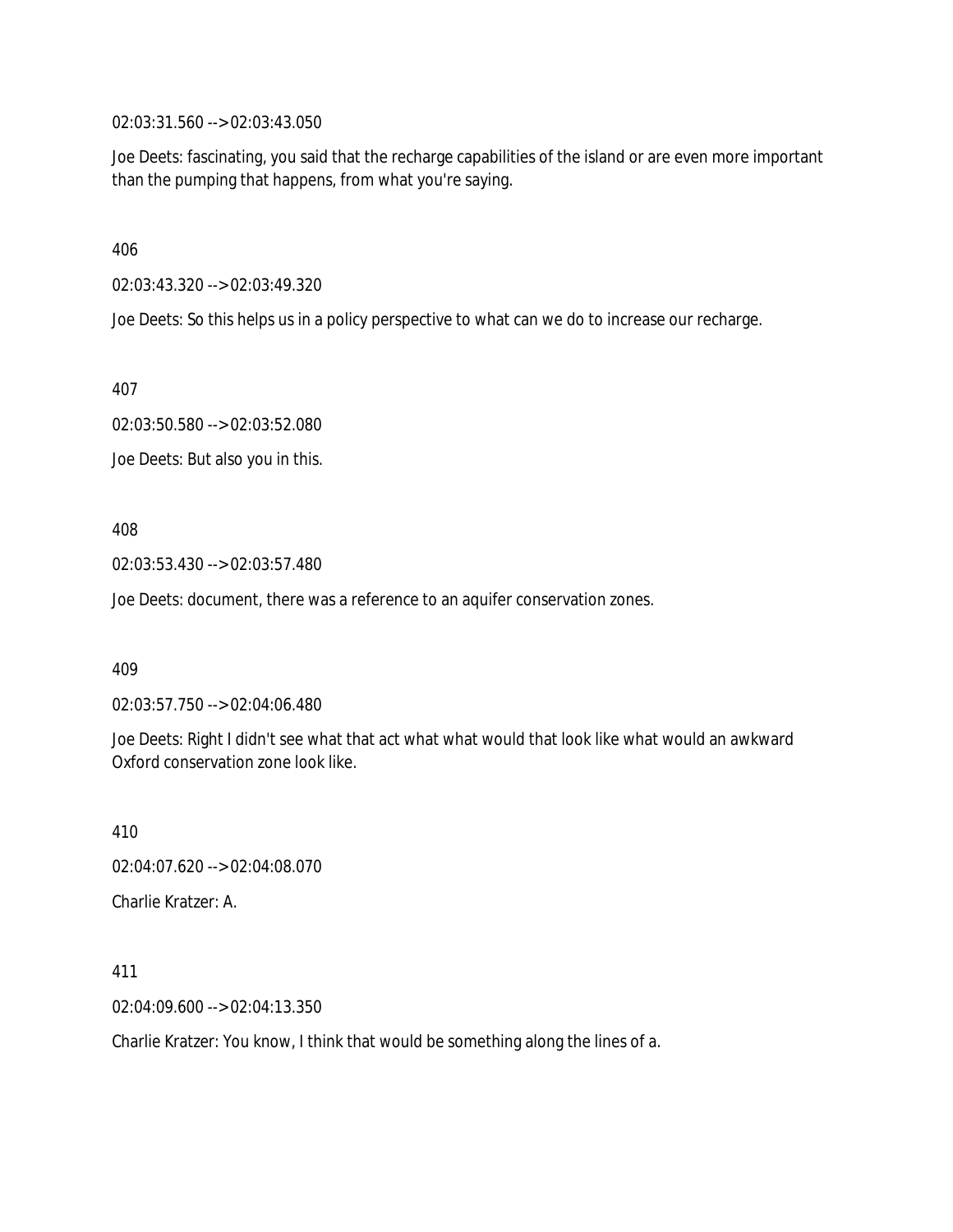02:04:14.670 --> 02:04:15.300

Charlie Kratzer: You know just.

413

02:04:16.320 --> 02:04:17.940

Charlie Kratzer: a protected area that's.

414

02:04:20.070 --> 02:04:37.650

Charlie Kratzer: What do they call those where they do forced recharge and i'm not talking about injecting i'm just on the surface, where you apply water to a basin and basin with printable soils and just doesn't need that base and as a high recharge area.

#### 415

02:04:39.090 --> 02:04:45.090

Charlie Kratzer: Specifically, I mean I wouldn't recommend injection because people talk about one way to do is inject water.

### 416

02:04:45.510 --> 02:04:57.690

Charlie Kratzer: But then you create one quality problems by doing that directly, because the soils do a lot of filtering of water before it gets down to the water table and you're getting rid of that filtration if you inject water.

#### 417

02:05:00.330 --> 02:05:04.920

Charlie Kratzer: So just be a recharge based on that I think that's what we're talking about here on.

418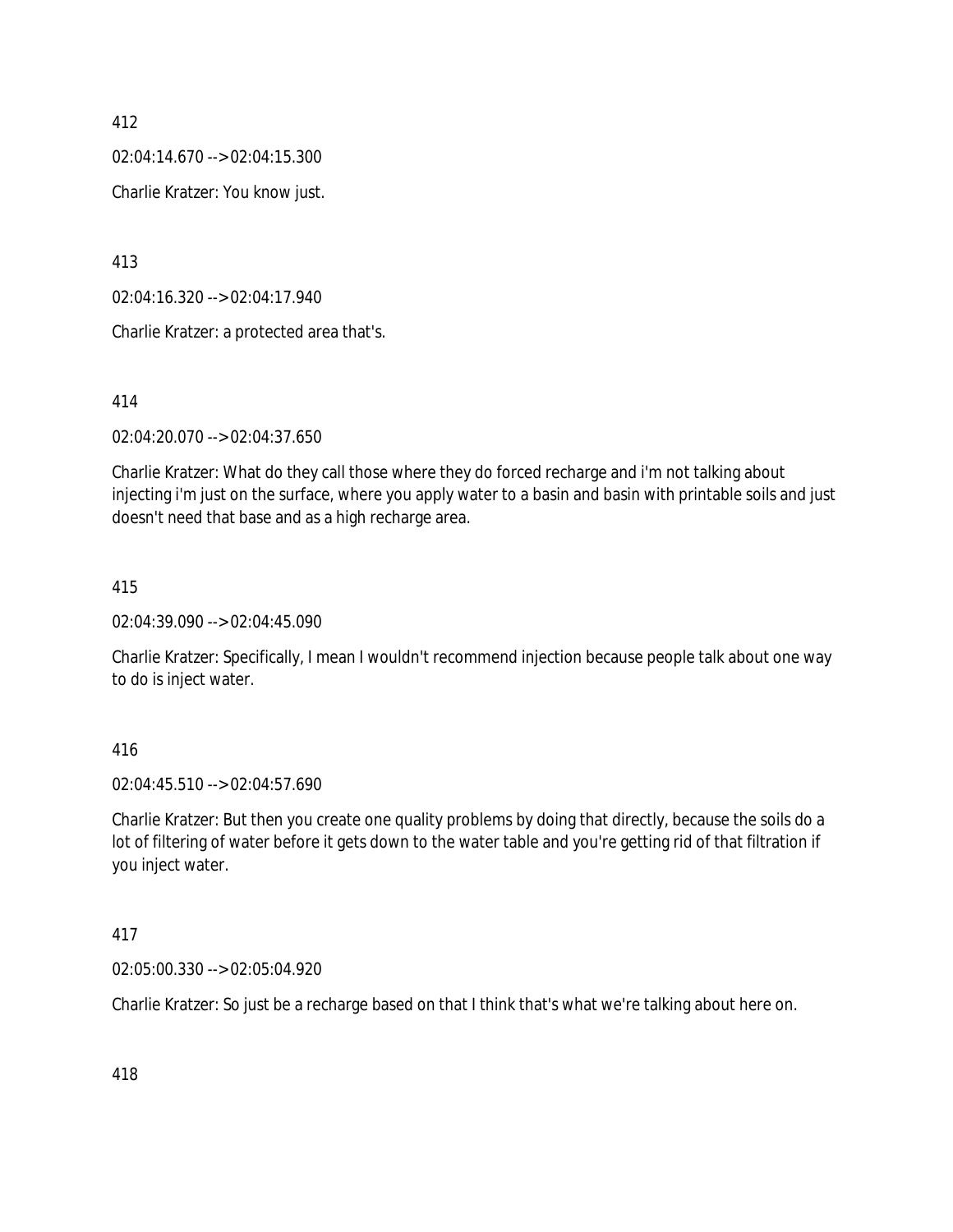02:05:05.190 --> 02:05:05.940 Joe Deets: Okay, thanks.

419 02:05:05.970 --> 02:05:06.240 Charlie Kratzer: Thank you.

420 02:05:06.270 --> 02:05:07.020 Charlie Kratzer: not entirely sure.

421 02:05:08.460 --> 02:05:11.190 Joe Deets: Anything I you piqued my interest so.

422 02:05:11.310 --> 02:05:11.760 Charlie Kratzer: So.

423 02:05:12.690 --> 02:05:14.130 melanie keenan: I can add to that.

424 02:05:14.400 --> 02:05:15.780 Charlie Kratzer: yeah good really.

425 02:05:16.110 --> 02:05:26.670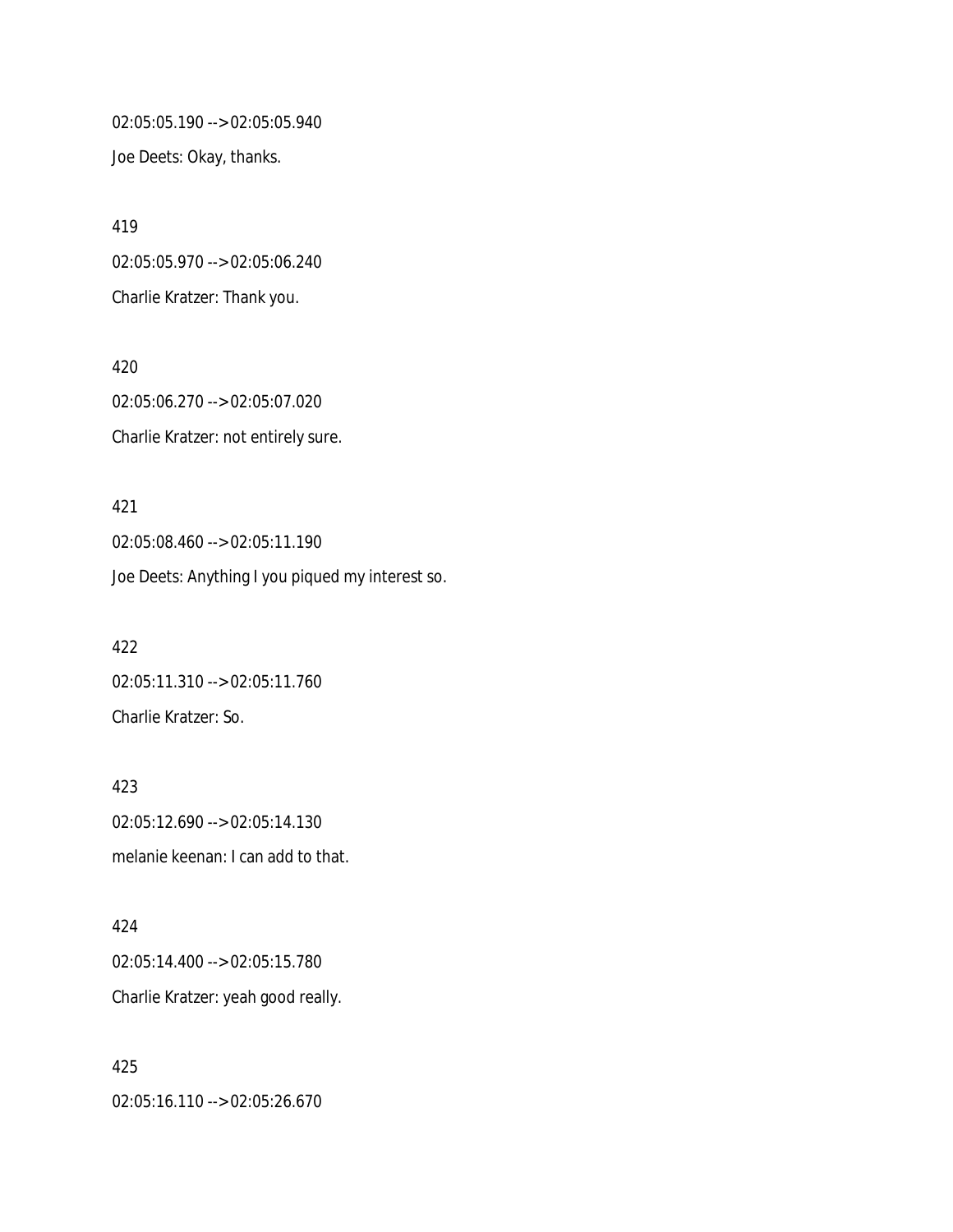melanie keenan: High so and that goes along with the sole source Christine office there was a put forward since we're the only sole source awkward for island URBAN.

## 426

02:05:27.540 --> 02:05:35.820

melanie keenan: In the state of Washington put together this idea of aqua for conservation zones and you could even think in terms of parks.

### 427

02:05:36.570 --> 02:05:51.180

melanie keenan: But also areas that have high recharge on the island that have been geologically identified and then to consider when you're developing the island, how much green spaces are you leaving throughout the island to help promote recharge.

428

02:05:52.830 --> 02:05:53.100

Right.

429

02:05:54.660 --> 02:05:55.110

Charlie Kratzer: Okay.

430

02:05:56.310 --> 02:05:58.230

Charlie Kratzer: So another thing about that.

431

02:06:00.420 --> 02:06:09.240

Charlie Kratzer: recharge versus pumping is recharges the the thing that's going to be, I guess, most directly impacted by climate change.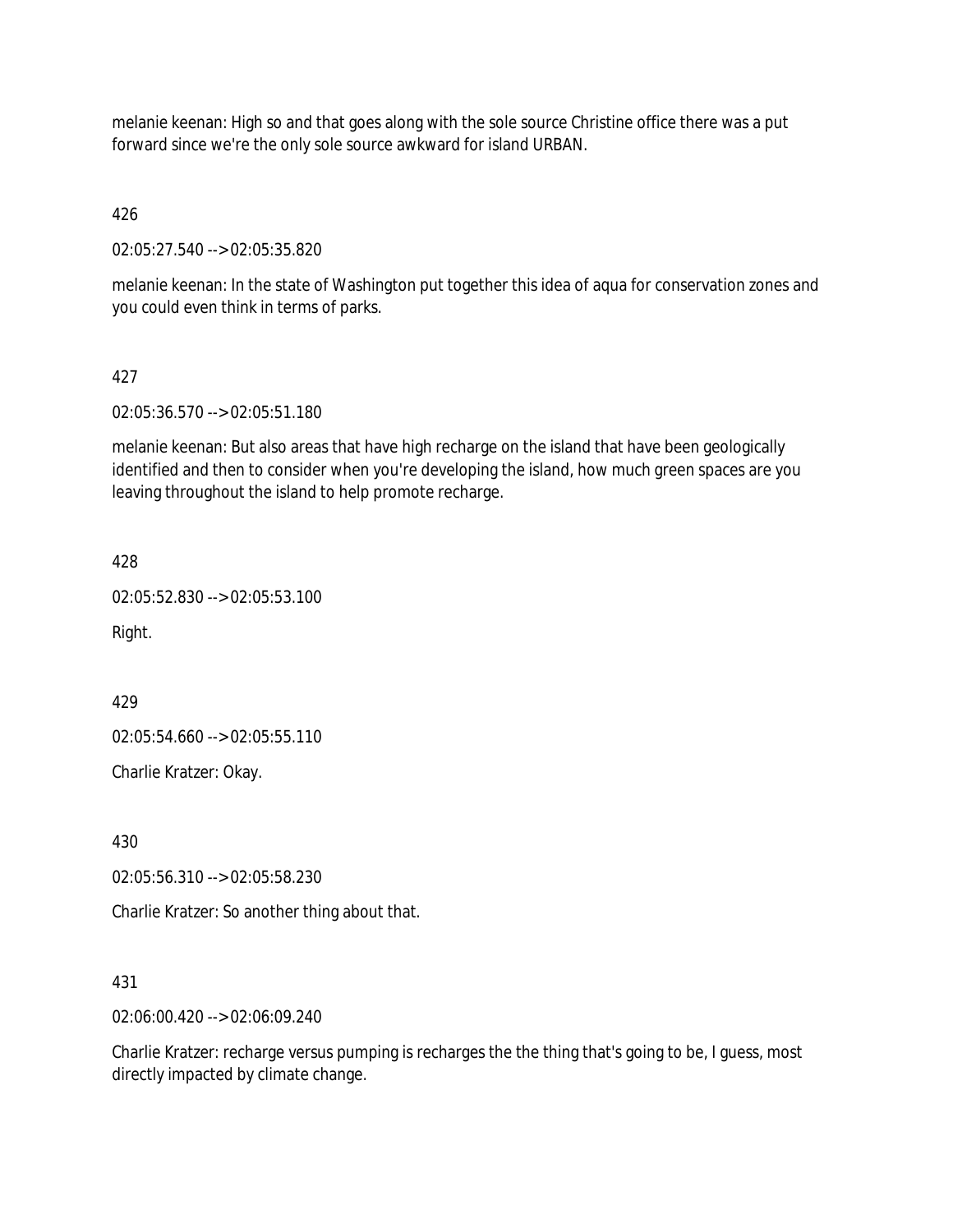02:06:09.750 --> 02:06:22.710

Charlie Kratzer: And the projection for climate change for this area is longer warmer drier summers but, overall pretty much the same amount of rainfall on an annual basis, but more intense.

433

02:06:23.460 --> 02:06:29.340

Charlie Kratzer: Storms in the wintertime and with more intensity storms more of that is going to run off.

434

02:06:29.880 --> 02:06:46.830

Charlie Kratzer: In the puget sound directly and not unless will infiltrate than having a slow kind of misty soaking rain over over long periods of time, so there's potential for a big reduction in the the natural recharge.

435

02:06:48.450 --> 02:06:56.070

Charlie Kratzer: On the island so that's where it becomes important to look at ways to augment our recharge through reusing water.

436 02:06:58.260 --> 02:06:59.310

Charlie Kratzer: Rain gardens.

437

02:07:00.780 --> 02:07:03.870

Charlie Kratzer: reclaiming wastewater it cetera.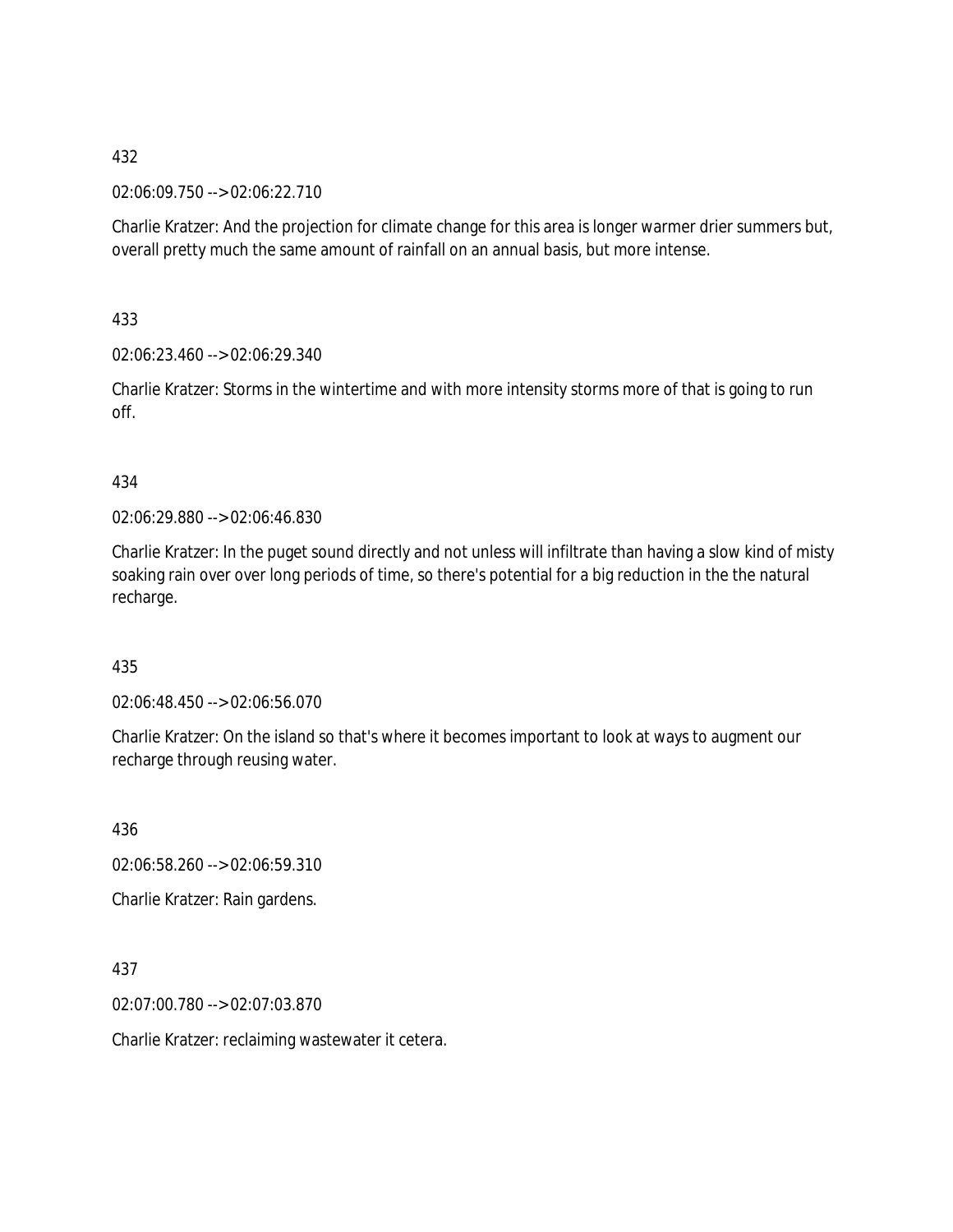02:07:05.100 --> 02:07:23.700

Charlie Kratzer: So um yeah we had a couple of recommendations in your vendor monitoring program about that and incentivize the reuse water coordinate with the Climate Action Plan, because you know there's a lot of interplay between climate change and in the groundwater resource on the island.

439

02:07:25.800 --> 02:07:43.260

Charlie Kratzer: Okay, and then last thing is so I kept mentioning this issue about the potential for impacts on surface waters and that seems to be like the one big concern for bainbridge island it's more the impact on aquatic ecosystems and stream waters and westlands.

440

02:07:44.460 --> 02:07:59.130

Charlie Kratzer: streams of weapons on the island, more so than will be enough drinking water in the future and turns out that this is a real become a very global issue and there's this uh.

441

02:08:00.360 --> 02:08:08.100

Charlie Kratzer: This hydrologist over in the Netherlands who's published a lot of stuff looking at using a global groundwater model.

### 442

02:08:09.060 --> 02:08:19.380

Charlie Kratzer: which you know, obviously isn't going to have be fine tune like like a groundwater model for bainbridge island, but it can give you sort of some some big generalities, and her big.

443

02:08:20.100 --> 02:08:29.310

Charlie Kratzer: conclusion was almost 20% of the regions where ground water is pumped currently suffer from a reduction of river flow putting ecosystems at risk.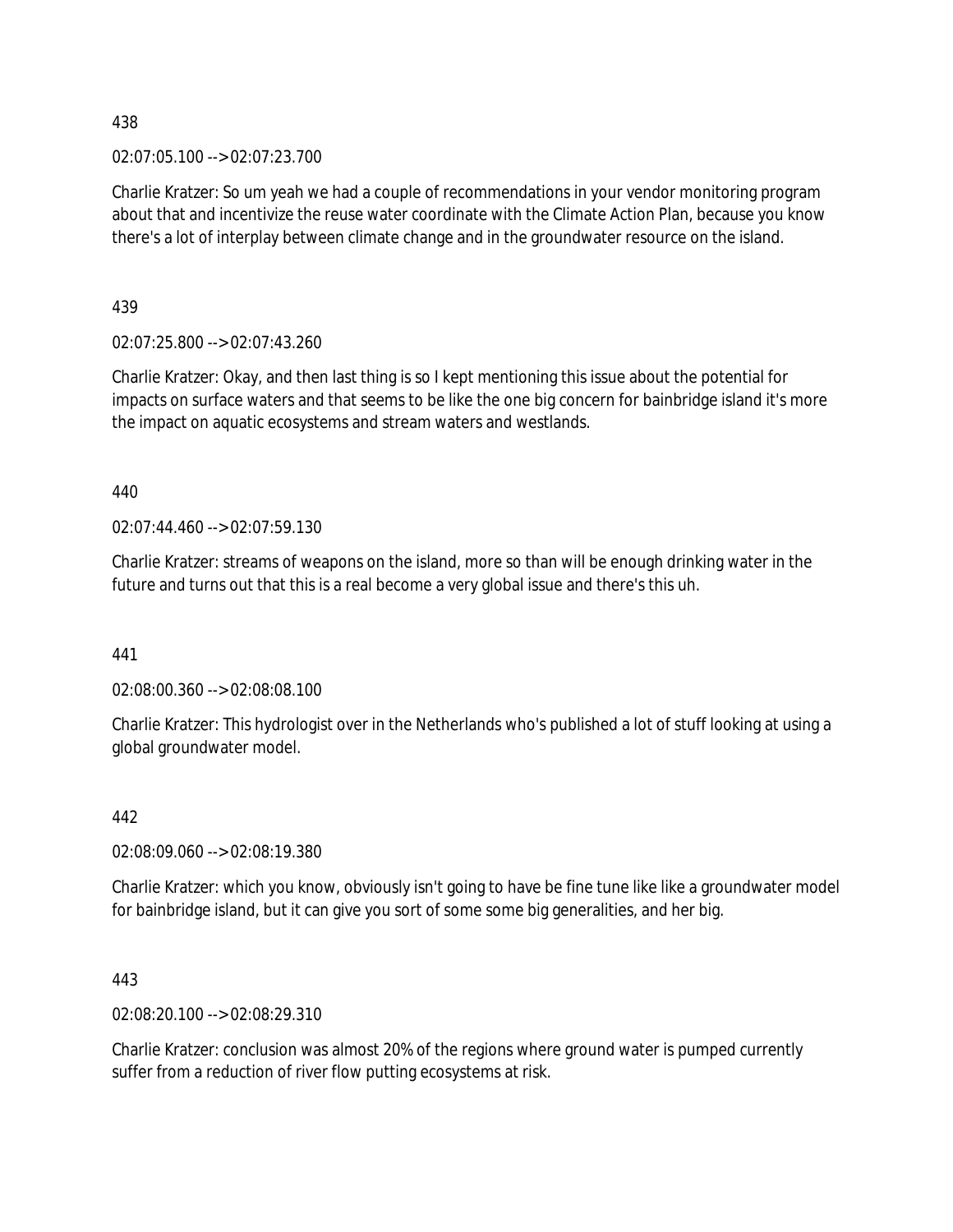02:08:30.120 --> 02:08:38.760

Charlie Kratzer: And that they expected by 2050 more than half of the regions with groundwater pumping will not be able to maintain healthy ecosystems.

445

02:08:39.390 --> 02:08:45.810

Charlie Kratzer: And also, it only takes a small drop in groundwater levels to cause these reductions in in river in stream flows.

446

02:08:46.740 --> 02:08:51.330

Charlie Kratzer: Because, where you have the interconnection the to small drop may be the only.

447

02:08:51.990 --> 02:09:12.780

Charlie Kratzer: source of flow based flow to that that Stream is just as one foot difference between the stream level and water level, so if you dropped out water level one foot that stream loses its base flood and dries up in summer where it went to ordinary so that, let me see oh you guys can choose.

448

02:09:14.100 --> 02:09:18.870

Charlie Kratzer: Okay, so that's it any other questions, I know I went way over.

449

02:09:20.940 --> 02:09:27.960

Rasham Nassar: I think Council members will have questions trolley but Would you mind i'm not sharing your screen anymore, so we can see everybody in the room.

450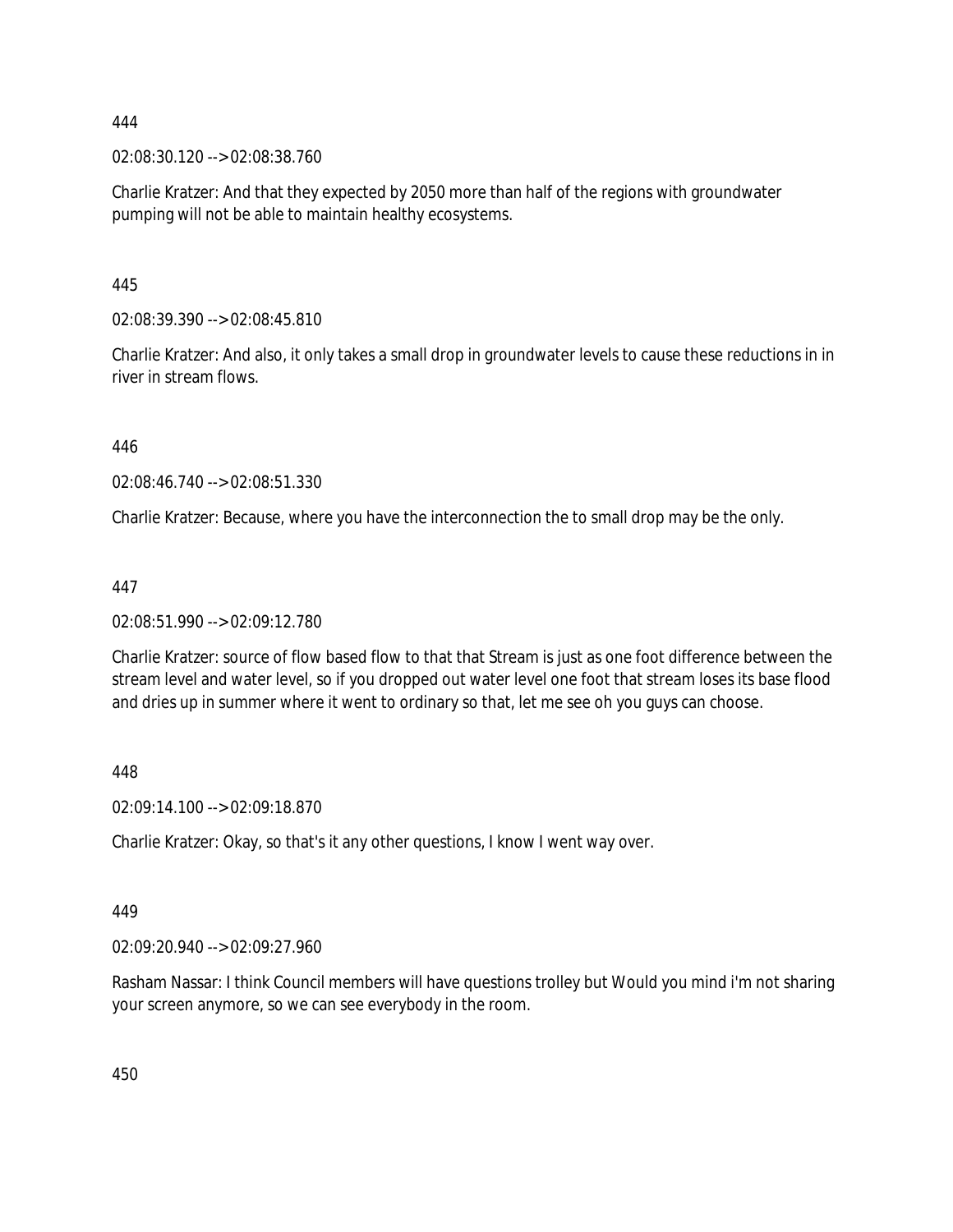02:09:29.970 --> 02:09:33.060

Rasham Nassar: yeah just n screen share something somewhere.

451 02:09:34.410 --> 02:09:34.950 where's that.

452 02:09:36.360 --> 02:09:37.260 Rasham Nassar: I think it's at the top.

453 02:09:37.590 --> 02:09:44.700

Charlie Kratzer: Also top now okay pause share, about ensure we go stop share.

454 02:09:45.360 --> 02:09:47.250 Charlie Kratzer: There we go great okay.

02:09:47.640 --> 02:09:48.780

Rasham Nassar: councilmember fan right Johnson.

456 02:09:49.920 --> 02:09:53.520

Brenda Fantroy-Johnson: Thank you, Charlie for giving us all of that information I.

457

455

02:09:54.600 --> 02:09:56.190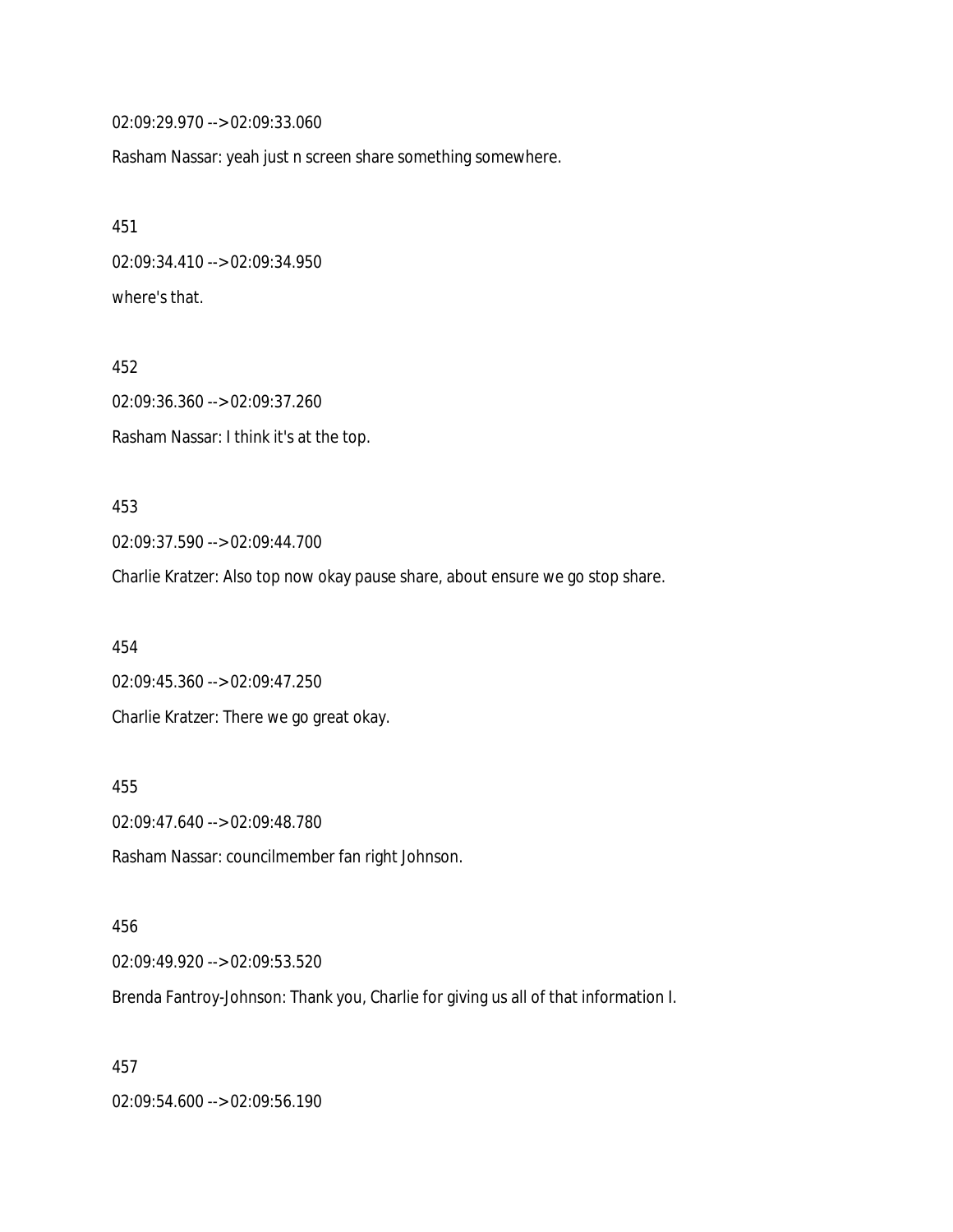Brenda Fantroy-Johnson: I didn't know that.

458

02:09:57.450 --> 02:10:13.740

Brenda Fantroy-Johnson: And I think that my understanding was that the pumping was the problem, so what, if I understand you correctly, the problem is not us running out of water it's mainly us messing up the ecosystems that we already have.

## 459

02:10:15.270 --> 02:10:18.390

Charlie Kratzer: yeah problem is more affecting the.

460

02:10:19.650 --> 02:10:26.910

Charlie Kratzer: The aquatic ecosystem so depend on surface water so wetlands and strings and whatnot on the surface so.

### 461

02:10:27.270 --> 02:10:40.380

Charlie Kratzer: I mean it's got a little bit counterintuitive that the biggest impact of groundwater is going to be on surface water, but the two are definitely linked in the summertime the only reason that are surface water and it's because of groundwater.

462

02:10:41.550 --> 02:10:42.810

Charlie Kratzer: flowing to the space flow.

463

 $02:10:43.500 \rightarrow 02:10:46.740$ 

melanie keenan: So we also have to be careful about.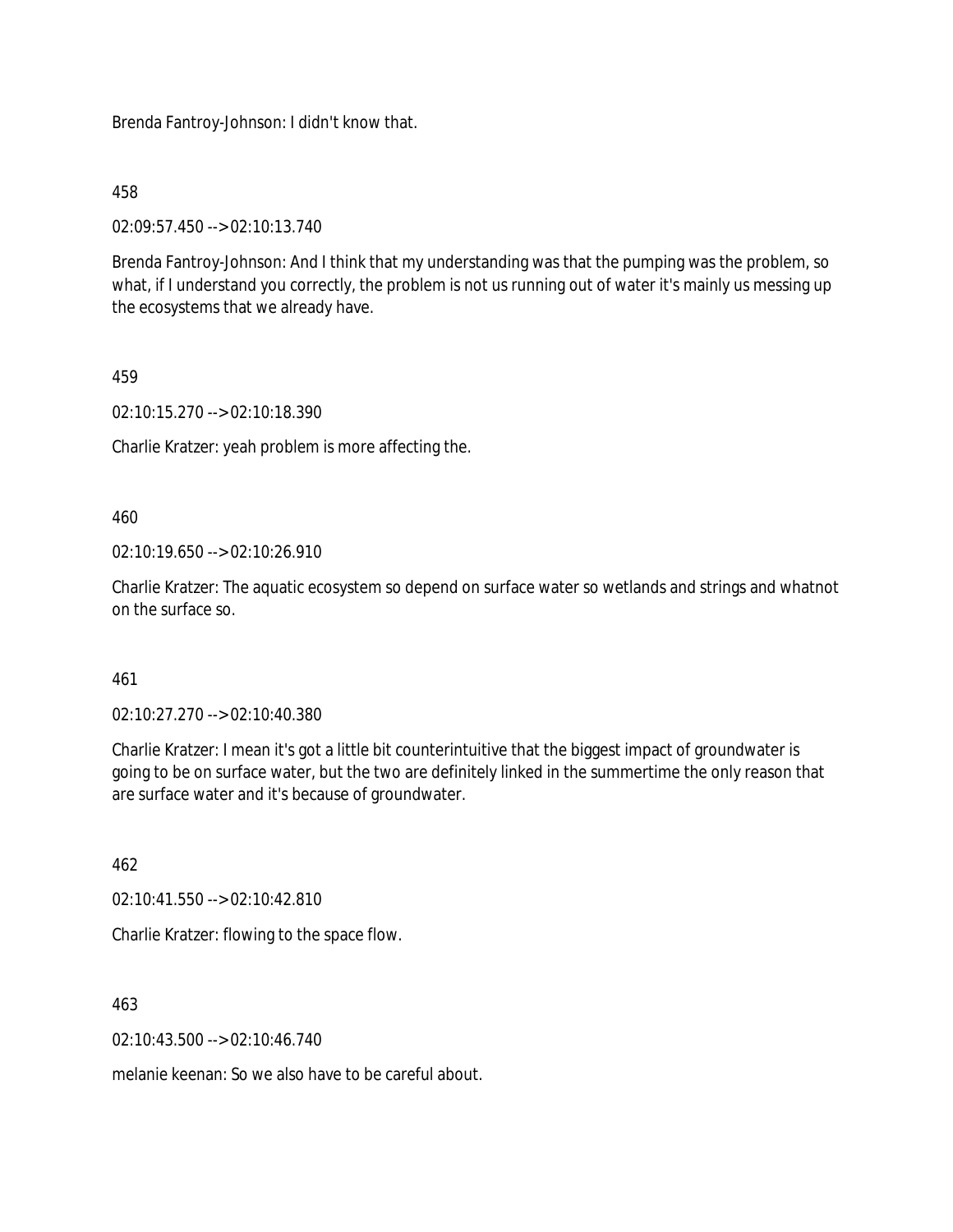02:10:46.950 --> 02:10:50.130

melanie keenan: During our dry season over pumping well so wells.

#### 465

02:10:50.580 --> 02:10:52.050

melanie keenan: Because wells have gone.

#### 466

02:10:52.380 --> 02:11:03.360

melanie keenan: dry and and have been big production wells have been decommissioned so it's really important to keep the well healthy, especially along the coastlines.

#### 467

02:11:04.530 --> 02:11:06.990

melanie keenan: So we don't invite sea water intrusion.

#### 468

02:11:07.260 --> 02:11:08.610

melanie keenan: So pumping still as a.

469

02:11:08.610 --> 02:11:09.480 factor.

#### 470

02:11:10.680 --> 02:11:14.250

melanie keenan: But you're correct that the recharge is the most important.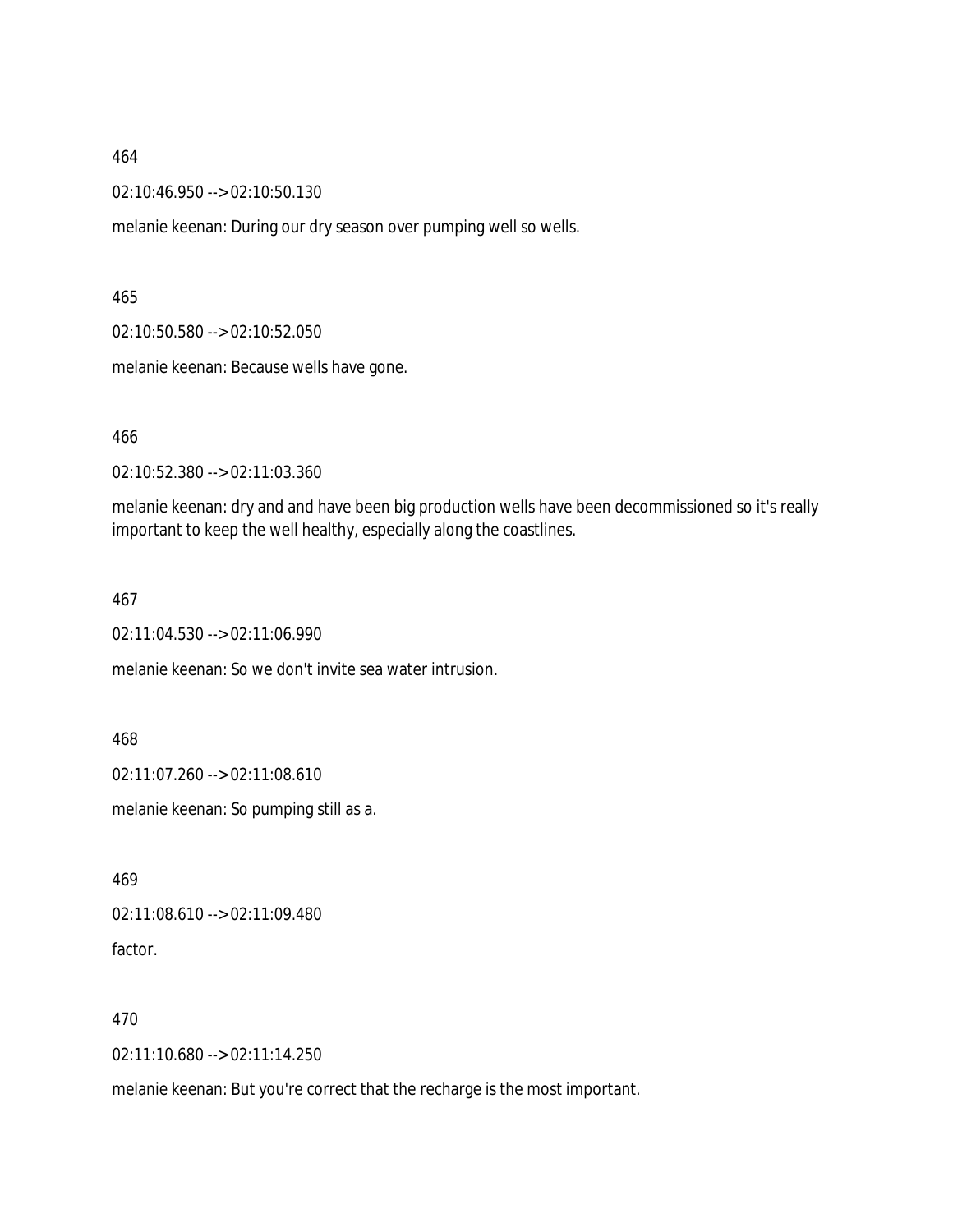02:11:16.140 --> 02:11:27.210

Brenda Fantroy-Johnson: yeah I was thinking more about because i'm like and how that's a big reclaim spot for us and how you know, I guess, I wonder what else can we do.

472

02:11:28.560 --> 02:11:31.140

Brenda Fantroy-Johnson: You know, to to help the process I guess.

473

02:11:31.500 --> 02:11:40.290

Charlie Kratzer: So this is a kickoff to a two to three year effort now to develop the groundwater manager plan for the island, so this is just sort of setting.

474

02:11:40.650 --> 02:11:55.110

Charlie Kratzer: A starting point is basic sort of facts of what we know, right now, but it's The thing is, four days after we approved our groundwater fact sheet the hydrogeologist who's going to be working on this was hired so.

475

02:11:55.860 --> 02:11:56.250

Brenda Fantroy-Johnson: and

476

02:11:56.520 --> 02:12:06.570

Charlie Kratzer: You guys say Maureen waylon you guys probably there was a memo one city council, a little while ago, but so she's working on and.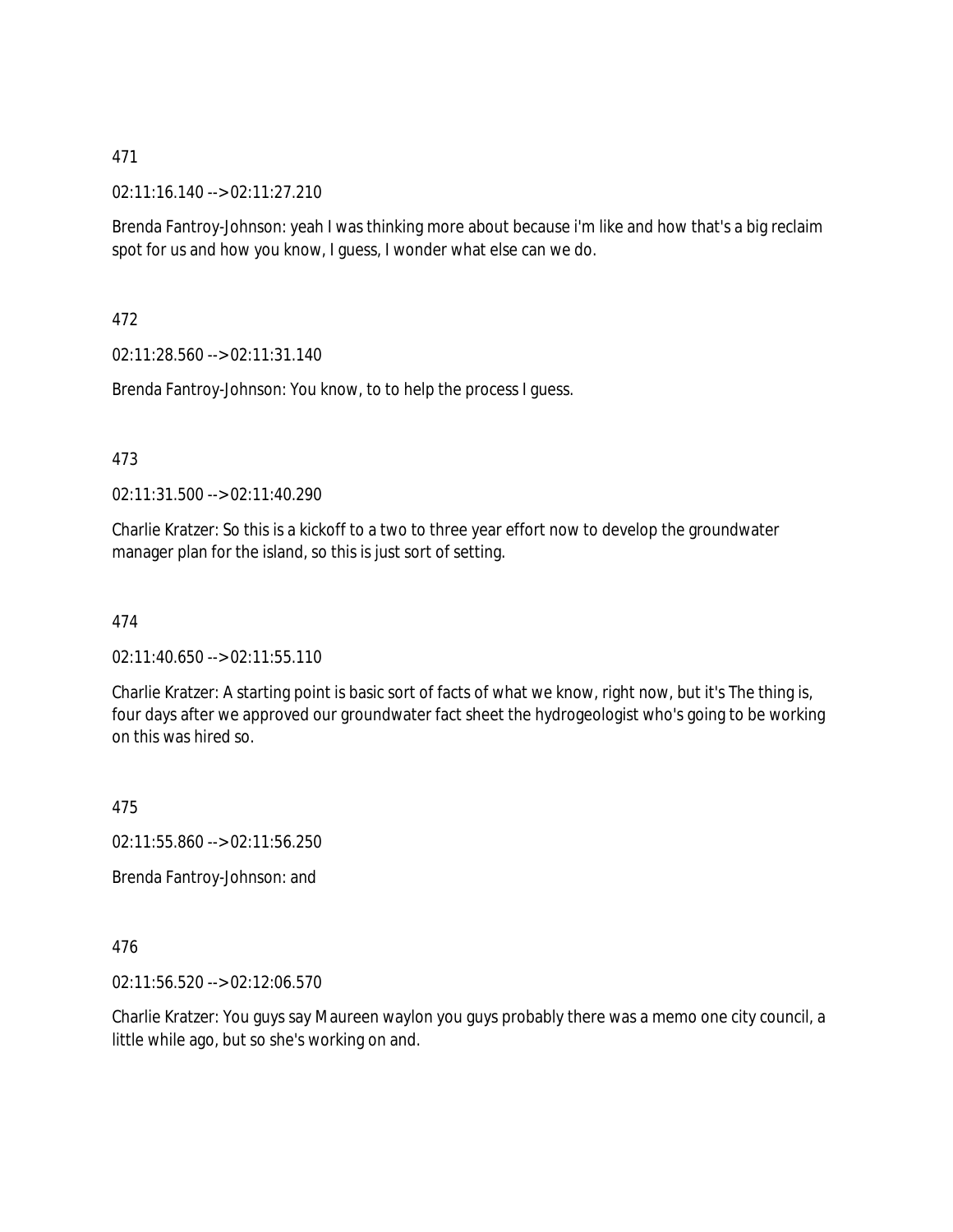02:12:08.970 --> 02:12:11.460

Charlie Kratzer: it's the process will be kicking off it.

478

02:12:12.600 --> 02:12:13.920

Charlie Kratzer: Especially this summer.

#### 479

02:12:16.500 --> 02:12:31.830

melanie keenan: And we've been working with Ellen to distribute this to the citizens on the island, because the more informed, they are that's one of the primary reasons, a good reason for you know designating bainbridge as a you know, an essay.

#### 480

02:12:33.210 --> 02:12:42.780

melanie keenan: Is that you can educate the public by educating the public, we can get a lot further with our resources and protect them because groundwater resources are vulnerable.

#### 481

02:12:45.090 --> 02:12:48.450

Charlie Kratzer: yeah it's always vulnerable when you live on an island surrounded by salt water.

### 482

02:12:49.710 --> 02:12:52.260

Charlie Kratzer: you're dependent on rail our resource.

#### 483

02:12:52.560 --> 02:13:02.340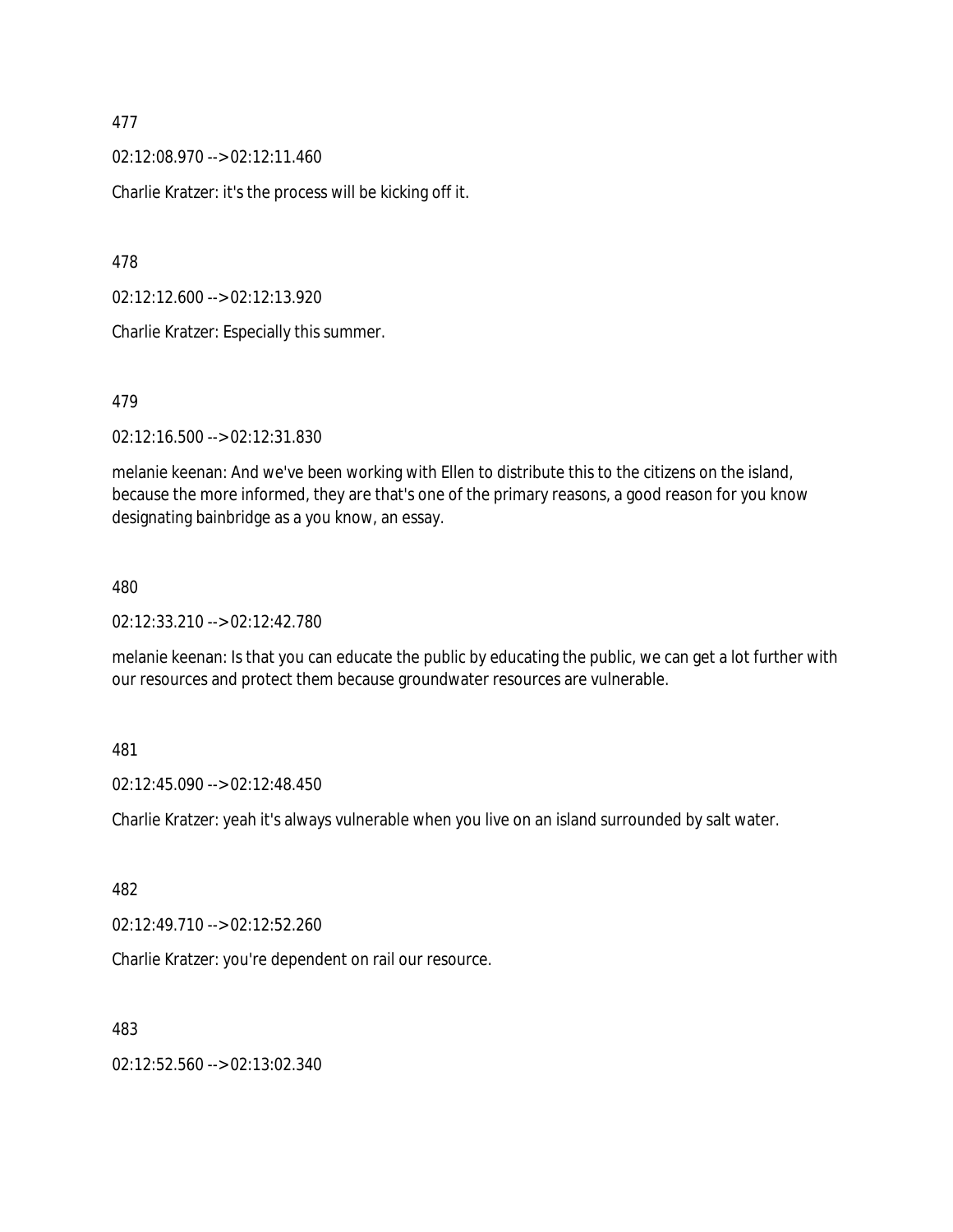melanie keenan: yeah so we were looking at putting the announcement on the the homepage of the city website with a link to somewhere on the on the.

484

02:13:02.850 --> 02:13:11.280

melanie keenan: city website and then Ellen was going to help us also do the city managers report, one time.

#### 485

02:13:11.550 --> 02:13:21.720

melanie keenan: And you know we've talked about some other things, but we have to finalize those later and and look at him but putting it on the website in the city managers, is a good start to educating the Community.

#### 486

02:13:22.110 --> 02:13:28.320

Charlie Kratzer: yeah putting it putting it on say yeah the city website is she said yeah what discuss a lot of options rebel here recently.

487

02:13:30.240 --> 02:13:30.960

Rasham Nassar: Deputy Mayor.

488

02:13:32.280 --> 02:13:43.020

Kirsten Hytopoulos: yeah well and certainly in the in the communications we've had from you recently Charlie it's just so exciting it's so great to hear how passionate you guys are about this this issue that we know is so important to Community and always has been.

489

02:13:43.380 --> 02:13:52.620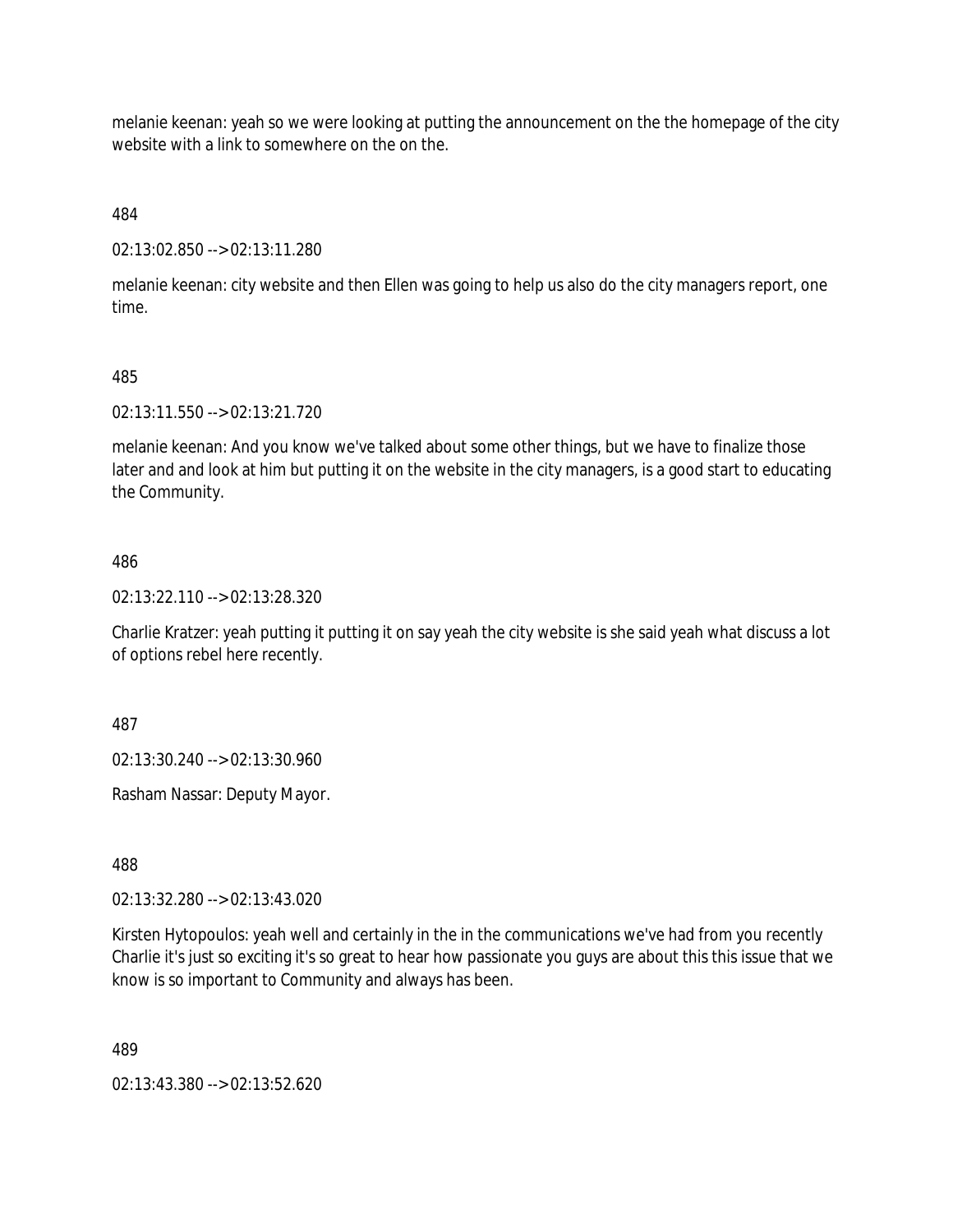Kirsten Hytopoulos: and, hopefully, now that you have specialist working with you guys can develop something like this for the whole Community do some sort of a forum for the Community, I think it would be well attended so.

490

02:13:53.220 --> 02:13:59.940

Kirsten Hytopoulos: Thank you for this it merited a two hour presentation and hopefully at some point we'll have a Community forum in the future.

491

02:13:59.970 --> 02:14:01.350

Kirsten Hytopoulos: So thank you for bringing that to.

### 492

02:14:01.470 --> 02:14:03.330

Charlie Kratzer: US I shall we could actually do it in person.

493

02:14:03.450 --> 02:14:04.680

Kirsten Hytopoulos: yeah exactly maybe.

494

02:14:04.710 --> 02:14:06.240

Kirsten Hytopoulos: Just about whenever there's no other.

### 495

02:14:06.480 --> 02:14:12.390

Kirsten Hytopoulos: outdoor summer stuff maybe when we all come back together, you can have some a big before right yeah.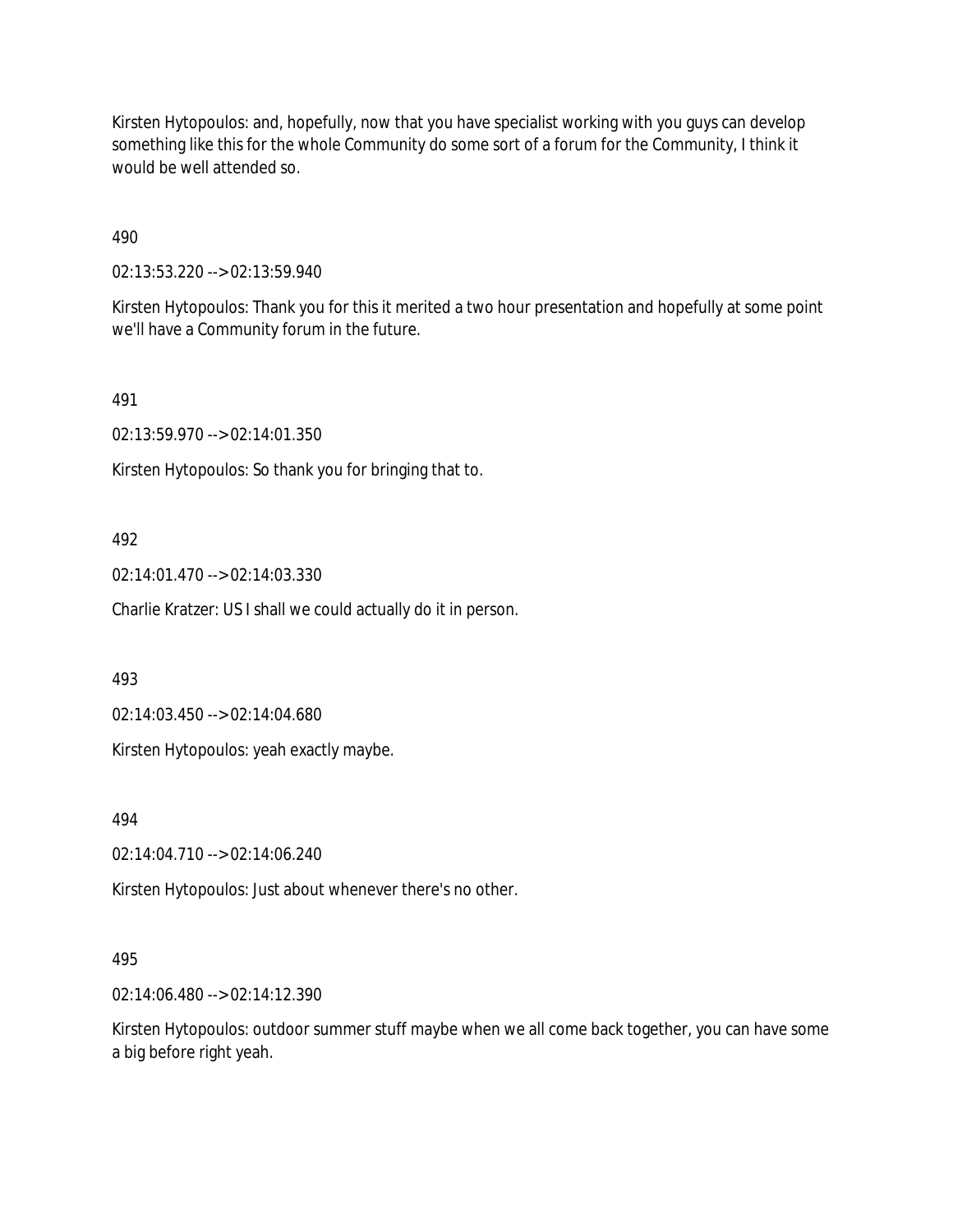02:14:12.480 --> 02:14:12.870 Okay.

497

02:14:16.260 --> 02:14:17.700

Rasham Nassar: Any of the Council member comments.

498

02:14:20.100 --> 02:14:20.430

Charlie Kratzer: Okay.

499

02:14:20.730 --> 02:14:39.450

Rasham Nassar: I don't see anything Charlie and Melanie I just want to say thank you so much for putting that together, I know firsthand how much work and time it took for y'all to produce that and how dedicated you are committed, you are to protecting and preserving the islands water resources.

500

02:14:41.280 --> 02:14:48.270

Rasham Nassar: As a former liaison to the committee I witness the evolution of that document, and that must have been three years ago that work on that started.

501

02:14:48.480 --> 02:14:49.920

Charlie Kratzer: It was like yeah.

502

02:14:50.520 --> 02:14:54.270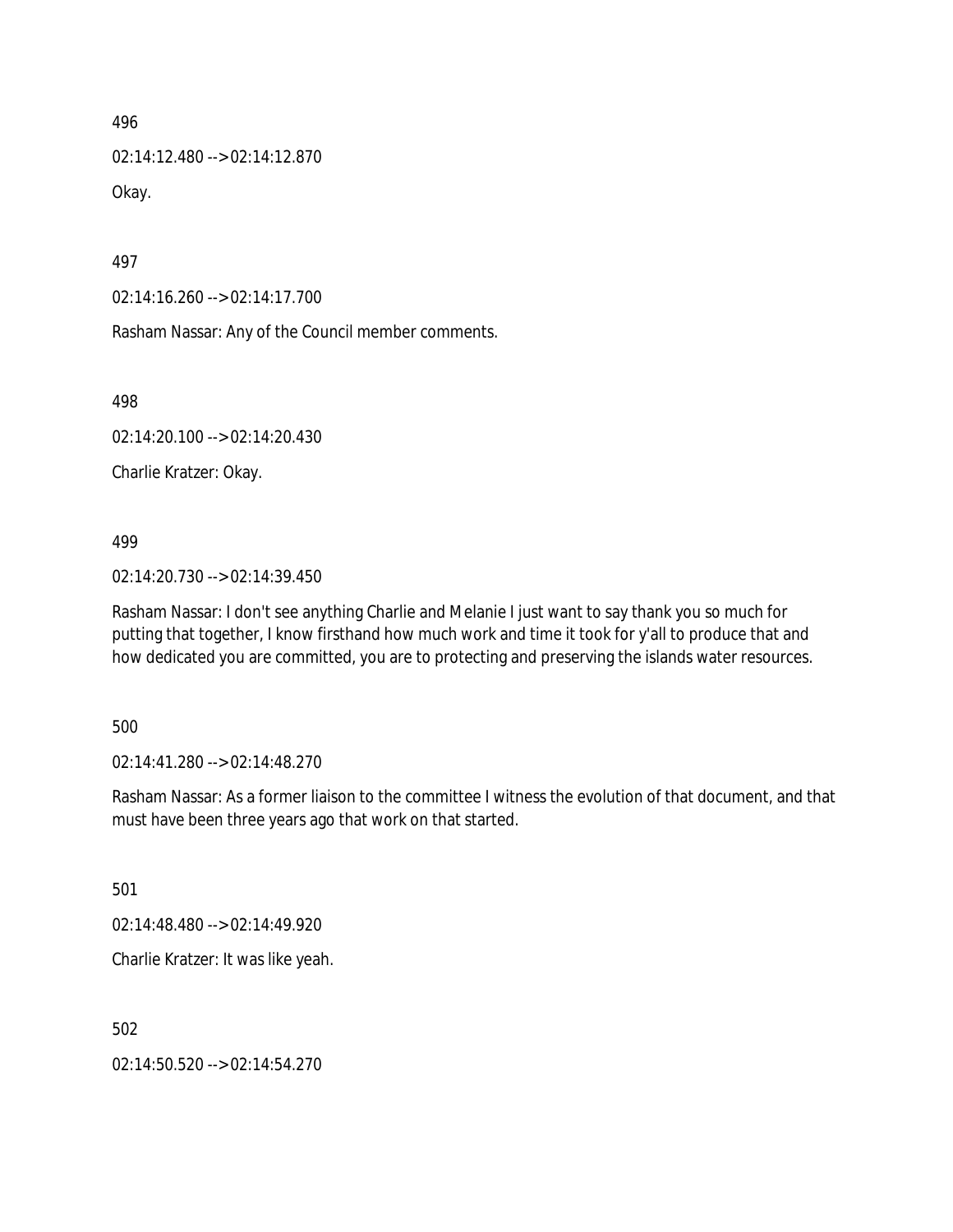Rasham Nassar: kick off to the ground, work on the water management plan which is finally getting started.

503

02:14:55.350 --> 02:14:57.900

Rasham Nassar: So I know that the Community is really happy and pleased with that.

504

02:14:58.260 --> 02:14:59.850

Rasham Nassar: Yes, thank you both for being here.

505

02:15:00.090 --> 02:15:00.480

Charlie Kratzer: Thank you.

506

02:15:00.810 --> 02:15:03.840

Rasham Nassar: know more councilmember comments, I think we can move on.

507

02:15:04.140 --> 02:15:05.310 Charlie Kratzer: Okay, thank you hey.

508

02:15:05.370 --> 02:15:06.930

melanie keenan: Thank you counsel for your time.

509

02:15:07.620 --> 02:15:07.980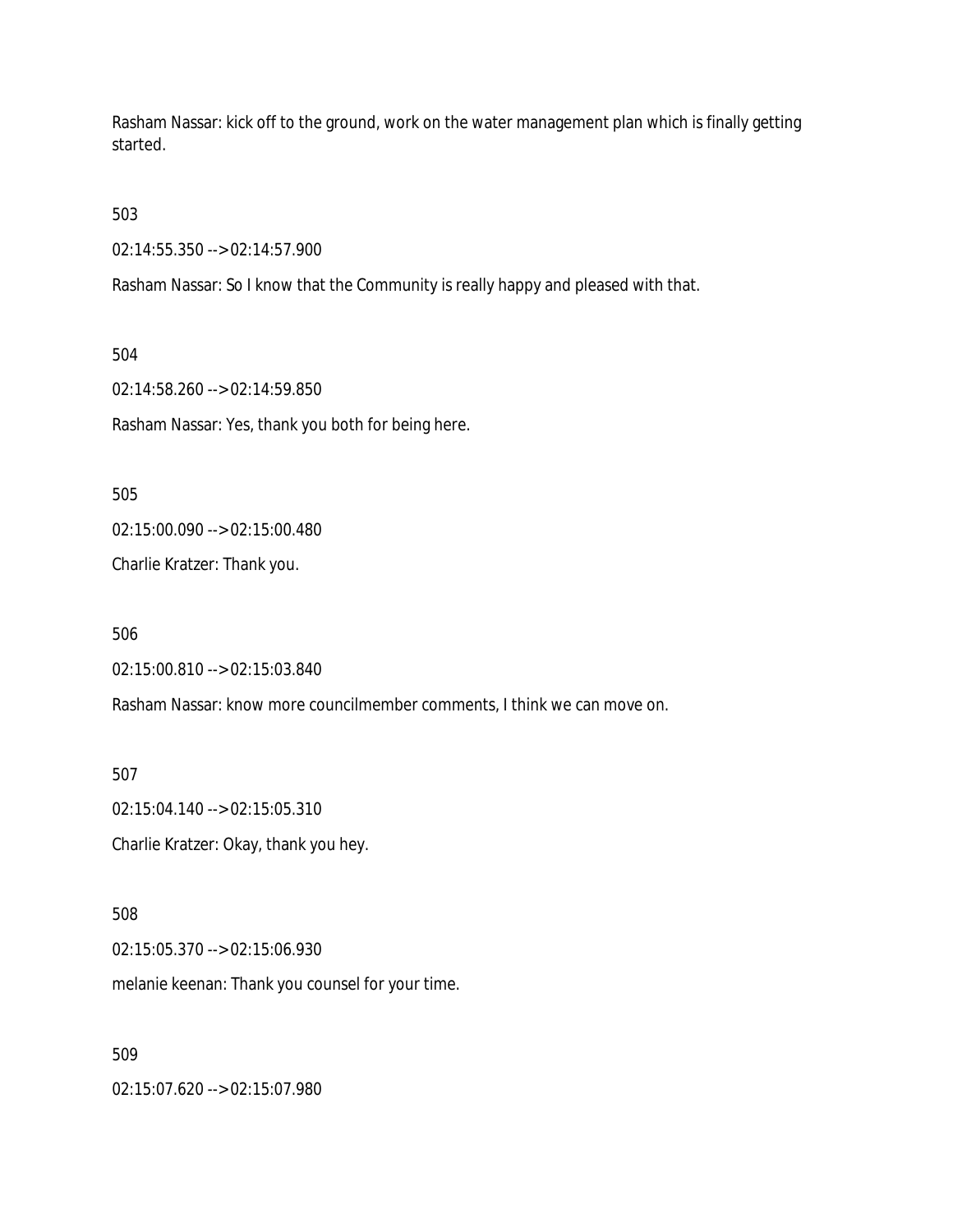Charlie Kratzer: bye bye.

510

02:15:11.100 --> 02:15:20.250

Rasham Nassar: Okay Council we are pretty significantly behind schedule, but we will move on here to Item nine in our agenda, which is a public hearing.

### 511

02:15:21.270 --> 02:15:33.240

Rasham Nassar: Nine a public hearing on ordinance number 2002 one dash one for extending small wireless facilities design standards interim official control looks like we have planning.

512

02:15:35.400 --> 02:15:36.480

Rasham Nassar: presenting this.

513

02:15:37.980 --> 02:15:38.820

Rasham Nassar: Item this evening.

514

02:15:39.540 --> 02:15:46.650

Ellen Schroer (she/her): So I think that Dave Greek is here, and will be promoted in just a moment he is our current planning manager and ready to introduce this item.

### 515

02:16:00.780 --> 02:16:06.360

Christine Brown: mayor, this is Christine I did not see him in the attendee list, I will contact him by email.

516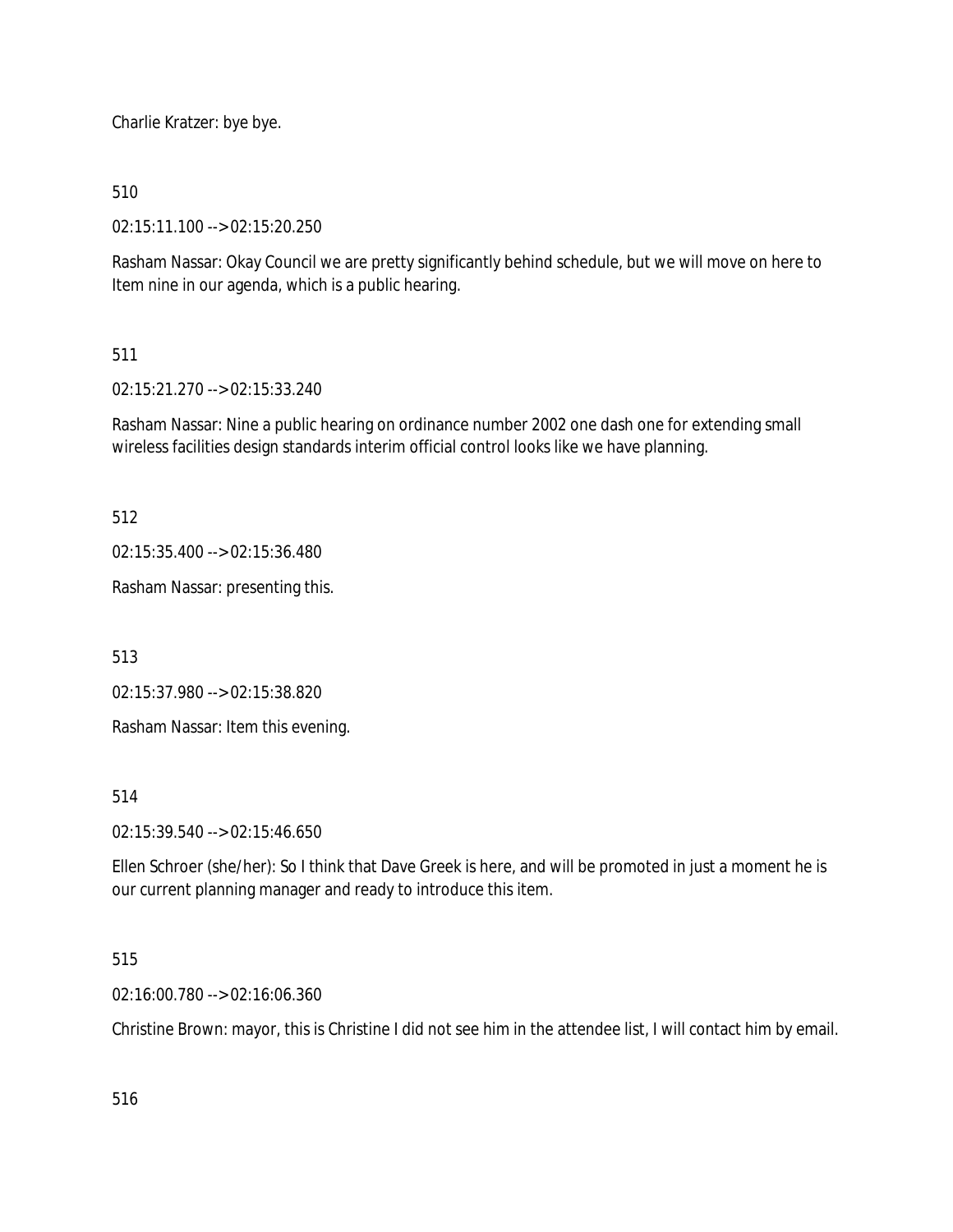02:16:08.520 --> 02:16:08.940

Okay.

517

02:16:10.260 --> 02:16:12.240

Joe Levan: Council, if you like, I get there just yet them.

518

02:16:12.660 --> 02:16:16.560

Rasham Nassar: That would be great so the Attorney just given that we are really behind schedule, yes.

#### 519

02:16:16.920 --> 02:16:26.250

Joe Levan: Okay, so this is a, this is the public hearing for the potential extension of the interim control related to smaller cities.

### 520

02:16:26.700 --> 02:16:43.650

Joe Levan: As as you've seen in your Council packet from the previous meeting, two weeks ago, the Council had to set the public hearing this relates to the interim control that is that has been in place to allow the city to regulate smaller was facilities, while it considers.

521

02:16:45.330 --> 02:16:54.120

Joe Levan: Amending those regulations based on a lot of input from the planning Commission so planning Commission and specific recommendations related to.

522

02:16:56.580 --> 02:17:06.150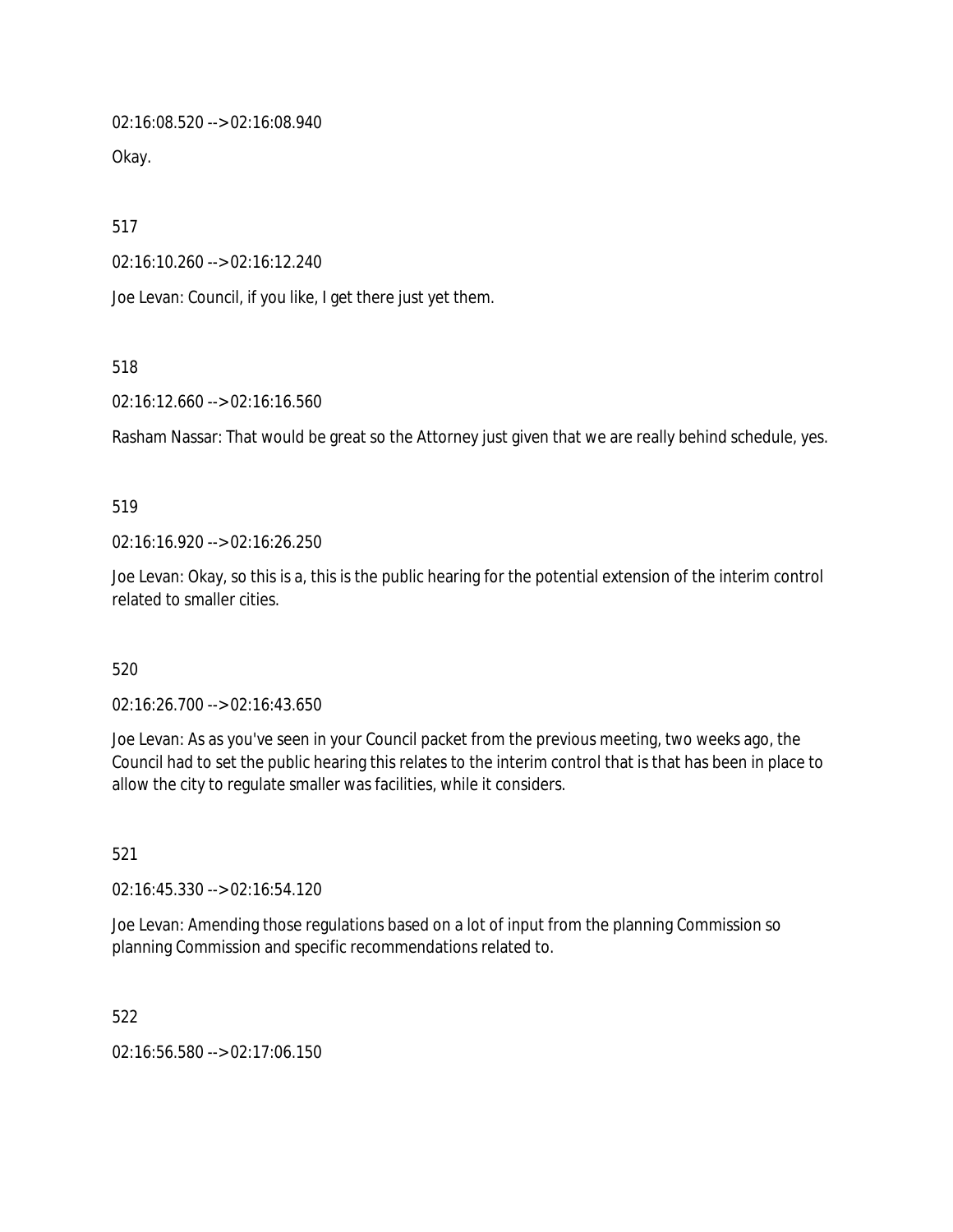Joe Levan: Significantly related to what's happening in kids have county and regulations of the county has adopted, and we had an outside outside counsel and outside consultants.

# 523

02:17:06.810 --> 02:17:11.640

Joe Levan: Working the city worked with on this it's in the planning Commission came up with some recommendations are a little bit.

# 524

02:17:12.150 --> 02:17:20.190

Joe Levan: Different than what was recommended by our outside counsel, but we want to take a hard look at those recommendations in the planning Commission.

## 525

02:17:20.580 --> 02:17:28.410

Joe Levan: And what's happening and kiss up county and see if we can do some more due diligence, to see how those regulations have worked for the county.

## 526

02:17:28.740 --> 02:17:36.840

Joe Levan: And if those can work potentially for the city, based on the planning commission's recommendations, because we take those those recommendations very seriously, so the staff.

## 527

02:17:37.470 --> 02:17:45.120

Joe Levan: Seeking additional time to do that due diligence which we're in the midst of, and this would extend the interim control for six months.

## 528

02:17:45.750 --> 02:17:51.240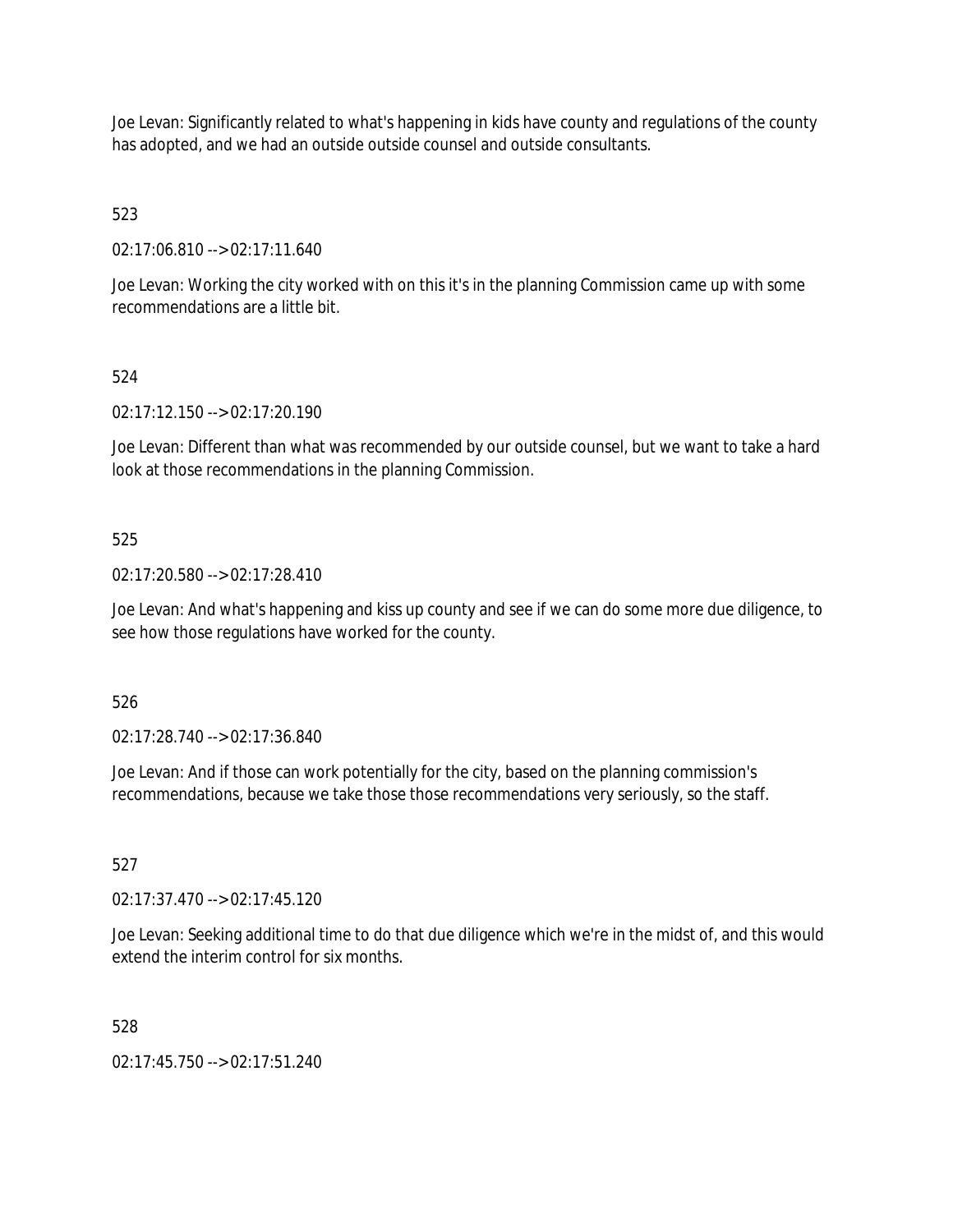Joe Levan: And maybe wouldn't take that long to get this done with, and if we get done earlier we'd bring it back to you to to to.

# 529

02:17:51.660 --> 02:17:57.240

Joe Levan: To bring those new regulations to you that would then replace the internal control, so the public hearing is related to ordinance number.

## 530

02:17:57.600 --> 02:18:11.670

Joe Levan: 2021 14 again you've seen two weeks ago to put the public hearing draft, and that would extend the interim control, as it is the only difference would be, it would be for six more months from how it's always been in place already, and it started.

## 531

02:18:13.140 --> 02:18:25.770

Joe Levan: Initially back through word in summer 2019 50s so with that if there's any questions I can take those, but I can also take questions if you want to take to the public hearing to get public comment, and then we can follow from there.

## 532

02:18:28.710 --> 02:18:31.920

Rasham Nassar: Okay, thank you very much for the introduction city attorney I will now.

## 533

02:18:31.950 --> 02:18:35.340

Rasham Nassar: Open the public hearing on ordinance number 2002 one.

534

02:18:35.580 --> 02:18:36.570

Rasham Nassar: dash one for.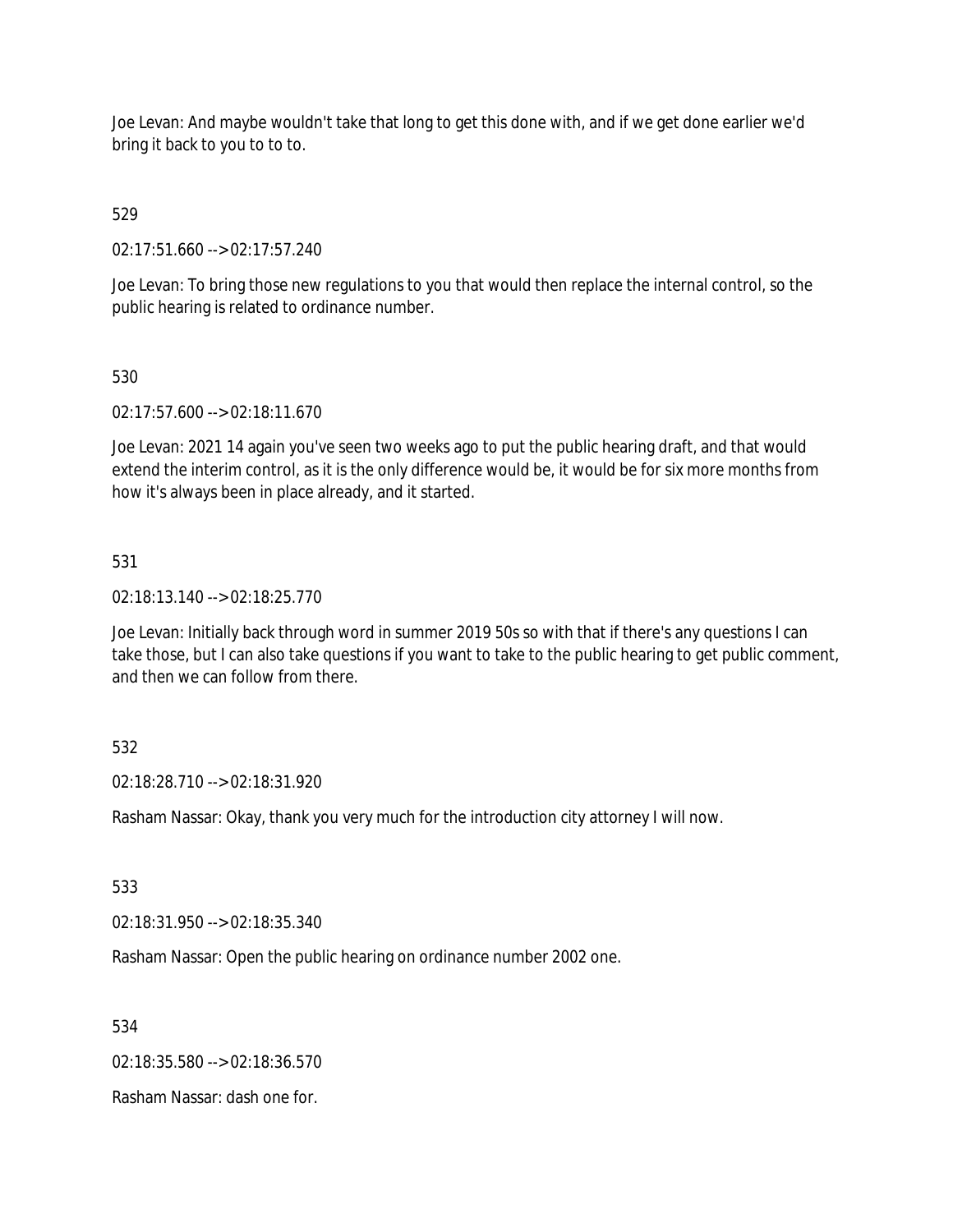02:18:38.610 --> 02:18:39.630

Rasham Nassar: members of the public.

536

02:18:39.690 --> 02:18:44.550

Rasham Nassar: That would like to issue comment at this time, please raise your hand.

537

02:18:50.760 --> 02:18:57.120

Rasham Nassar: Okay, seeing none, I will not close the public hearing on ordinance number 2021 dash one for.

538

02:18:59.250 --> 02:19:00.270

Rasham Nassar: Council members.

539

02:19:05.340 --> 02:19:06.600

Rasham Nassar: councilmember fan right Johnson.

540

02:19:07.620 --> 02:19:10.410

Brenda Fantroy-Johnson: um I can make the motion great.

541

02:19:11.580 --> 02:19:15.570

Brenda Fantroy-Johnson: I moved to approve ordinance number 2021 dash 14.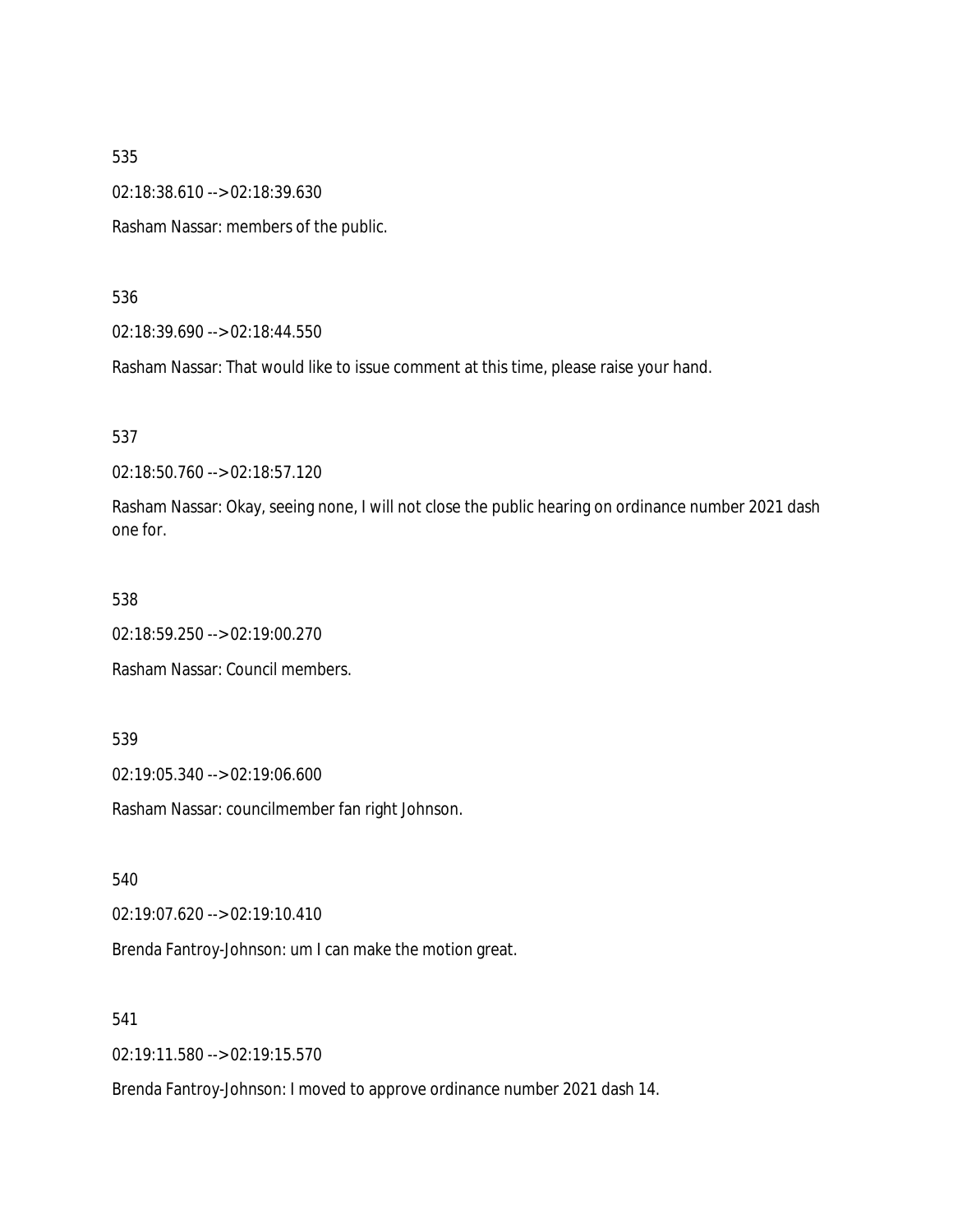02:19:18.210 --> 02:19:21.600

Rasham Nassar: councilmember pollock second set motion or any discussion on that motion.

#### 543

02:19:23.820 --> 02:19:25.290

Rasham Nassar: All those in favor please say Aye.

544

02:19:28.470 --> 02:19:29.100

Rasham Nassar: opposed.

#### 545

02:19:29.730 --> 02:19:31.170

Rasham Nassar: That motion passes unanimously.

546

02:19:32.910 --> 02:19:35.610

Rasham Nassar: we're moving on in our agenda now Council to.

547 02:19:45.000 --> 02:19:45.660 Rasham Nassar: Item.

548 02:19:47.430 --> 02:20:08.070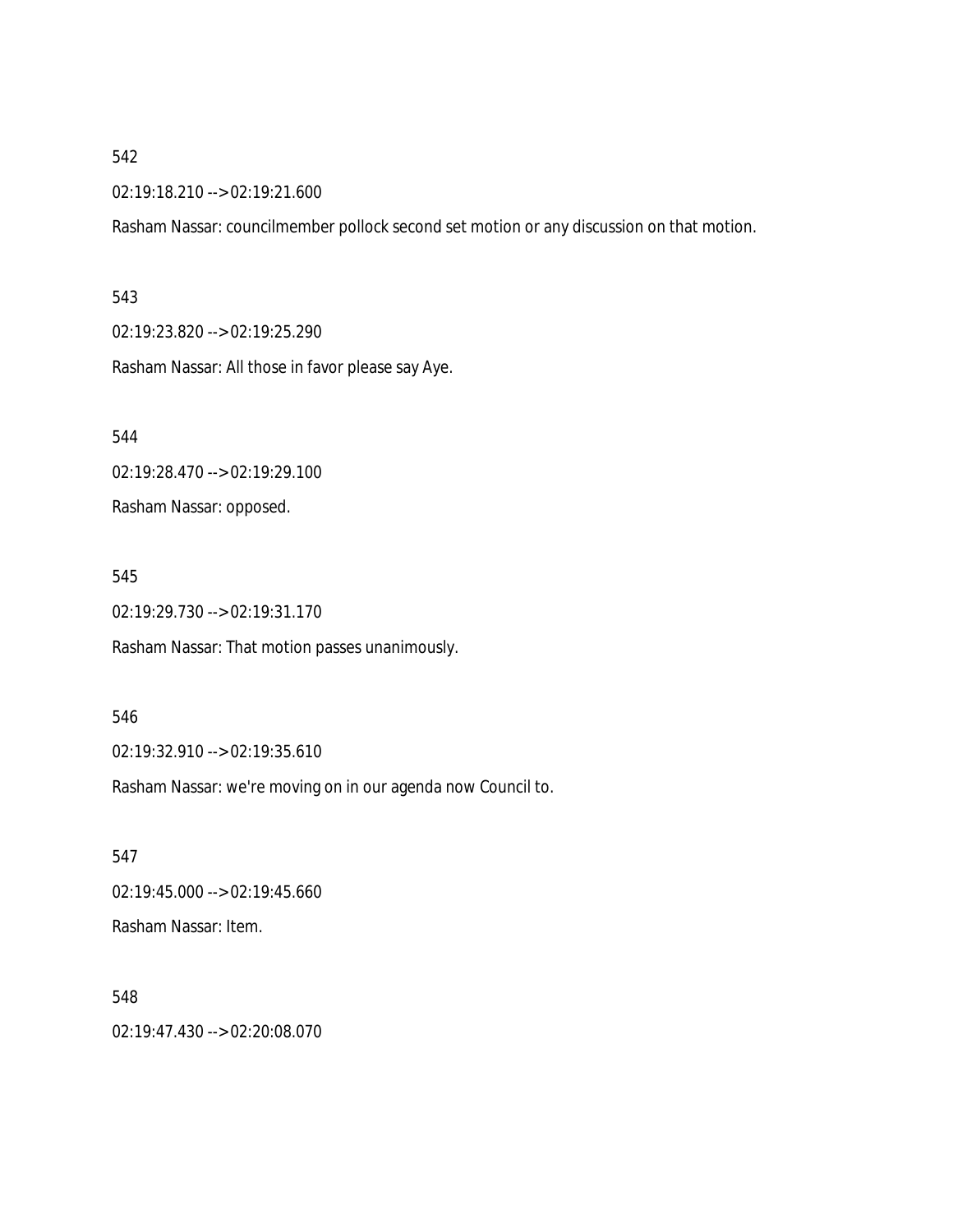Rasham Nassar: 10 unfinished business I didn't send a ordinance number 2002 one dash 07 amending the tree and vegetation chapters of the municipal code for the landmark tree ordinance work plan and here again we have planning scheduled to present Oh, that we have our city arborist with this evening.

549

02:20:08.430 --> 02:20:12.030

Rasham Nassar: Good evening Council thing i'll share my screen here.

550

02:20:13.710 --> 02:20:15.270

Nick Snyder (COBI Arborist): short presentation.

551

02:20:40.800 --> 02:20:54.180

Nick Snyder (COBI Arborist): Good evening Council i'm here tonight to present ordinance 2021 dot 07 which amends the tree and vegetation chapters and a civil code for the landmark tree ordinance work plan.

552

02:20:56.760 --> 02:21:08.130

Nick Snyder (COBI Arborist): So just for a little bit of background the landmark tree ordinance was first adopted in 2018 as a response to a Community need to protect tree large trees on the island.

553

02:21:09.960 --> 02:21:24.120

Nick Snyder (COBI Arborist): And, as a result of that work plan, there were some inadequacies identified in our tree code so City Council directed the city to contracted with a team of consulting arborists and late 2018.

554

02:21:25.200 --> 02:21:30.270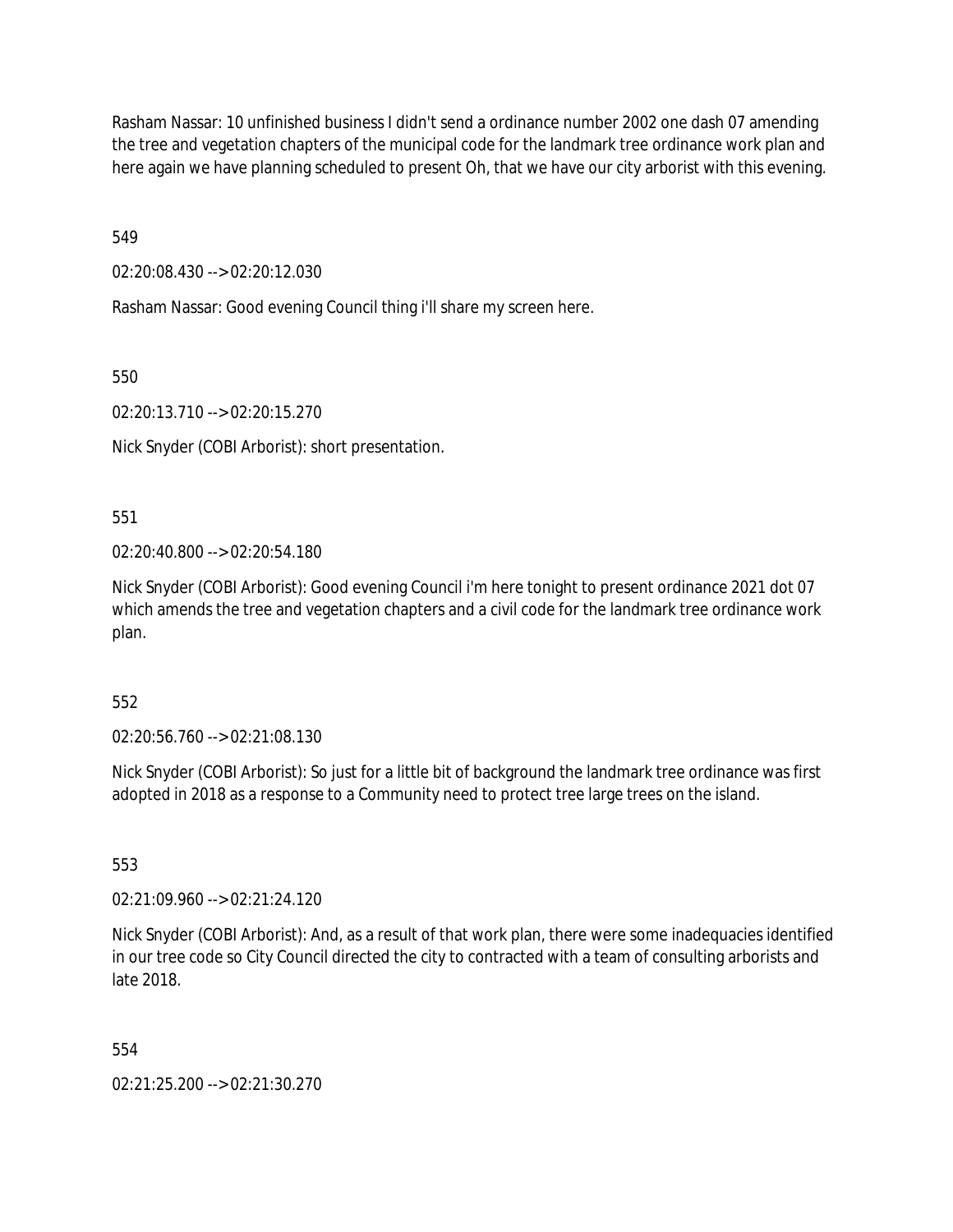Nick Snyder (COBI Arborist): to review our tree codes and provide some recommendations on how we could update our tree code.

555

02:21:31.680 --> 02:21:38.400

Nick Snyder (COBI Arborist): In May 2019 they presented that to city council and there was a robust discussion around the about their proposal.

556

02:21:40.200 --> 02:21:48.780

Nick Snyder (COBI Arborist): The end of which City Council directed city staff to move forward with three action items, one being to hire a single point of contact for tree related issues.

557

02:21:49.530 --> 02:22:09.030

Nick Snyder (COBI Arborist): second being to put together an ordinance that would revise chapter 1618 1815 and 1632 which the landmark tree ordinance to improve readability and remove outdated terminology and just an overall update of the code.

558

02:22:10.200 --> 02:22:21.180

Nick Snyder (COBI Arborist): In February 2020 city staff came to City Council to present a proposal and city council blessed as we move forward with putting together an ordinance.

559

02:22:22.560 --> 02:22:27.120

Nick Snyder (COBI Arborist): and work with planning Commission over the course of five meetings.

560

02:22:28.260 --> 02:22:29.010

Nick Snyder (COBI Arborist): and had a.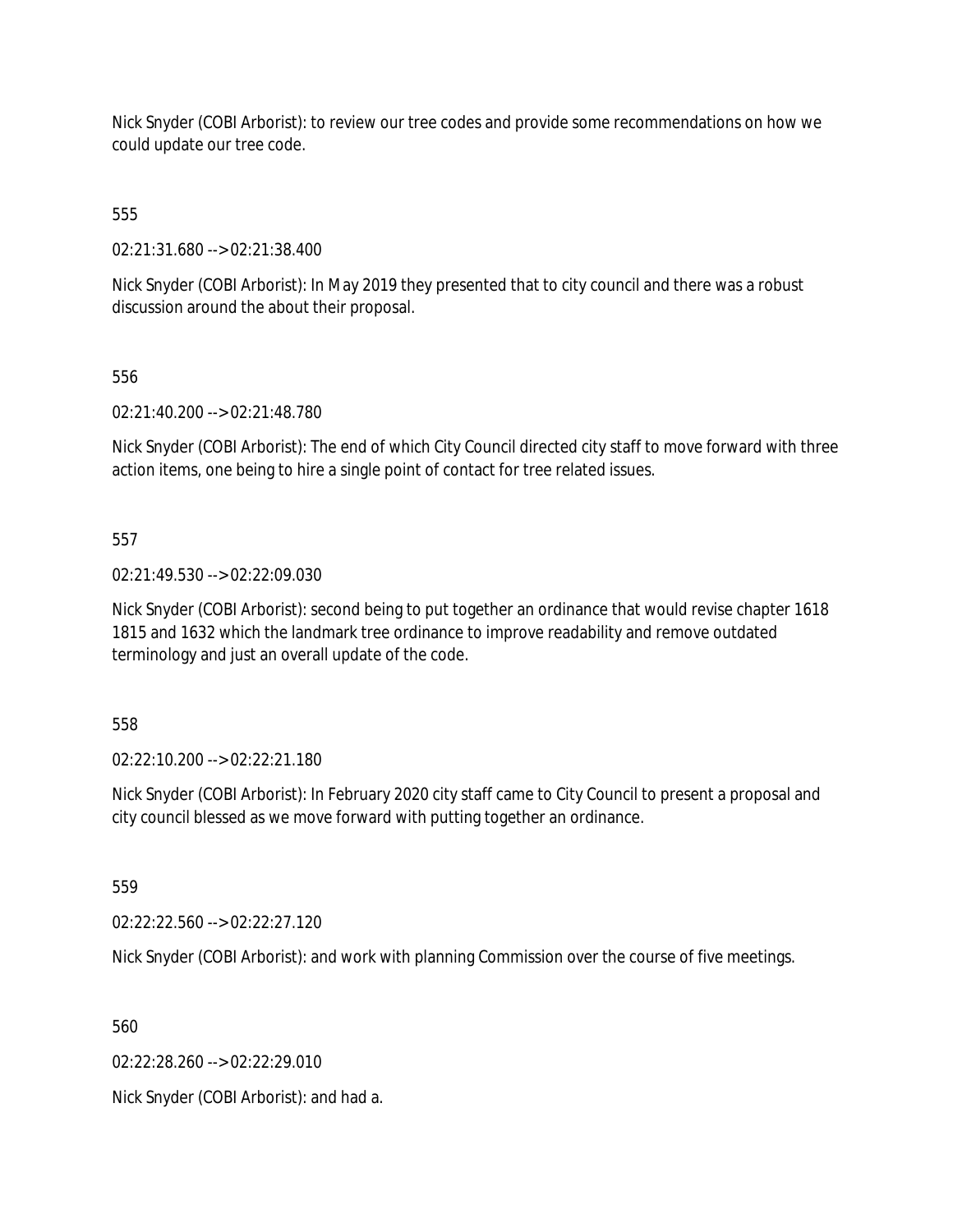02:22:31.080 --> 02:22:42.840

Nick Snyder (COBI Arborist): public hearing at the end of December of last year, which brings us to today after that public hearing a planning Commission recommended that the ordinance before to city council for your consideration.

562

02:22:43.920 --> 02:22:47.640

Nick Snyder (COBI Arborist): So this responds to city council's directions.

563

02:22:49.170 --> 02:23:02.250

Nick Snyder (COBI Arborist): By seeking to fortify and simplify some of the sections of bainbridge island tree and vegetation regulations by removing outdated practices and terminology and adding needed definitions.

564

02:23:03.240 --> 02:23:11.640

Nick Snyder (COBI Arborist): Improving the landmark tree ordinance to better protect trees in our more densely zoned areas consolidating tree retention regulations.

565

02:23:12.270 --> 02:23:21.660

Nick Snyder (COBI Arborist): For non critical area and non try and properties and adopting a best management practices manual that can serve the city and its residents in numerous different ways.

566

02:23:23.790 --> 02:23:29.160

Nick Snyder (COBI Arborist): Just to go over a quick overview of the list of changes as there's a number of different changes involved here.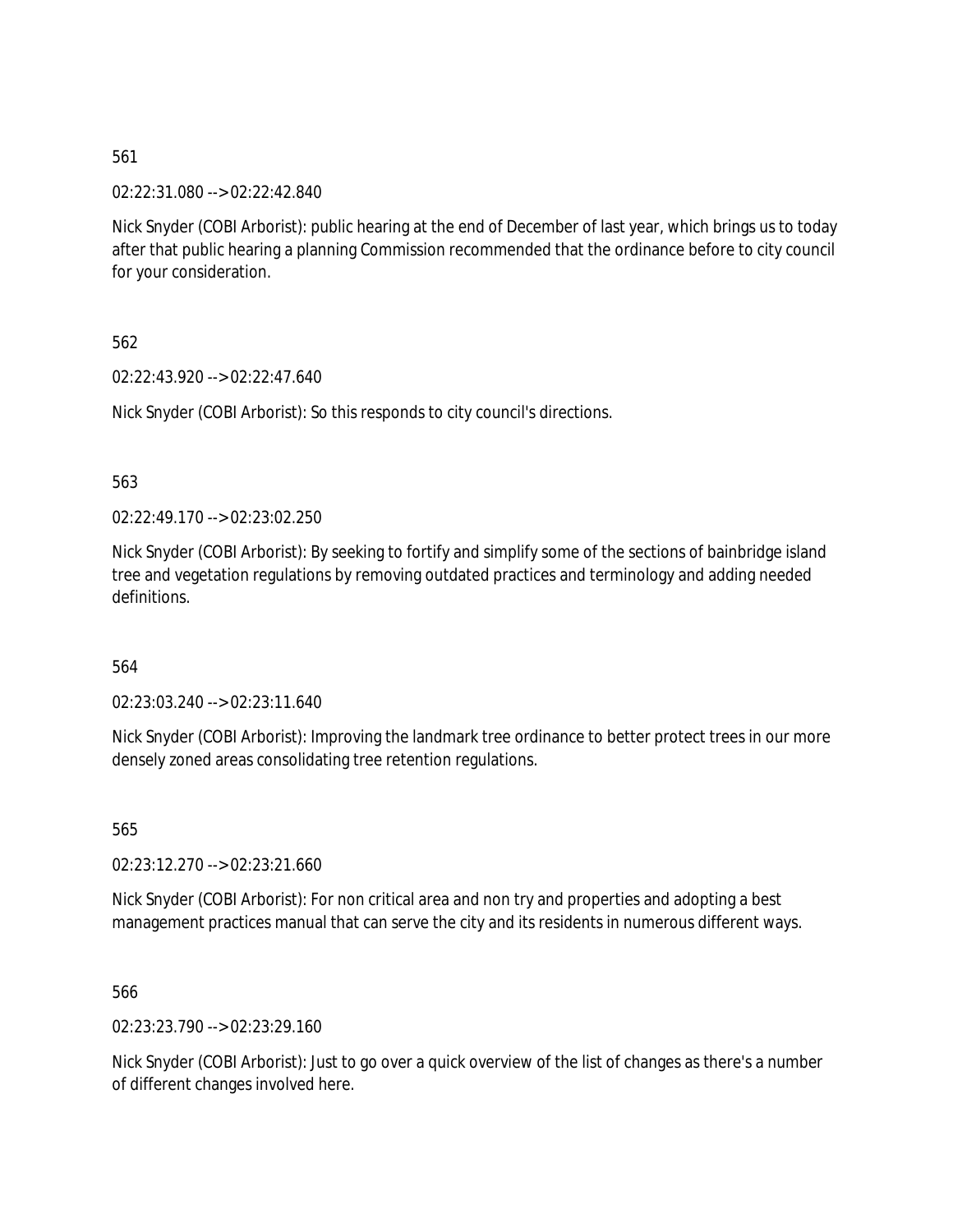02:23:30.360 --> 02:23:38.730

Nick Snyder (COBI Arborist): These are we organized by the chapters in which they occur and 1618, which is our tree removal and vegetation maintenance and Forest Stewardship chapter.

### 568

02:23:40.140 --> 02:23:43.260

Nick Snyder (COBI Arborist): we're adding and adding or we are proposing to add in.

### 569

02:23:44.400 --> 02:23:51.480

Nick Snyder (COBI Arborist): All the tree unit requirements which are tree retention requirements which currently live in Chapter 1815.

### 570

02:23:52.170 --> 02:23:59.820

Nick Snyder (COBI Arborist): But consolidating them here so that all the tree retention and permitting requirements for non shoreline and non critical area properties are available.

### 571

02:24:00.750 --> 02:24:11.580

Nick Snyder (COBI Arborist): adding a limited exemption for fire wise USA wildfire mitigation around primary structures which does not include the removal of trees that would normally require permitting.

### 572

02:24:12.750 --> 02:24:24.030

Nick Snyder (COBI Arborist): So we were to retain our review of removing trees and incorporating permitting for underbrush clearing with thresholds of different square footage set depending on the zoning.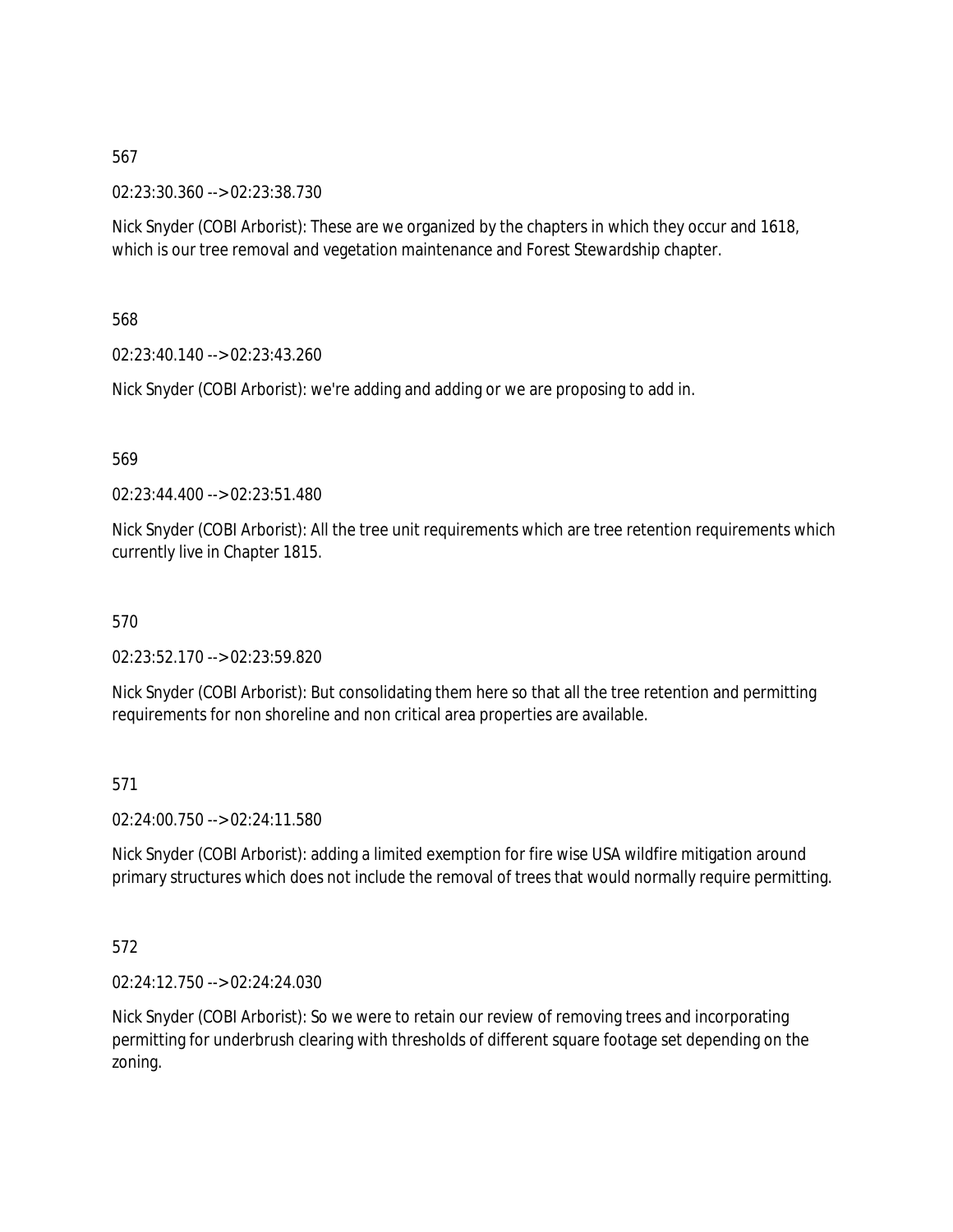02:24:24.630 --> 02:24:40.650

Nick Snyder (COBI Arborist): and adding some needed definitions for dead tree has a tree wildlife snag also creating a Forest Stewardship permit, which add some flexibility for some longer term projects that would have had pretty burdensome permitting requirements in the past to.

574

02:24:41.910 --> 02:24:46.380

Nick Snyder (COBI Arborist): You know, seek permits on an annual basis for these ongoing projects and.

### 575

02:24:47.700 --> 02:24:59.010

Nick Snyder (COBI Arborist): Also, protecting our habitat snags when they are used as part of mitigation plan and updating and clarifying some of the tree risk assessment requirements for track arborists.

### 576

02:25:00.990 --> 02:25:15.780

Nick Snyder (COBI Arborist): In chapter 1632, which is our landmark tree ordinance chapter we're proposing to expand the landmark tree ordinance to apply to all zoning districts, except are 0.4 or one in our two, you can see, on the map here.

### 577

02:25:17.280 --> 02:25:25.590

Nick Snyder (COBI Arborist): Where it currently applies as this Red Cross hatched area and in the proposal is to extend it to apply to the orange areas.

### 578

02:25:27.210 --> 02:25:33.870

Nick Snyder (COBI Arborist): Right now, you can see that the current area administration kind of cuts through some.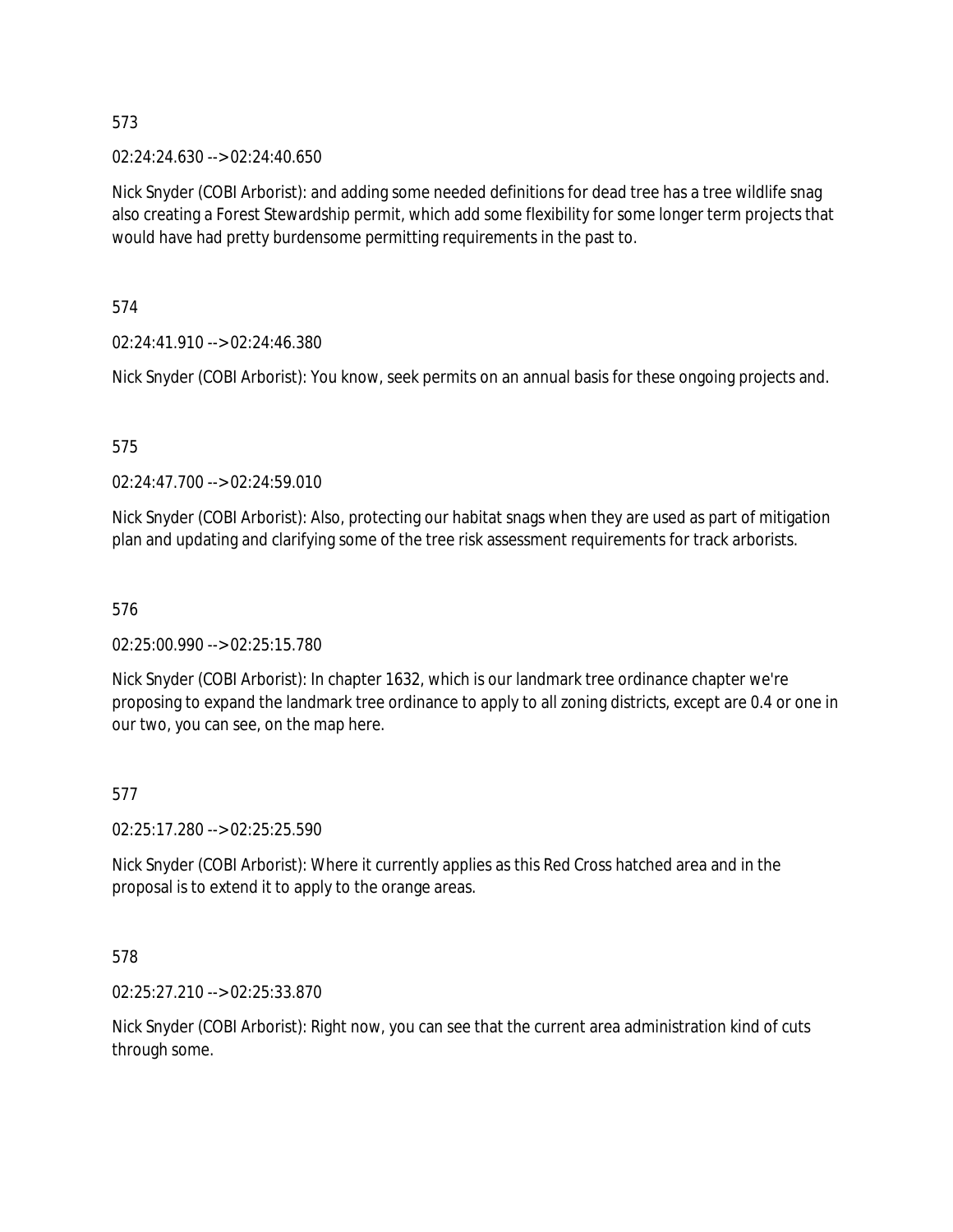02:25:34.710 --> 02:25:47.580

Nick Snyder (COBI Arborist): zoning districts and even bisects some lots completely on its own and also it's not a document that is easily found by a lot of folks that then that's the window winslow masterplan study area.

580

02:25:48.120 --> 02:25:55.230

Nick Snyder (COBI Arborist): And by doing this modest expansion, it would allow people to determine if this applies in their property just by knowing their zoning.

581

02:25:55.890 --> 02:26:05.850

Nick Snyder (COBI Arborist): which would be really helpful for folks, and this also proposes to solidified landmark free ordinance as a permanent fixture of a tree regulation, so no longer be an interim control.

582

02:26:06.450 --> 02:26:19.950

Nick Snyder (COBI Arborist): And it expands and refines the qualifying characteristics and species for landmark trees and also includes that same update for clarifying tree risk assessment requirements when these trees, need to be removed, potentially.

583

02:26:21.030 --> 02:26:26.970

Nick Snyder (COBI Arborist): And then in Chapter 1815 or just a men proposing to amend one section one oh.

584

02:26:28.290 --> 02:26:40.530

Nick Snyder (COBI Arborist): This would update the tree evaluation requirements found here to include an additional voluntary formulaic approach, which basically just comprises the table that people can drop their trees into to determine.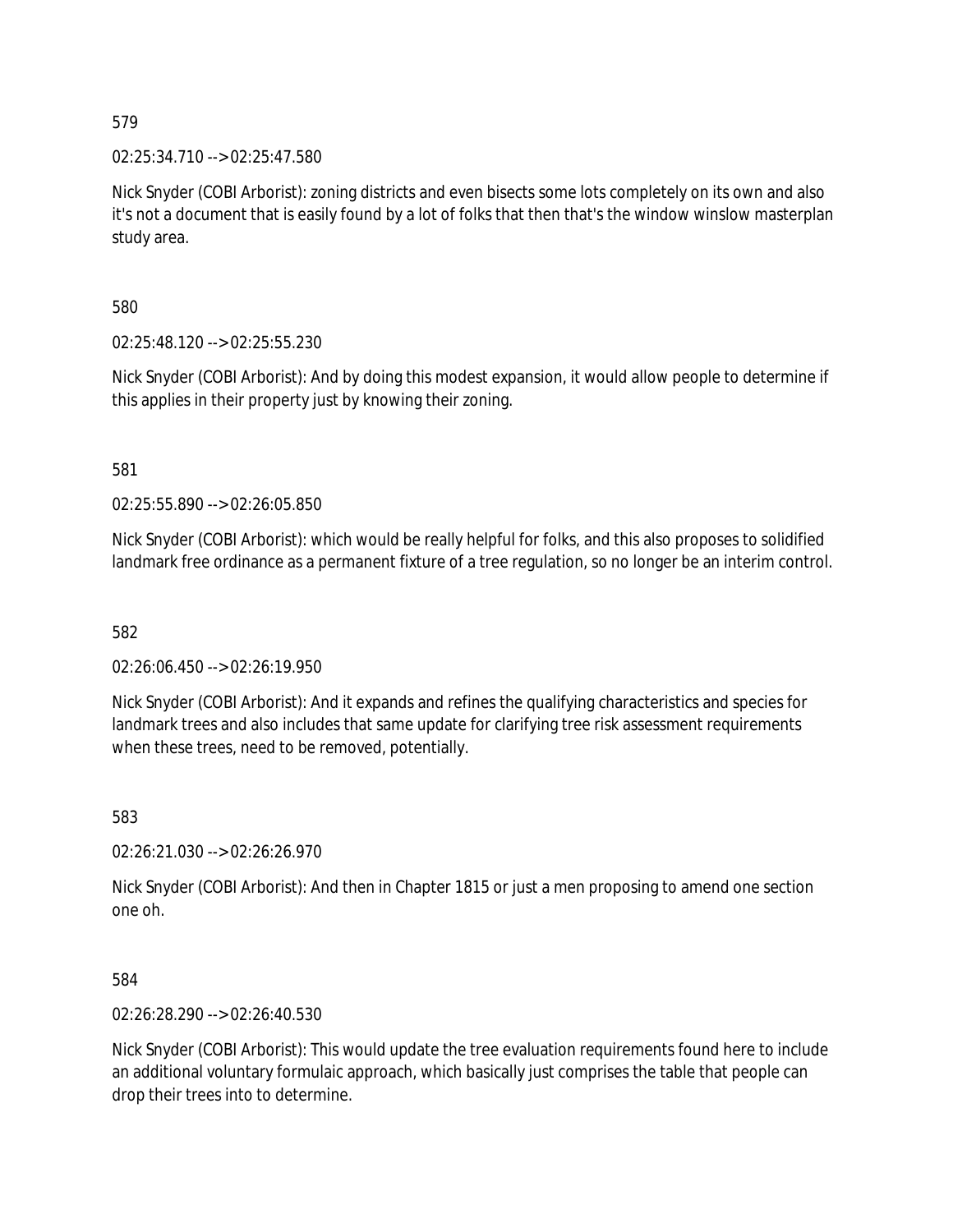02:26:42.300 --> 02:26:54.600

Nick Snyder (COBI Arborist): But also allows them to take the normal route of having a qualified professional do an appraisal but also does reference the proper manual which we're currently lacking in our code.

586

02:26:55.770 --> 02:27:14.850

Nick Snyder (COBI Arborist): Also change changes the allocation of tree units when trees are shared to kind of more closely match the legal understanding of tree ownership when it's when a tree is shared and also there's an unrelated change there was an erroneous change to a table and.

587

02:27:15.870 --> 02:27:27.150

Nick Snyder (COBI Arborist): When our subdivision standards were recently updated and so this also includes an that change just to bring that back to where it should have been historically has been.

588

02:27:29.130 --> 02:27:38.100

Nick Snyder (COBI Arborist): And then also one additional change is proposed in the critical areas ordinance and the aqua recharge protection area chapter.

589

02:27:39.600 --> 02:27:47.640

Nick Snyder (COBI Arborist): In this proposal is adding an exemption from the designation of an aka for recharge protection area for.

590

02:27:48.180 --> 02:27:55.290

Nick Snyder (COBI Arborist): The development and maintenance of utility corridors when the property when the underlying property isn't owned by the utility company.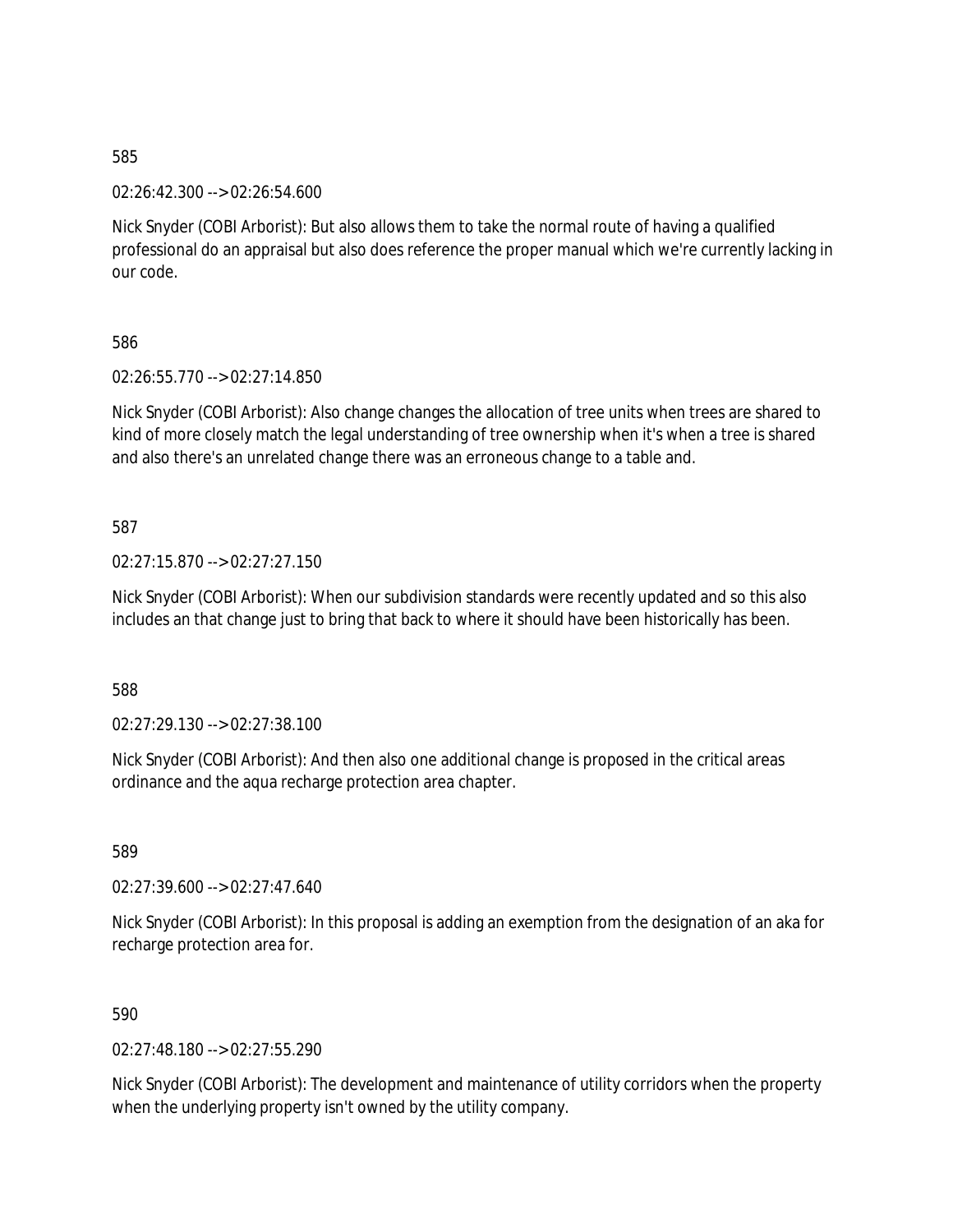02:27:55.890 --> 02:28:05.730

Nick Snyder (COBI Arborist): We were in looking at some projects that PFC has been proposing to kind of solidify some of the services to bainbridge island, we ran into this issue where.

592

02:28:06.690 --> 02:28:19.020

Nick Snyder (COBI Arborist): them needing to cut across some properties would trigger those properties needing to designate in arpa so this would serve to sort of streamline that process and avoid having these properties that aren't developing.

593

02:28:20.130 --> 02:28:21.780

Nick Snyder (COBI Arborist): Have the need to designate in arpa.

594

02:28:23.310 --> 02:28:30.960

Nick Snyder (COBI Arborist): So i'm happy to answer any questions I know there's a lot to talk about here, and a lot to cover so i'm happy to answer any questions I can write anything.

595

02:28:31.980 --> 02:28:42.480

Rasham Nassar: Thank you very much city arborist appreciate that presentation, there is certainly a lot of material there and we will turn the Council for discussion councilmember car.

596

02:28:46.650 --> 02:28:47.220

Christy Carr: Thank you.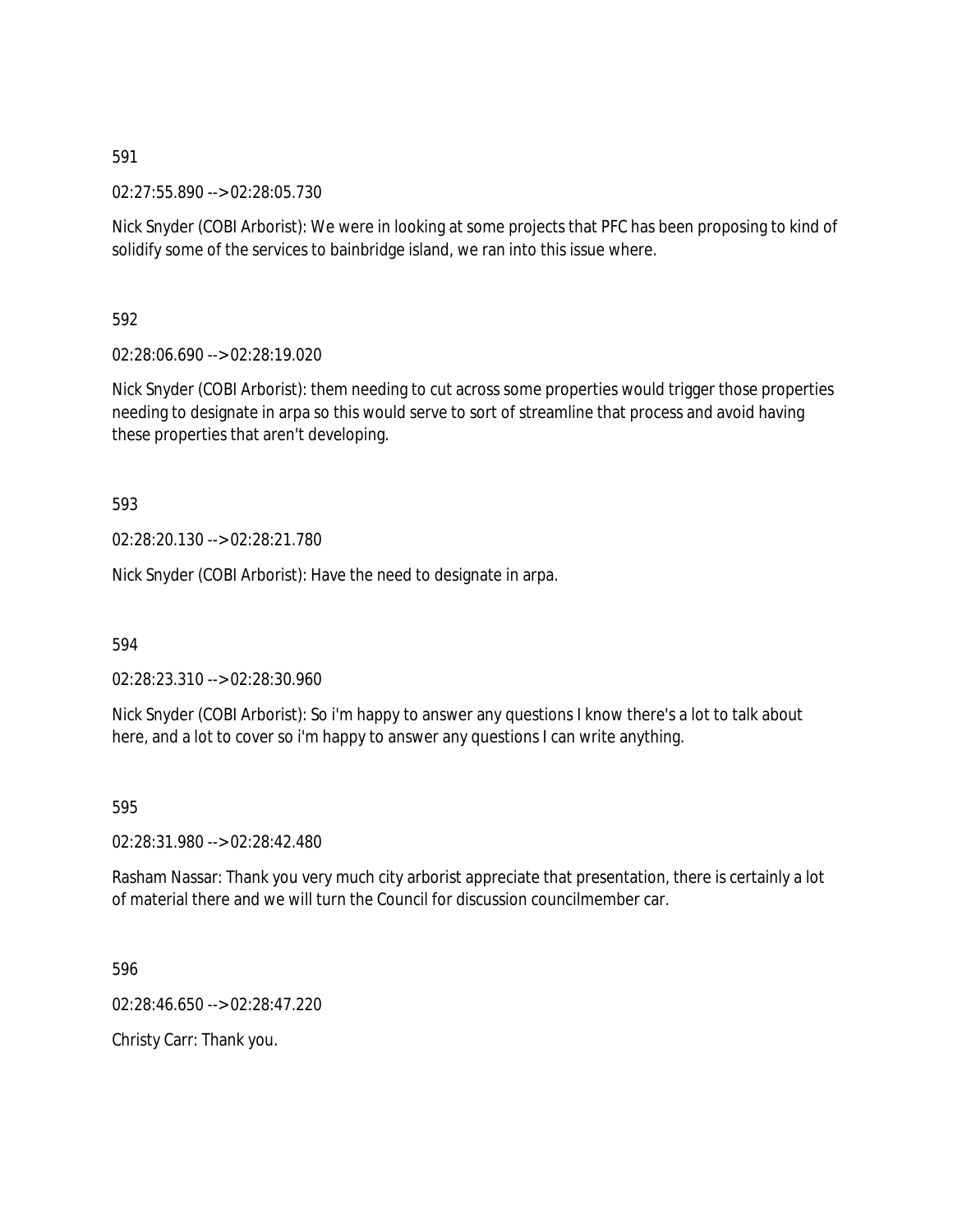02:28:48.390 --> 02:28:53.370

Christy Carr: Thanks Nick for all your work, I know you've been working on this forever and appreciate all you've put into it.

598

02:28:55.020 --> 02:29:08.460

Christy Carr: I had a motion I forwarded to consider for the Council and I apologize that I did not send out at 617 there was a gremlin and my email, it was sent this afternoon, but i'm sorry you didn't get it until.

599

02:29:09.540 --> 02:29:19.350

Christy Carr: very late but i'd like to make a motion that is different than the one in the agenda packet and i'm not sure mayor if I should do that now.

600

02:29:21.120 --> 02:29:21.480

Rasham Nassar: Great.

601

02:29:22.050 --> 02:29:22.650

Christy Carr: I will.

602

02:29:23.760 --> 02:29:37.110

Christy Carr: So I moved to remand ordinance 2021 dash oh seven to the planning department and for staff to bring back a revised ordinance 20 2107 to a future City Council meeting and or public hearing for further consideration.

603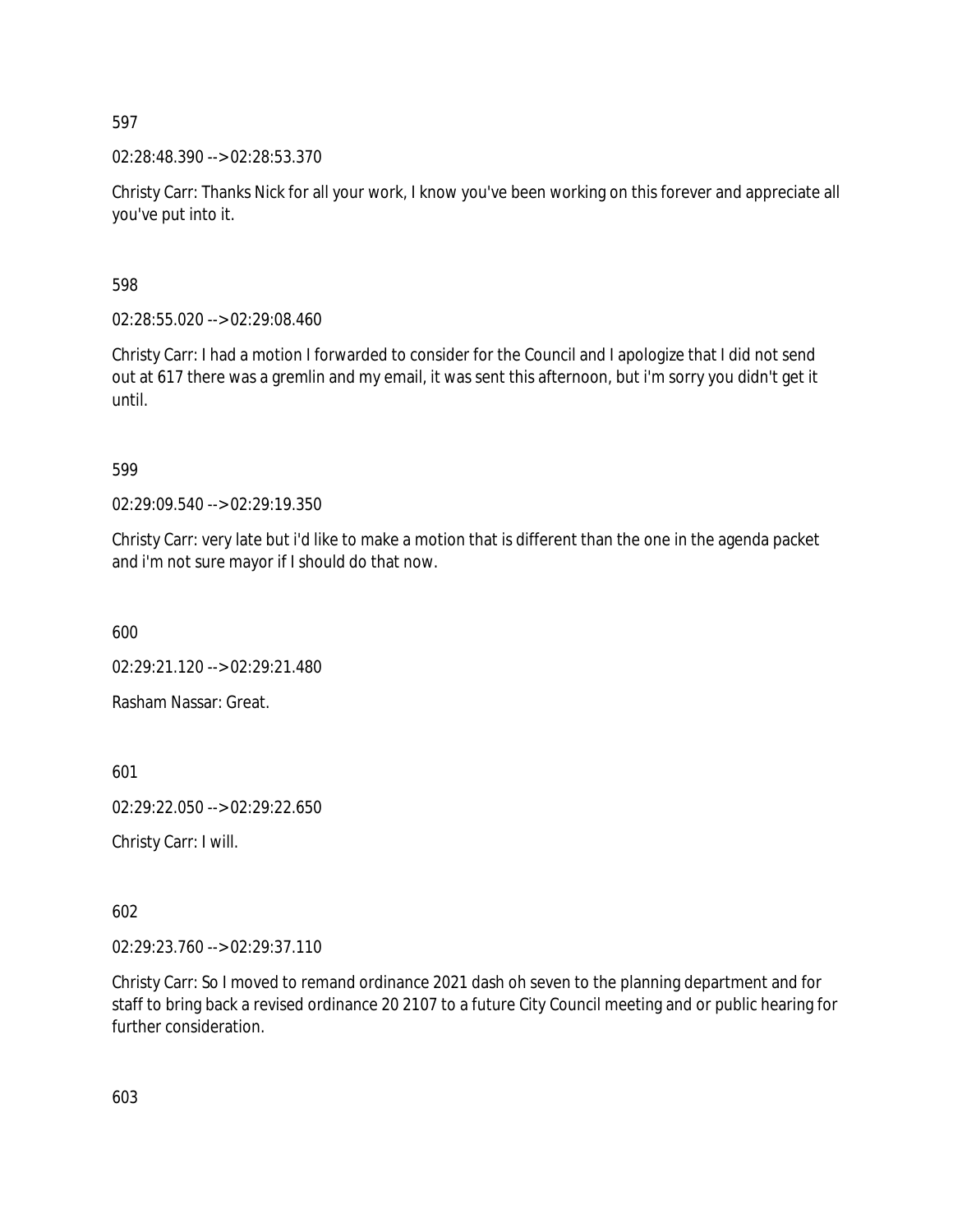02:29:40.950 --> 02:29:46.590

Rasham Nassar: councilmember pollock seconds that motion is there a discussion on that motion councilmember car did you want to.

604

02:29:47.910 --> 02:29:49.320

Rasham Nassar: elaborate at all or.

605

02:29:50.340 --> 02:29:51.330

Rasham Nassar: For good.

606

02:29:53.460 --> 02:30:03.660

Christy Carr: yeah i'm happy to hear comments in my email, as I said to my colleagues, I have a number of issues or concerns related to this ordinance.

607

02:30:04.830 --> 02:30:12.960

Christy Carr: Both on subject matter, as well as process, I did go back and review the barbarous original report.

608

02:30:14.850 --> 02:30:23.940

Christy Carr: I think most of you remember that I wrote the staff response to that report and then I did review the planning commission's public hearing and their deliberation.

609

02:30:26.070 --> 02:30:43.740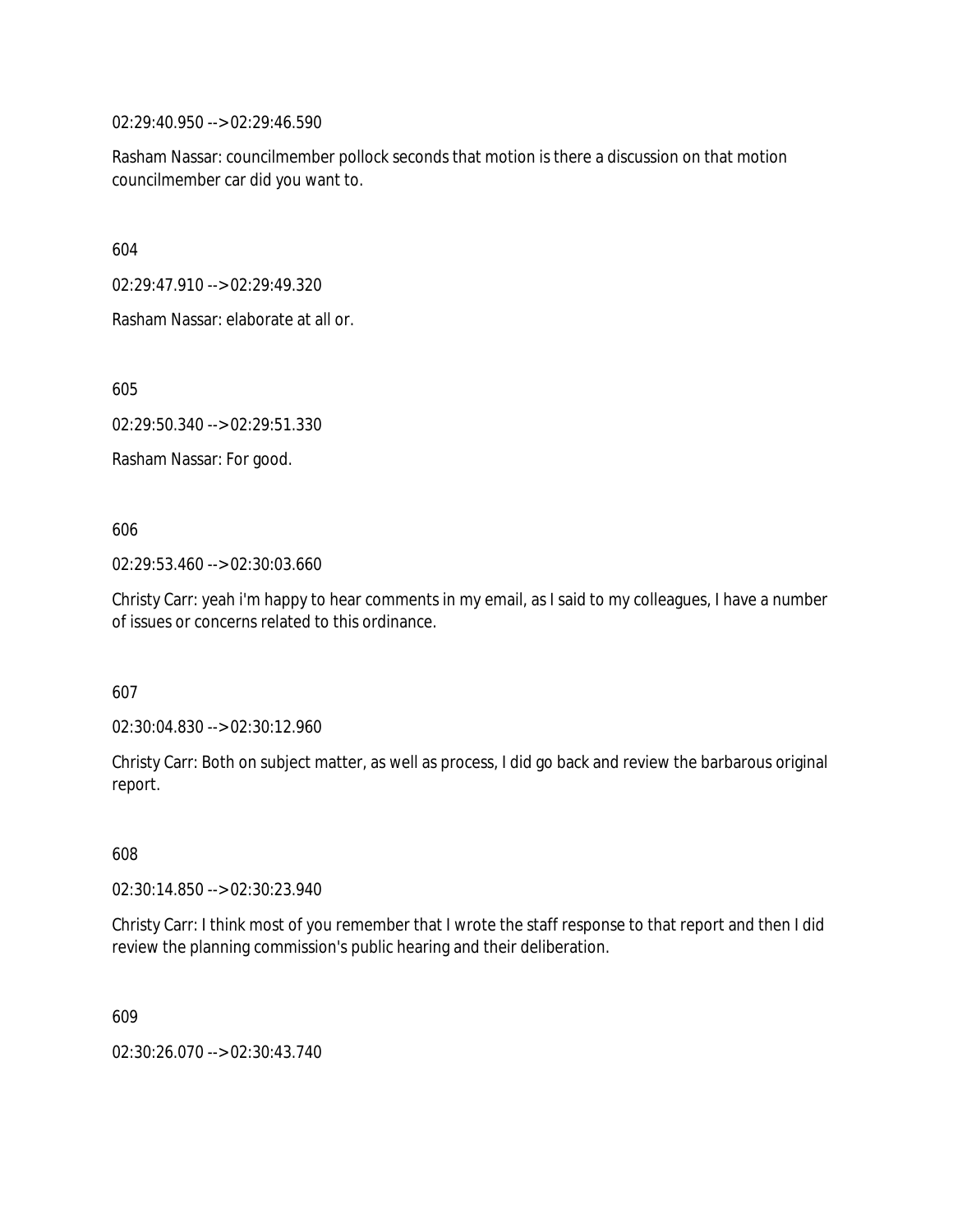Christy Carr: So, ultimately, I think that i'm i'm concerned that this isn't meeting our original objectives, I know that this was started in 2018 and I feel like maybe we lost the ball along the way the arborist report that the Council itself commissioned.

610

02:30:44.880 --> 02:30:53.790

Christy Carr: was asking the questions like will we protect more trees, who are more tree canopy well the readability of the code be improved.

### 611

02:30:54.210 --> 02:31:04.170

Christy Carr: And will this new code increased compliance with the code and therefore increase preservation and protection of trees and I don't think that this ordinance does that.

### 612

02:31:05.070 --> 02:31:22.710

Christy Carr: I think that it's not any less unworkable than was, as identified by the arborists and I know it's hard to write because i've done it, but I don't think we're there yet, and I think that the interim control and the landmark tree ordinance doesn't.

### 613

02:31:24.420 --> 02:31:35.880

Christy Carr: expire until the end of June, so I think we have time to get this right, so remaining it back to the plan department is one of the options for Council action related to amendments to the Code.

### 614

02:31:36.210 --> 02:31:47.490

Christy Carr: And I would like to encourage my colleagues to do that I have probably three pages of specific notes related to this ordinance language.

### 615

02:31:48.120 --> 02:32:01.230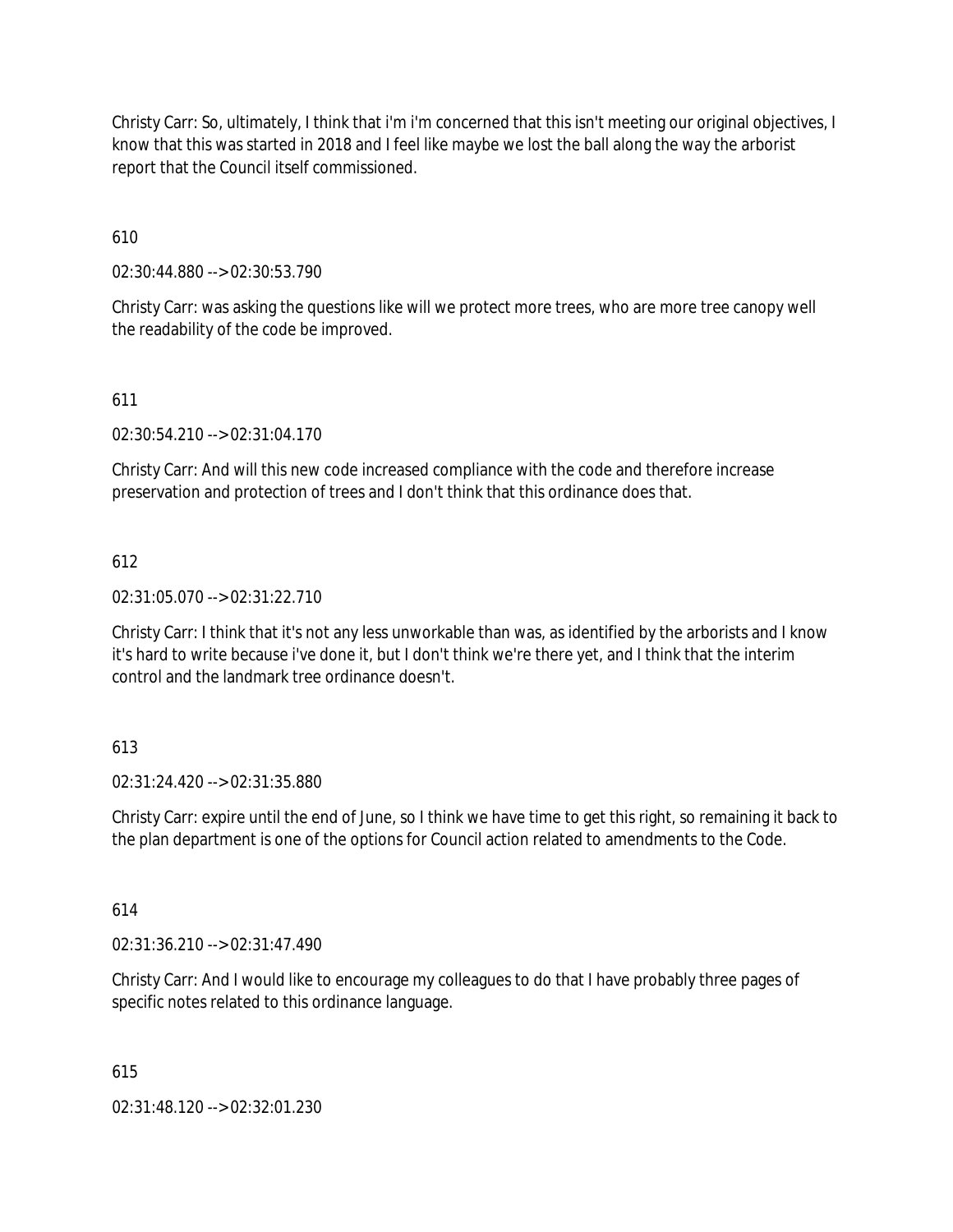Christy Carr: For all three sections of the code that are proposed to be amended that i'd be happy to share and then I also have a list of about a dozen issues related to the process that i'm quite concerned about.

616

02:32:02.550 --> 02:32:05.940

Christy Carr: so happy to say more, but i'd like to hear from others as well.

617

02:32:08.280 --> 02:32:10.200

Rasham Nassar: And Deputy Mayor had topless.

618

 $02:32:11.910 \rightarrow 02:32:26.730$ 

Kirsten Hytopoulos: um so that I can understand, so when when when you're talking about the original arborist report counselor carve that would be it wouldn't be our current city arborist that would be the abras back in 2018 that that caused the original.

619

02:32:28.290 --> 02:32:40.230

Kirsten Hytopoulos: scope of work so um so my concern would be I mean this is hard you know so so when we up here are all the people, and I know that you are far more expert than we are.

620

02:32:41.550 --> 02:32:46.260

Kirsten Hytopoulos: You are one person, though one Council member with more expertise than we are.

621

 $02:32:47.460 \rightarrow 02:32:57.210$ 

Kirsten Hytopoulos: And this has this was you know the work was an issue, so this is this puts us in an interesting scenario situation procedurally policy wise because.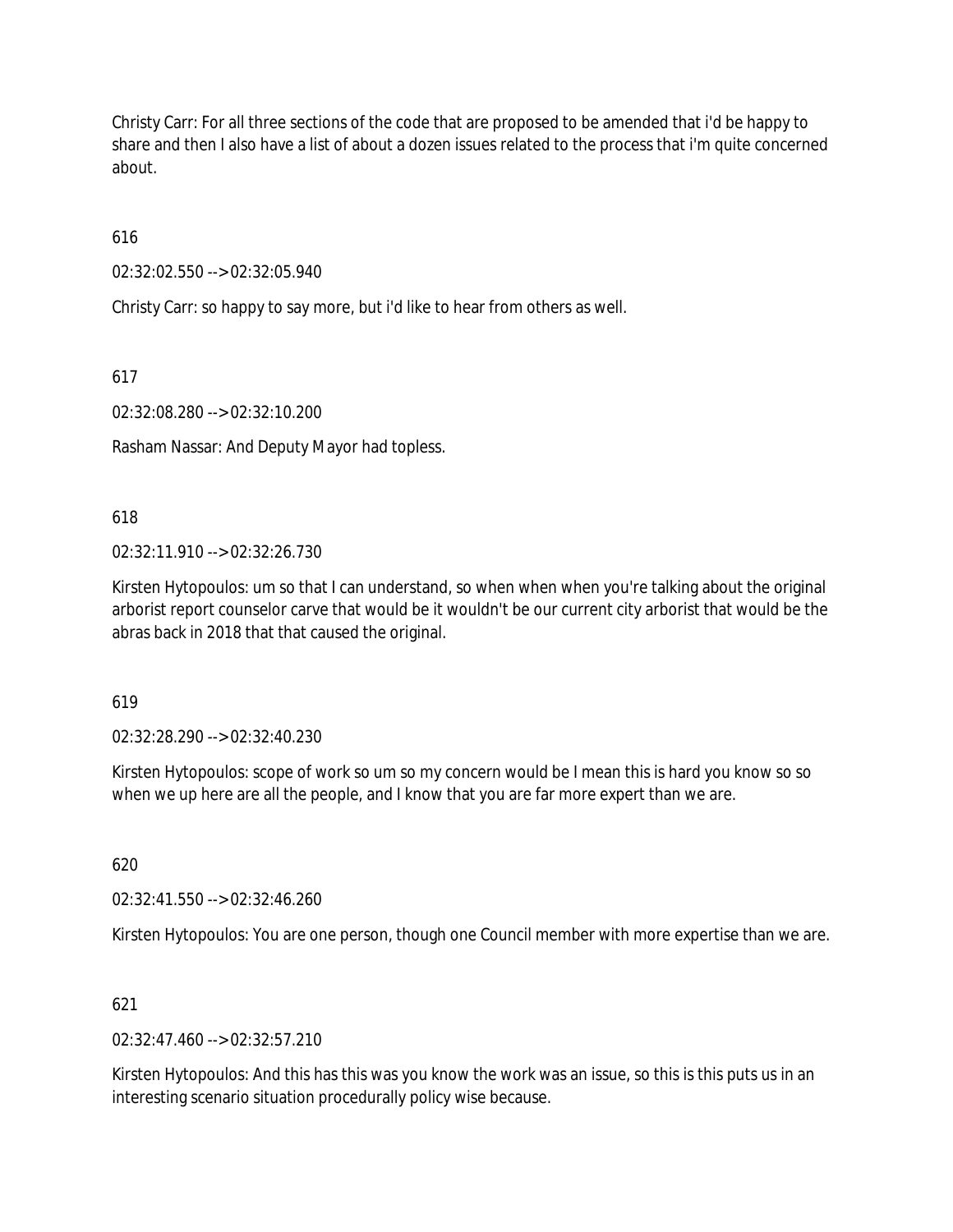02:32:57.900 --> 02:33:11.880

Kirsten Hytopoulos: A scope of work was set and and it was set through a process, and this has gone through planning and has come through the planning Commission and then the planning Commission has signed off on this and my understanding is the planning Commission.

623

02:33:12.990 --> 02:33:15.600

Kirsten Hytopoulos: feels good about this and my understanding is that our city.

624

02:33:15.600 --> 02:33:20.670

Kirsten Hytopoulos: arborist okay well that's what we'd hear more about because that was my understanding is that they did, and my understanding is that.

625

02:33:21.120 --> 02:33:21.600

Kirsten Hytopoulos: Like I said.

626

02:33:22.740 --> 02:33:39.060

Kirsten Hytopoulos: My understanding is that our city arborist does so, I guess, we need to hear that, because we have we of course have to rely on the Commission and our city arborist our staff to make our decision so it's kind of hard for us on the fly up here.

627

02:33:40.140 --> 02:33:41.310

Kirsten Hytopoulos: To turn everything back.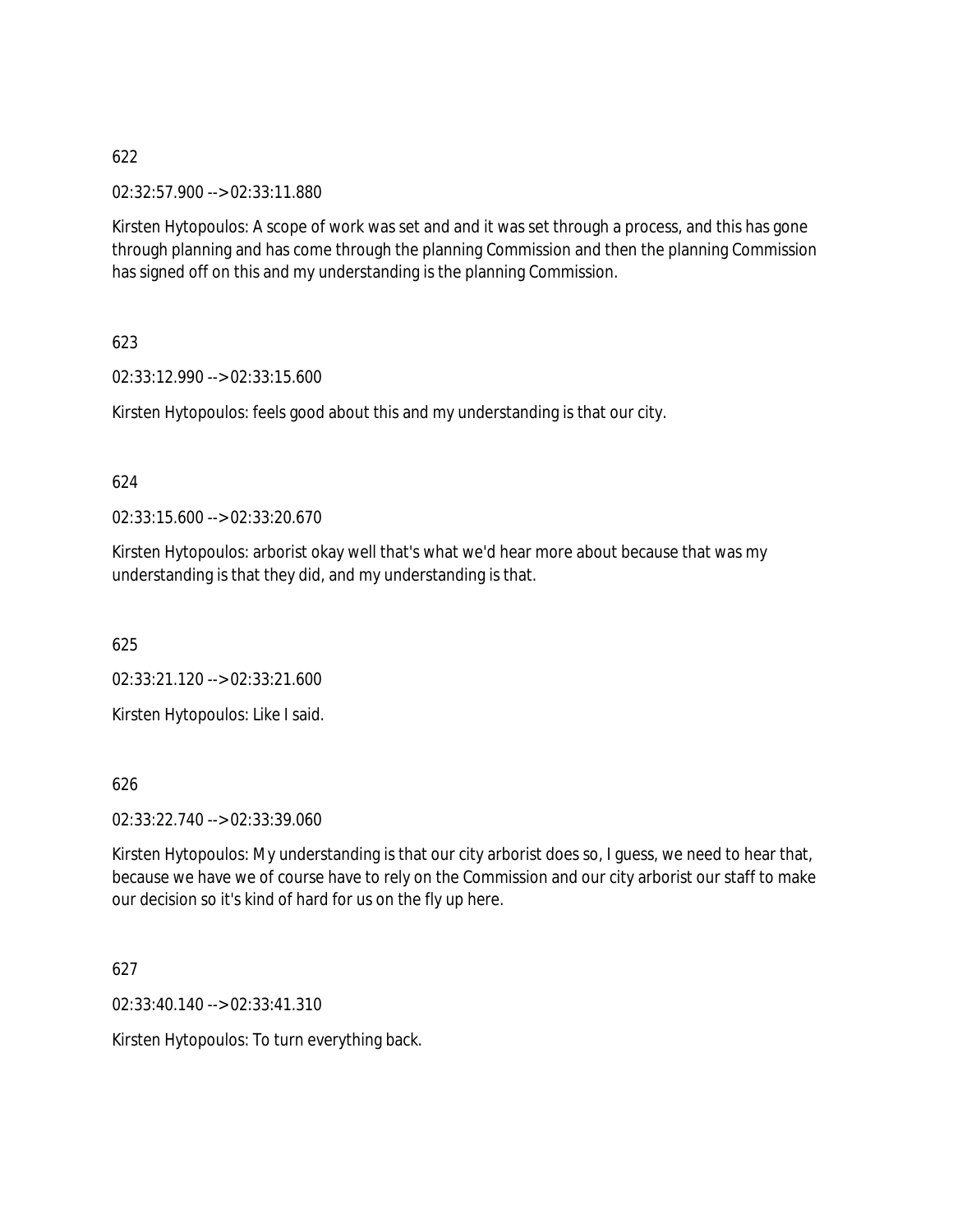02:33:42.810 --> 02:33:44.220

Kirsten Hytopoulos: To the process okay.

629

02:33:45.090 --> 02:33:46.050

Rasham Nassar: that's a member public.

### 630

02:33:50.640 --> 02:34:02.040

Michael Pollock: um yeah i'm have tremendous respect for counseling the car and I would like to see the comments I was looking for that I don't seem to be.

### 631

02:34:03.180 --> 02:34:09.360

Michael Pollock: On the email I got did you include them as an attachment or not okay so.

### 632

02:34:10.830 --> 02:34:12.660

Michael Pollock: I think there's lots of room for improvement.

633

02:34:12.690 --> 02:34:21.300

Michael Pollock: I certainly appreciate the hard work that's gone into getting it this far, but I don't see any procedural issue with me managing it.

### 634

02:34:22.050 --> 02:34:30.810

Michael Pollock: Sending the comments, including the comments and demanding it to staff for consideration of those comments, and I think that's what the Council is all about.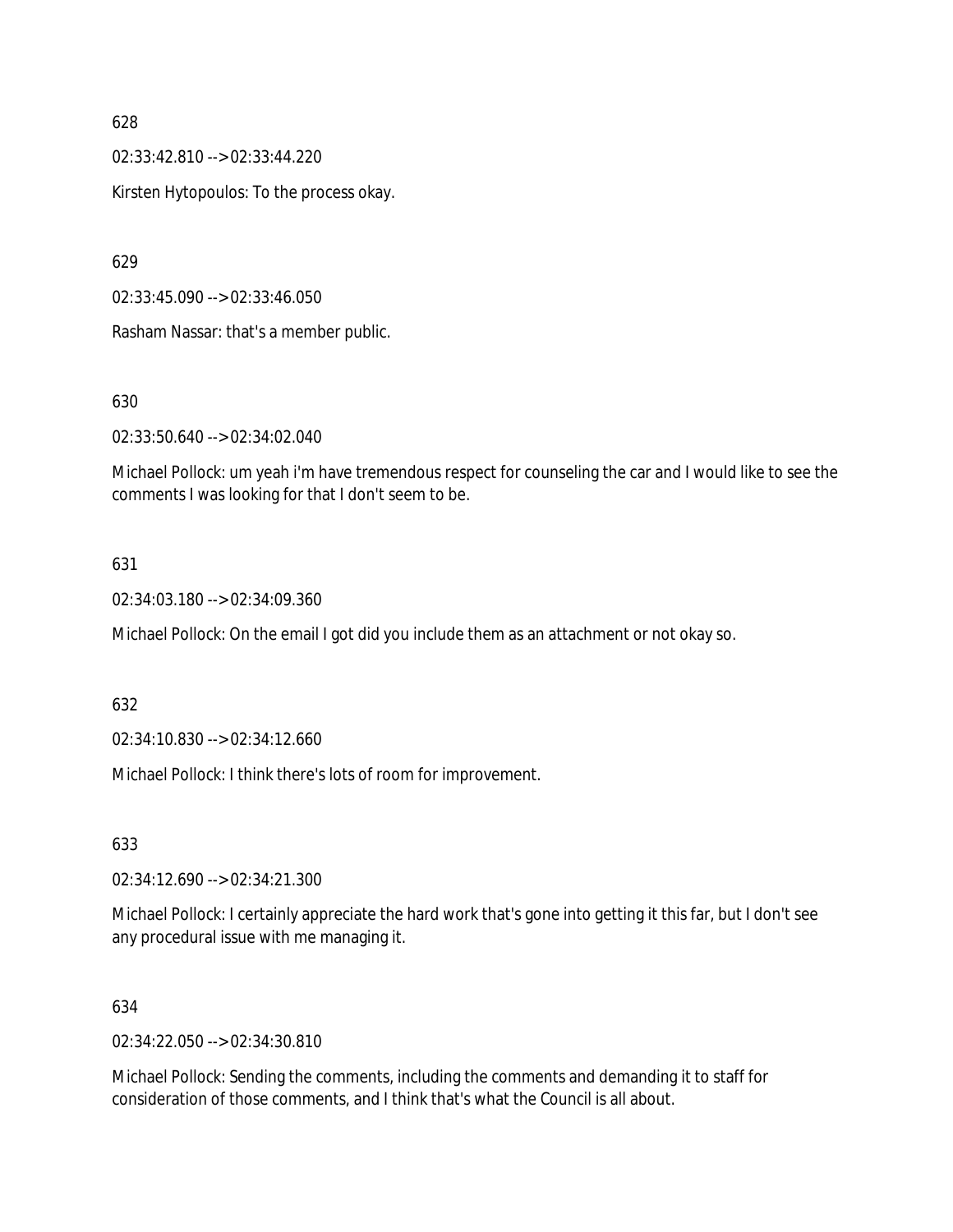02:34:31.200 --> 02:34:43.800

Michael Pollock: And I would I would love to see them before doing that, but i'm certainly given your background on this councilmember car i'm willing to defer to your expertise songs so.

636

02:34:45.780 --> 02:34:52.500

Michael Pollock: But my view is this is what we're here to do is make comments and improve legislation so.

### 637

02:34:53.970 --> 02:34:54.600

I think it's a good.

638

02:34:55.800 --> 02:34:56.460 direction.

639

02:34:58.470 --> 02:34:59.280

Rasham Nassar: councilmember car.

640

02:35:02.340 --> 02:35:15.930

Christy Carr: Thanks um I guess to respond to Deputy Mayor high top of this is a question about process issues, I have been in contact with the planning Commission chair about this, and she does feel.

641

02:35:16.620 --> 02:35:24.480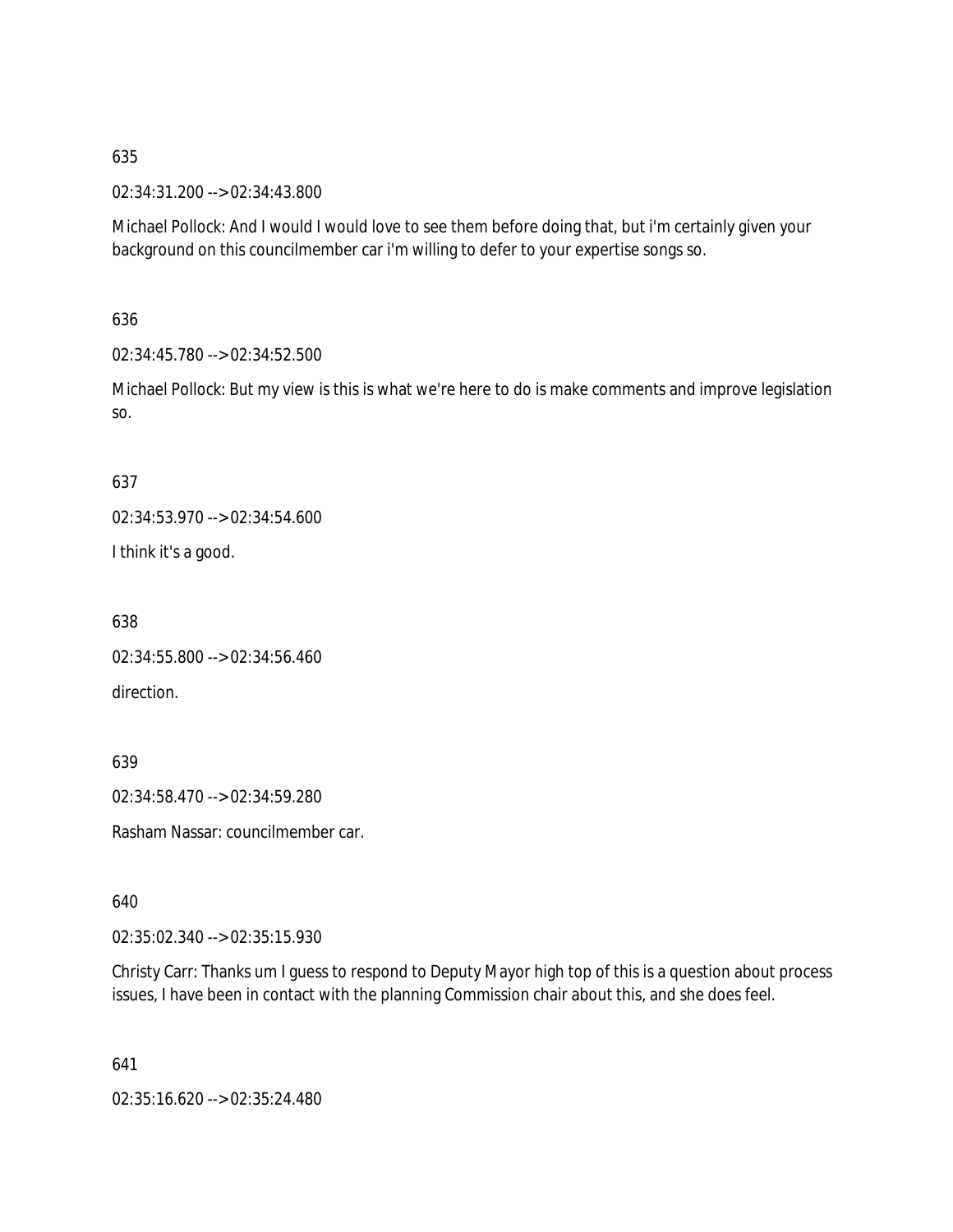Christy Carr: That a public hearing held by City Council would be a good idea for a number of reasons i'll go through my concerns and.

# 642

02:35:25.470 --> 02:35:32.610

Christy Carr: The planning Commission held a public hearing on December 17 2020 the ordinance that was in front of the planning Commission.

# 643

02:35:32.970 --> 02:35:36.210

Christy Carr: was substantially different than the ordinance, that is, in our packet tonight.

644

02:35:36.660 --> 02:35:43.500

Christy Carr: For example, there were 13 whereas statements in the public carrying draft and there's 30 and the agenda in our ordinance tonight.

## 645

02:35:43.920 --> 02:35:49.530

Christy Carr: There is nothing else in the actual agenda, and there was no reference to the five exhibits that we have in our ordinance tonight.

## 646

02:35:50.190 --> 02:35:58.530

Christy Carr: There was one public commenter during the public hearing and they were not able to be heard by the planning Commission during the public hearing due to technical difficulties.

## 647

02:35:58.770 --> 02:36:06.000

Christy Carr: So the planning Commission did not have the benefit of that public input when they made their recommendation or after the public hearing.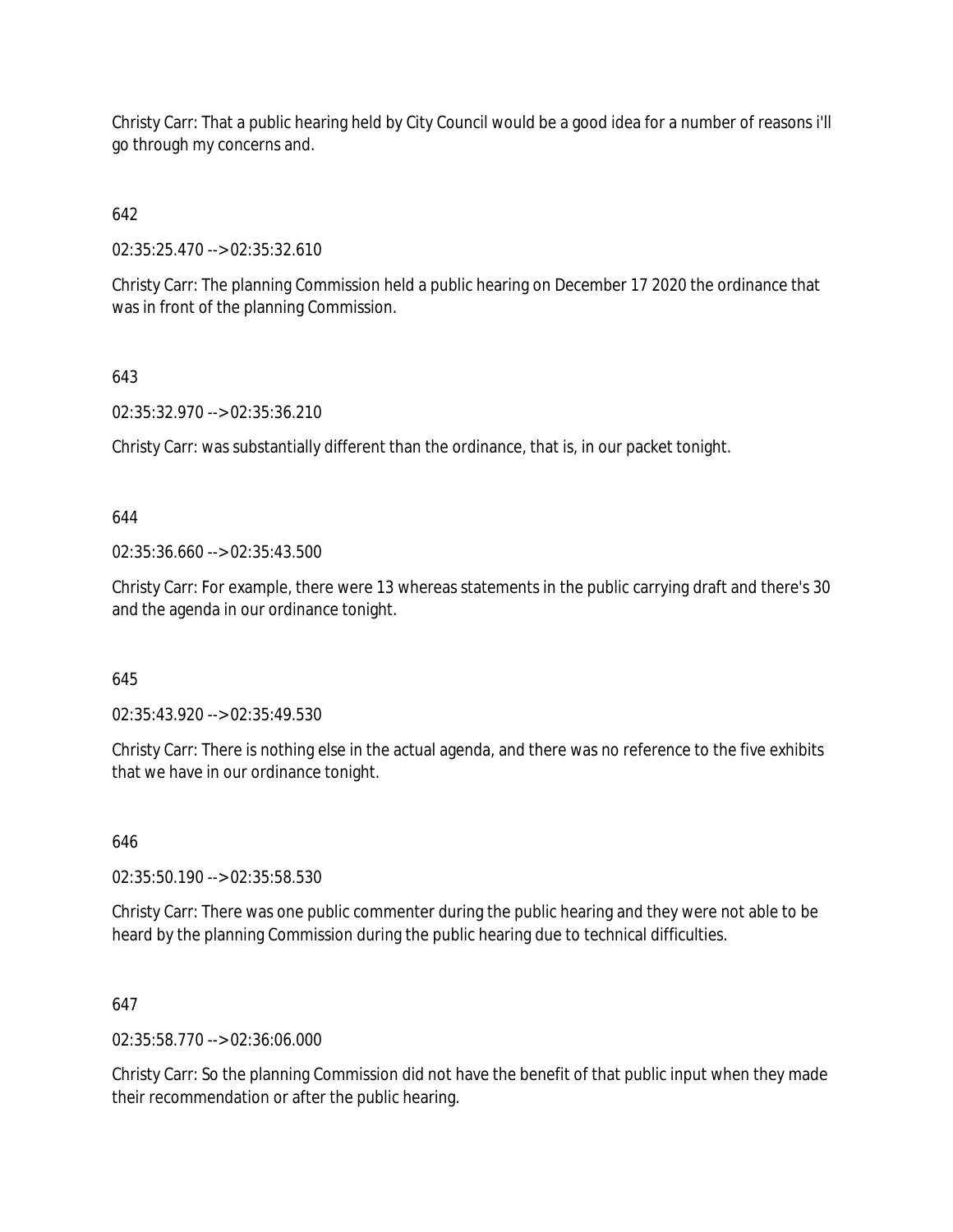02:36:07.080 --> 02:36:14.880

Christy Carr: The planning Commission wasn't provided with the secret checklist or notice some determination prior to their recommendation section 216 one at.

649

02:36:15.570 --> 02:36:24.510

Christy Carr: requires the sequence of review of legislation to be that the CB review comes before the planning Commission review.

650

02:36:24.990 --> 02:36:33.510

Christy Carr: And recommendation, which was again December 17 super review Stephen determination was January 29 2021.

651

02:36:34.410 --> 02:36:44.010

Christy Carr: The best practices manual was not provided in track changes so there's no way to know what we'd be adopt how what we pay adopting tonight was was changed or why.

652

02:36:44.880 --> 02:36:52.500

Christy Carr: three items were not included in the public hearing draft that was before the planning Commission, including significantly.

653

02:36:53.040 --> 02:36:58.950

Christy Carr: That the landmark tree ordinance would be expanded to include a number of additional zoning districts.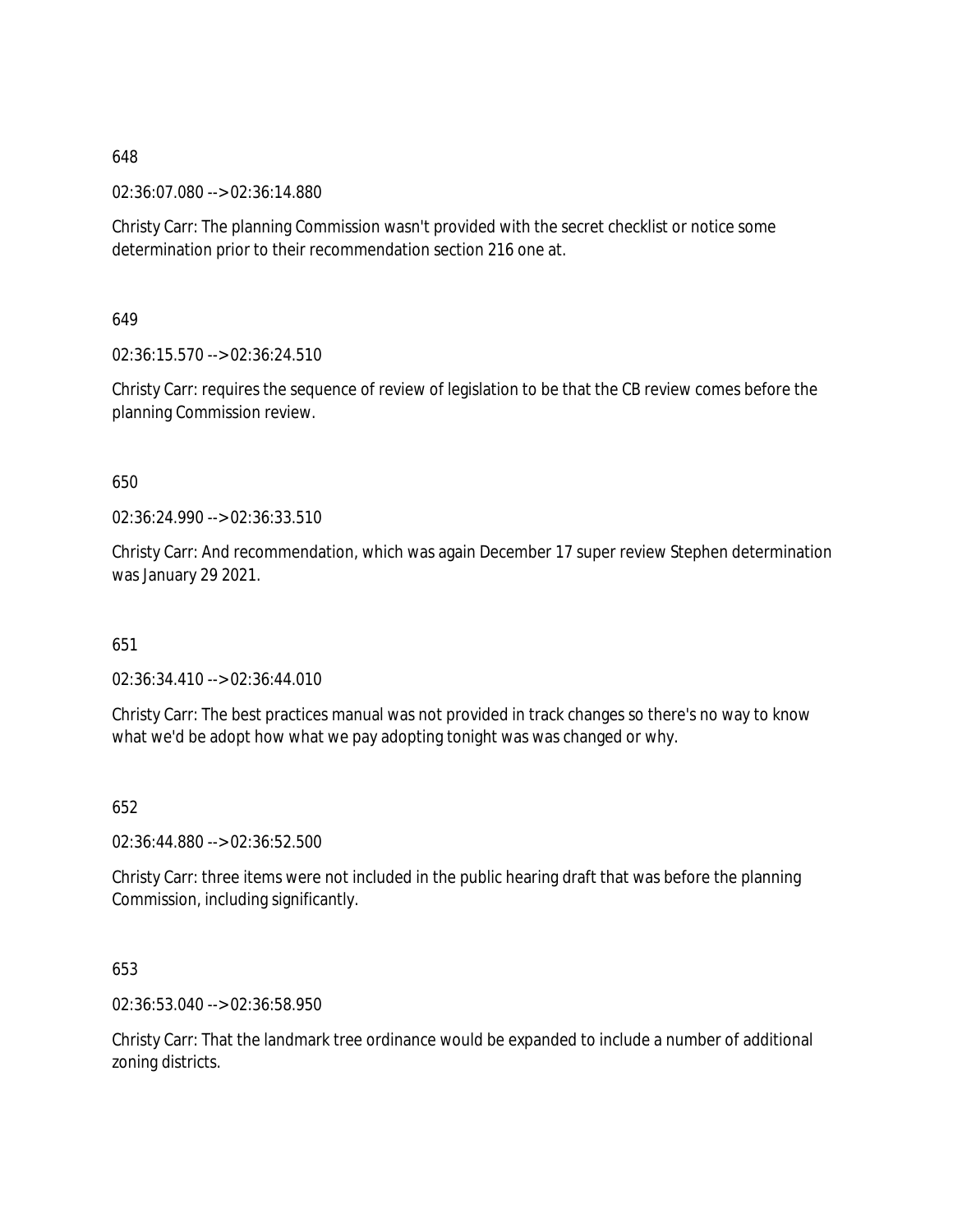02:36:59.880 --> 02:37:10.140

Christy Carr: The planning Commission at their meeting had quite a long discussion about the ordinance itself they had requested at prior meetings to have a more detailed ordinance and they didn't receive one.

655

02:37:10.860 --> 02:37:15.990

Christy Carr: They wanted the ordinance to describe the intent with regard to multiple chapters of the Minutes will code.

656

02:37:16.620 --> 02:37:33.660

Christy Carr: An explanation of what the ordinance actually does and why it's necessary it currently doesn't have any explanation of the exhibits initially the ordinance states the planning Commission quote met with city staff, this is a perceived or presented as a perceived.

657

02:37:34.800 --> 02:37:43.110

Christy Carr: Violation of the opm a it should be that they held planning they held planning Commission meetings at which staff presented information.

658

02:37:44.160 --> 02:37:55.650

Christy Carr: And that's in terms of the process also the introduction of the ordinance states that it's a revision to the city's tree and vegetation.

659

02:37:56.610 --> 02:38:04.530

Christy Carr: Regulations, there is a tree and vegetation regulation and 1620, which is a critical areas ordinance I think that presents some confusion.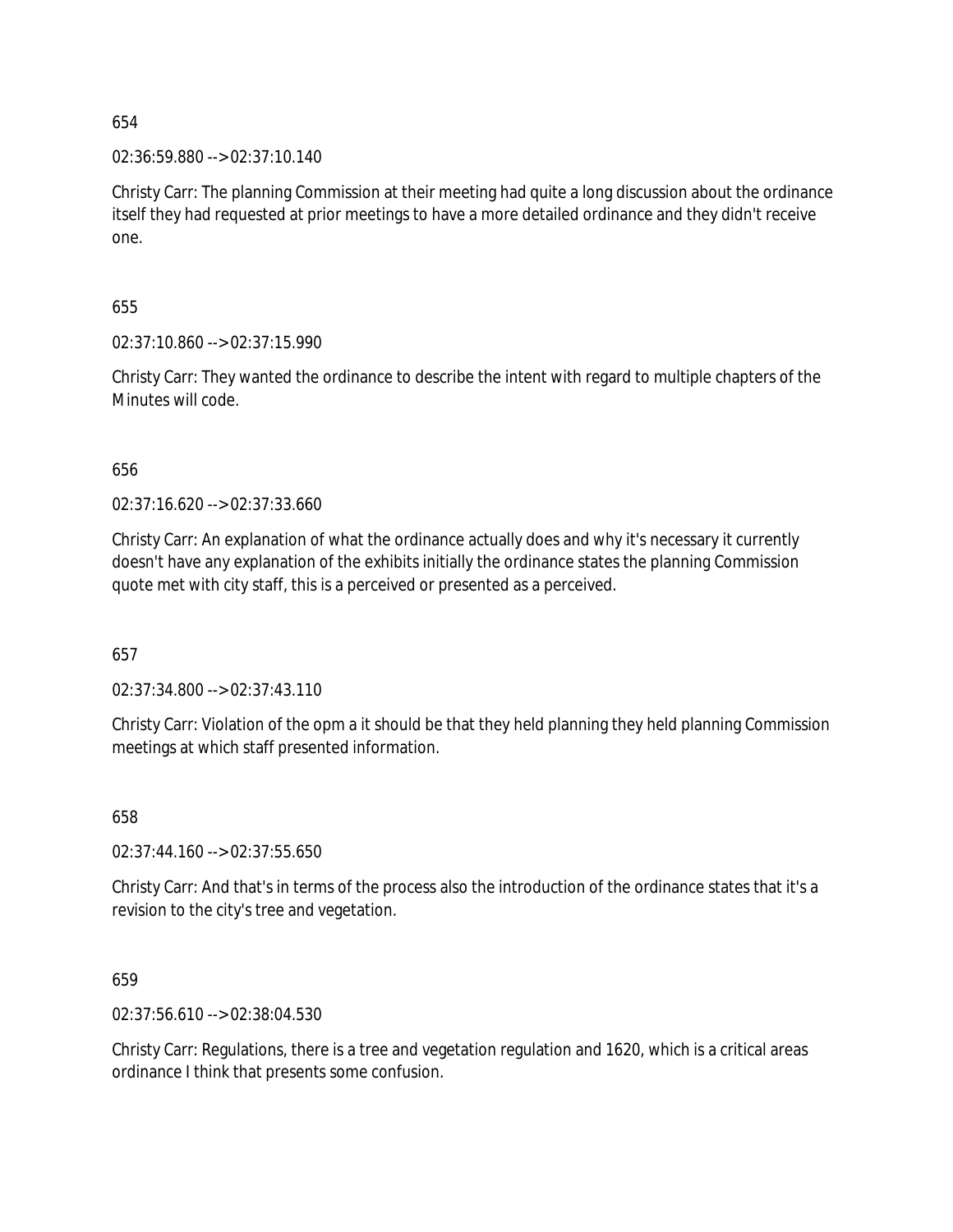02:38:05.310 --> 02:38:20.910

Christy Carr: And I think the ordinance also should state in its introduction that we're adopting a best management practices manual I think the ordinance also has some confusion, or at least i'd like some clarification on some of the whereas statements related to specific ordinances.

661

02:38:22.800 --> 02:38:36.480

Christy Carr: And so, those are my process concerns I didn't send these out prior to the meeting I also have a number of comments related to the ordinance language itself or the proposed amendments to section.

662

02:38:41.430 --> 02:38:41.730

Christy Carr: and

663

02:38:42.780 --> 02:38:47.430

Christy Carr: So i'll hold for now, and I can provide more later.

664

02:38:49.230 --> 02:38:56.100

Rasham Nassar: Thank you councilmember car, there are a number of Henry so i'm just going to go down the list in the order that they were raised councilmember deets.

665

02:38:56.160 --> 02:39:06.840

Joe Deets: yeah Thank you mayor and Council member car, excuse me, but I you mentioned an email that was sent to us by you and I didn't get it so.

666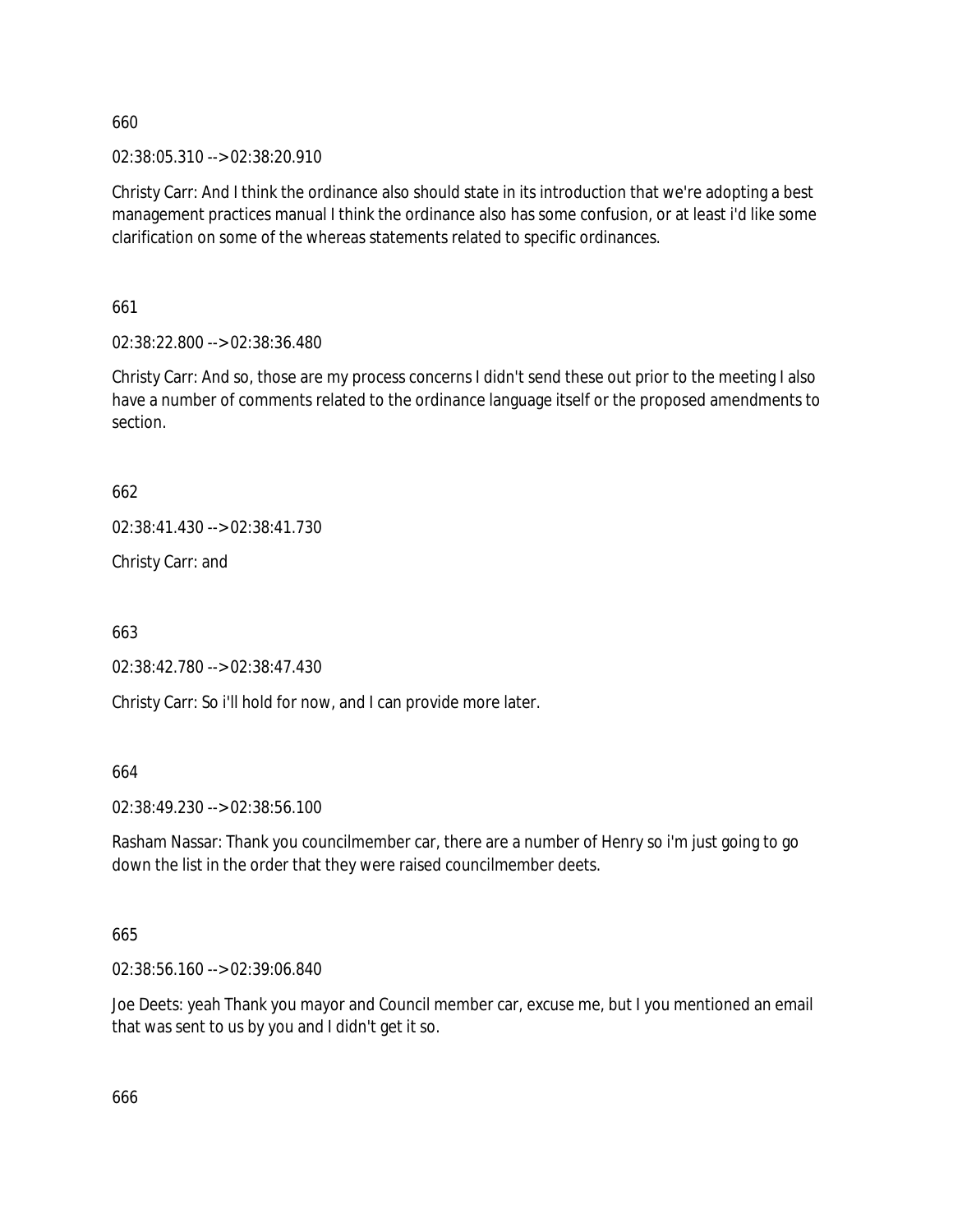02:39:07.620 --> 02:39:21.750

Joe Deets: Just so the way this this discussion is I mean I will differ because of your expertise in this matter, but I just want to say this is all news to me I you know hearing this right now, so I didn't see any email or anything on this before.

667

02:39:23.520 --> 02:39:24.600

Rasham Nassar: councilmember snyder.

668

02:39:26.460 --> 02:39:27.000

Leslie Schneider: Thank you.

669

02:39:28.020 --> 02:39:28.680

Leslie Schneider: um.

670

02:39:29.700 --> 02:39:43.440

Leslie Schneider: So I really appreciate the scrutiny that councilmember car has has put on this, because obviously you know she has deep concern and care for the outcome here.

671

02:39:43.830 --> 02:39:53.130

Leslie Schneider: And I assumed a lot of us have a lot of care to we just don't have the same background, so I heard your list of process concerns and.

672

02:39:53.820 --> 02:40:06.270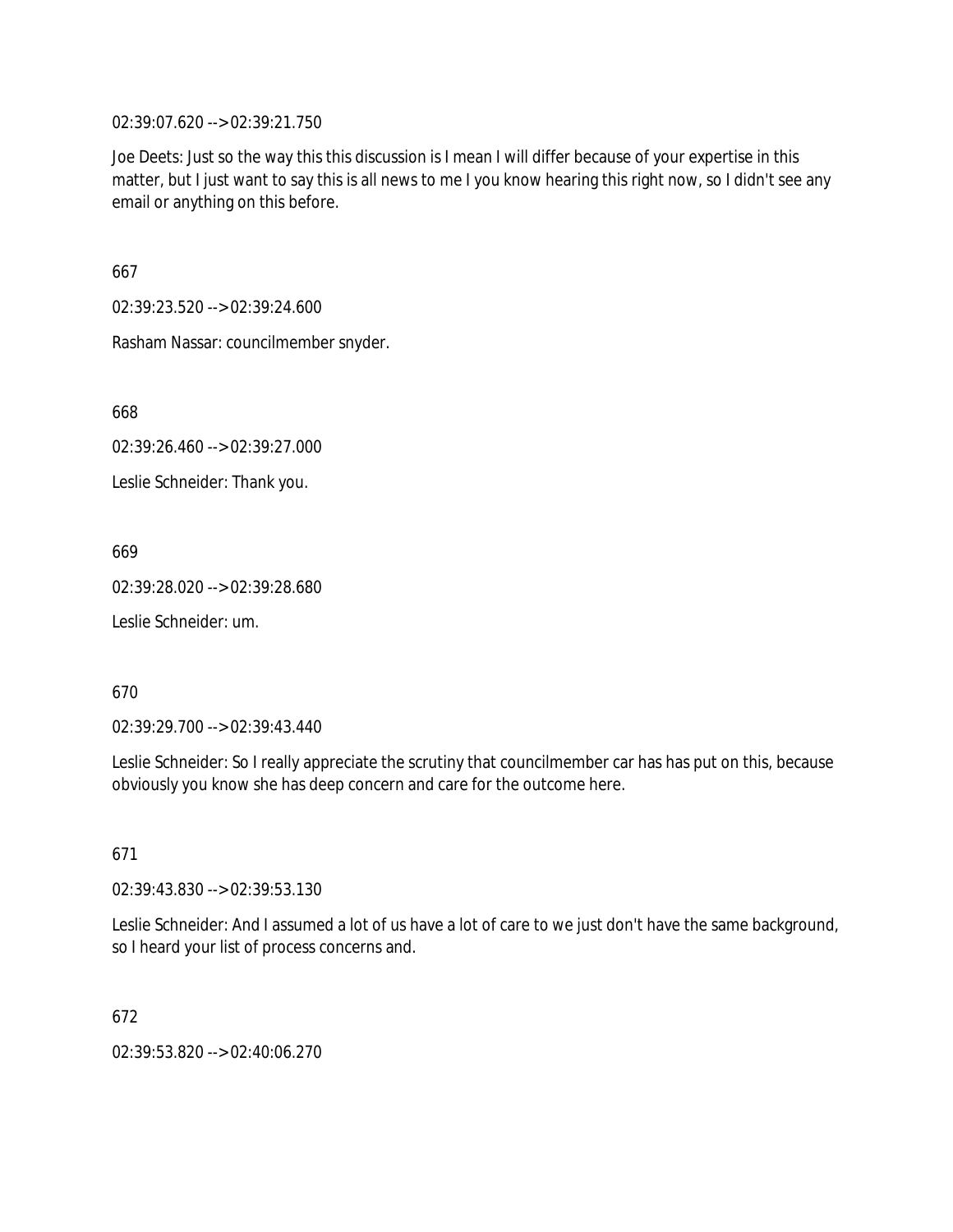Leslie Schneider: I guess I would agree that those probably should be addressed, or you know, a certain percentage of them that would potentially end up with a you know, a different outcome of.

# 673

02:40:06.690 --> 02:40:12.150

Leslie Schneider: an ordinance and we certainly care a lot about the whole process, so we need to hear what people have to say about it.

## 674

02:40:14.790 --> 02:40:25.680

Leslie Schneider: I guess I would hope and you don't have to let me know one way or the other, but I would hope that maybe these concerns had been mentioned to staff ahead of tonight.

### 675

02:40:27.570 --> 02:40:38.310

Leslie Schneider: By guess My main question is, what does success look like for this for this ordinance and so, in your email to us, you know you have.

### 676

02:40:38.670 --> 02:40:49.140

Leslie Schneider: Three points here will more trees and more tree canopy be preserved and protected does this improve the readability of the code and will this increase compliance with the code.

### 677

02:40:50.730 --> 02:40:56.640

Leslie Schneider: I think I heard our arborist mentioned a number of items that sounded like it was.

### 678

 $02.40.59.400 -59.02.41.10.560$ 

Leslie Schneider: Getting to the readability of the code and compliance with the code based on clarity with regards to zoning and so forth, but again I don't really know what you mean by that.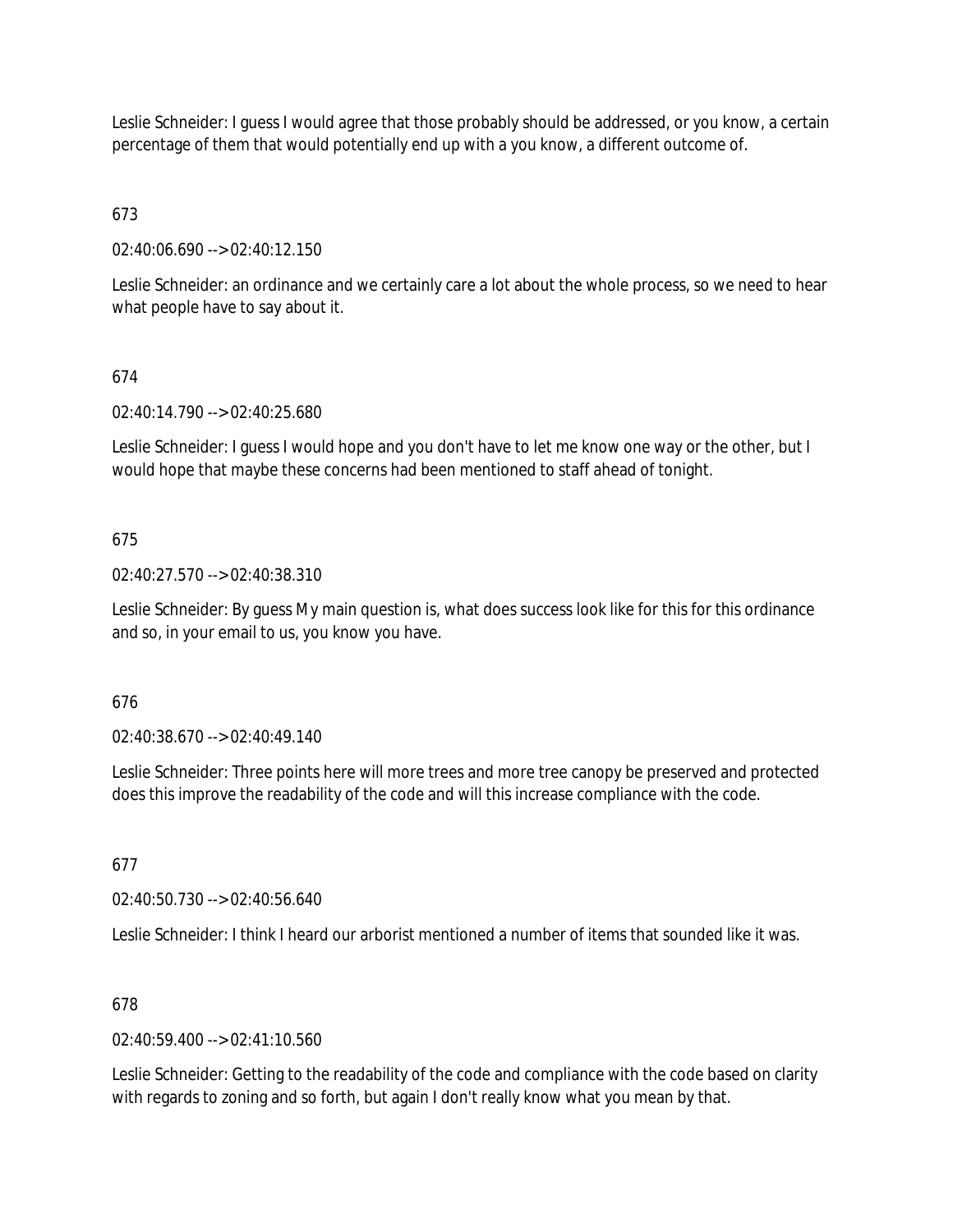02:41:11.160 --> 02:41:21.450

Leslie Schneider: I, the first point will more trees and more tree can be be preserved and protected I think that's the really sort of important one and.

680

02:41:22.680 --> 02:41:26.280

Leslie Schneider: So I guess i'm torn here because.

681

02:41:27.660 --> 02:41:32.730

Leslie Schneider: i'm not sure whether we would be giving staff enough.

682

02:41:34.530 --> 02:41:43.860

Leslie Schneider: direction to other than you know, meeting the process concerns I don't know that we would be giving enough direction to know what success looks like or.

683

02:41:44.910 --> 02:41:47.130

Leslie Schneider: So anyway i'm confused.

684

02:41:49.770 --> 02:41:55.020

Leslie Schneider: i'm worried about reminding it back to staff, when we don't have clear.

685

02:41:58.500 --> 02:42:04.830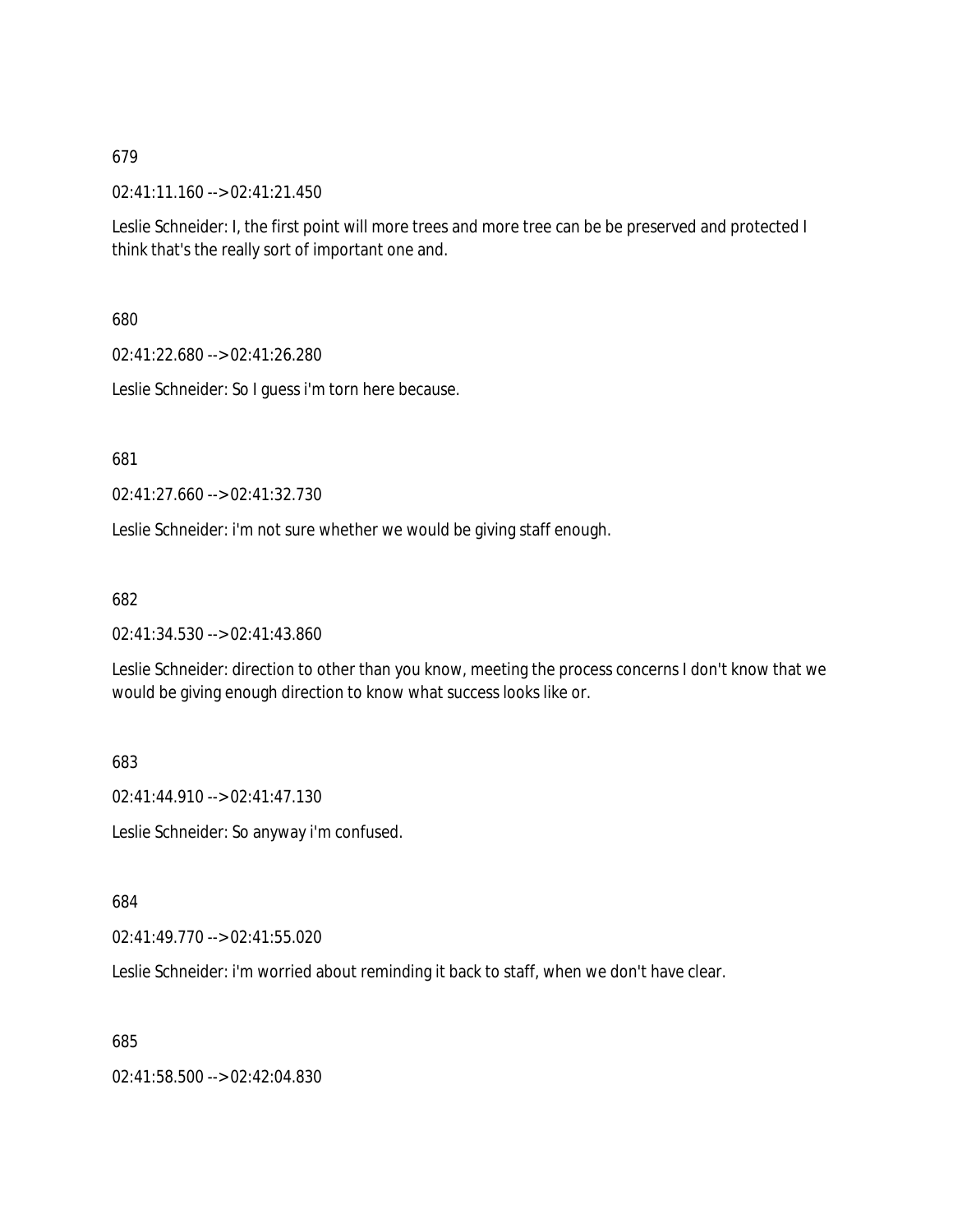Leslie Schneider: Recommendations other than the list of process concerns that you that you brought up Thank you.

686

02:42:06.750 --> 02:42:17.250

Rasham Nassar: Okay deputy very have spoken on this already the interim city manager has her hand up when I where did Where are you that the box has keep shifting tonight that seems like a new zoom thing.

687

02:42:18.720 --> 02:42:23.040

Rasham Nassar: Is it Okay, if I go to the interim city manager okay interesting manager.

688

02:42:23.700 --> 02:42:30.390

Ellen Schroer (she/her): Oh, I just wanted to make some comments made me in line with councilmember Schneider on while staff has.

689

02:42:30.870 --> 02:42:34.440

Ellen Schroer (she/her): Clearly here and ready to support your discussion, many of these.

690

02:42:34.800 --> 02:42:44.940

Ellen Schroer (she/her): comments are new to me and i'd like to have some time to work with staff to understand councilmember cars concerns and be ready to provide information to the Council, so that we can have a.

691

02:42:45.330 --> 02:42:49.110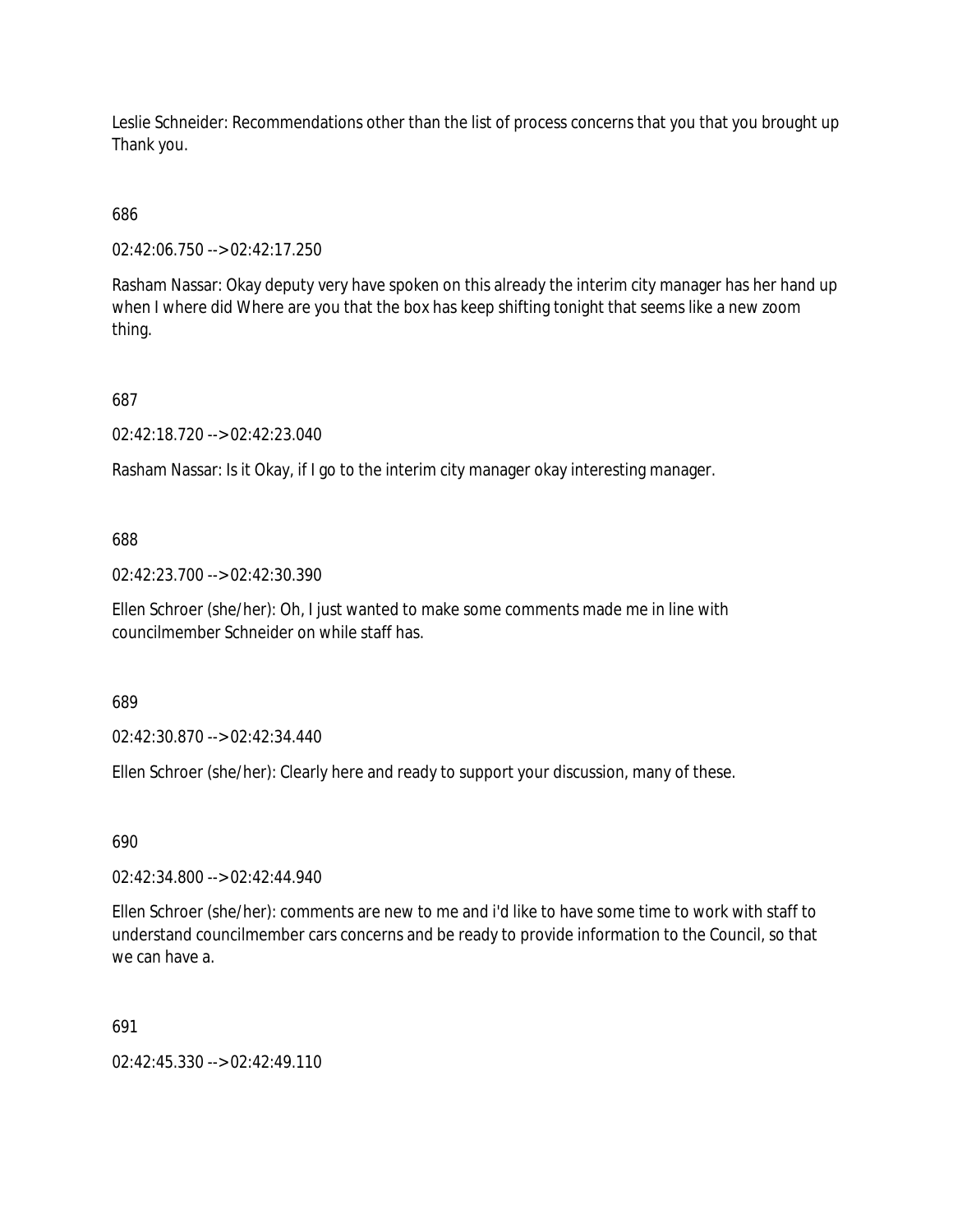Ellen Schroer (she/her): conversation that's focused on decision points and moving forward with this item.

# 692

02:42:49.830 --> 02:43:03.870

Ellen Schroer (she/her): It sounds like there's maybe a list of of many items that she'd like to discuss, and so it may be beneficial at this time to move this to a different on to a different meeting for a longer discussion when we've had time to take a look at those.

# 693

02:43:05.400 --> 02:43:15.870

Rasham Nassar: In the interest of facilitating this discussion I don't want to interrupt Council debate or comment on this, but would counsel be amenable to that do most do we mostly agree.

## 694

02:43:16.710 --> 02:43:20.340

Rasham Nassar: With the interim with the interim city manager seems to be proposing.

## 695

02:43:20.730 --> 02:43:28.770

Rasham Nassar: Which is to allow staff time to digest some of councilmember cars concerns sounds like counseling or car you've taken the time to write them up comprehensively and you're very well aware of them.

## 696

02:43:29.370 --> 02:43:37.110

Rasham Nassar: I would certainly be supportive of that and in the interest of moving us along I don't know that there's much more to discuss if we all agree that more time is warranted.

## 697

02:43:38.730 --> 02:43:39.540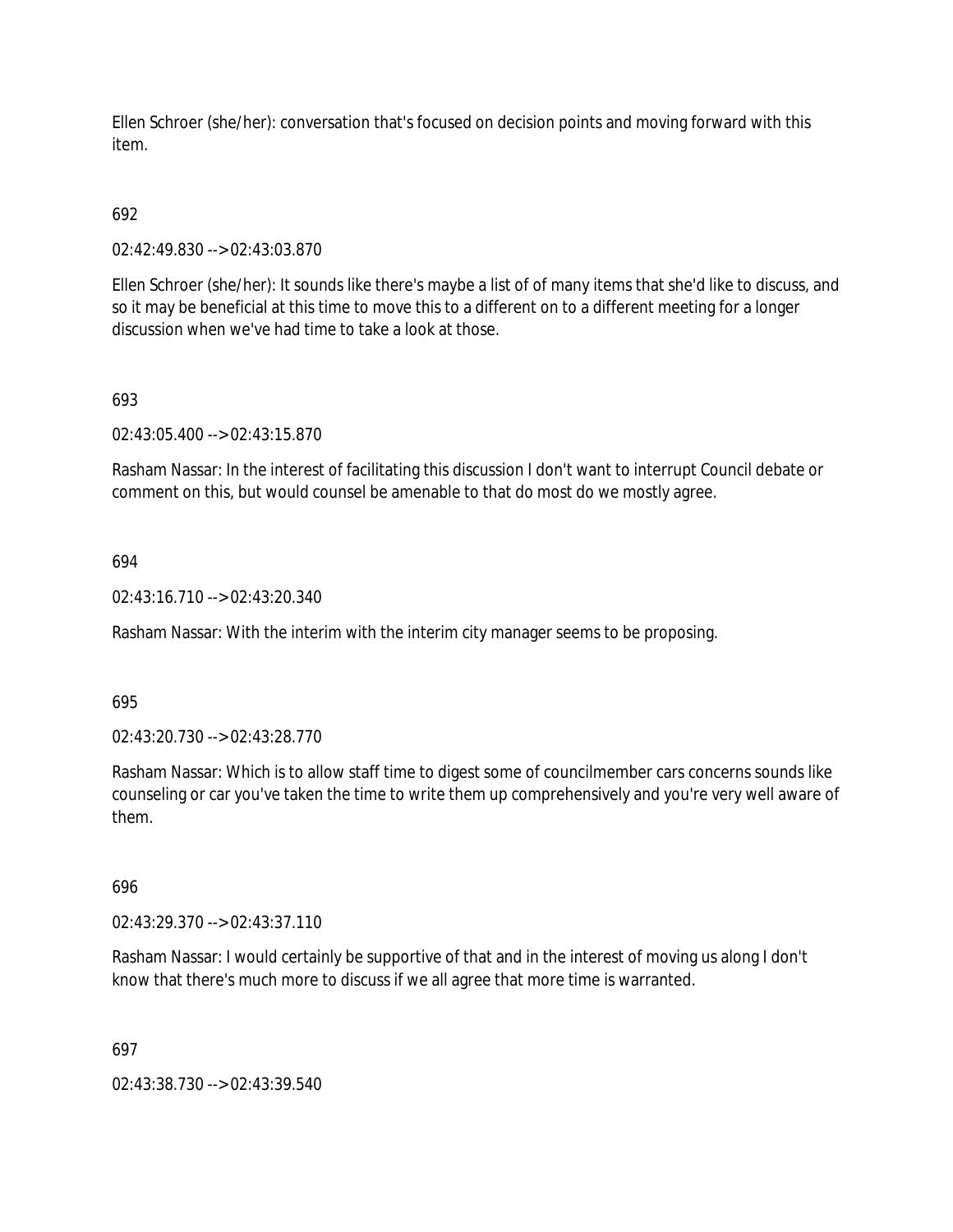Rasham Nassar: Would that be fair.

698

02:43:40.200 --> 02:43:43.680

Rasham Nassar: Enough Okay, so there are still three hands raised.

#### 699

02:43:45.360 --> 02:43:48.750

Rasham Nassar: Would we like to continue debate or discussion on this item.

700

02:43:49.800 --> 02:43:50.310

Rasham Nassar: Or can.

701

02:43:51.990 --> 02:43:52.830

Rasham Nassar: Deputy Mayor.

## 702

02:43:54.750 --> 02:44:03.090

Kirsten Hytopoulos: um well, I just wanted i've been because I didn't know what this was and I heard something from Councillor car, I wanted to circle back and at least acknowledge that.

## 703

02:44:03.510 --> 02:44:09.540

Kirsten Hytopoulos: I have real concerns about many of the process, things that were raised by councilmember car and, yes, I think we should continue, we can.

704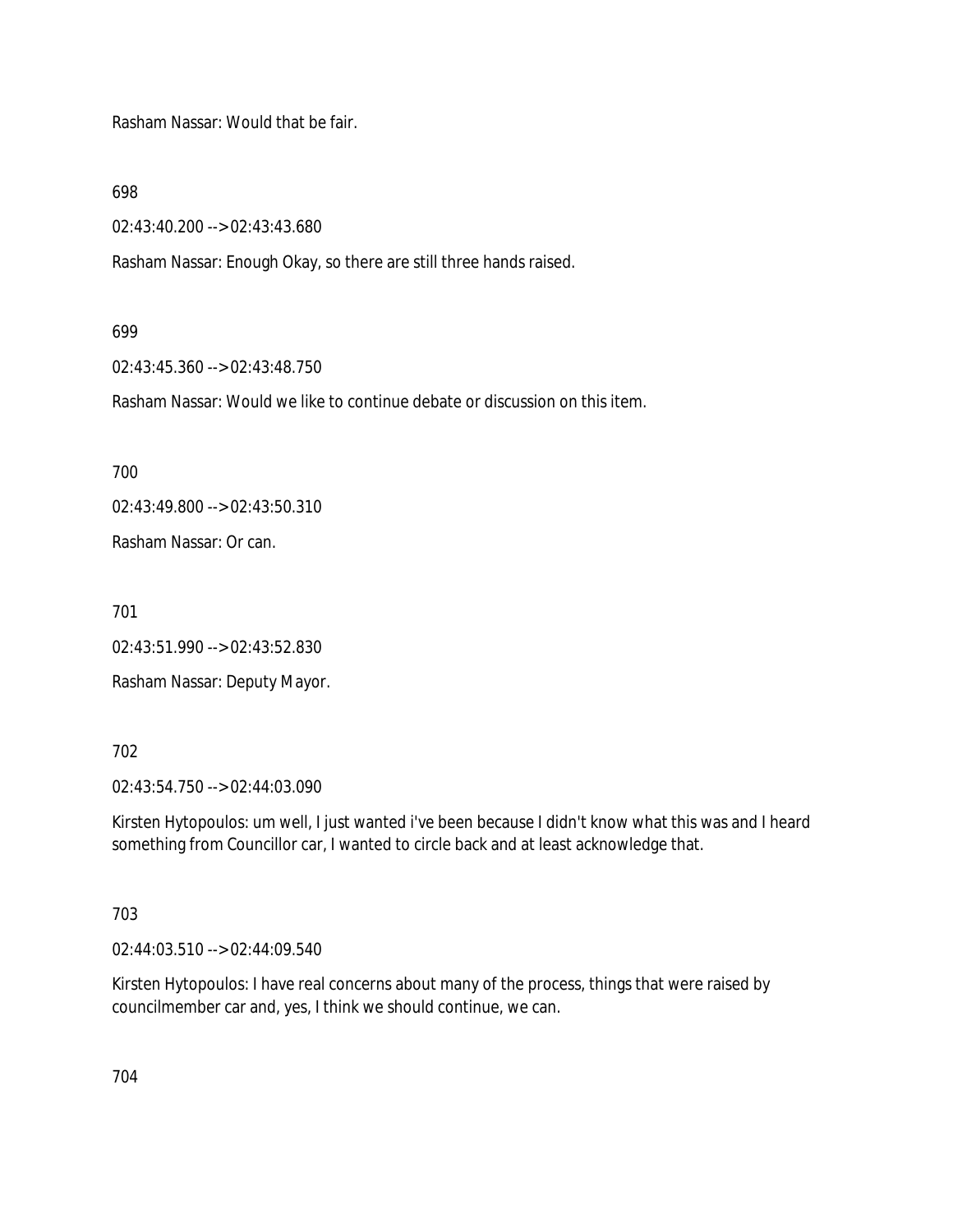02:44:09.780 --> 02:44:14.280

Kirsten Hytopoulos: Continue the conversation, and I just want to say, I think we have a lot to tease out here, because I think.

705

02:44:14.730 --> 02:44:21.210

Kirsten Hytopoulos: This is a process issues and then there's substance sensitive issues so as soon as like the best thing for us to do is to come back.

706

02:44:21.780 --> 02:44:26.550

Kirsten Hytopoulos: And then we need to figure out what needs to go back to the Commission and that what we were missing here.

707

02:44:26.940 --> 02:44:36.000

Kirsten Hytopoulos: I just want to point out we're missing the commission's voice, the Commission needs to needs to speak up, we need to help them express some of that and that's what's a little strange here.

## 708

 $02.44.36.300 -5.02.44.43.110$ 

Kirsten Hytopoulos: Is if they're having problems, we need to help them express where they're having a problem, and then we need to hear from counselor car.

709

02:44:43.470 --> 02:44:57.000

Kirsten Hytopoulos: As somebody with a lot of experience and where she has also has problems with substance and I just as was comes back to us, I want to hear substance problems, and then I also want to hear where the Commission had problems with the process broke down because.

710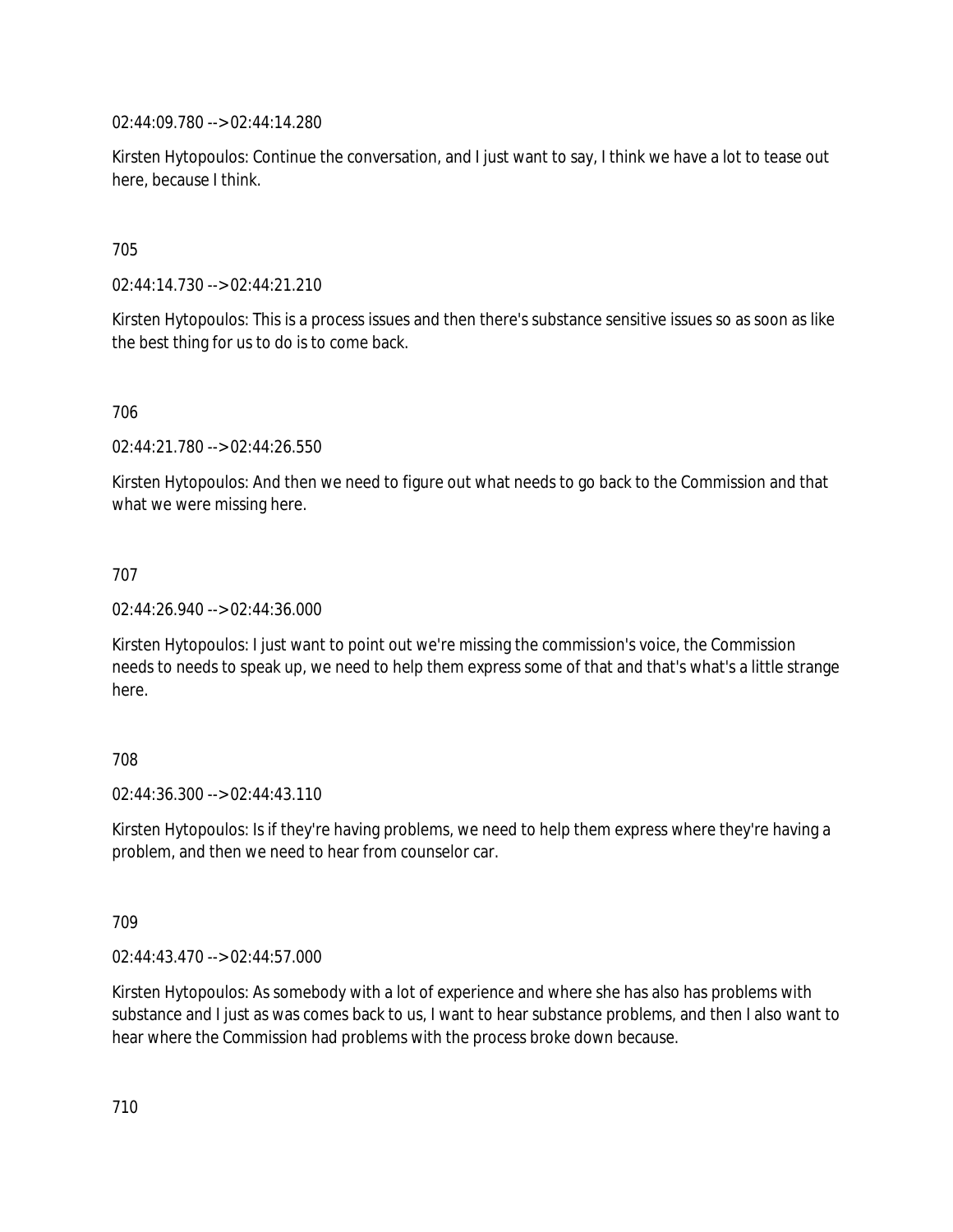02:44:57.780 --> 02:45:07.230

Kirsten Hytopoulos: You know, things change when it left them, etc, but the things we've heard so I just hope that we hear from the Commission, as well as with this comes back to us thanks.

## 711

02:45:07.710 --> 02:45:11.670

Rasham Nassar: Ricard you've had a motion on the floor with a second correct Would you mind repeating that motion.

712

02:45:21.870 --> 02:45:22.590

Christy Carr: Not all.

## 713

02:45:25.170 --> 02:45:32.160

Christy Carr: My emotion was I moved to remand ordinance dash oh seven to the planning department and for staff to bring back a revised ordinance.

#### 714

02:45:33.390 --> 02:45:37.350

Christy Carr: To a future City Council meeting and or public hearing for further consideration.

715 02:45:40.650 --> 02:45:41.580 Rasham Nassar: So that.

716 02:45:42.990 --> 02:45:44.100 Rasham Nassar: That motion.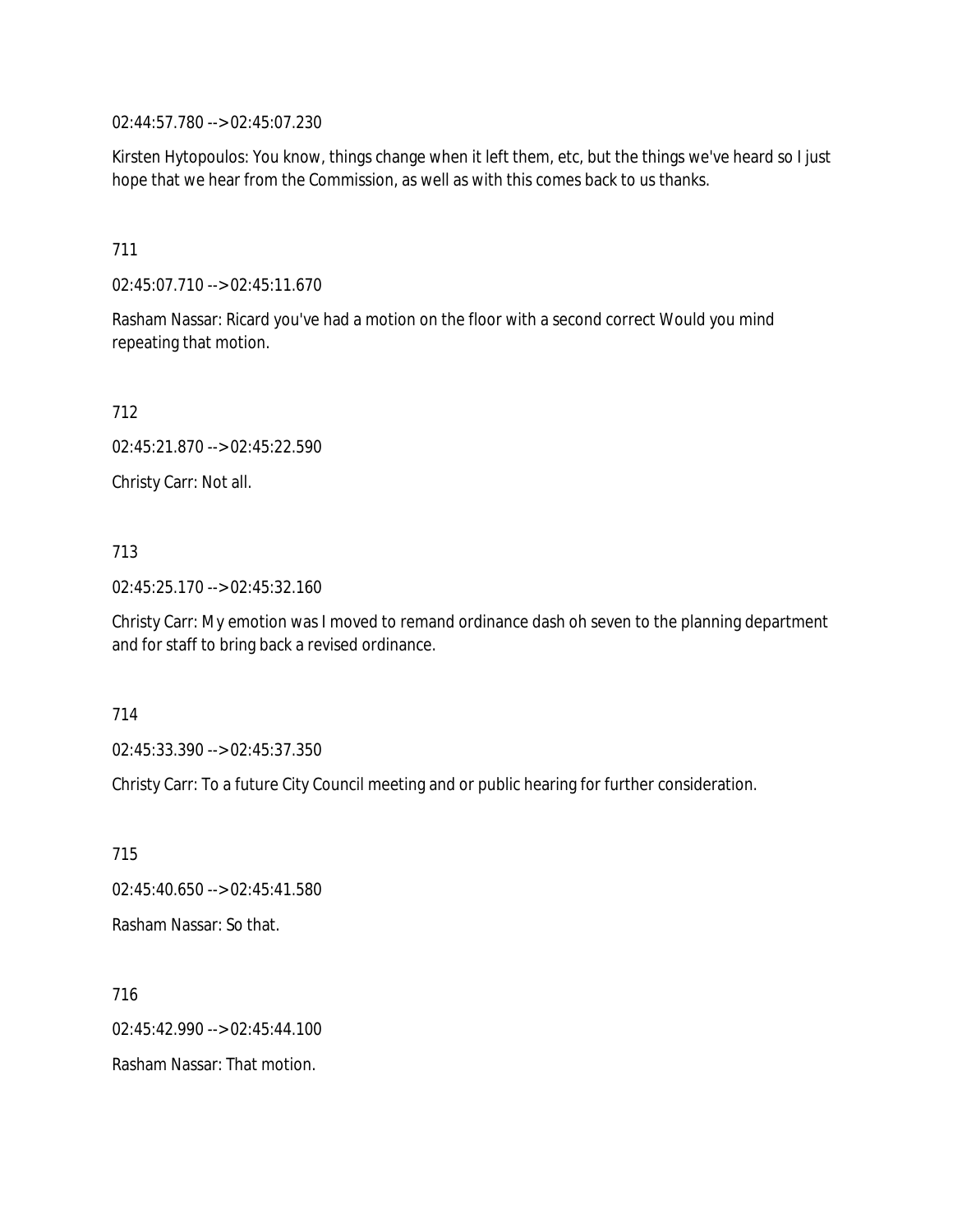02:45:45.720 --> 02:46:01.260

Rasham Nassar: I think, maybe doesn't adequately capture, I think that the direction the Council wants to take, we can just infer that you'll follow up with staff and provide them with your comments and then I would trust you to work with staff, just to clarify what those points.

718

02:46:02.280 --> 02:46:09.300

Rasham Nassar: Are is that is that OK, and then we could just maintain the motion on the floor, and the second with that kind of implicit understanding.

719

02:46:10.440 --> 02:46:12.090

Rasham Nassar: Interim city manager is that clear enough.

720

02:46:15.270 --> 02:46:21.780

Ellen Schroer (she/her): yeah I will work with councilmember car and also members, the planning department to make sure that we are all in communication.

721

02:46:22.230 --> 02:46:23.700

Rasham Nassar: Okay, great Council Ricard go ahead.

722

02:46:26.190 --> 02:46:42.450

Christy Carr: Oh yeah thanks um I just, I just wanted to be clear, I guess, to Council member schneider's point is that I, and I guess to councilmember deets as well as I did not forward my specific comments I just forwarded it my motion.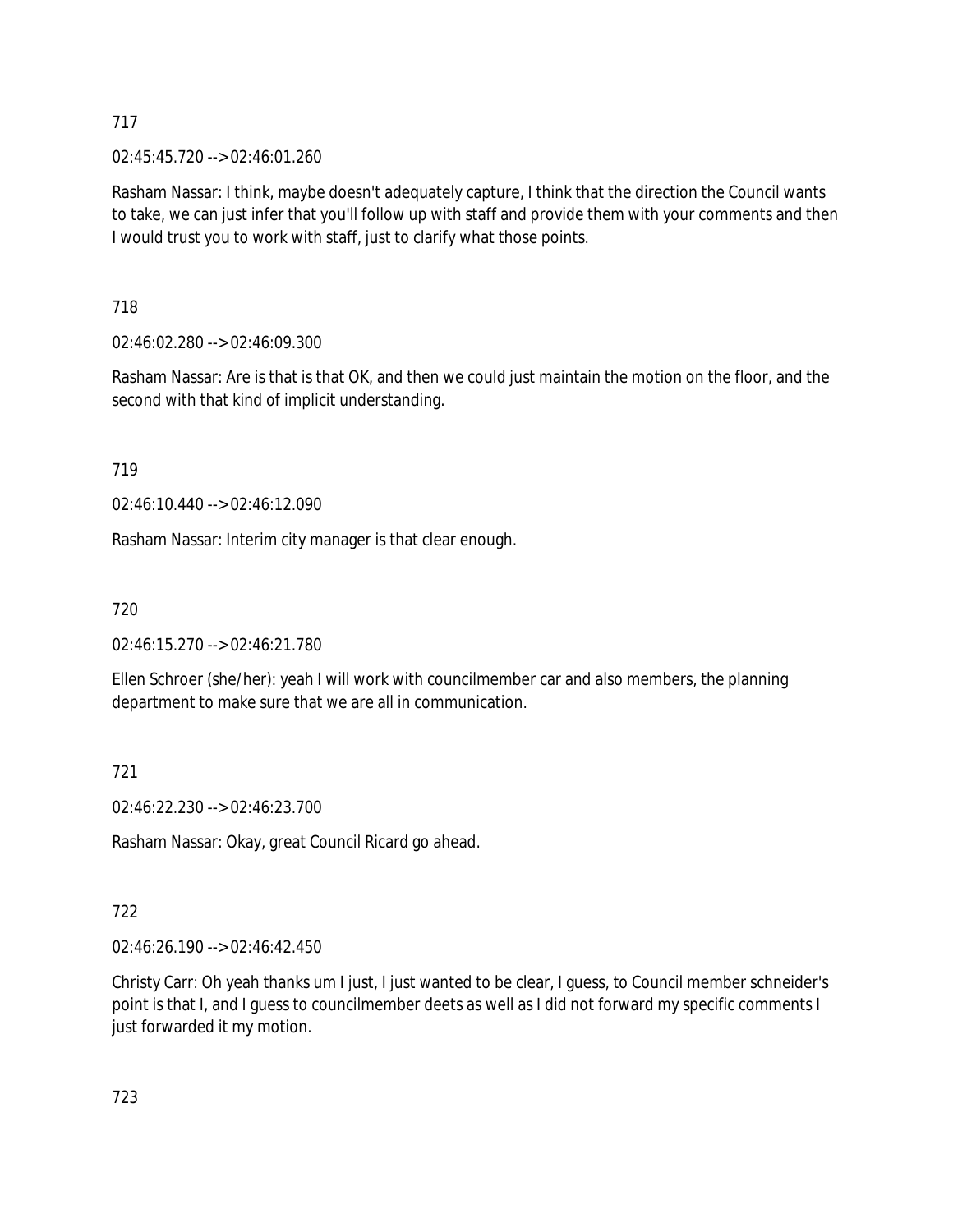02:46:43.500 --> 02:46:44.730

Christy Carr: Earlier today.

724

02:46:46.080 --> 02:46:57.630

Christy Carr: And I do have the list of process concerns, but I also again have about three pages of substantive questions as an ask clarifications.

#### 725

02:46:58.860 --> 02:47:10.200

Christy Carr: That, I think, are are important to address and would certainly be necessary for me to have clarification on before I would feel comfortable supporting this ordinance moving forward, and I would.

## 726

02:47:11.250 --> 02:47:17.430

Christy Carr: I would welcome the planning Commission or the Chair whomever their designee is to be here when we discuss it next.

727

02:47:18.750 --> 02:47:19.440

Christy Carr: and

728

02:47:21.390 --> 02:47:27.300

Christy Carr: yeah I won't go into my specific comments about the substance substance of the.

729

02:47:29.250 --> 02:47:38.760

Christy Carr: amendments to the Code, but I am happy to to provide those to staff so that we can have a better discussion next time.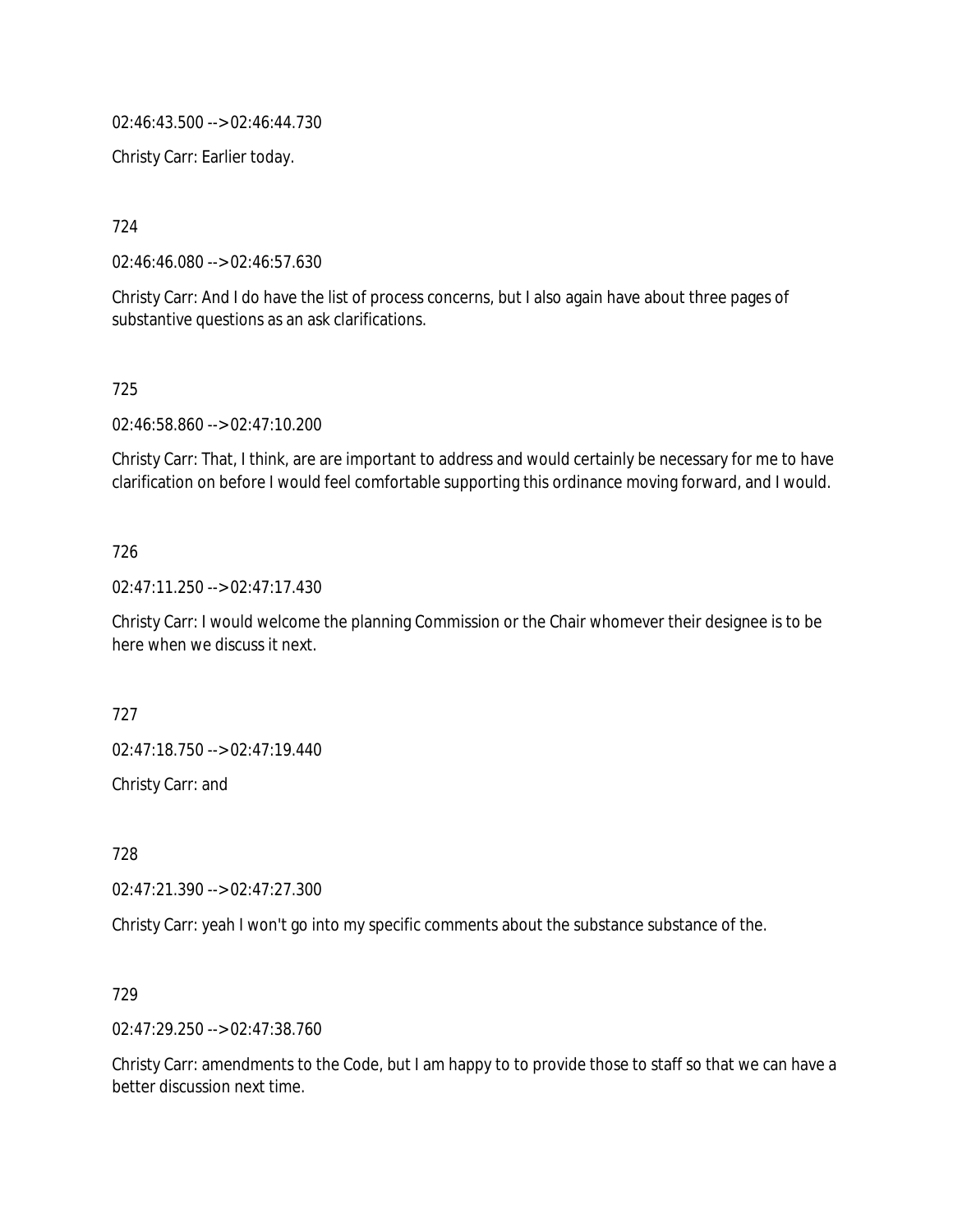02:47:42.960 --> 02:47:43.920

Rasham Nassar: councilmember colic.

731

02:47:44.670 --> 02:47:51.060

Michael Pollock: yeah and i'd like to call the question and I just want to clarify with you, the Council number geeks.

732

02:47:51.780 --> 02:48:02.370

Michael Pollock: You didn't receive it, because it looks like on the email that went to Joel the band instead of God, so I think that's why you get so far with that, I would like to call the question, I think.

733

02:48:04.410 --> 02:48:09.150

Rasham Nassar: yeah I don't see any other hands raised so i'll just assume that Councils ready to vote on the motion on the floor.

734

02:48:10.800 --> 02:48:11.730

Rasham Nassar: councilmember snyder.

735

02:48:13.710 --> 02:48:28.560

Leslie Schneider: Sorry i'm not exactly clear, so I what I do understand is that we're going to have a conversation about this later, but what we're deciding right now is whether to remand it back to staff, right now, and so, with the unclarity.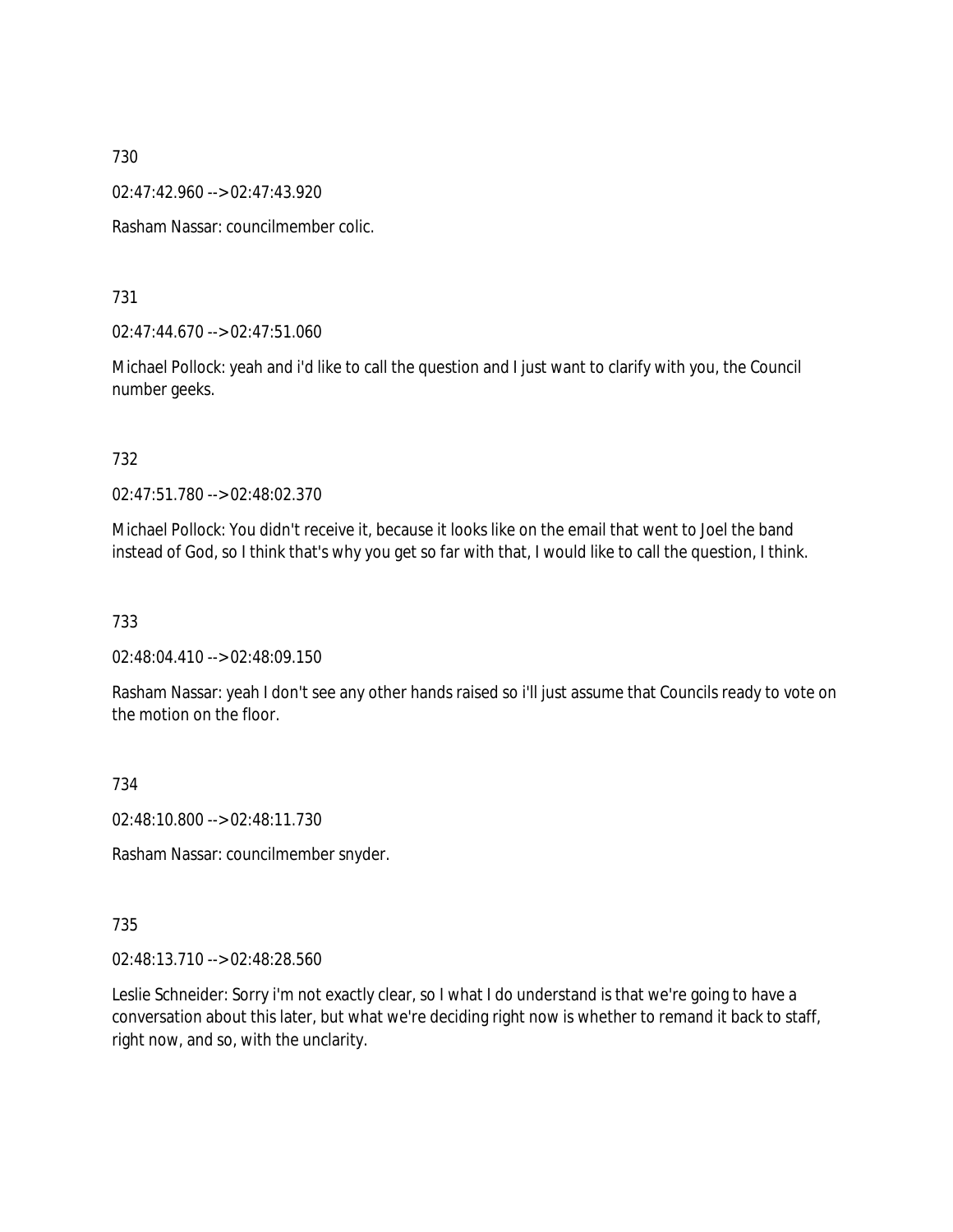02:48:29.580 --> 02:48:37.080

Leslie Schneider: I guess I can't support I can't support it as stated Now I do support the intent but.

737

02:48:38.220 --> 02:48:44.130

Leslie Schneider: Unless I get further clarification i'm assuming all have to vote against this particular motion.

738

```
02:48:45.390 --> 02:48:45.510
```
As.

739

02:48:47.010 --> 02:48:53.700

Rasham Nassar: Well, just just a highlight for Council again the interim city manager understands the direction the ordinance is remanded back.

740

02:48:54.090 --> 02:49:03.330

Rasham Nassar: To the authority of staff with the understanding that councilmember car is going to work with staff and the interim city manager to share the points that she.

741

02:49:04.110 --> 02:49:11.820

Rasham Nassar: distributed to the Council and the concerns that we've heard her state tonight I think that's pretty clear interim city manager city attorney.

742

02:49:12.630 --> 02:49:13.890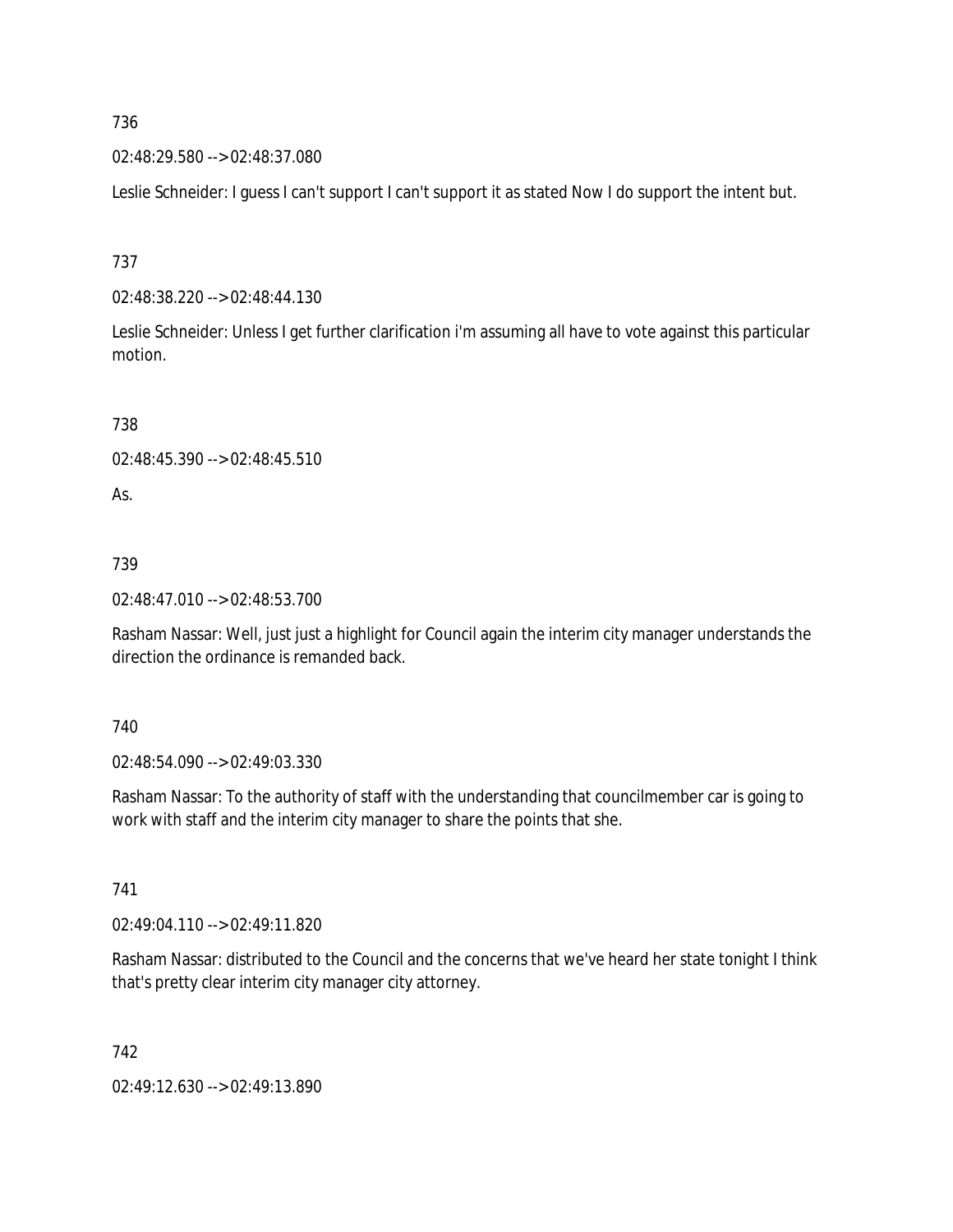Rasham Nassar: Will emotion.

743

02:49:15.120 --> 02:49:19.650

Ellen Schroer (she/her): Maybe you could just add to the motion unknown to the effect that.

744

02:49:20.790 --> 02:49:26.610

Ellen Schroer (she/her): staff will be considering Council comments as part of the puzzle, the process of remained.

745

02:49:30.180 --> 02:49:32.160

Rasham Nassar: On summer camp counselor snyder go ahead.

746

02:49:33.480 --> 02:49:38.520

Leslie Schneider: I think what i'm confused about is we're by approving this.

747

02:49:39.540 --> 02:49:56.520

Leslie Schneider: Motion we're sending it back to staff without understanding entirely what we're sending it back to staff for so I get it that councilmember car is going to be sending a lot more information to the city manager, but are we going to get that information, so I feel uncomfortable about.

748

02:49:57.690 --> 02:50:02.010

Leslie Schneider: Directing staff to do something that I don't understand the benefit of yet.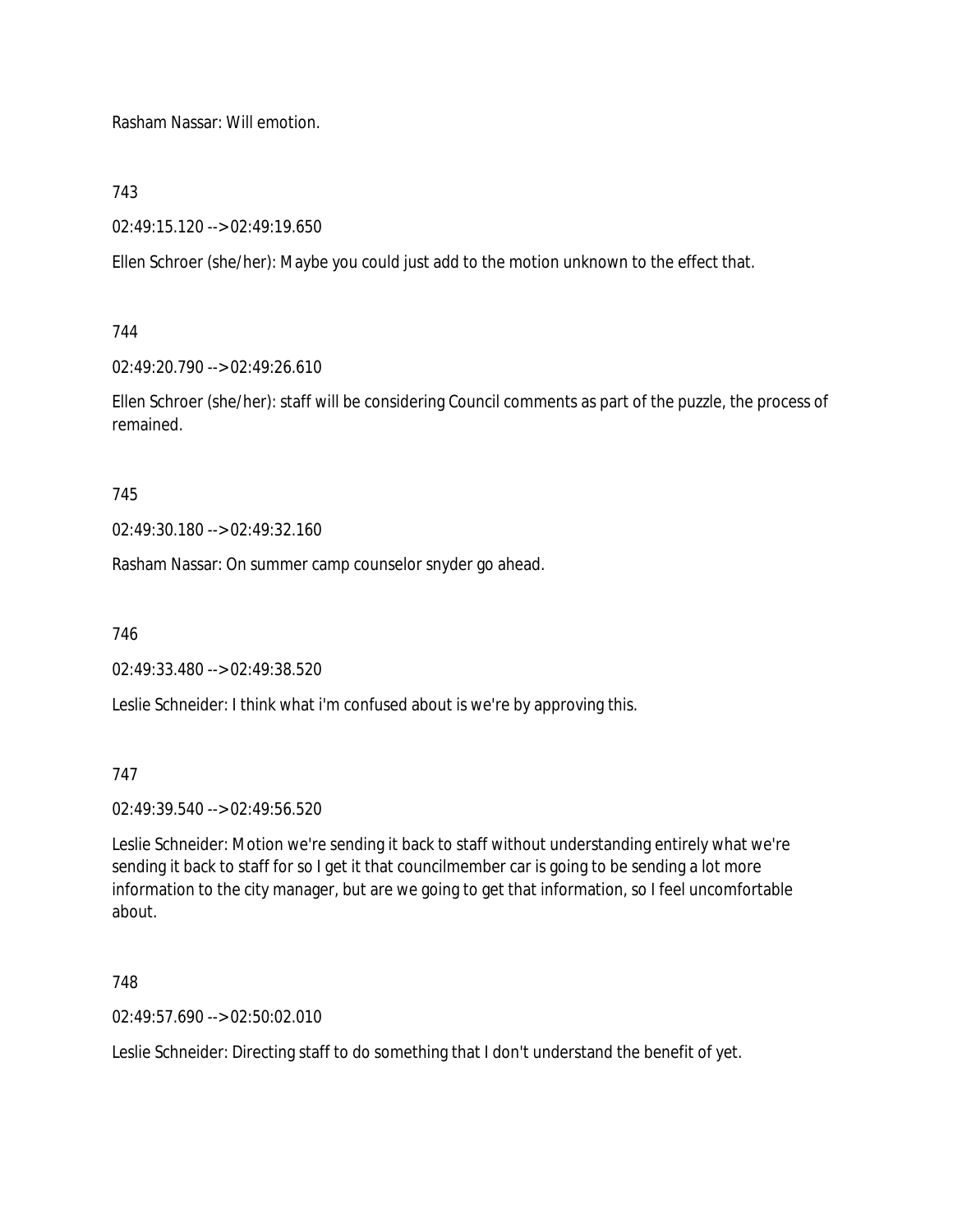02:50:06.720 --> 02:50:07.500

Rasham Nassar: i'm sorry.

750

02:50:07.980 --> 02:50:18.180

Rasham Nassar: Excuse me councilman here there's emotion on the floor and it's been second it so Council members can I do supposed to support the motion or not support the motion counselor pilot called a quick call to question.

751

02:50:19.260 --> 02:50:21.750

Rasham Nassar: Deputy Mayor had topless did you have anything additional to add.

752

02:50:23.310 --> 02:50:28.830

Kirsten Hytopoulos: On this i'm just i'm just going to ask counseling mccarter consider withdrawing the motion because I think that the best, I think.

753

02:50:29.280 --> 02:50:35.010

Kirsten Hytopoulos: i'd like to point out, I think this is very complicated and needs to be teased out into procedural breakdowns.

754

02:50:35.460 --> 02:50:41.010

Kirsten Hytopoulos: and substantive issues with the ordinance that we all have not been made privy to.

755

02:50:41.400 --> 02:50:48.450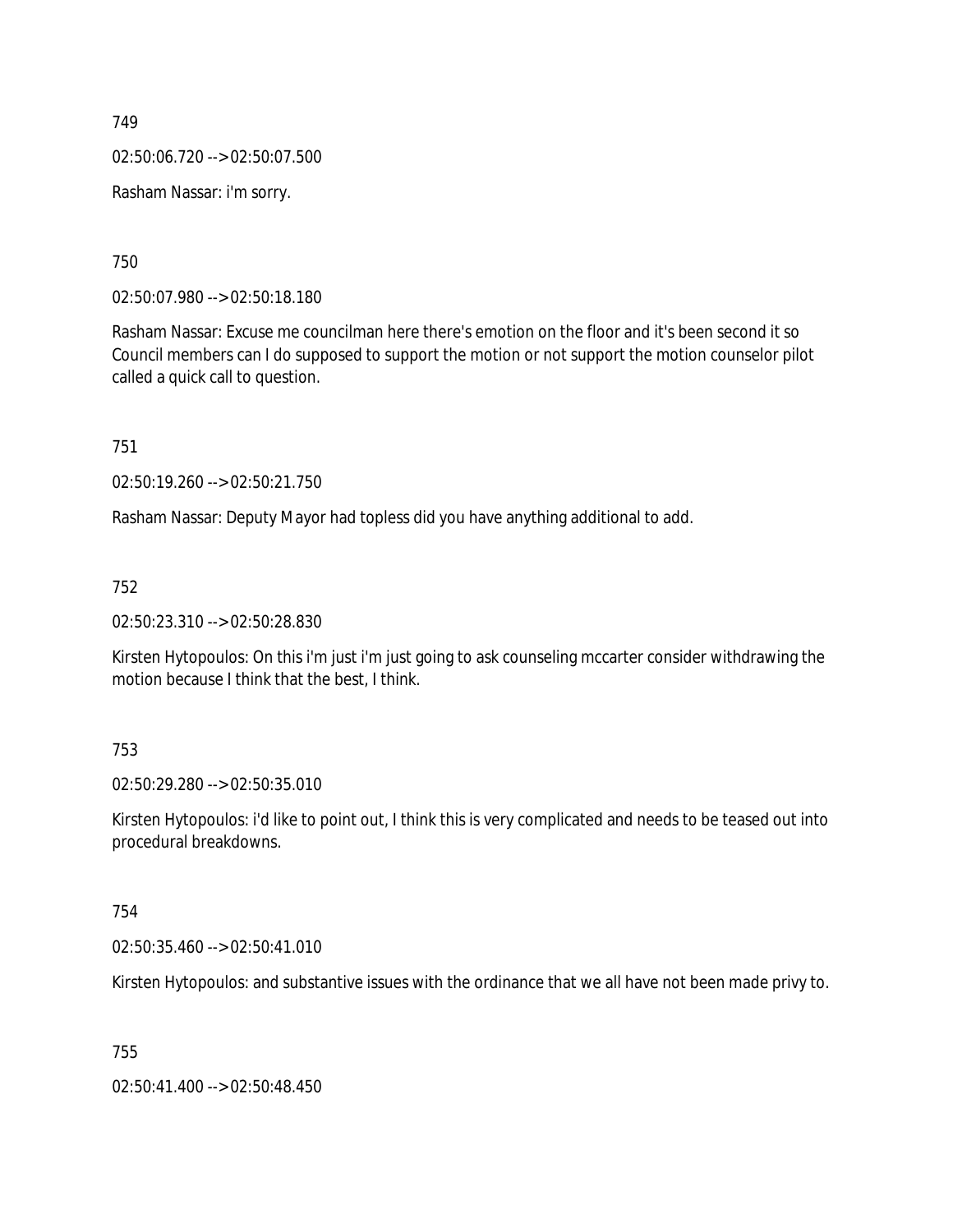Kirsten Hytopoulos: And that councilmember car should work with the city manager to figure out how we need to work through this where the planning Commission needs to come in.

756

02:50:48.900 --> 02:50:57.330

Kirsten Hytopoulos: How how counselor car can bring for her concerns in a manner that we can digest you know I mean, I think we need a process I think what we're doing is.

# 757

02:50:57.990 --> 02:51:05.490

Kirsten Hytopoulos: Is we're taking this off today's agenda we're recognizing there's some time to like get this right, get the right players involved.

# 758

02:51:05.910 --> 02:51:22.560

Kirsten Hytopoulos: And it's not perhaps as easy as the original motion, so I understand this emotional the table, I understand the questions when called, but I think that I think the easiest thing would be to remove it and work with the city manager to figure out a path forward to these different parts.

759

02:51:25.950 --> 02:51:26.820

councilmember car.

760

02:51:29.160 --> 02:51:43.290

Christy Carr: yeah i'd be happy to withdraw the motion I just my main point today was to reject this proposal that's also an option into 16 one at, and so, if I can.

761

02:51:43.800 --> 02:52:02.400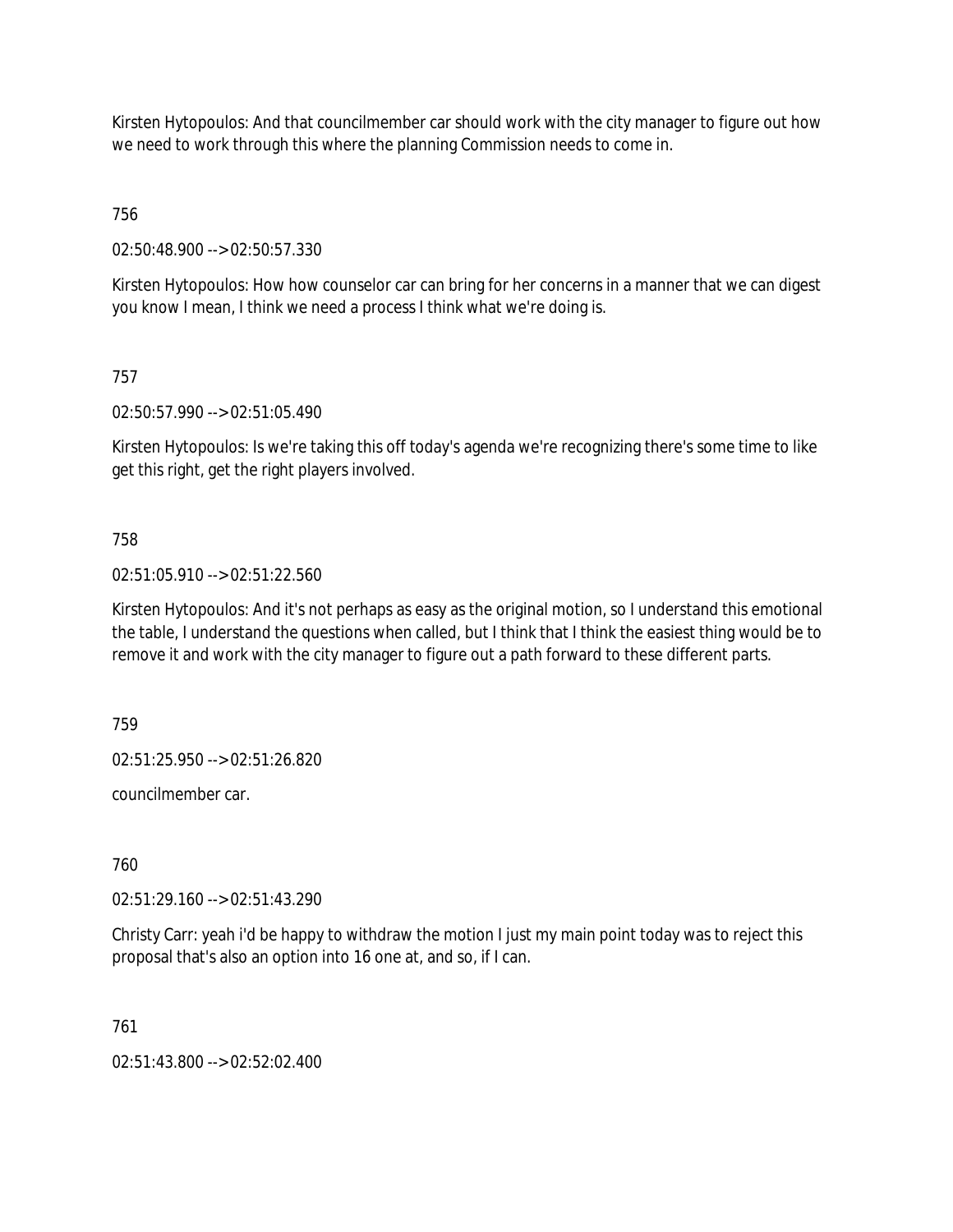Christy Carr: make a new motion to reject this proposal and to have it brought back to a future Council agenda if that's more clear or if that's more comfortable for folks that's fine with me, but I simply did not want this sent to a consent agenda for consideration of approval okay.

762

02:52:02.850 --> 02:52:08.790

Rasham Nassar: thanks for that clarification I think we're getting somewhere finally there's the most in our packet, which is to approve this correct.

## 763

02:52:09.600 --> 02:52:23.370

Rasham Nassar: So we can just not make the motion, and then we can take this up during our agenda, setting meeting on Thursday myself w mayor interim city manager councilmember card, please send the team, the agenda setting team any information that you would like.

## 764

02:52:24.510 --> 02:52:37.800

Rasham Nassar: us to have if Council would be OK, the next touching that we have about this, is it Council touching which is kind of to discuss what's next for the tree ordinance and then we can proceed from there does that sound does that sound okay.

## 765

02:52:39.300 --> 02:52:44.910

Rasham Nassar: If this Council understand we're just not going to make the motion in the packet tonight and that achieves the effect of not adopting the ordinance.

## 766

02:52:45.930 --> 02:52:47.040

Rasham Nassar: So we don't have to do anything.

767

02:52:49.410 --> 02:52:49.890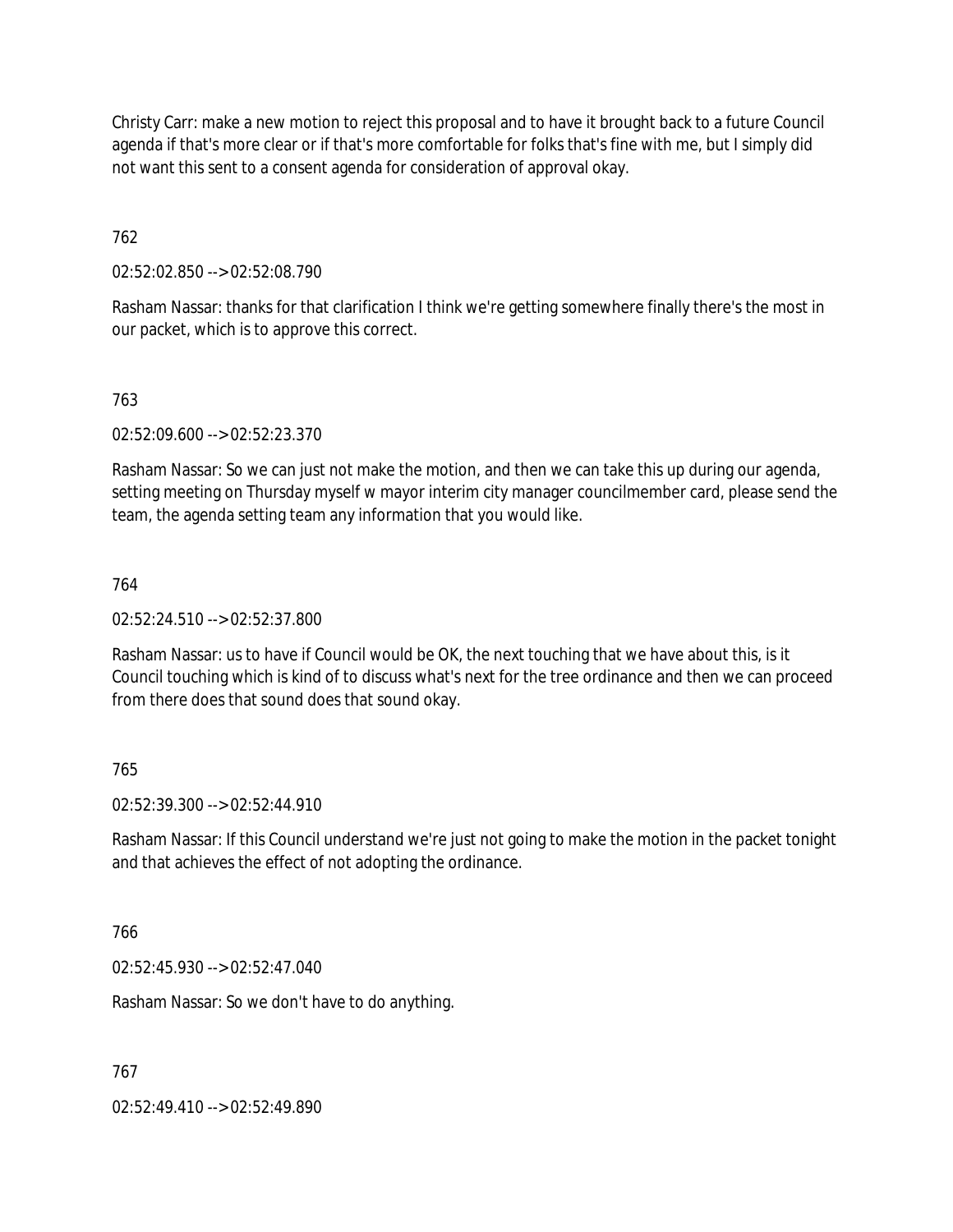Rasham Nassar: Okay.

768

02:52:51.270 --> 02:52:51.690 Great.

### 769

02:52:54.180 --> 02:52:58.680

Michael Pollock: So just the point of ordering stuff them emotion, has to be formally was wrong.

770

02:52:59.520 --> 02:53:01.800

Rasham Nassar: I was going to get there, thank you councilmember pollock.

#### 771

02:53:03.030 --> 02:53:08.880

Rasham Nassar: counselor car Would you mind formally withdrawing your motion so it's clear to the city clerk she can record it for the Minutes.

## 772

02:53:11.130 --> 02:53:13.170

Christy Carr: I formerly withdraw my motion.

#### 773

02:53:15.270 --> 02:53:18.510

Rasham Nassar: OK, so the motion has been withdrawn city clerk.

## 774

02:53:18.600 --> 02:53:20.430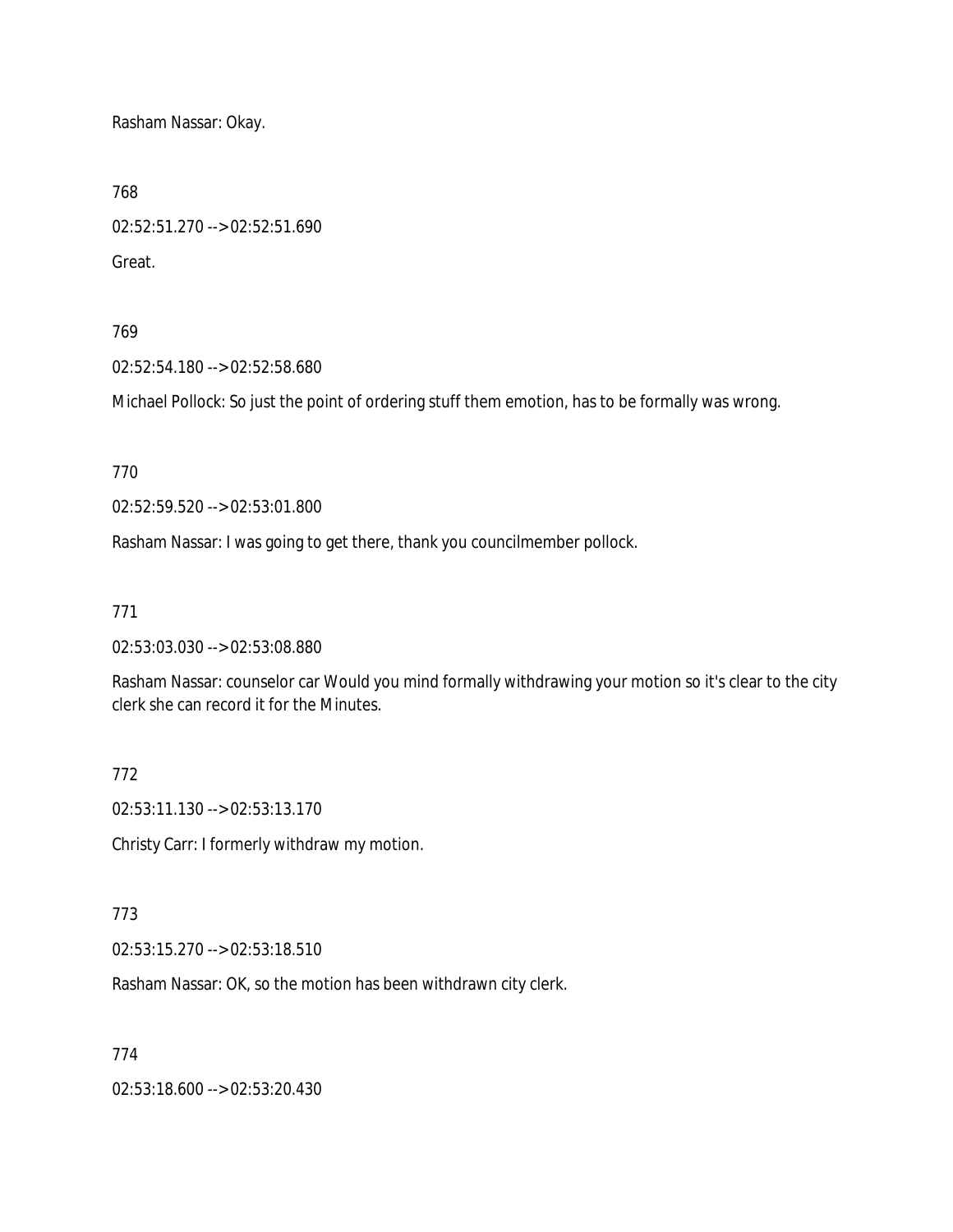Rasham Nassar: Did you capture that are we free to move on.

775

02:53:22.350 --> 02:53:23.790

Christine Brown: Yes, mayor, I have it recorded.

776

02:53:24.300 --> 02:53:24.870

Okay, great.

777

02:53:26.370 --> 02:53:39.090

Rasham Nassar: With that we are going to move on and our agenda, Council, we are on item 10 be now proclamation condemning hate racism and intolerance against Asians and Pacific islanders councilmember deets yeah.

778

02:53:39.360 --> 02:53:48.300

Joe Deets: Thank you mayor yeah this came out of a motion that I made one was that mark 23rd to do emotion to condemning.

779

02:53:50.640 --> 02:54:01.170

Joe Deets: A proclamation condemning hate racism and intolerance against Asians and Pacific islanders and I work with the race equity Advisory Committee and actually it was.

780

02:54:02.100 --> 02:54:15.780

Joe Deets: Last weekend, they held a both a candlelight vigil and a on Saturday, and then a rally on Sunday and I read out the proclamation and on Saturday night.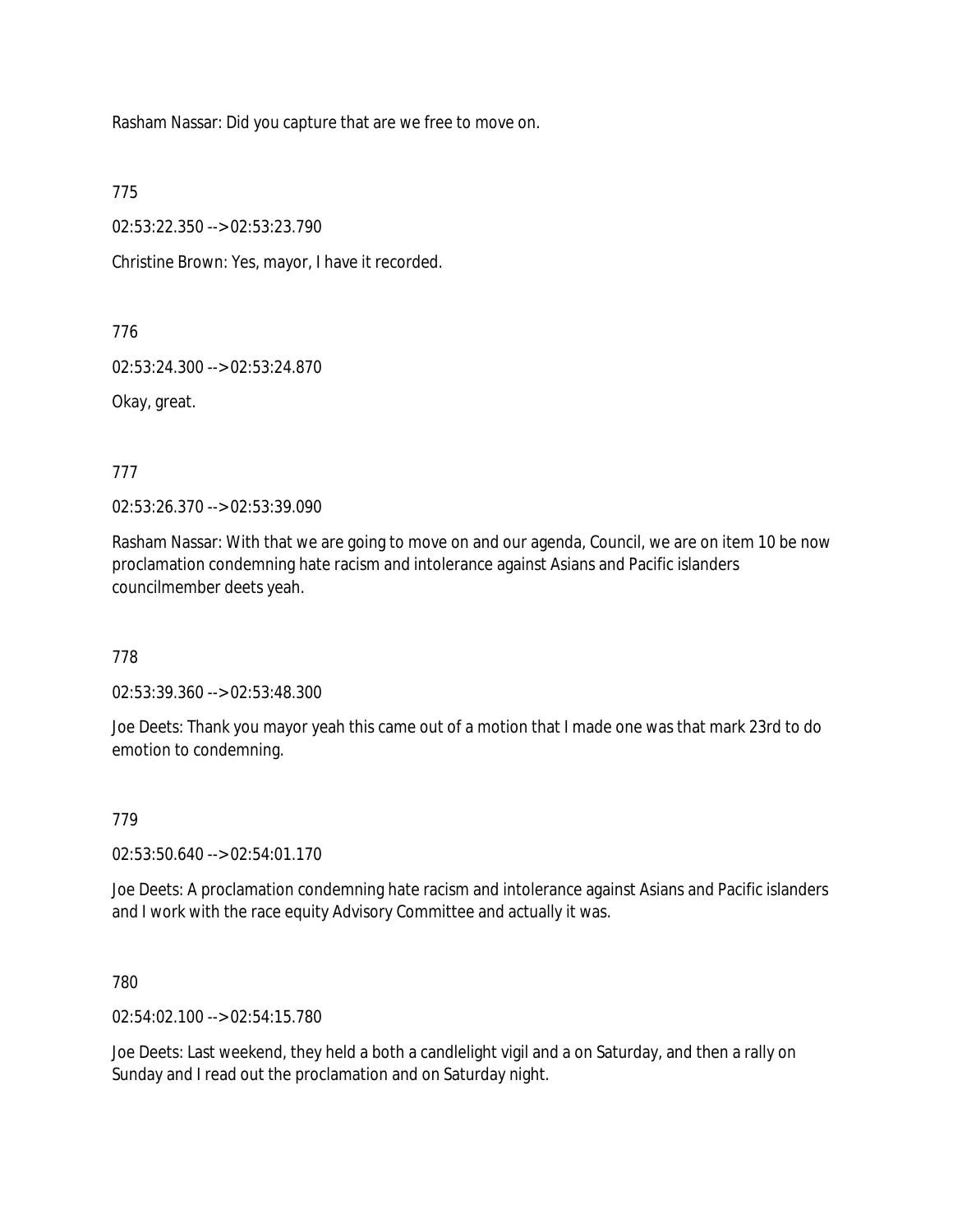02:54:16.470 --> 02:54:31.770

Joe Deets: Members of the race equity advisory committee signed it just didn't support there, because this has to be approved by Council so now we're back and i'm ready to seek your approval if you'd like me to read it i'm very happy to do so.

782

02:54:35.580 --> 02:54:37.350

Michael Pollock: yeah I would I would appreciate that.

783

02:54:39.630 --> 02:54:49.410

Joe Deets: Thank you i'll go have a proclamation by the City Council bainbridge island Washington condemning hate racism and intolerance against Asian and Pacific islanders.

784

02:54:49.980 --> 02:54:57.720

Joe Deets: Whereas bainbridge island has a long and rich history of people of the Asian ethnicity, as vital members of its Community acknowledged and brought to life by.

785

02:54:58.140 --> 02:55:08.460

Joe Deets: events such as the into Pino festival, and the mochi festival, and whereas racism and violence against Asians and Pacific islanders is deeply ingrained in American history.

786

02:55:08.910 --> 02:55:15.630

Joe Deets: and playing by Labor pressures international conflicts and economic issues, which has resulted in racist government actions.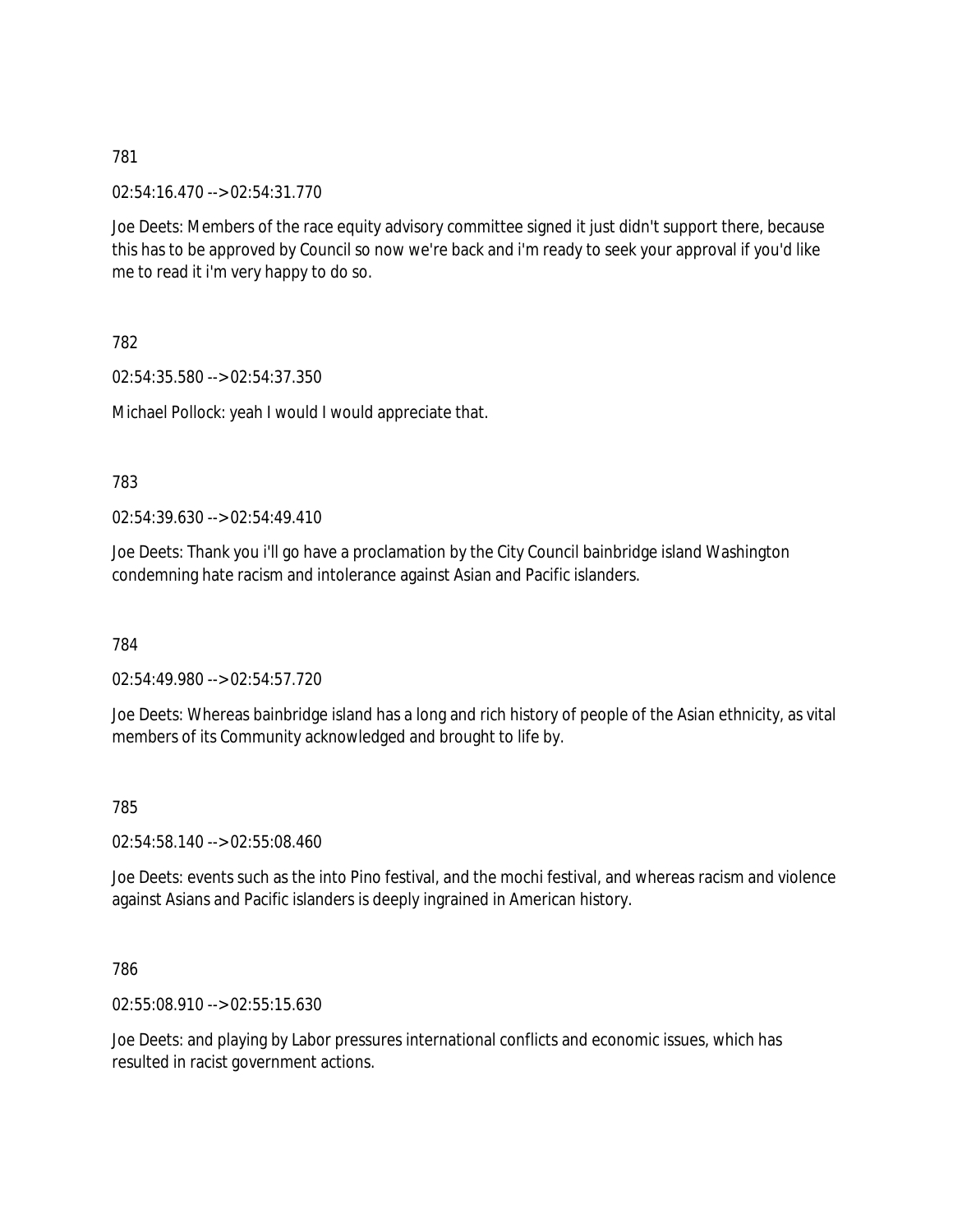02:55:15.900 --> 02:55:22.650

Joe Deets: Including the Chinese exclusion act of 1882 the first and only major federal legislation to single out a nationality.

788

02:55:22.920 --> 02:55:34.200

Joe Deets: Prohibiting Chinese laborers from entering the country and executive order 9066 which in 1942 sent 225 men, women and children of Japanese.

789

02:55:34.590 --> 02:55:39.780

Joe Deets: ancestry from bainbridge island to a country concentration camp and.

790

02:55:40.350 --> 02:55:52.230

Joe Deets: Whereas these and other government actions devastated communities and help form the puter so ideology there's lead to racist actions mushrooming across the country during the cover 19 pandemic.

791

02:55:53.010 --> 02:56:04.140

Joe Deets: Whereas a 2020 2020 2021 national report released by stop AAP I hate reveal that there have been at least 3795 hate incidents.

792

02:56:04.560 --> 02:56:09.600

Joe Deets: targeting the Asian and Pacific islander community, including assault slash slashing and death.

793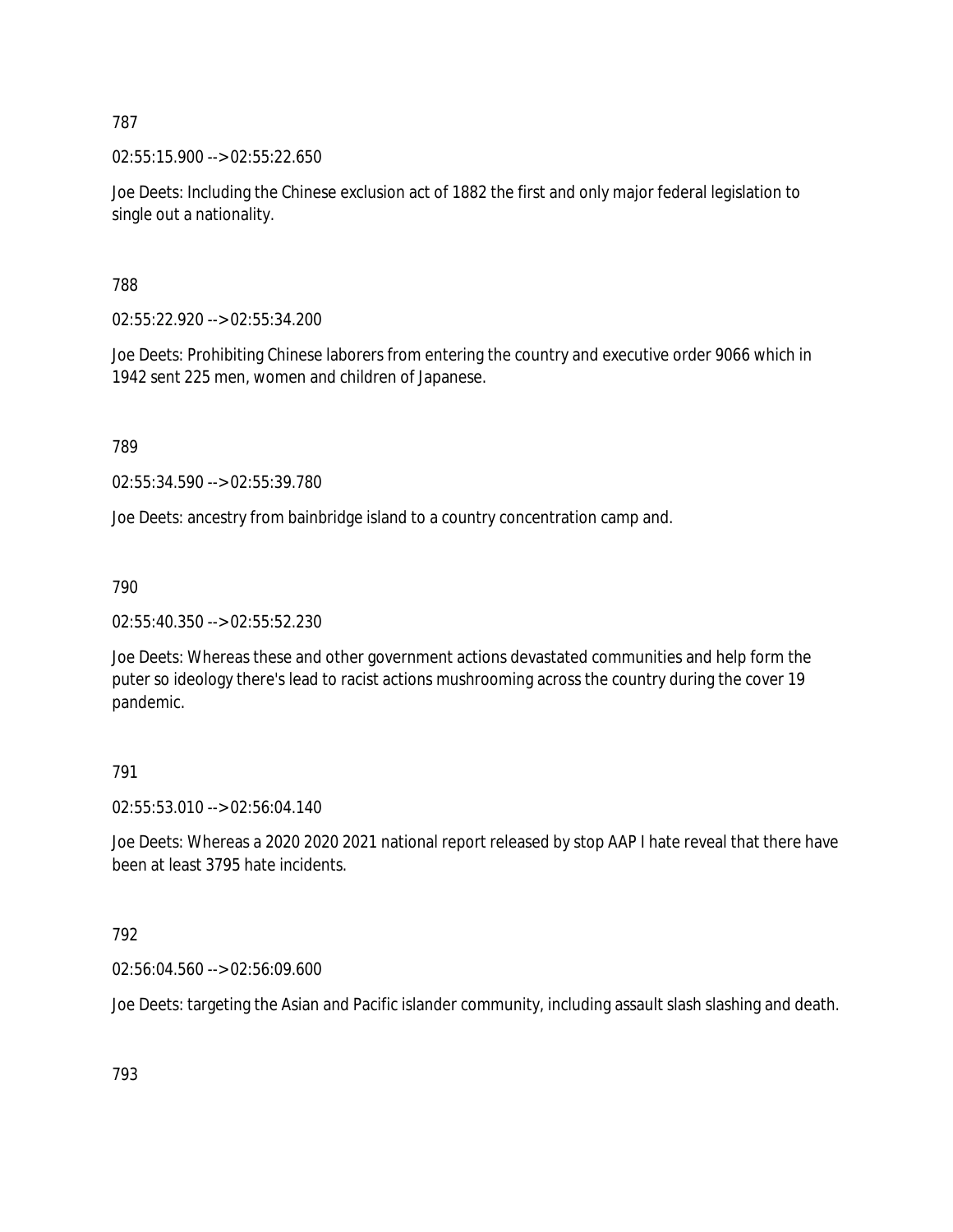02:56:09.960 --> 02:56:17.820

Joe Deets: Whereas on march 16 2021 eight people were killed and shootings in three Atlanta area spas six of whom were Asian Women.

## 794

02:56:18.120 --> 02:56:28.020

Joe Deets: And, whereas this violence and aggression, leaving a dramatic impact on Asians and Pacific islanders in the country that is critical to acknowledge and condemn it.

795

02:56:28.530 --> 02:56:44.490

Joe Deets: And, whereas on a six day of office, President Joseph Biden issued an executive memorandum committing the Federal Government to condemn and combat racism, see the phobia and intolerance against Asian Americans and Pacific islanders and the United States.

796

02:56:45.660 --> 02:57:01.440

Joe Deets: Now, therefore, be resolved that the bainbridge island City Council one condemns hate racism and intolerance against Asians and Pacific islanders and to the firm's its commitment and resolve to make bainbridge island is safe in Ecuador place for all.

## 797

02:57:05.190 --> 02:57:09.120

Rasham Nassar: Thank you very much councilmember dates Deputy Mayor had topless.

## 798

02:57:10.800 --> 02:57:17.040

Kirsten Hytopoulos: I note that four of us have not been given opportunity to sign this when we give an opportunity to sign this.

799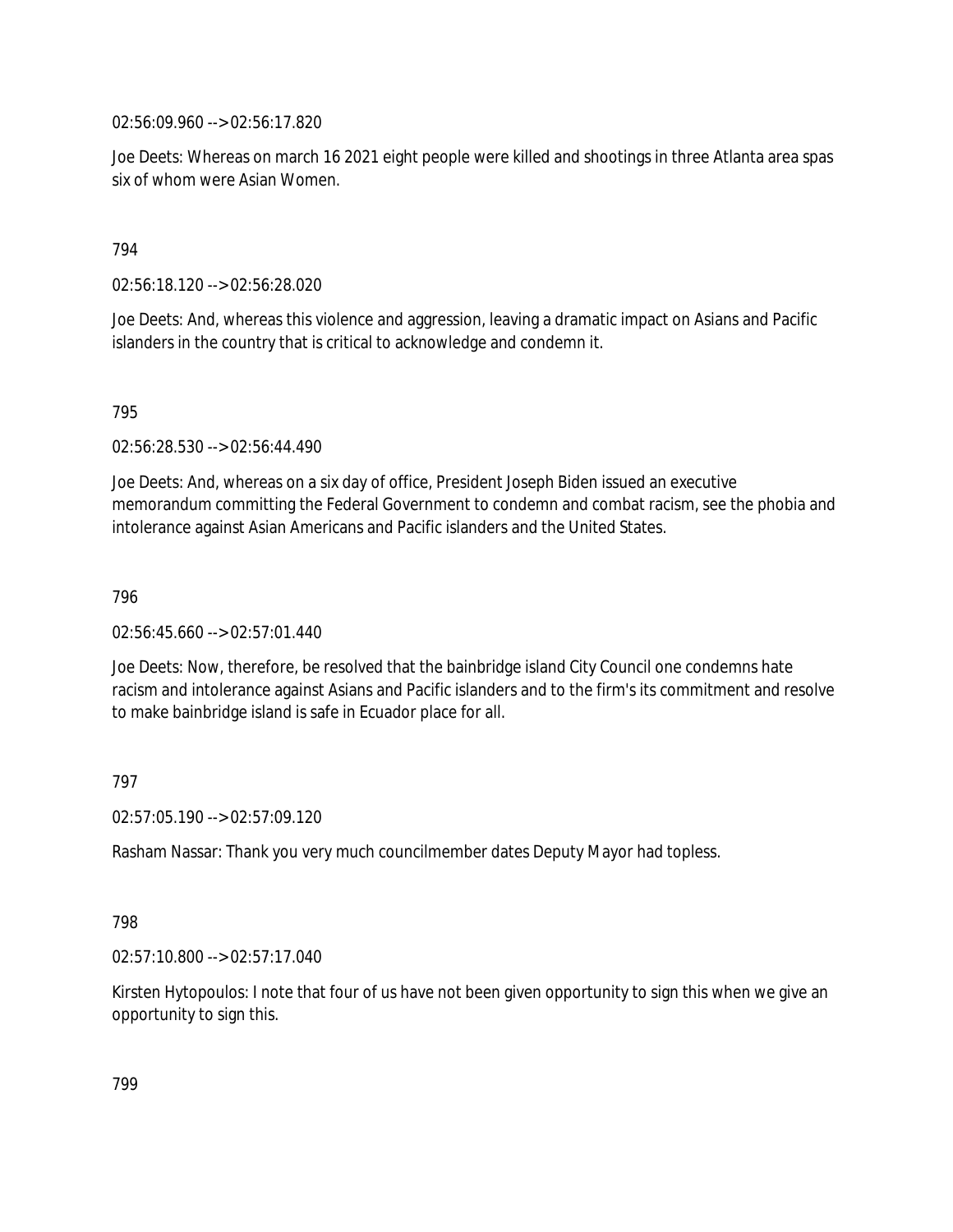02:57:18.540 --> 02:57:32.610

Joe Deets: i'm i'm well, it was because of opm a I could only do three so now that it's approved well assuming gets approved, I will knock on your door, maybe tomorrow how's that.

800

02:57:33.630 --> 02:57:41.070

Joe Deets: For you, and and, since this is my gig i'll just go ahead and handle over it, you can sign it, and then i'll deliver it to the city clerk yeah.

801

02:57:41.520 --> 02:57:46.080

Kirsten Hytopoulos: And you can send it electronically, I mean, most of us can probably do electronically to yeah.

802

02:57:46.110 --> 02:57:48.510

Joe Deets: Well, just to get the signatures on one page would be.

803

02:57:49.860 --> 02:57:50.880

Kirsten Hytopoulos: Great all right.

804 02:57:51.690 --> 02:57:52.170 Rasham Nassar: Does it.

805 02:57:53.400 --> 02:57:53.790 Joe Deets: Go ahead.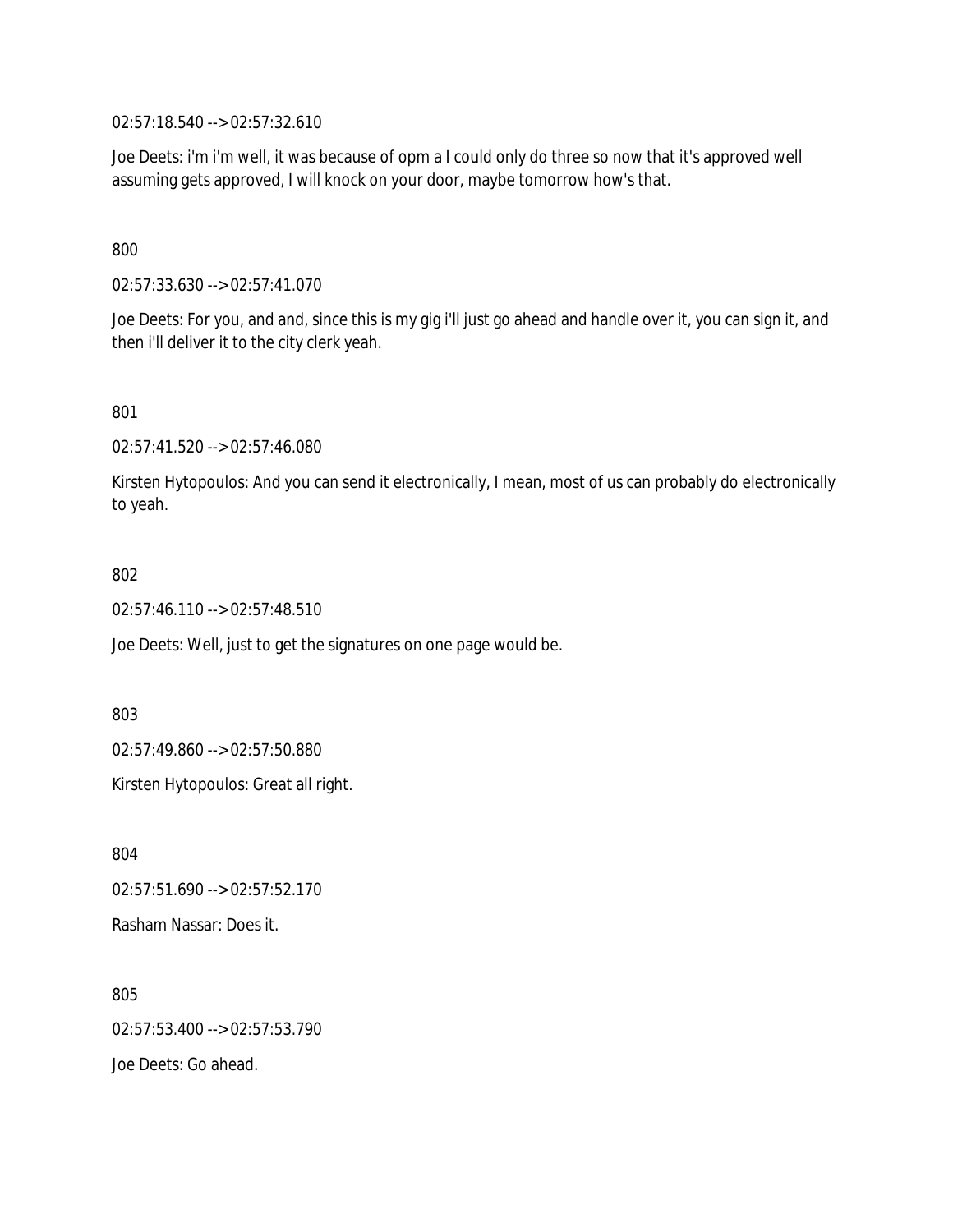02:57:54.840 --> 02:57:57.270

Rasham Nassar: Does the city clerk have the capacity to.

807

02:57:58.590 --> 02:58:02.850

Rasham Nassar: Add councilmember electronic signatures to proclamations.

808

02:58:03.870 --> 02:58:05.130

Rasham Nassar: Interesting manager city clerk.

809

02:58:05.970 --> 02:58:09.150

Christine Brown: near this city clerk yes, I can add electronic.

810

02:58:09.420 --> 02:58:25.770

Rasham Nassar: So if the for Council members that did not have an opportunity to sign the proclamation would like to have their signatures added, we can say so right now, and after the adoption is proclamation we can have the city clerk at our electronic signatures, so one two okay.

811

02:58:26.880 --> 02:58:34.200

Rasham Nassar: Great so city clerk I hope you capture that we would counsel would like to request all councilmember signatures attached to this proclamation.

812

02:58:37.800 --> 02:58:38.280

Rasham Nassar: Go ahead city.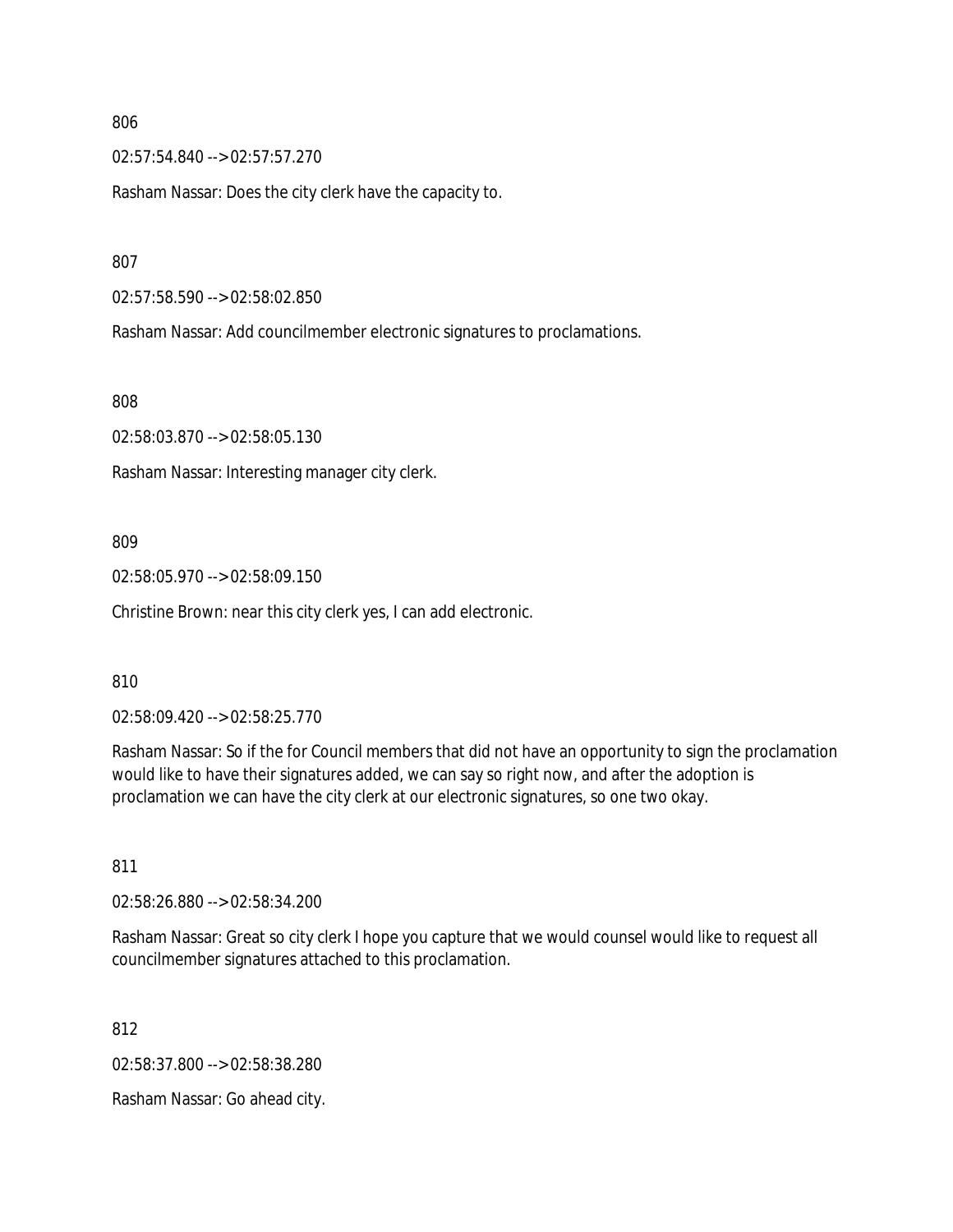#### 02:58:40.740 --> 02:58:44.520

Christine Brown: Thank you, I will follow up with a few of you to obtain your electronic signature.

814

02:58:45.120 --> 02:58:47.400

Rasham Nassar: Great Thank you councilmember deeds.

815

02:58:47.880 --> 02:58:55.950

Joe Deets: yeah I guess I should actually make the motion I moved to approve the proclamation condemning hate racism and intolerance against Asians and Pacific islanders.

816

02:58:57.750 --> 02:59:00.420

Rasham Nassar: councilmember pollock second that motion is there any further discussion.

817

02:59:01.800 --> 02:59:05.550

Rasham Nassar: All those in favor please say Aye Aye Aye opposed.

818

02:59:06.900 --> 02:59:13.290

Rasham Nassar: The APP motion passes unanimously Thank you counsel ever dates for bringing that forward.

819

02:59:13.920 --> 02:59:14.760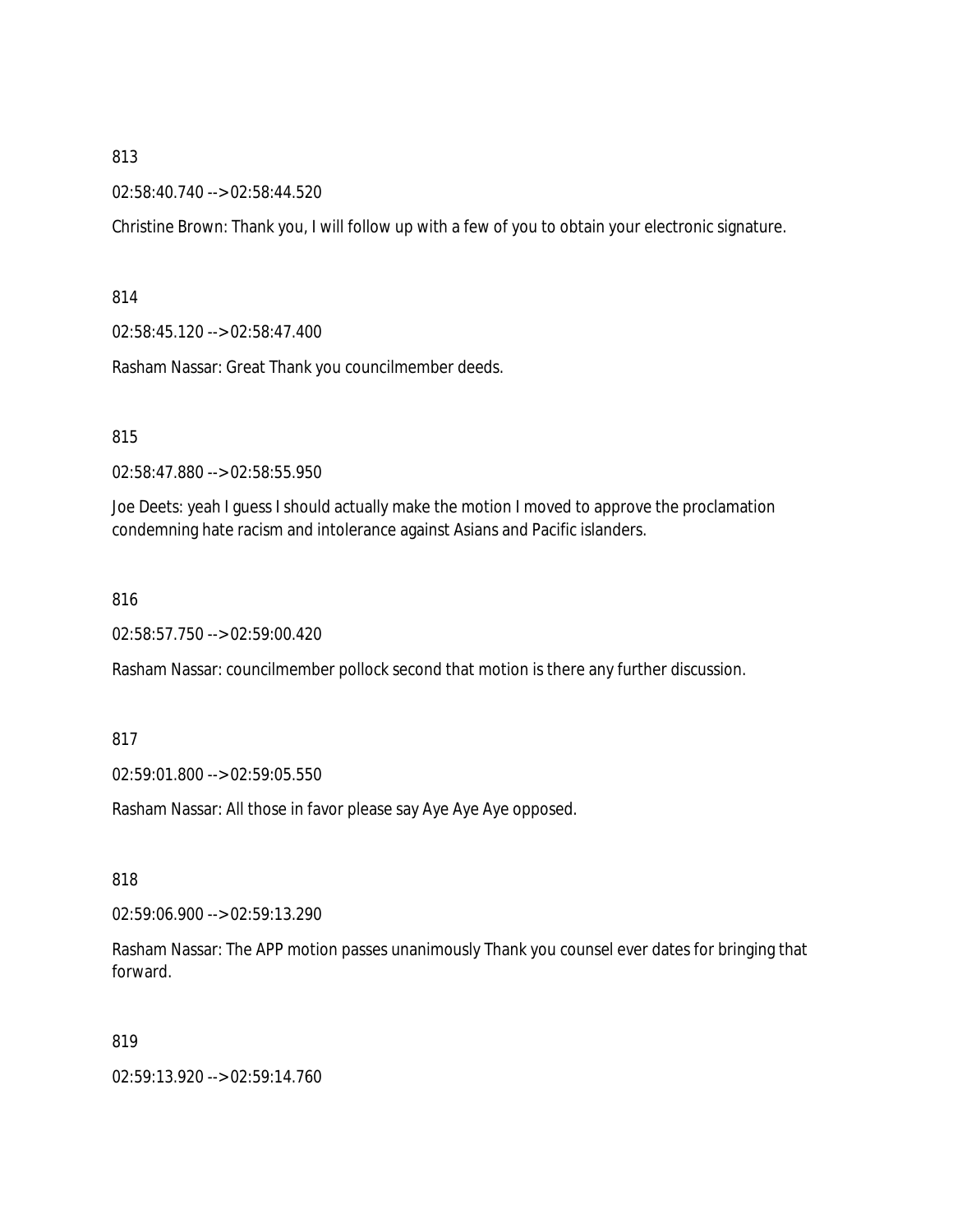Joe Deets: Thank you, colleagues.

820

02:59:15.720 --> 02:59:20.670

Rasham Nassar: Council nine o'clock i'm is it okay to take five.

## 821

02:59:22.740 --> 02:59:29.790

Rasham Nassar: Okay, so Council will take a five minute break it's about nine o'clock right now, we will return at around 905.

#### 822

02:59:30.840 --> 02:59:31.920

Rasham Nassar: See you back in five Council.

823

02:59:40.740 --> 02:59:42.930

Rasham Nassar: councilmember deets you are unmuted.

824

02:59:44.100 --> 02:59:44.430

Oh.

## 825

03:05:30.870 --> 03:05:35.580

Rasham Nassar: Okay, the time is 905 Council has returned from its break.

## 826

03:05:41.520 --> 03:05:42.270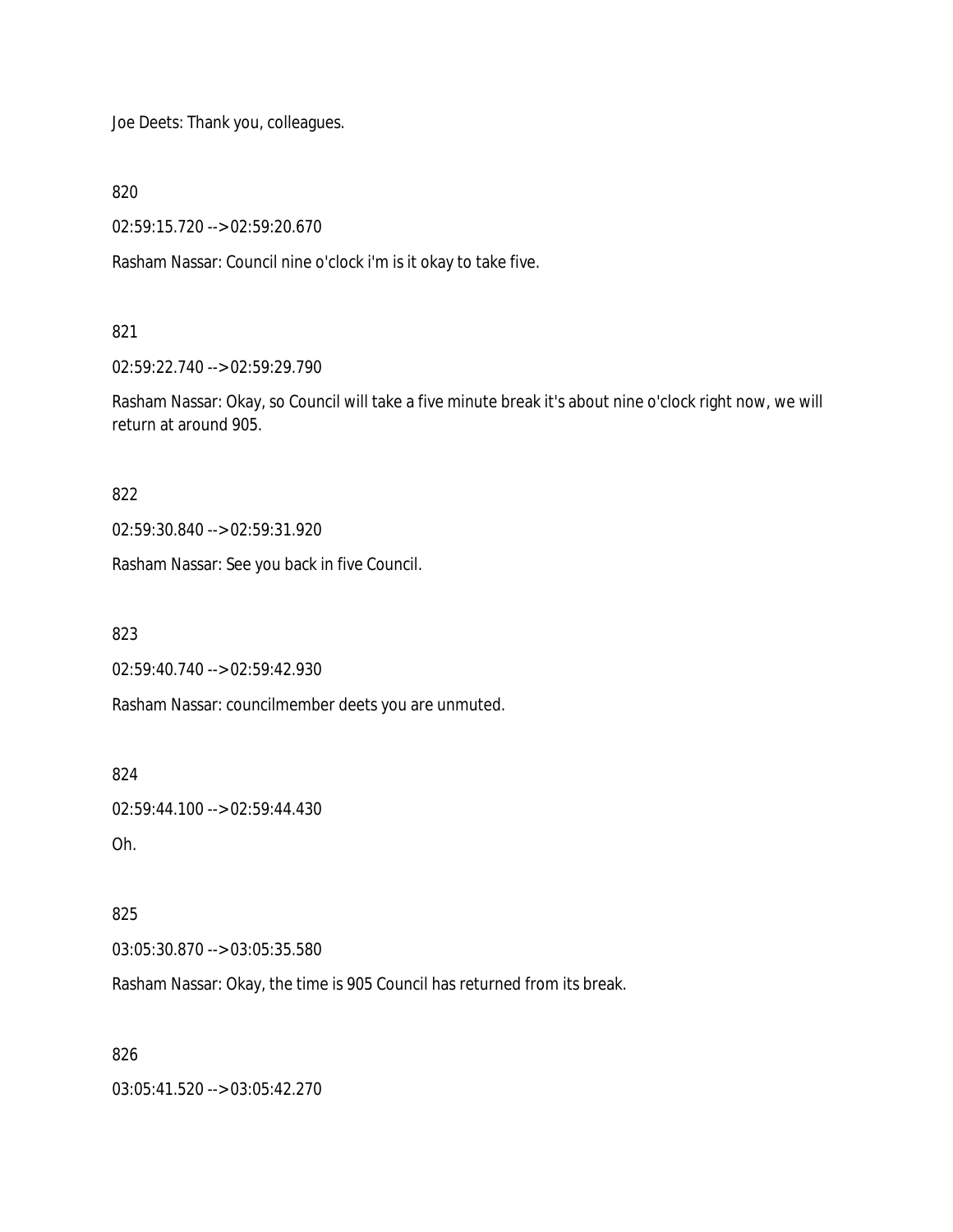Rasham Nassar: And we will.

827

03:05:45.060 --> 03:05:48.780

Rasham Nassar: move on our agenda now Council we are at item 10 see.

828

03:05:50.190 --> 03:06:02.340

Rasham Nassar: bainbridge island senior Community Center renovation project professional services agreement for architectural design services and public works director where's vicki is here to present this item for us tonight.

829

03:06:04.020 --> 03:06:04.710

Chris Wierzbicki: Even Council.

830

03:06:06.240 --> 03:06:24.720

Chris Wierzbicki: As mayor and sources this item is professional services agreement with coats design for the bainbridge island Community Center renovation project and just a little bit of background on how this process works for a professional service agreement like this the way we solicit these.

831

03:06:26.760 --> 03:06:33.270

Chris Wierzbicki: services is to put out a request for qualifications which is advertised and we.

832

03:06:34.380 --> 03:06:48.930

Chris Wierzbicki: receive responses from qualified firms to who are interested in doing the work we have a process for reviewing those those qualifications and ranking them and selecting a consultant, who we think is best.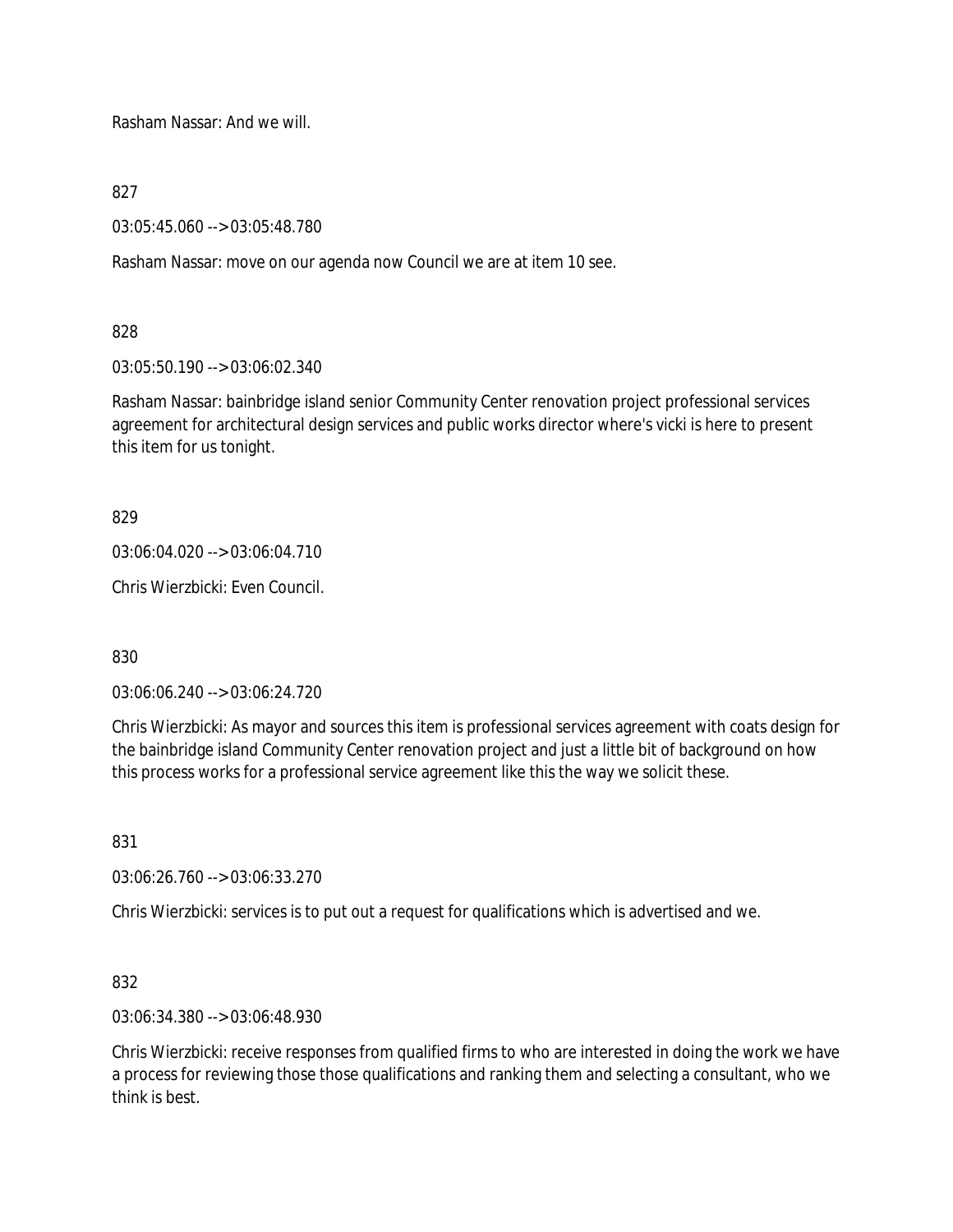03:06:51.180 --> 03:07:02.160

Chris Wierzbicki: Best will best serve the project, and then we negotiate a price with that particular consultant, and hopefully come to an agreement about the scope and price.

834

 $03:07:02.610 \rightarrow 03:07:10.500$ 

Chris Wierzbicki: And if we can't come to an agreement, then we move to usually a second ranked candidate or sometimes we advertise the project depending on.

## 835

03:07:11.340 --> 03:07:23.490

Chris Wierzbicki: How how the process went in this particular case, we advertise for these services and several weeks back and received two proposals from to qualified firms.

836

03:07:25.320 --> 03:07:25.770

Chris Wierzbicki: We.

837

03:07:26.820 --> 03:07:35.520

Chris Wierzbicki: reviewed those qualifications and we asked the two Members from the Magellan senior Center board to participate with us on an interview Panel for two firms.

838

03:07:36.150 --> 03:07:50.580

Chris Wierzbicki: And we all agreed that coats design was the better qualified candidate for this work we negotiated a scope with them to do the design services and came up with a cost of about \$84,000 which you see here.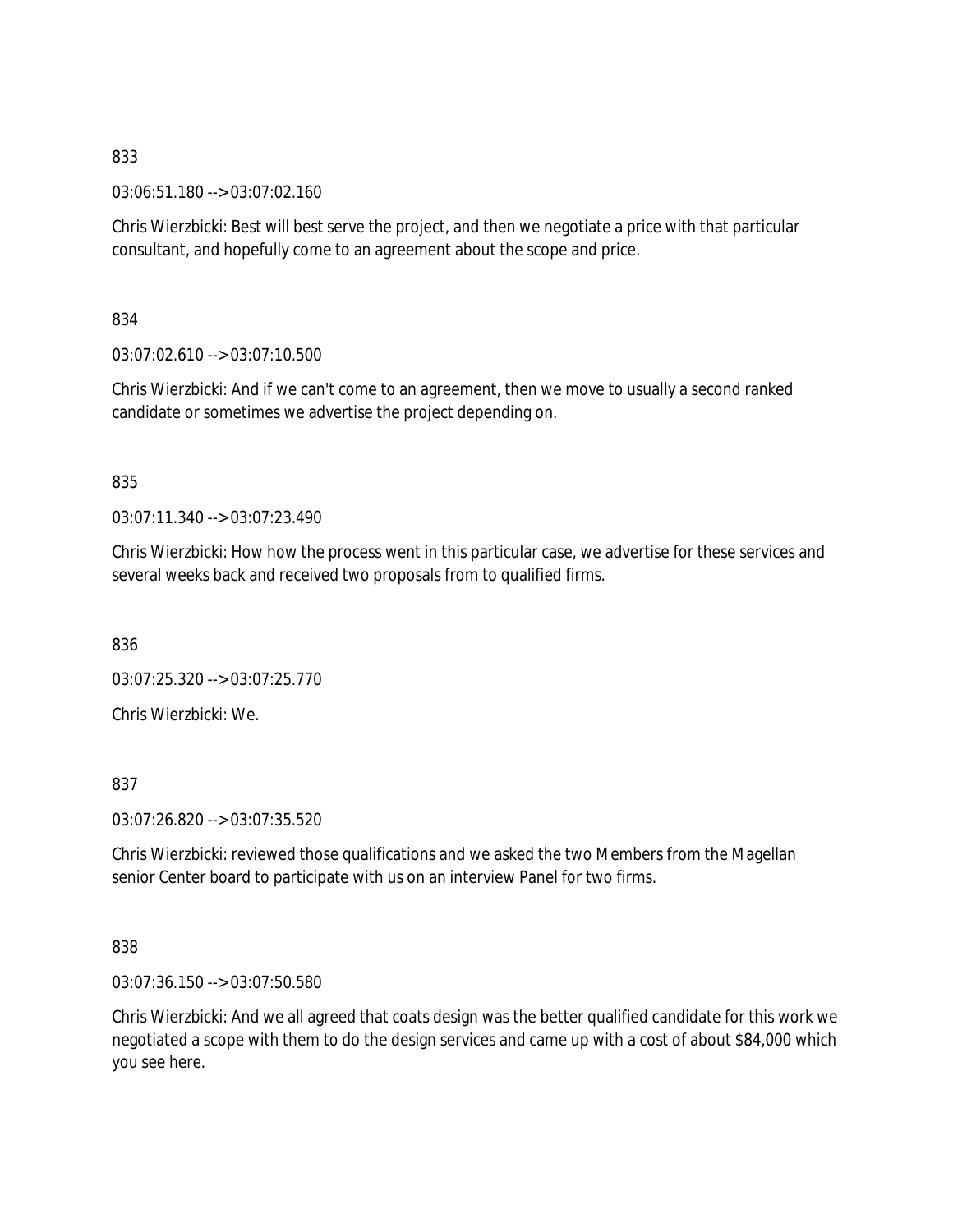03:07:51.150 --> 03:08:00.300

Chris Wierzbicki: And that is the contract, you see before you tonight, so we are very excited to get started with this work as as the senior Center it's on schedule and.

840

03:08:00.960 --> 03:08:12.630

Chris Wierzbicki: we'd like to get the design services wrapped up in the second and third quarter this year so that we can advertise for construction and build this project these renovations next year, so happy to answer any questions about that.

841

03:08:13.020 --> 03:08:14.910

Rasham Nassar: Okay, thank you remember pollock.

842

03:08:15.900 --> 03:08:16.260

On.

843

03:08:18.000 --> 03:08:26.910

Michael Pollock: I moved to approve the baby and senior our Community Center innovation project professional services or architectural designs for business.

844

03:08:28.140 --> 03:08:29.880

Rasham Nassar: Council members night or second set motion.

845

03:08:32.010 --> 03:08:32.850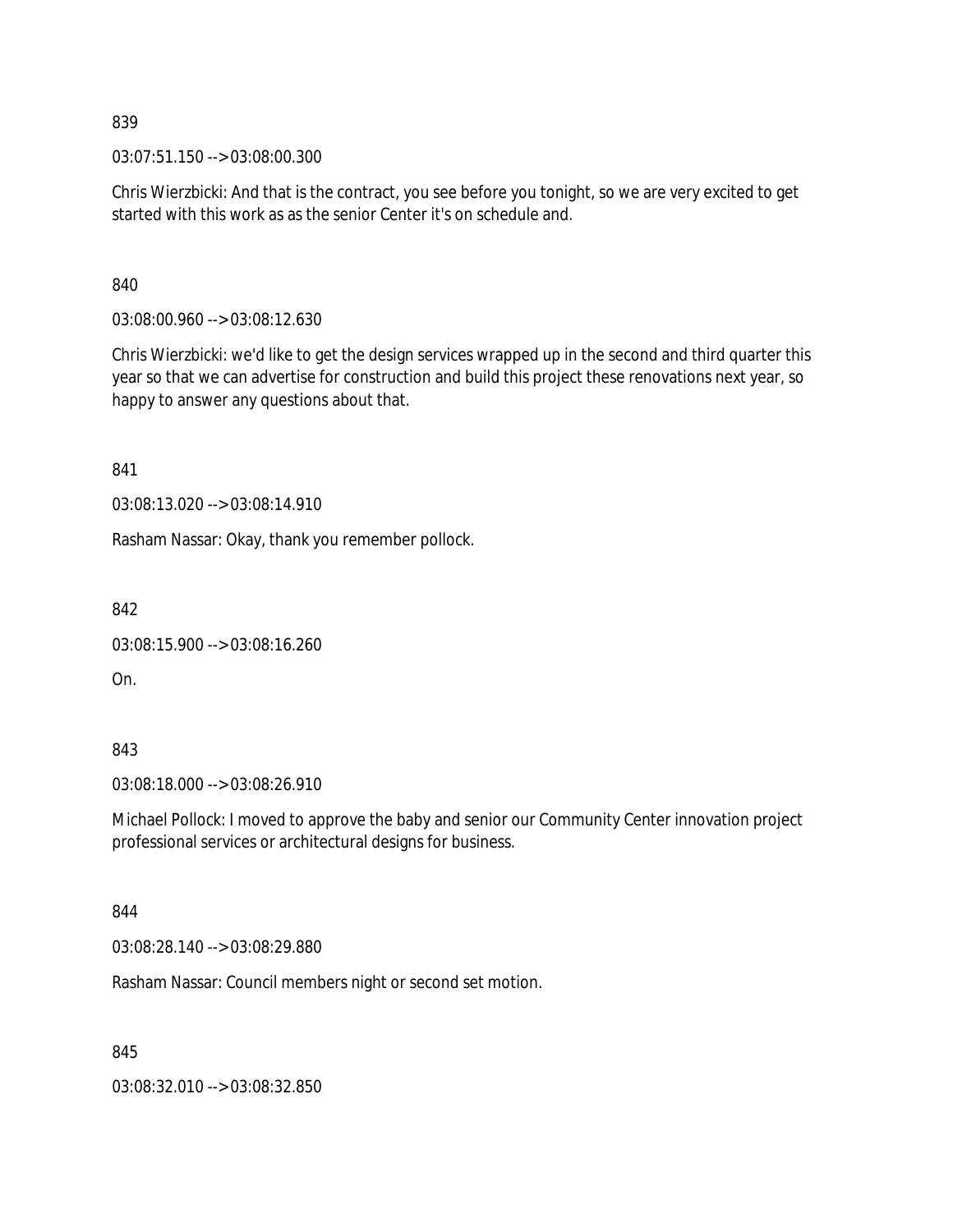Rasham Nassar: councilmember car.

846

03:08:35.280 --> 03:08:37.290

Christy Carr: Thanks I just had a couple quick questions.

## 847

03:08:38.520 --> 03:08:48.960

Christy Carr: I read this as the only exterior work being a chimney DEMO and roof repair, so it was characterized are described as an interior remodel so I was curious why the.

## 848

03:08:49.650 --> 03:08:57.930

Christy Carr: Scope had the design review board process and or pre application and if we're paying for them to do that, or if that's was just standard language.

849

03:08:58.230 --> 03:09:09.270

Christy Carr: And then i'm curious about just the city commonly need assistance with the bidding process, and if the bidding process is to the hourly as needed isn't that an additional service or why is that included.

850

03:09:10.980 --> 03:09:17.730

Chris Wierzbicki: i'll address those one, at a time, so the first one related to the design review board, I think, as a part of the conversation you had with.

851

03:09:18.690 --> 03:09:31.680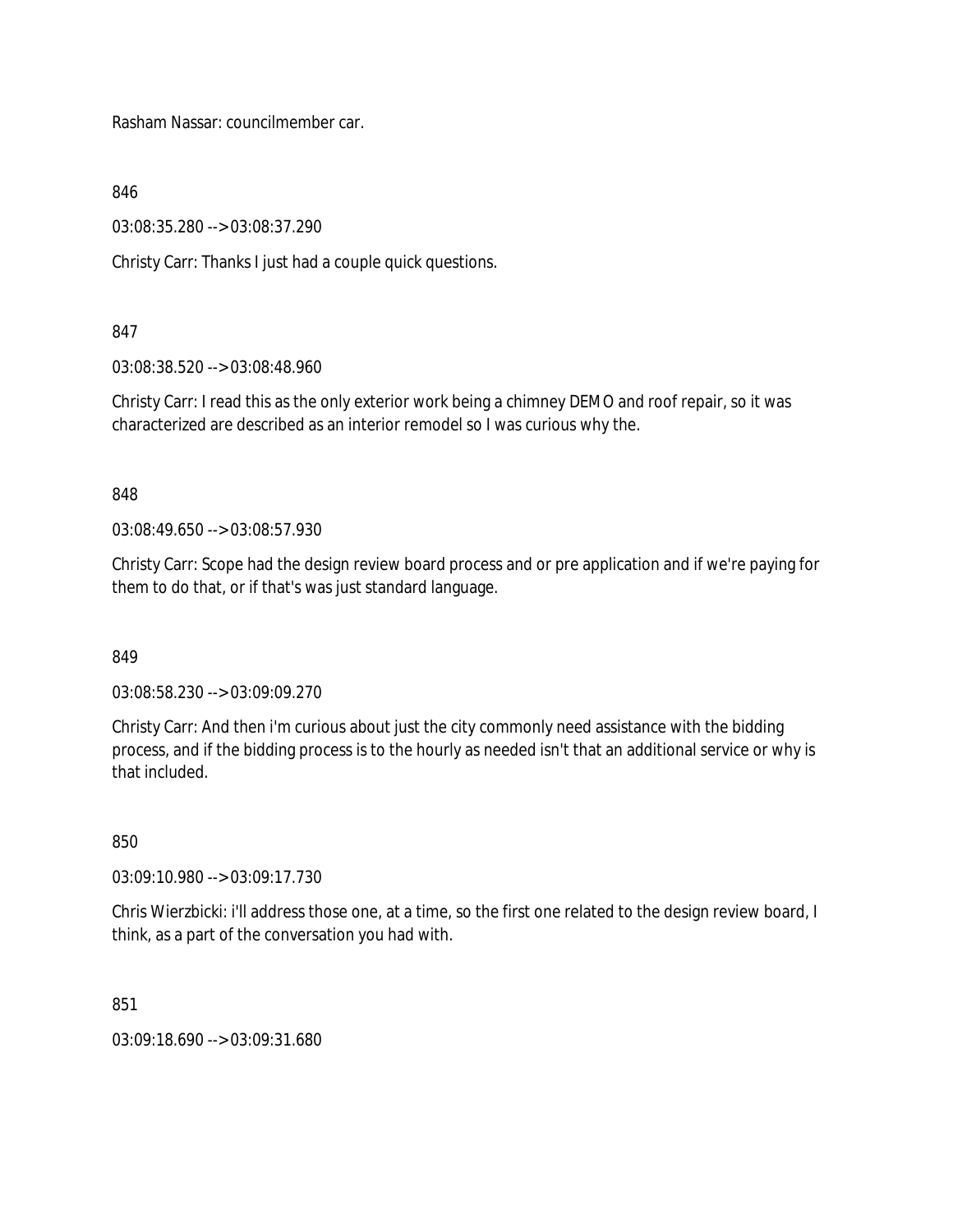Chris Wierzbicki: consultant about the scope we tried to include all the potential things that could come up as part of the process, and there are times when the design review board is interested in reviewing some of these products, even when they're not.

852

03:09:33.030 --> 03:09:44.310

Chris Wierzbicki: When they're interior only as it's like a courtesy, so to speak, so we included that in case there is a potential for that for for that committee to be interested in seeing this secondly.

853

03:09:45.540 --> 03:09:50.820

Chris Wierzbicki: It is common for a consultant to help us review bids and ensure that.

#### 854

03:09:51.870 --> 03:10:02.130

Chris Wierzbicki: that the work is in line with enlightenment and the costs are in alignment with with the scope that was prepared by the designer and I do believe those services are included with this country.

855

03:10:07.350 --> 03:10:09.270

Rasham Nassar: And the other Council discussion on this topic.

856

03:10:11.790 --> 03:10:16.740

Rasham Nassar: Okay, seeing none there's a motion on the floor that's been seconded all those in favor please say Aye.

857

03:10:17.250 --> 03:10:18.060

Christy Carr: Aye Aye.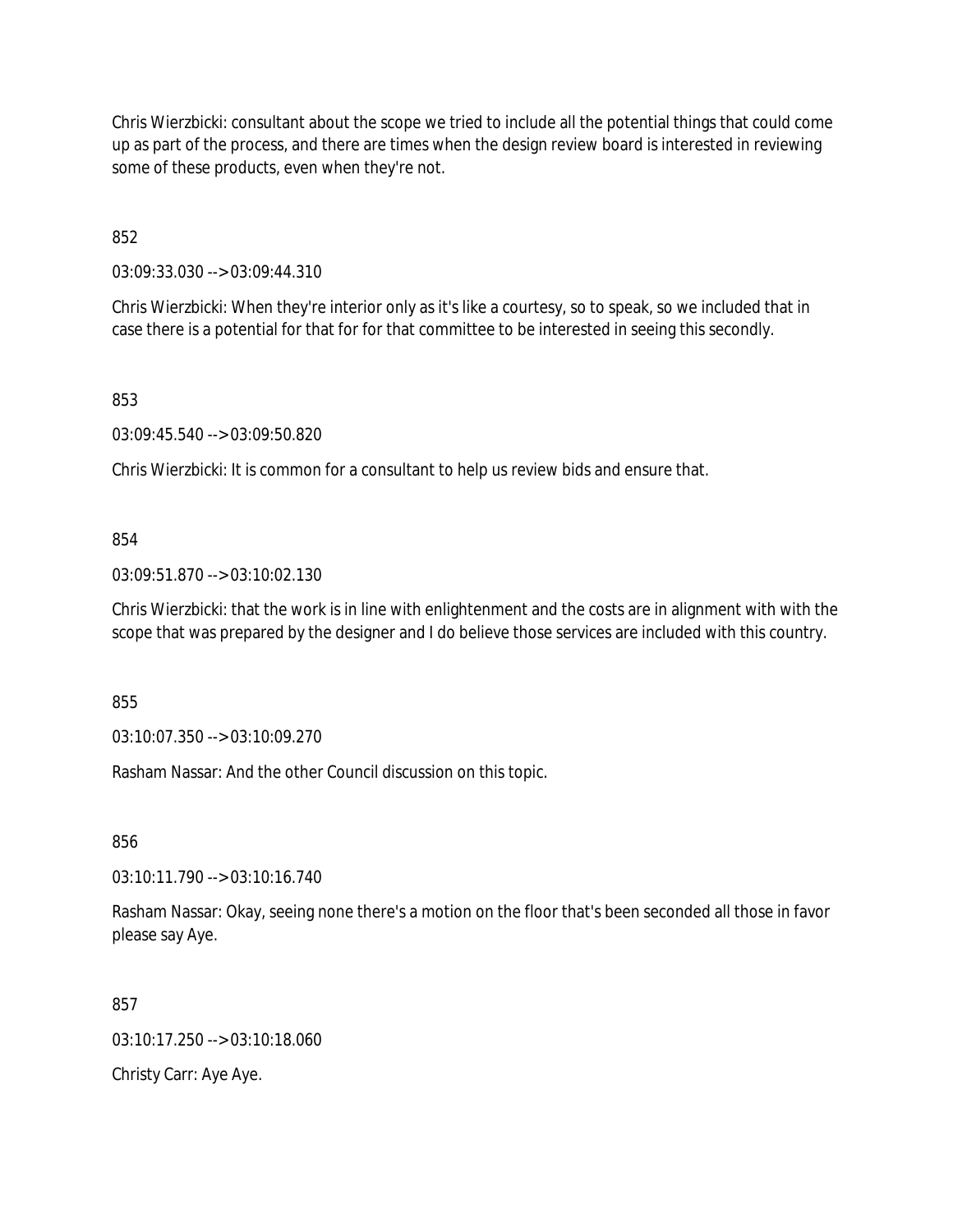03:10:18.660 --> 03:10:19.380

Rasham Nassar: Any opposed.

859

03:10:20.670 --> 03:10:22.170

Rasham Nassar: That motion passes unanimously.

860

03:10:22.470 --> 03:10:23.910

Rasham Nassar: Thank you very much public works director.

861

03:10:24.120 --> 03:10:35.610

Rasham Nassar: Thank you, and Council will now move on and its agenda, we are on item 11 which is new business item 11 what was formerly item 11 a appointment to the ethics Board was pulled by Council from tonight's agenda.

862

03:10:36.000 --> 03:10:48.780

Rasham Nassar: And we have added a new item 11 a, which is a five minute discussion of the decision from the salary Commission Deputy Mayor had topless you requested this item be added, so I would defer to you to introduce it to the Council.

863

03:10:49.590 --> 03:10:57.630

Kirsten Hytopoulos: yeah I feel like the minimum that I think we need to accomplish here is, we just need to alert this the Community to just the bare bone facts, the facts that.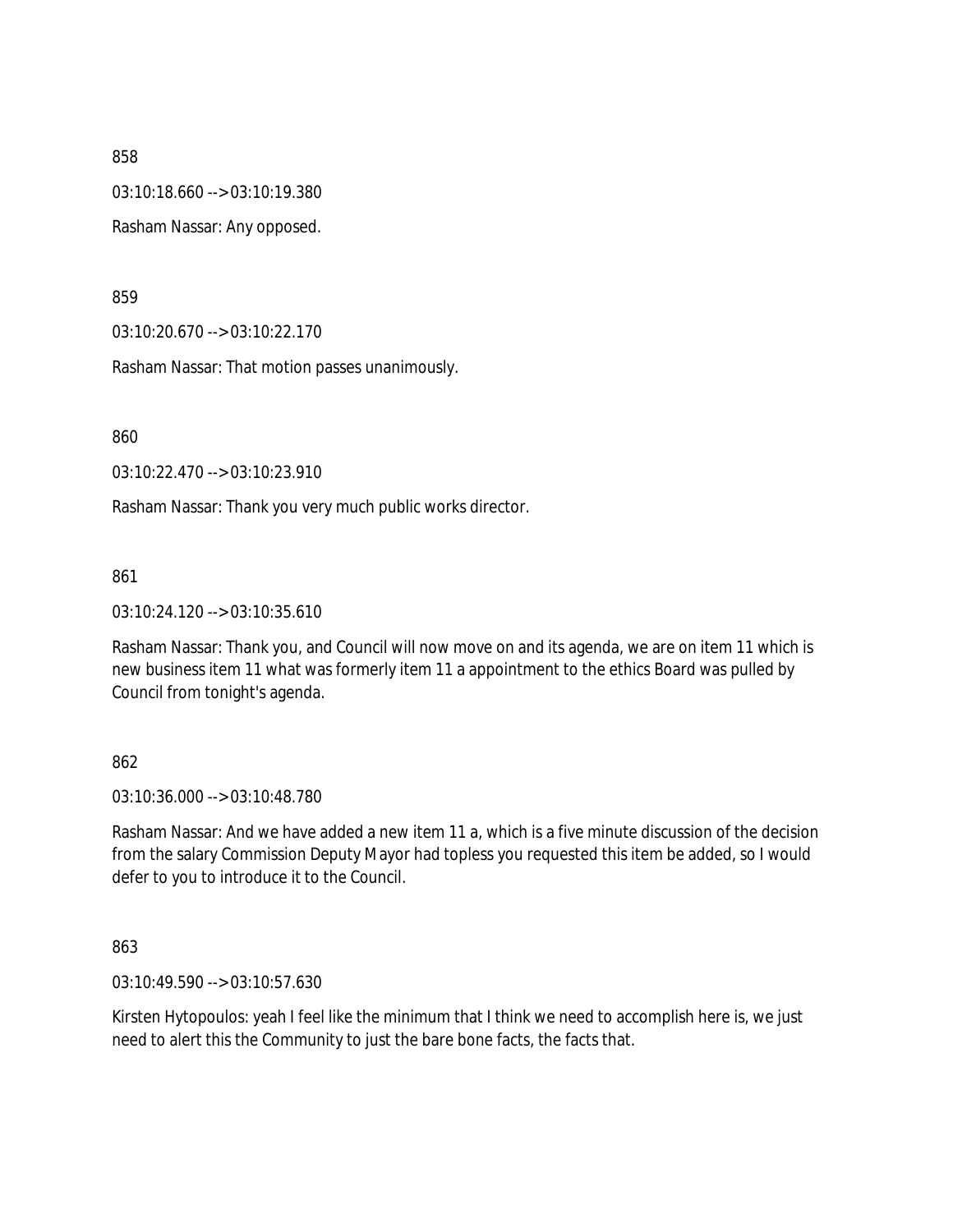03:10:58.050 --> 03:11:06.150

Kirsten Hytopoulos: There was a salary Commission that meets supposed to meet every seven years actually our salaries have not been raised, for I think 12 years 13 years.

865

03:11:06.540 --> 03:11:11.790

Kirsten Hytopoulos: It did it did convene a did meet over a period of time it has raised our our salaries.

866

03:11:12.690 --> 03:11:27.600

Kirsten Hytopoulos: it's not something we get to approve we received it, it raised our salaries were a love it or i'm sorry \$1,000 a month and they've been raised three 3000 month the mayor's has been raised from correct me if i'm wrong is at 12 54,000 a month.

### 867

03:11:28.950 --> 03:11:35.940

Kirsten Hytopoulos: The those have gone and those have gone effect, we will start receiving that soon, and the reason, this is it was important to me to come on today.

868

03:11:36.960 --> 03:11:43.440

Kirsten Hytopoulos: was because there is in the RC w is a provision and ends up the city metro city attorney will correct me if i'm wrong.

869

03:11:43.830 --> 03:11:55.440

Kirsten Hytopoulos: there's a provision that allows, although we can't change that in any manner there's a provision that allows the Community if the Community is not happy with those numbers to overturn them through a referendum.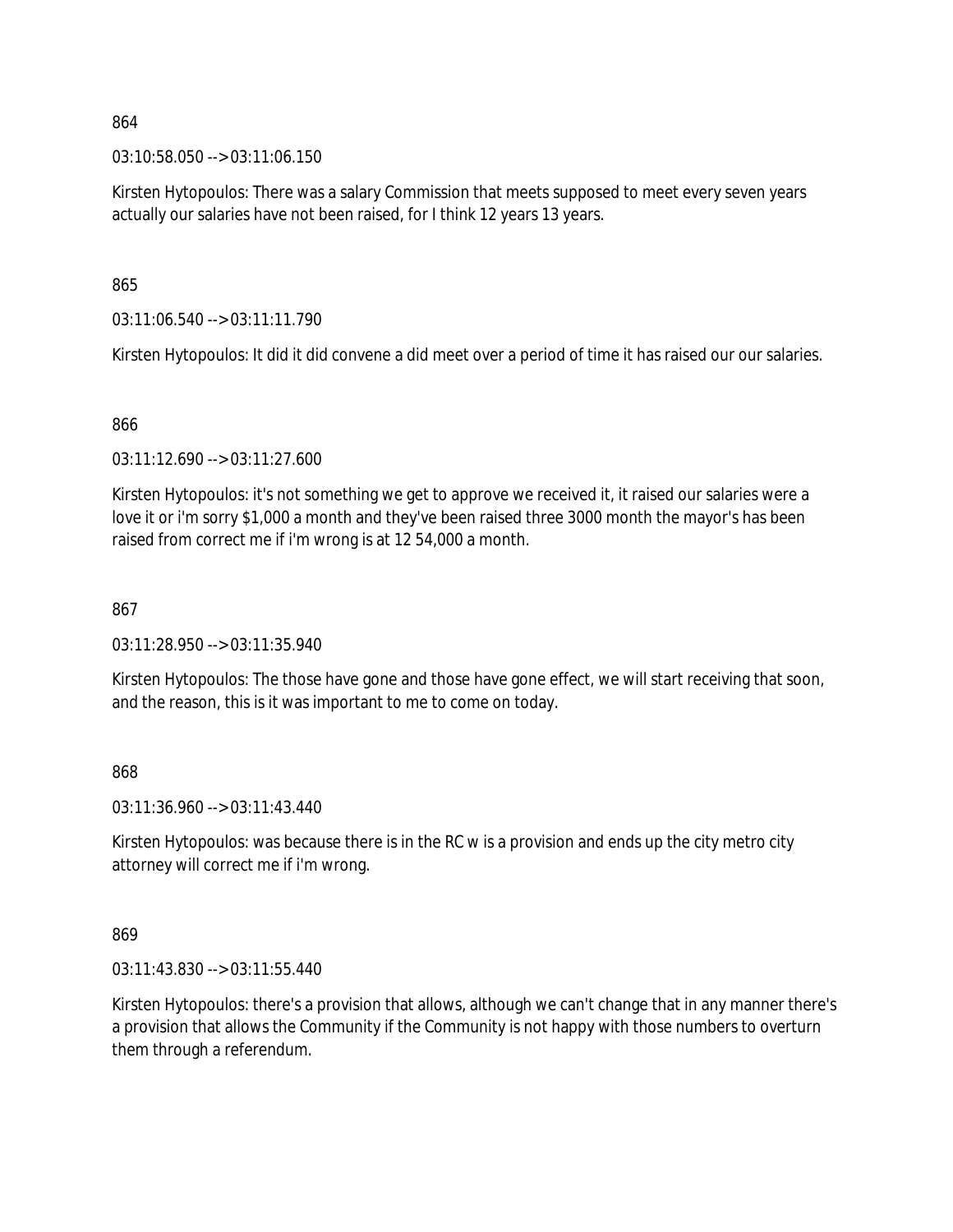$03:11:57.060 \rightarrow 03:12:01.950$ 

Kirsten Hytopoulos: may only have 30 days to do that, after they go into effect, and as I understand that they went into effect.

871

03:12:02.790 --> 03:12:09.210

Kirsten Hytopoulos: When those were submitted from the salary Commission and and please correct me if i'm wrong city manager city attorney.

872

03:12:09.870 --> 03:12:18.690

Kirsten Hytopoulos: On the 19th So hopefully you'll yes, the 19th so that's underway, that was really important to me so that's number one and and the city.

873

03:12:19.200 --> 03:12:27.870

Kirsten Hytopoulos: I just want the Community Community community to know that you can look into the referendum process but going to Mrs see the mrc website and learn about that.

874

03:12:28.590 --> 03:12:33.420

Kirsten Hytopoulos: And I will post my Facebook page something about that I know that there's some people in the Community who are going to look into this.

875

03:12:34.590 --> 03:12:41.910

Kirsten Hytopoulos: As that's that's what I thought we minimally need to do I want us to put this on as a future conversation soon as a Council.

876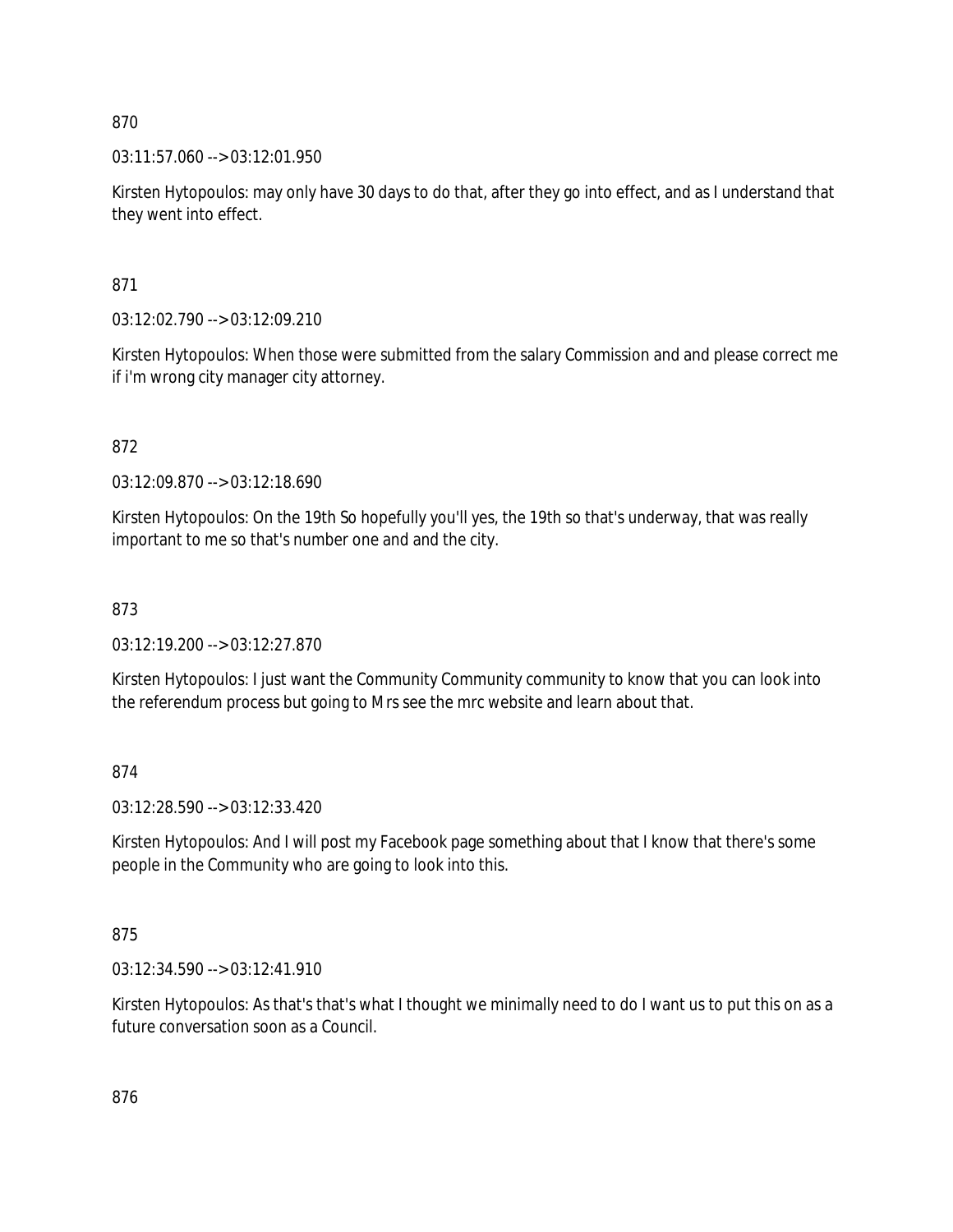03:12:42.210 --> 03:12:50.040

Kirsten Hytopoulos: I think it's a policy decision point for us because I do think that there are potentially things that we can do if the Community is not asked act.

# 877

03:12:50.580 --> 03:13:06.030

Kirsten Hytopoulos: And I think this is such a significant raise that if they do not act, we need to try to act because I don't think that that our our city can afford this, this is an enormous raise it, as I understand it puts us up above commits Community like bellevue to coma.

878

03:13:07.170 --> 03:13:18.210

Kirsten Hytopoulos: And if we can't provide affordable housing in this Community, I mean this is going to be something like \$180,000 more a year that we're going to have to figure out how to find in our budget.

879

03:13:18.630 --> 03:13:27.720

Kirsten Hytopoulos: And I think probably Just about everyone on here could could happily use the additional funds I don't think anyone on here couldn't somehow use the money, but so could our Community.

880

03:13:28.770 --> 03:13:34.350

Kirsten Hytopoulos: And Councils long needed some sort of a raise, but this was just too much and.

881

03:13:35.370 --> 03:13:42.330

Kirsten Hytopoulos: If there's options out there for us to figure out how to undo this am i'd like the city attorney to come back and i'd like to hear what the rest of you think.

882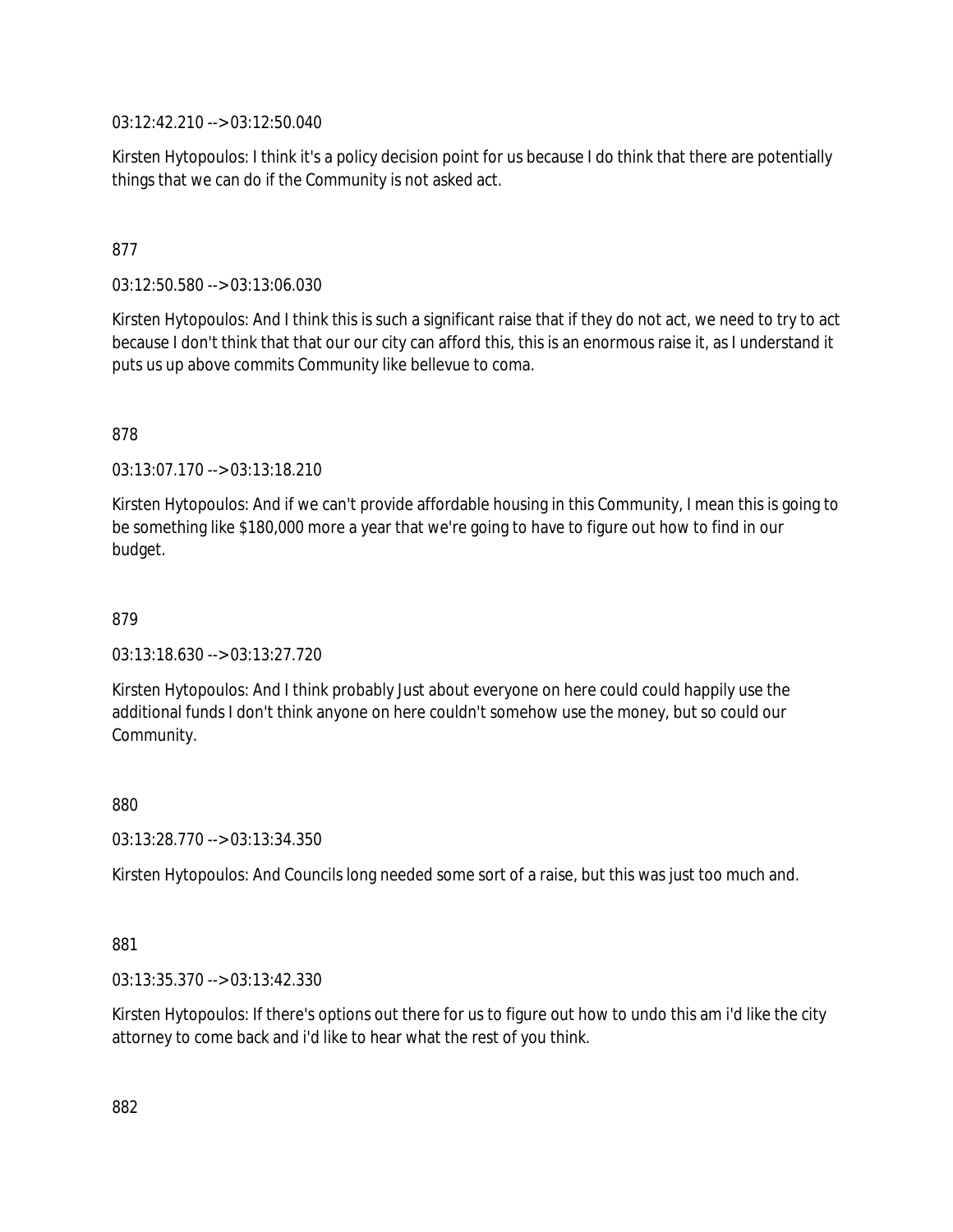03:13:42.780 --> 03:13:51.510

Kirsten Hytopoulos: and help us figure out if we can undo this statutorily I mean through the through the bi MC if the Community doesn't overturn it so i'd like us to talk about that because.

### 883

03:13:52.200 --> 03:14:03.270

Kirsten Hytopoulos: The administration is going to be coming back into asking us how are you going to fund this, and this is the equivalent of US hiring an F T who might have been an affordable housing planner or something.

884

03:14:04.380 --> 03:14:13.350

Kirsten Hytopoulos: If we can't figure it out the can't do anything about it, we can't, but I think as policymakers, we need to have the conversation so that's my two bits.

885

03:14:19.470 --> 03:14:21.660

Rasham Nassar: Any other councilmember comments councilmember Schneider.

886

03:14:24.540 --> 03:14:32.160

Leslie Schneider: um I guess the main thing I want to just really stand behind is the transparency of the.

887

 $03:14:34.560 \rightarrow 03:14:35.970$ 

Leslie Schneider: With the public.

888

03:14:37.170 --> 03:14:46.890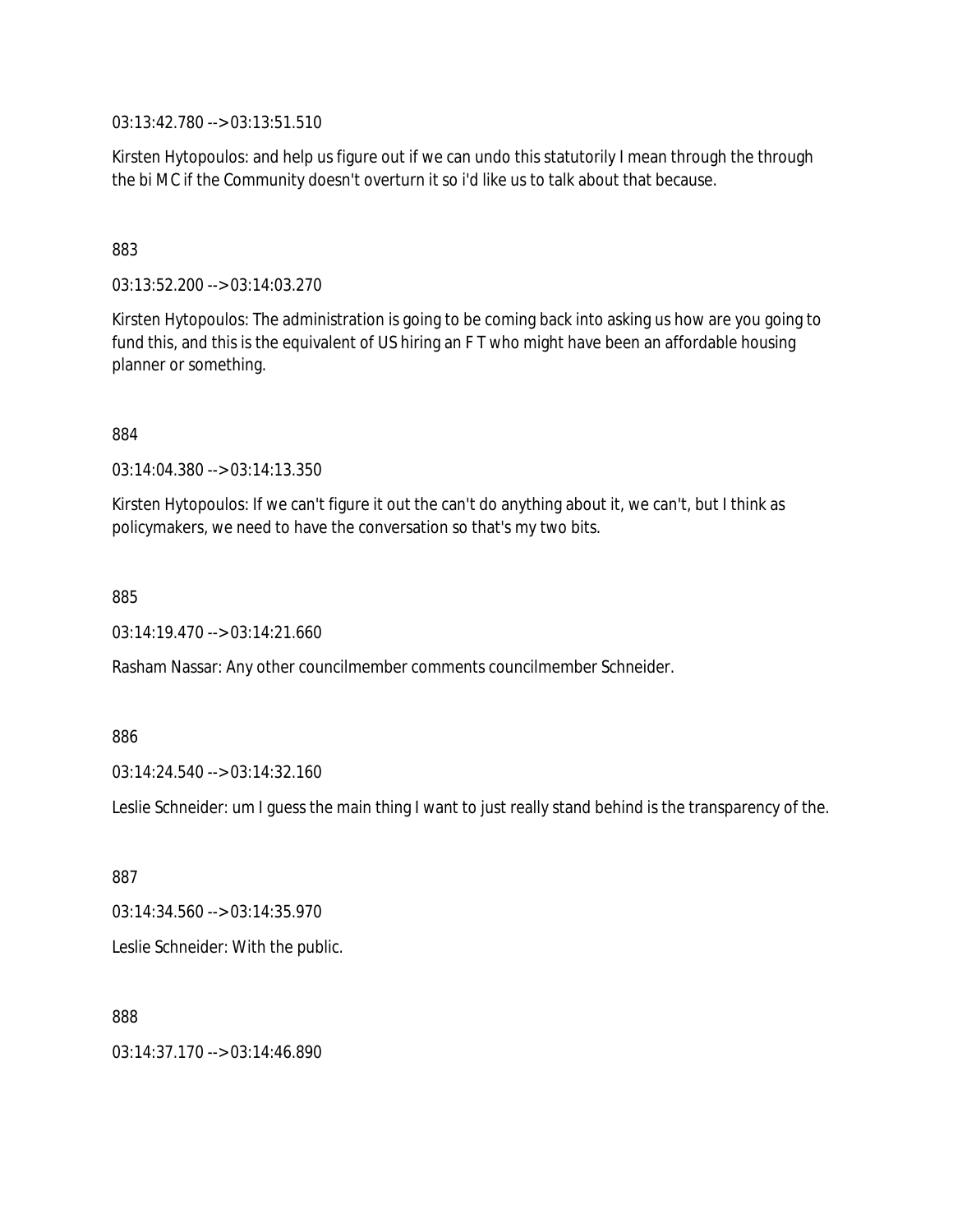Leslie Schneider: I mean you know here I am on Council and the entire time that the salary Commission was meeting I thought that it that their votes to raise.

889

03:14:47.340 --> 03:14:54.300

Leslie Schneider: Salaries wouldn't even apply to me because I was already inside of my term right, and so I was wrong.

## 890

03:14:55.080 --> 03:15:14.790

Leslie Schneider: So I just, I feel, and I didn't know until today that there was a public process for potentially rolling this back, and so you know my main concern is that is about public education for me this is for everyone else um so anyway.

## 891

03:15:16.380 --> 03:15:23.160

Leslie Schneider: I think it's definitely worth us us talking about and I support the the transparency.

892

03:15:24.990 --> 03:15:25.890

Rasham Nassar: councilmember car.

893

03:15:27.510 --> 03:15:32.100

Christy Carr: Thanks i'm sorry I lost track of this agenda item, are we talking about adding it to a future agenda.

## 894

03:15:32.190 --> 03:15:43.050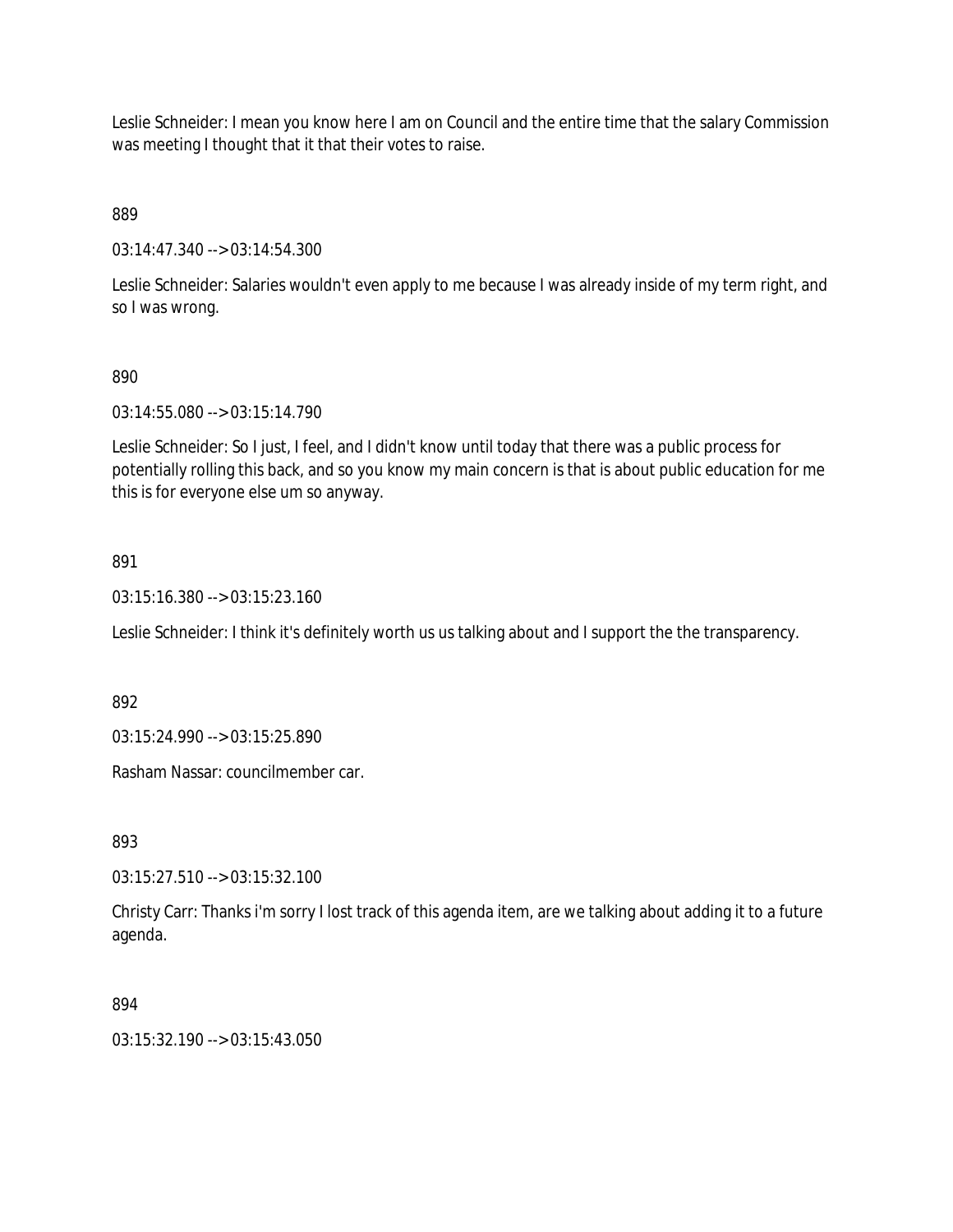Christy Carr: Or are we just talking about this right now, because if we're talking about it, right now, then I guess I have comments, but if we're just talking about adding it to a feature agenda item and a future time, then I think there.

895

03:15:43.440 --> 03:15:51.210

Christy Carr: Probably is Council support to do that and we don't need to be talking about it now, so I don't quite I don't know what what it is we're talking about.

## 896

03:15:53.490 --> 03:16:08.160

Rasham Nassar: Is there if there's a majority of Council members that would support just deferring this discussion to the soonest possible availability I would assume that we'd want to talk about it during next week study session, although I don't know how book that.

## 897

03:16:10.020 --> 03:16:15.930

Rasham Nassar: Agenda as, but I want to hear from all Council members, I mean if there's a majority that supports that we can certainly add it.

## 898

03:16:17.160 --> 03:16:25.110

Rasham Nassar: I don't know and also turn to the city attorney because my understanding is that the process happens within the salary Commission because Council members.

899

03:16:25.470 --> 03:16:37.500

Rasham Nassar: are not meant to be involved in discussions of their own agenda of their own salaries being that it does apply to us, so I have a little bit of concern about that I don't want to portray to the public that we have.

900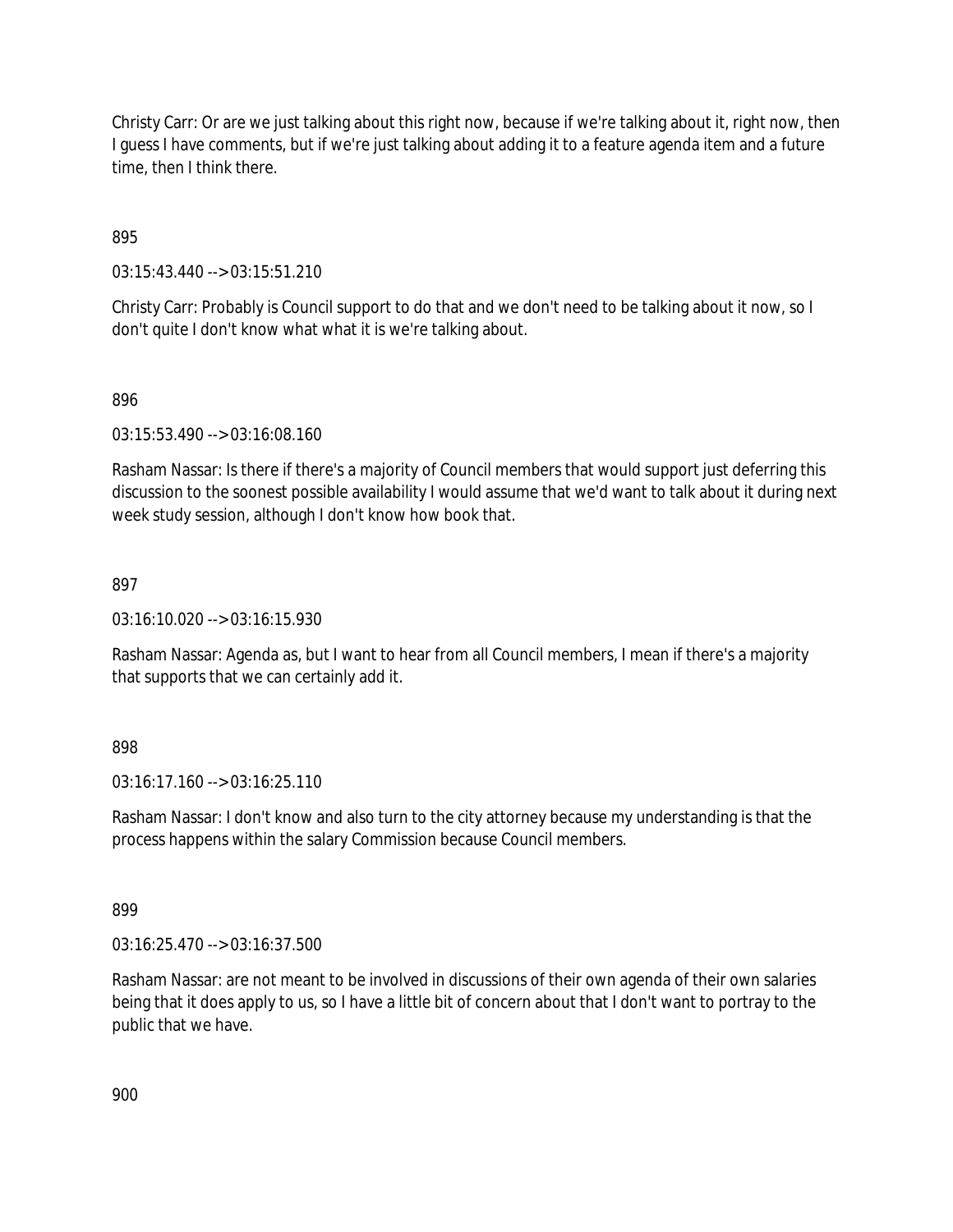03:16:38.010 --> 03:16:43.260

Rasham Nassar: Any ability at all to influence or determine the outcome of our salaries, one way or the other.

901

03:16:45.510 --> 03:16:47.580

Rasham Nassar: city attorney do you have any thoughts on that.

902

03:16:49.080 --> 03:16:55.770

Joe Levan: Yes, there's a as the Council knows there's a provision in the city code that is very similar to or pursuant to.

## 903

03:16:56.220 --> 03:17:12.210

Joe Levan: Provision and State law related to our Commission so past the past Council adopted this in the code, so the Commission determines what your salary is going to be and it happens every seven years, so the you don't have a direct say over what that what your compensation is going to be.

904

03:17:13.680 --> 03:17:25.140

Joe Levan: But there it's in terms of the process that fema or topless is talking about there is a provision related to a referendum, and there is a 30 day provision related to that.

905

03:17:25.650 --> 03:17:34.320

Joe Levan: So that I think that's part of what customer had top where debbie Mira topless is referring to that clock starts ticking starting on April 19.

906

03:17:37.050 --> 03:17:58.080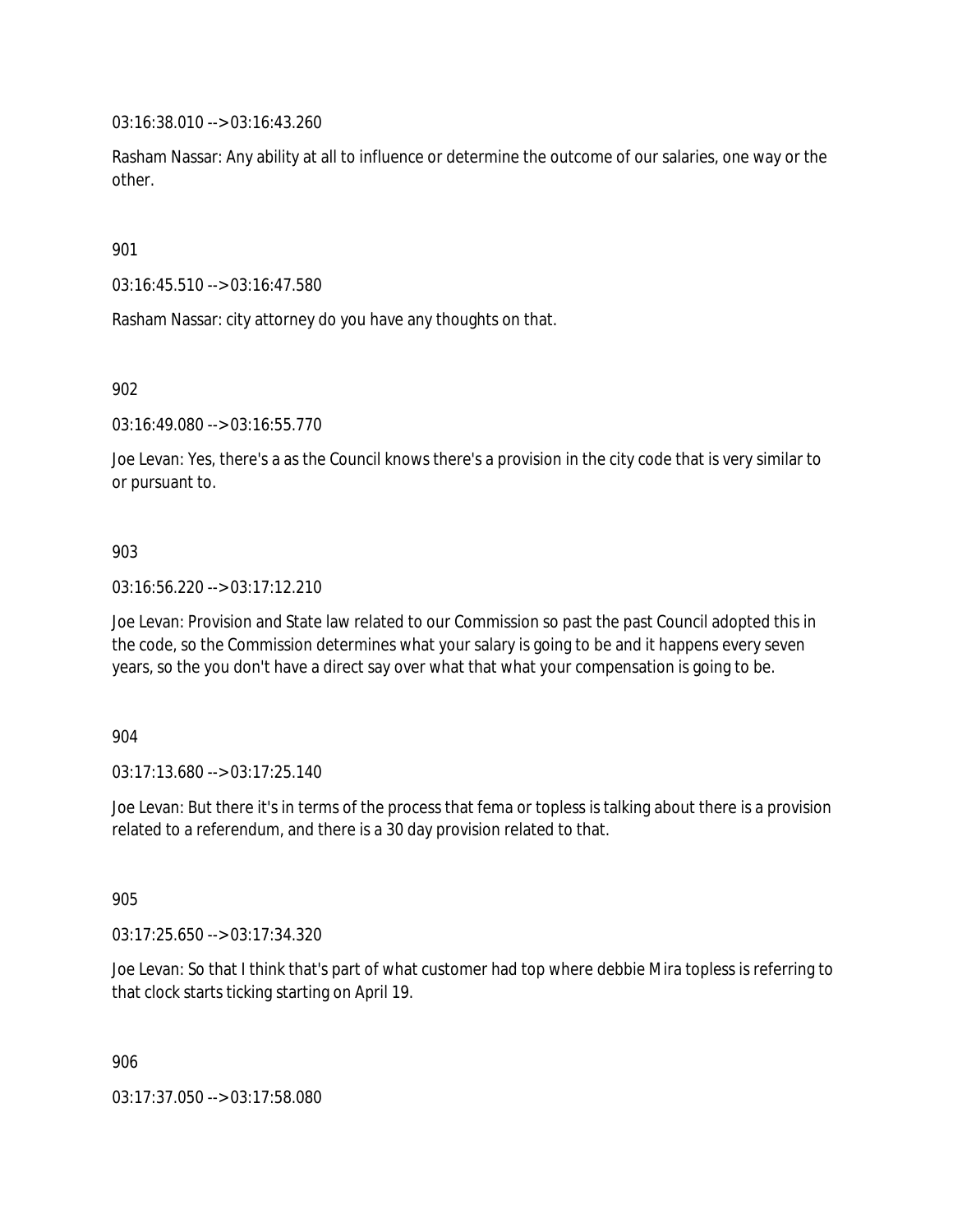Rasham Nassar: Okay um and then one more question for us to the Attorney we heard Deputy Mayor suggests that Council might be able to have some sort of decision making, or legislative authority to weigh in or or potentially influence the salary commission's decision or change, it is that true how.

907

03:17:58.140 --> 03:18:07.650

Joe Levan: Does the mirror I topless left to talk about about what she's thinking about in that regard there's no you don't the code is what it is so that it's not a matter of changing the code or or.

## 908

03:18:08.130 --> 03:18:18.150

Joe Levan: or doing it that way, because the that the Commission, it has been duly established and it's made its decision and made that referral, so the Deputy Mayor can speak to that issue she'd like.

## 909

03:18:19.020 --> 03:18:27.330

Kirsten Hytopoulos: To be mayor yeah well two things, and this goes one thing to cancel our cars, asking me, am I saying we should say anything about this i'm telling all of you.

910

03:18:28.080 --> 03:18:35.880

Kirsten Hytopoulos: In my opinion, once the Community finds out that we've just been awarded \$3,000 a month and \$4,000 in the in the case of the mayor.

911

03:18:36.180 --> 03:18:39.720

Kirsten Hytopoulos: they're going to want to know what we think about that, and I think we should go on the record so.

## 912

03:18:39.990 --> 03:18:46.710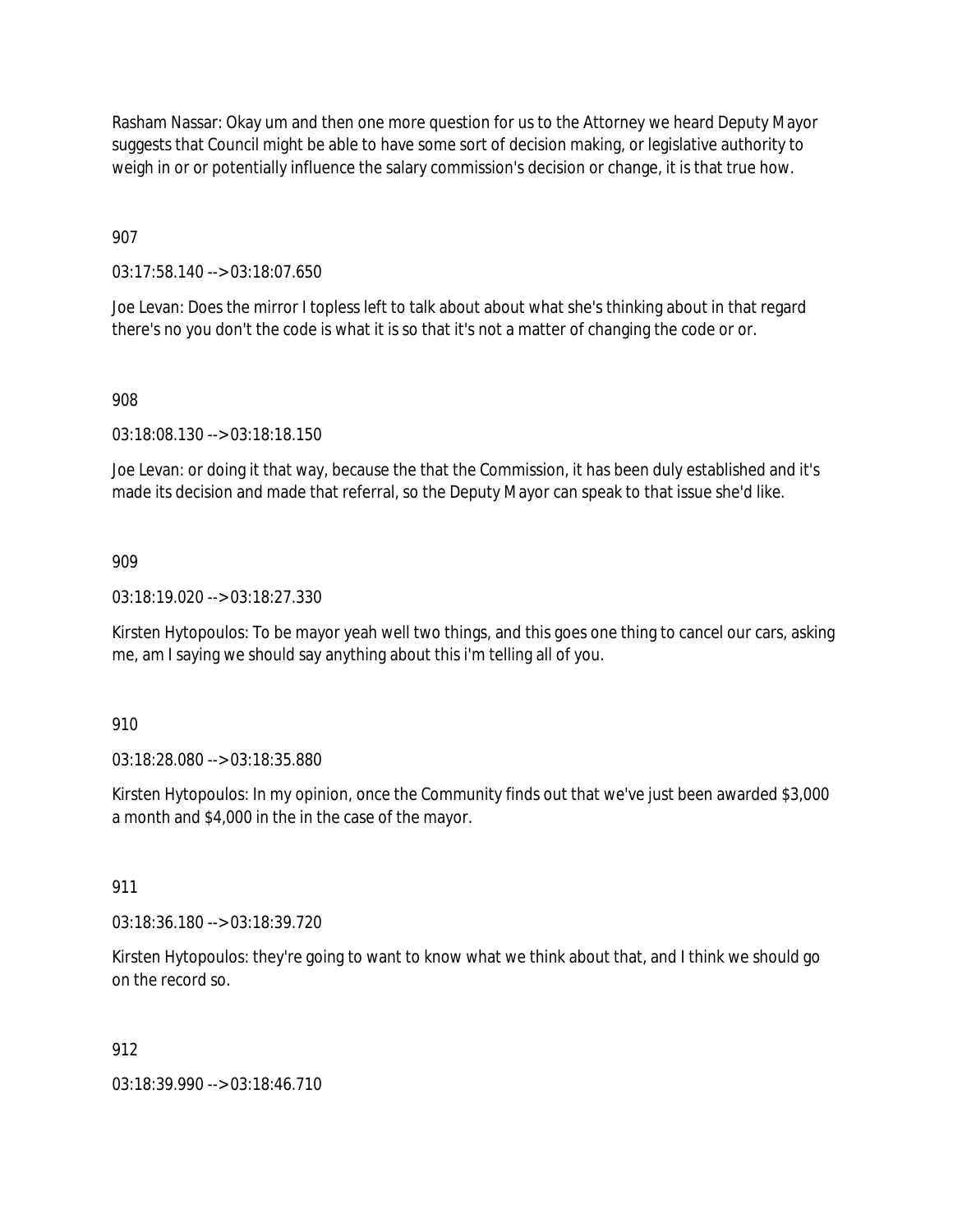Kirsten Hytopoulos: Whether we whether we talk about it now, we talk about next week, I think that we need to talk about it so that's what i'm saying so, if it's next week that's fine.

## 913

03:18:47.400 --> 03:18:59.820

Kirsten Hytopoulos: Whether we can do something about it that's what I want to hear from from the from the city attorney and so if we can't we can't and i'm not just a pioneer like out of out of the air that we might not be able to the reason i'm saying this is because.

#### 914

03:19:01.320 --> 03:19:12.630

Kirsten Hytopoulos: Salaries can be set by by coat by ordinance and so i'd want to hear from the the city attorney whether we could, for example, just throw this out and change it going forward, and you know.

#### 915

03:19:13.440 --> 03:19:24.060

Kirsten Hytopoulos: It would like basically throw out the salary and then set it going forward and go back to our old salary it wouldn't help us, we probably would then not have a raise but basically explore options.

## 916

03:19:24.780 --> 03:19:31.170

Kirsten Hytopoulos: I want us to explore options, because I don't think it's viable for us this is a policy question can we.

#### 917

03:19:31.560 --> 03:19:41.520

Kirsten Hytopoulos: not do this because \$180,000 a year going forward if we were in a budget conversation \$180,000 a year for us.

#### 918

03:19:41.970 --> 03:19:49.500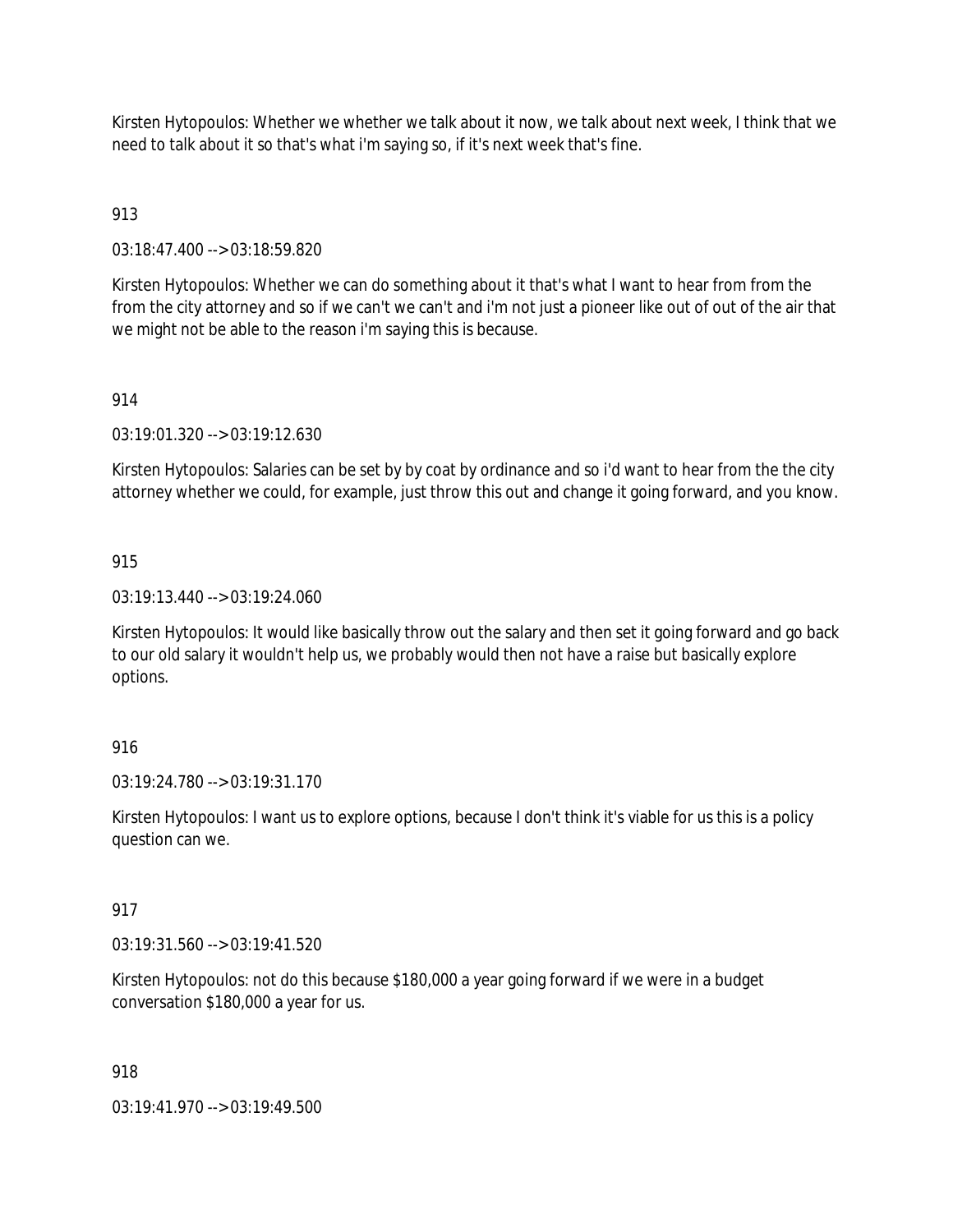Kirsten Hytopoulos: would not be a very popular political political conversation for our Community, think about the conversations we have during the budget.

919

03:19:49.890 --> 03:20:03.720

Kirsten Hytopoulos: Think about affordable housing think about sustainable transportation, we have to ask the questions this that that's all i'm saying so i'm just asking us to ask the question and not just say Oh well, you know we can't do anything I want us to ask the question.

920

03:20:05.130 --> 03:20:06.090

Rasham Nassar: councilmember pollock.

## 921

03:20:07.830 --> 03:20:19.470

Michael Pollock: know when we agreed to put this on the agenda item, it was for a five minute explanation I think the explanations been made, thank you for the PSA um I think that the information is out there.

### 922

03:20:20.400 --> 03:20:30.150

Michael Pollock: My understanding is that the salary condition was formed to be independent of the Council, so we took the politics, out of it and it feels like we're just.

### 923

03:20:31.110 --> 03:20:40.890

Michael Pollock: Putting it right back in if we want to have a conversation about this great somebody make emotion and we can have another feature of them.

### 924

03:20:42.090 --> 03:20:42.630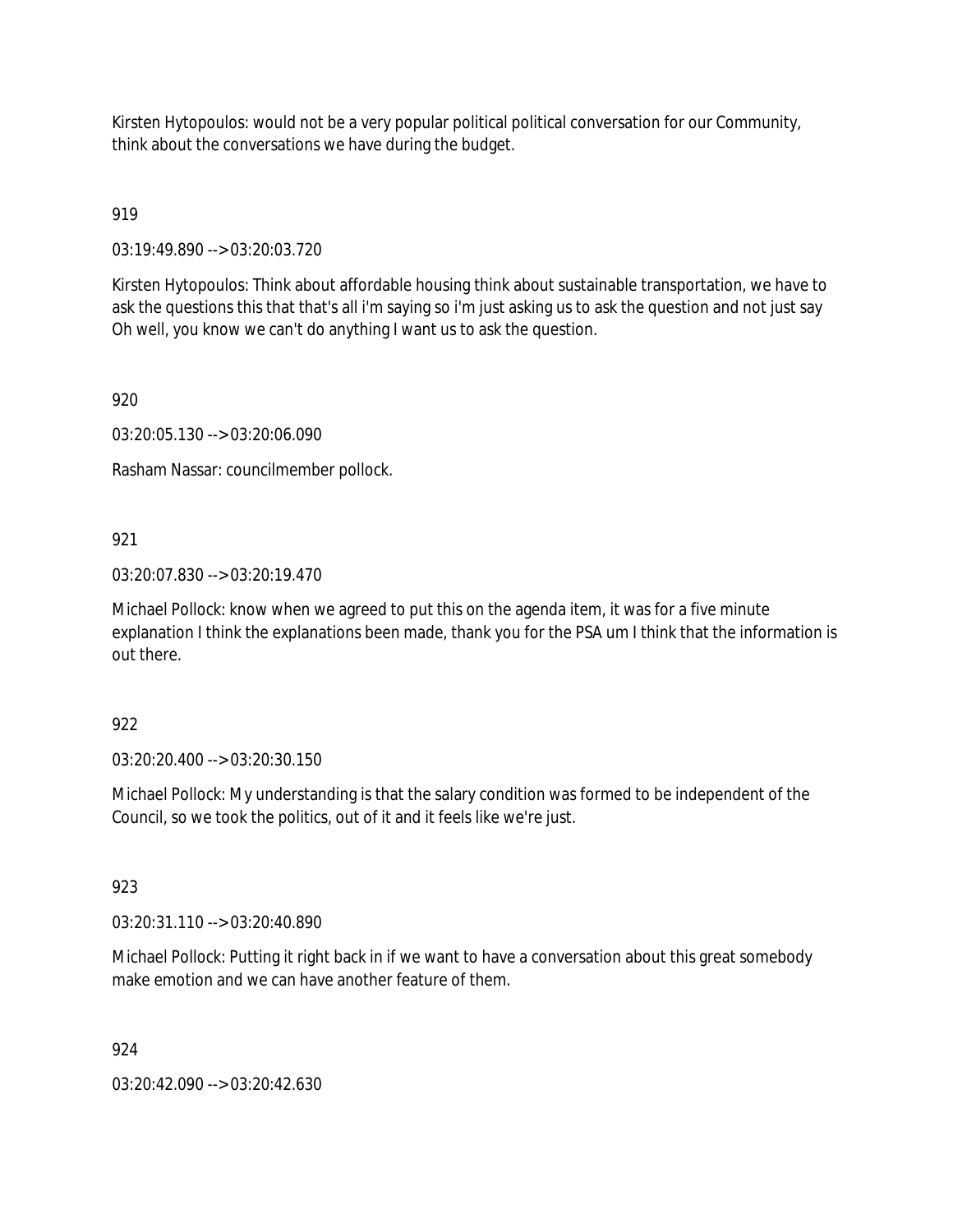Michael Pollock: But.

925

03:20:43.950 --> 03:20:48.120

Michael Pollock: We just added this to this, I think people have a sense of what it's about.

926

03:20:49.920 --> 03:20:59.790

Michael Pollock: councilmember are depleting their high topless wants to bring a proposal forward I don't know of any legislative solution myself it's pretty straightforward.

927

03:21:00.630 --> 03:21:13.440

Michael Pollock: there's two ways to go, but if you want to explore it and come back with something i'm certainly happy to consider it I don't I don't know that we need to have a extended discussion at this time, if somebody wants like I said, if somebody wants to discuss it further date.

928

03:21:14.700 --> 03:21:16.710

Michael Pollock: You can put on the agenda.

929

03:21:17.940 --> 03:21:23.010

Michael Pollock: And I thought the point of this Commission was keep us out of this.

930

03:21:24.090 --> 03:21:25.290

decision making process.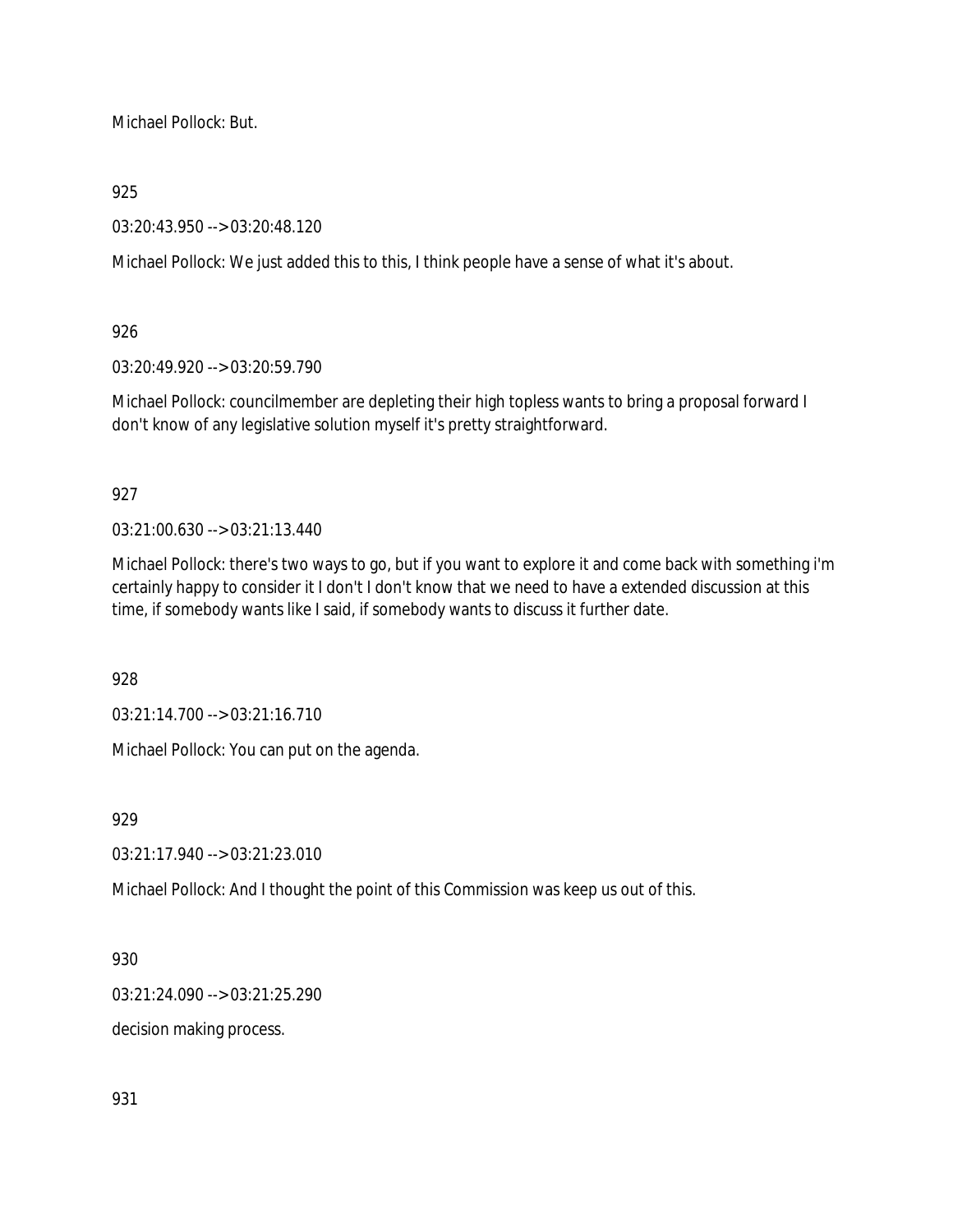03:21:26.400 --> 03:21:27.060

Rasham Nassar: city attorney.

932

03:21:28.080 --> 03:21:40.860

Joe Levan: The quick points of clarification, one of her reference now a couple times to \$180,000 amount, I think the amount is this interesting manager can correct me if i'm wrong, I think the amount is actually \$300,000 something like that.

933

03:21:42.000 --> 03:21:53.010

Joe Levan: And the second point is if the Council would want the city attorney to look into legal options related to doing something to uh to uh to not effectuate this.

### 934

03:21:54.390 --> 03:21:59.100

Joe Levan: This increase in compensation that I want the majority of the Council to make that direction.

935

03:22:01.080 --> 03:22:10.620

Joe Levan: Because otherwise, as I said, it's a duly authorized prefer part of our code that's been adopted in the car Commission operated under that and they they did it based on what's in our code.

936

03:22:14.940 --> 03:22:20.100

Rasham Nassar: Deputy Mayor, would it be okay, if I go went to Council member deets he hasn't spoken on this yet councilmember deeds.

937

03:22:20.790 --> 03:22:26.760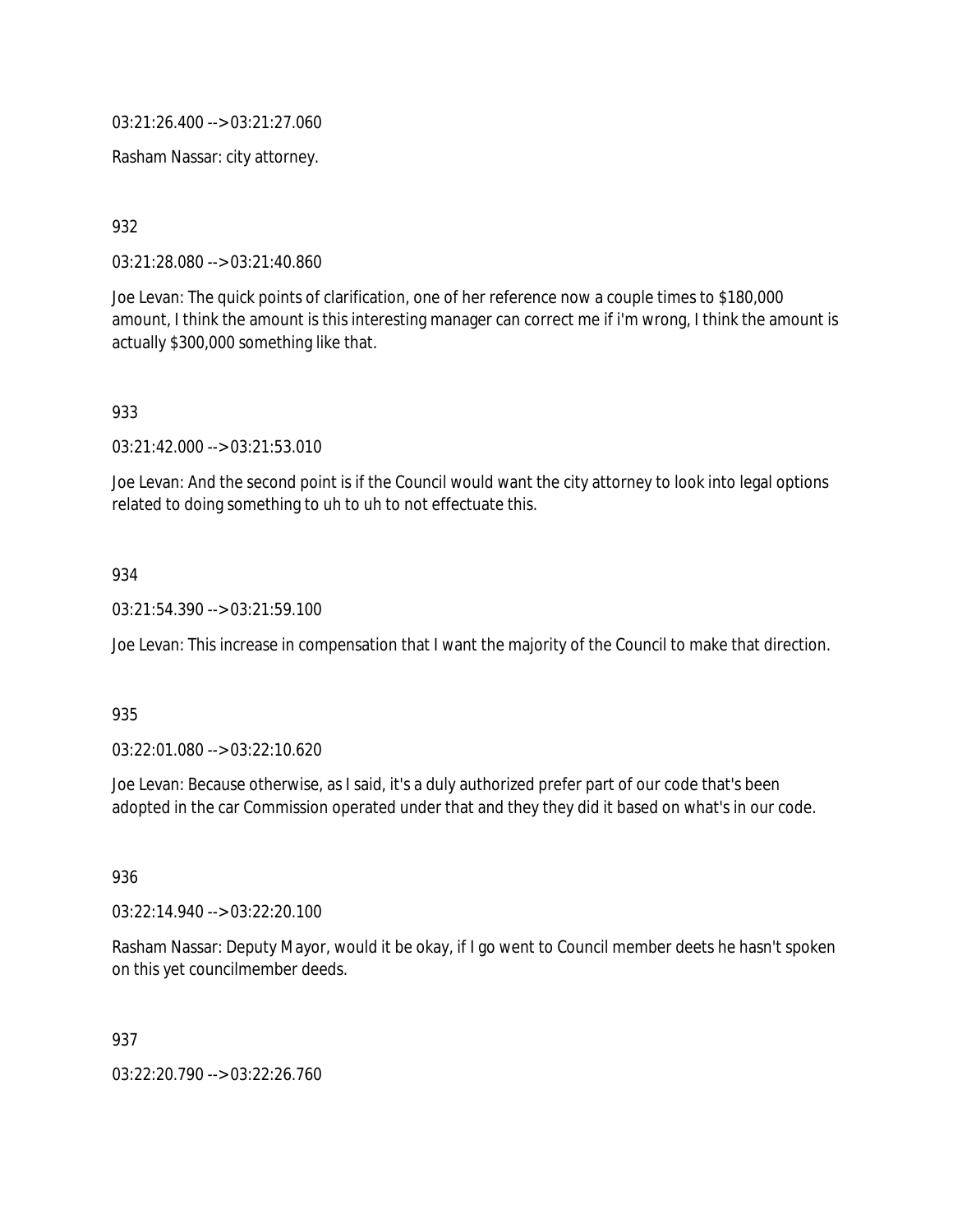Joe Deets: yeah Thank you mayor, well, I was just let's just what I just heard from the city attorney I thought i'd try and make a motion.

938

03:22:28.500 --> 03:22:34.650

Joe Deets: That I moved to have the city attorney look into legal options to the salary commission's.

939

03:22:35.940 --> 03:22:36.840

Joe Deets: recommendations.

940

03:22:38.370 --> 03:22:40.110

Rasham Nassar: counselor pollock second set motion.

941

03:22:41.970 --> 03:22:45.330

Rasham Nassar: And Deputy Mayor, you need to come up one more time.

942

03:22:46.650 --> 03:22:52.500

Kirsten Hytopoulos: um I just want to make one additional request for information, but I, so if there's emotion on the table, I can wait.

### 943

03:22:53.730 --> 03:23:04.560

Rasham Nassar: Okay there's emotion on the table to direct the city attorney to research, any legislative options, there may be related to the salary commission's decision.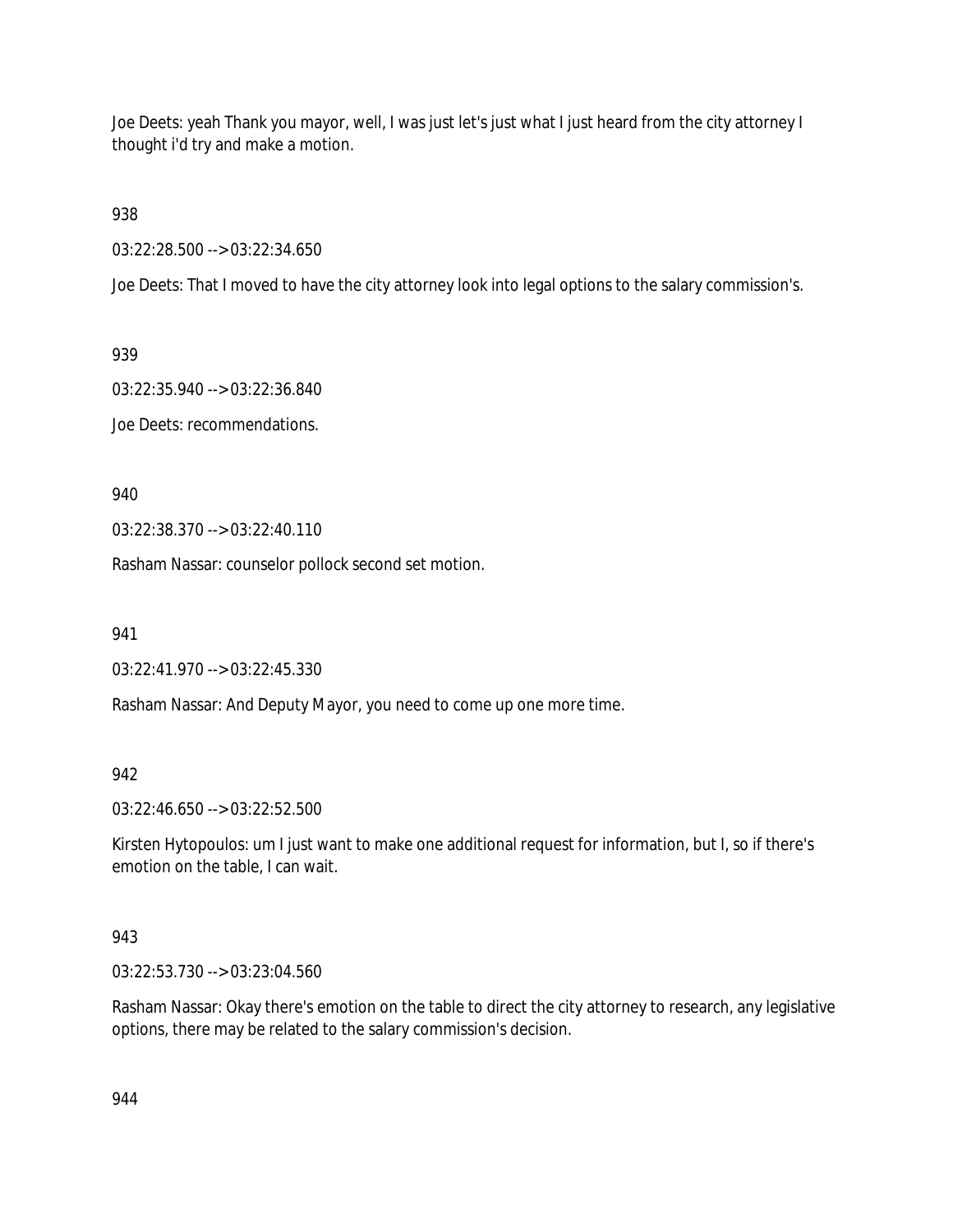03:23:05.850 --> 03:23:08.760

Rasham Nassar: counselor carbs you want to speak to that that motion before we take about go ahead.

945

03:23:09.930 --> 03:23:22.740

Christy Carr: I do I, I guess, I just want to remind my colleagues that every time he asked the city attorney to do something new he's not doing something we've already asked them to do so, I guess, I would prefer to have a conversation, to see if there's.

946

03:23:23.100 --> 03:23:30.240

Christy Carr: To suss this out a little bit to see if we really want to explore legal options, because the Council member pilots point.

947

03:23:30.660 --> 03:23:38.910

Christy Carr: The point of establishing a salary Commission was not was to have us not involved and regardless of our personal opinions about that dollar amount.

948

03:23:39.420 --> 03:23:46.410

Christy Carr: There are there are subsequent Councils and subsequent people who will be in the seats, so I think that we, I get the.

949

03:23:46.740 --> 03:23:52.830

Christy Carr: The the big I think it's 260 \$4,000 that is big for our jurisdiction but.

950

03:23:53.100 --> 03:24:04.050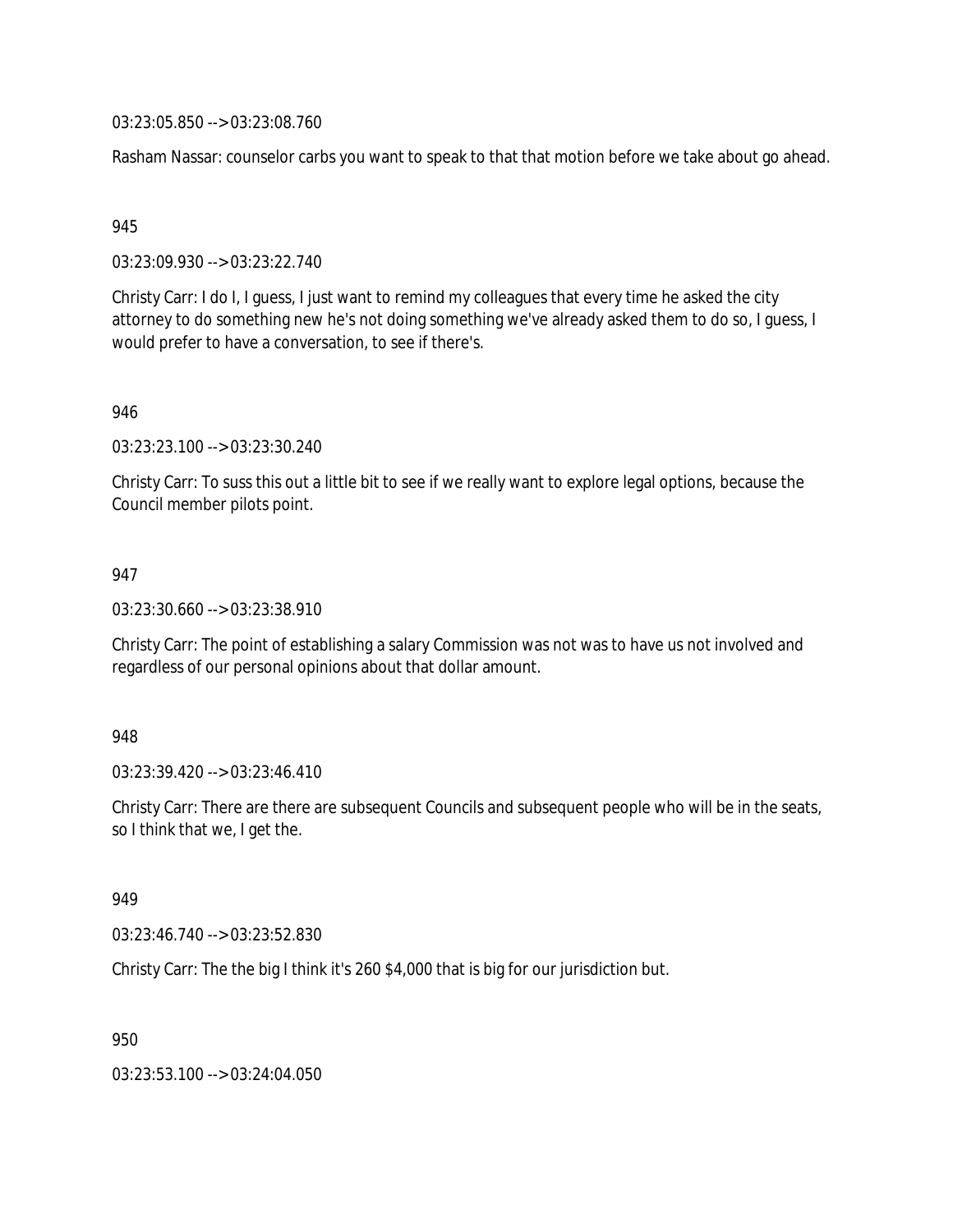Christy Carr: it's not our decision and that's what our code says and to kind of try to back in that to me I don't really actually want the city attorney to be looking into that because that's sort of a gotcha and I think again.

951

03:24:04.590 --> 03:24:15.300

Christy Carr: he's we've got one city attorney and it just his list just gets longer and longer and in terms of prioritizing his work, and what we asked him to do i'm not sure this is at the top.

### 952

03:24:16.410 --> 03:24:25.290

Christy Carr: So it may be in the future we want to talk about it and do something different, with the salary condition that right now, this is what was in our code and we had six people volunteer.

#### 953

03:24:25.530 --> 03:24:35.670

Christy Carr: To spend a lot of time on this, and this is what they came up with so just washing that all the way, I think, is, I think we should talk about it before we direct resources.

954

03:24:39.210 --> 03:24:40.620

Rasham Nassar: Deputy Mayor so.

955

03:24:40.830 --> 03:24:49.230

Kirsten Hytopoulos: So kind of them kind of traveling this path, which goes to my request for information so i've heard one person in the Community, asking why we can't see the.

956

03:24:50.220 --> 03:25:03.630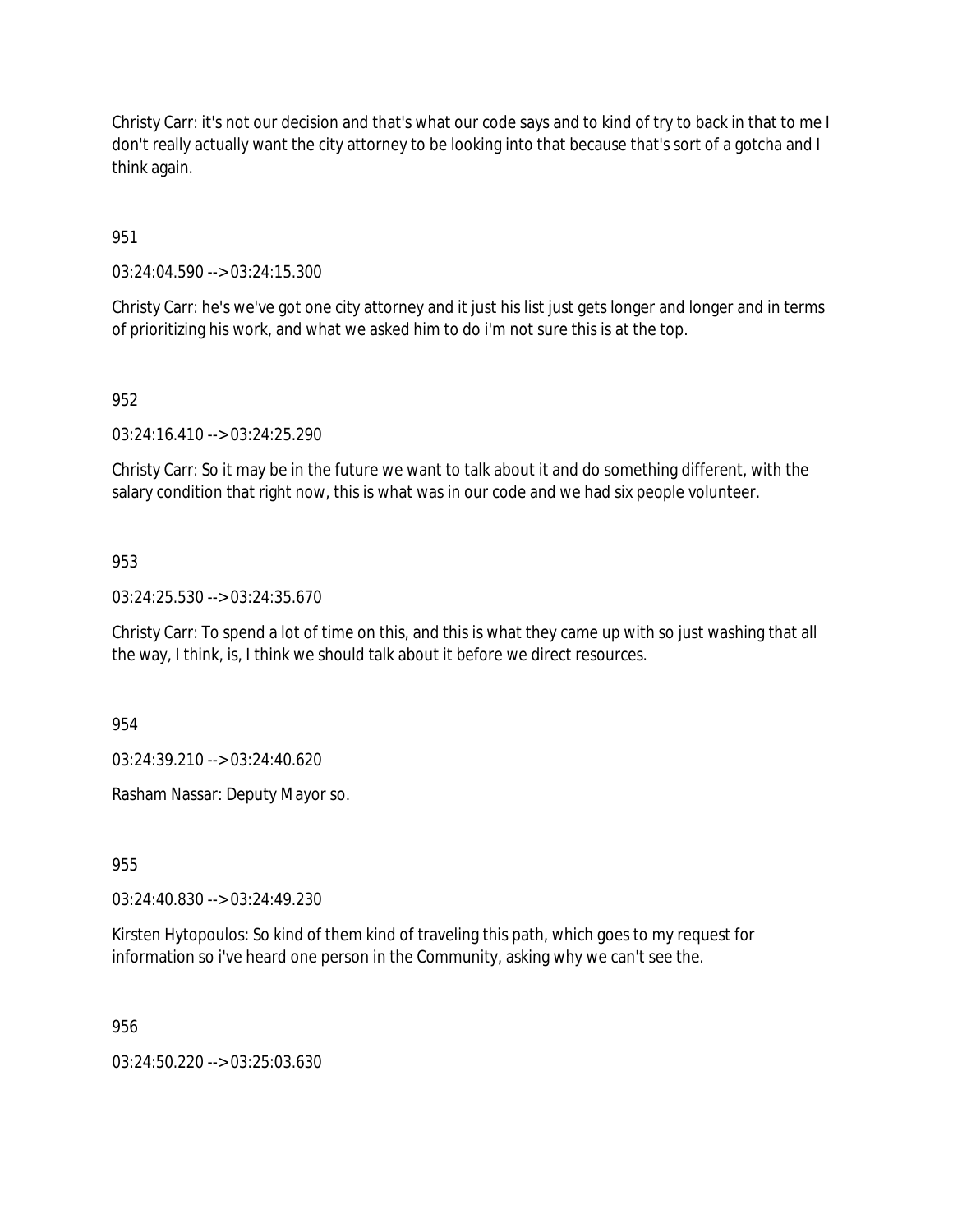Kirsten Hytopoulos: minutes from the salary Commission so if we pause on asking the city attorney to do any research because there's not the same time sensitivity is the Community getting to do whatever the community wants to do about a referendum.

957

03:25:04.350 --> 03:25:16.170

Kirsten Hytopoulos: If we have a conversation if we put on the agenda for us to talk as a Council about what our thoughts are about the pros and cons, because we can talk about that that invites public.

958

03:25:17.460 --> 03:25:24.210

Kirsten Hytopoulos: Public comment let's see what the public says, because they're pros and cons it invites certain people to run you know, some people to run you might not.

959

03:25:24.630 --> 03:25:34.020

Kirsten Hytopoulos: let's open it up for public comment not ask the city council and the city attorney City Council city attorney to research, it, and please let's get up on the.

960

03:25:34.440 --> 03:25:38.340

Kirsten Hytopoulos: On the city website right away for the public, the Minutes for the.

961

03:25:39.270 --> 03:25:54.060

Kirsten Hytopoulos: The Commission, so the public can understand the reasoning behind this what was what was the basis for this large increase that would just kind of flush it out, and we can put off, then our taking actions of counsel based on whether the community takes action.

962

03:25:55.110 --> 03:26:03.150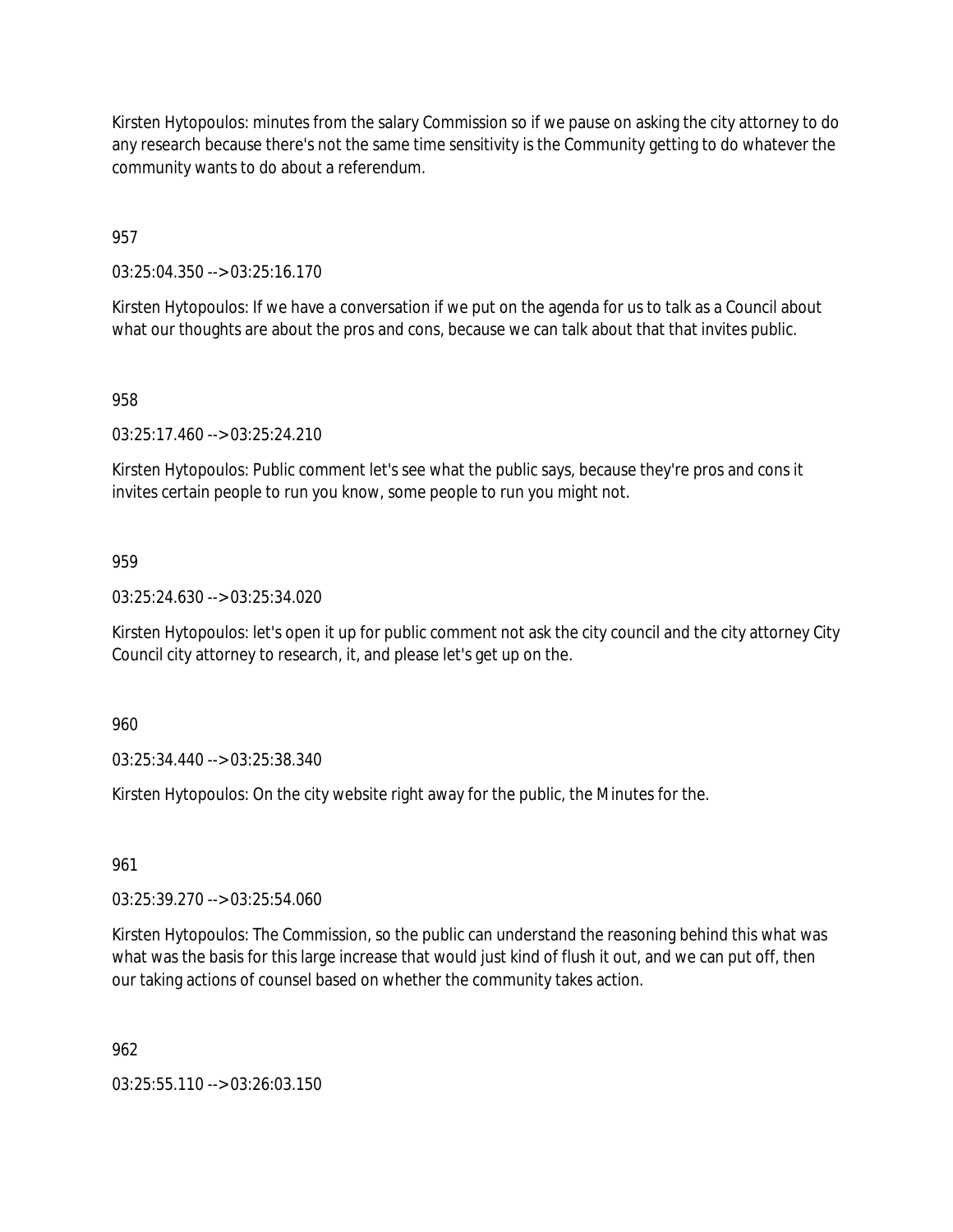Kirsten Hytopoulos: But let's let's talk about it at least and let's get more information out there to the communities and basis for this decision, can we do that.

963

03:26:05.100 --> 03:26:10.560

Rasham Nassar: I think seems like counts would be amenable to that compromising solution.

964

03:26:11.760 --> 03:26:20.070

Rasham Nassar: There is a motion on the floor and it's been seconded That was a direct the city attorney with the counselor who made that motion mine councilmember fan.

965

03:26:21.030 --> 03:26:26.430

Rasham Nassar: of city attorney has his hand raised counselor Pandora Johnson would really like to speak, right now, so i'm going to go to councilmember Andrew Johnson.

966

03:26:27.000 --> 03:26:29.130

Brenda Fantroy-Johnson: yeah I didn't know if you saw my hand.

967

03:26:30.510 --> 03:26:47.520

Brenda Fantroy-Johnson: I think that it's really, really great that we've discovered that there's a public comment period, and I think that's what we ought to go with give the public a chance to comment, everything else is out of our purview, we should not be involved in this, I did not.

968

03:26:48.630 --> 03:26:59.220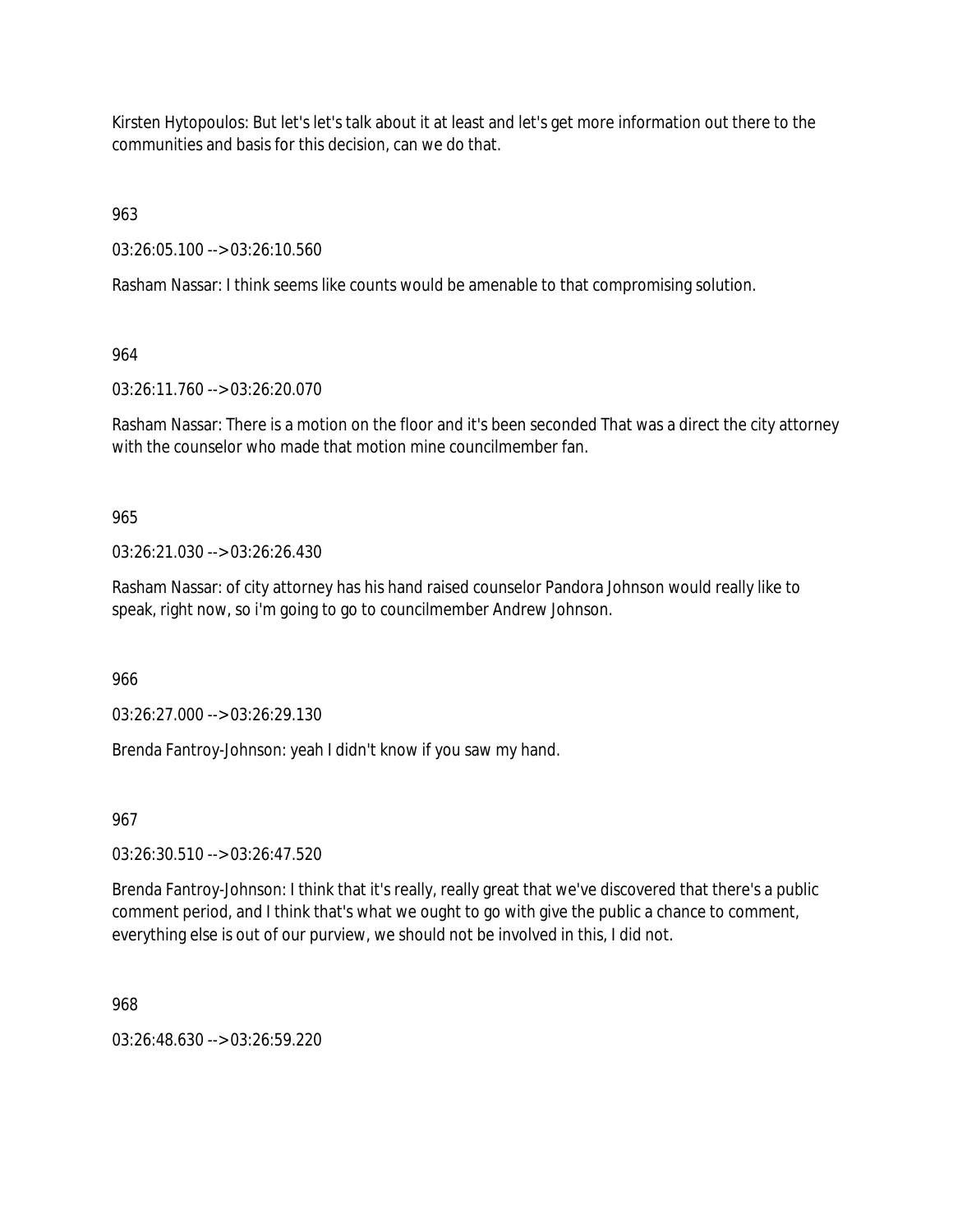Brenda Fantroy-Johnson: You know, seek to be appointed because we got whatever amount we got that that's neither here nor there I think when we have a process, we should follow it and not try to circumvent it.

# 969

03:27:00.300 --> 03:27:16.230

Brenda Fantroy-Johnson: And you know that's just my opinion I, so I would be supportive of putting it on the website and having the comment period um as far as searching for a way to to get around it, I mean I don't think that's what we should be doing.

970

03:27:19.170 --> 03:27:19.920

Rasham Nassar: city attorney.

## 971

 $03:27:21.000 \rightarrow 03:27:25.170$ 

Joe Levan: This may become mood if the if the Deputy Mayor I topless.

### 972

03:27:26.580 --> 03:27:35.820

Joe Levan: withdraws from promotion or actually customer deets brought the emotion with emotion, I heard and correct me if i'm wrong, but you didn't customer details and refer to.

### 973

03:27:36.240 --> 03:27:47.850

Joe Levan: A legislative well you didn't limited to legislative and just so you all know, the the if you wanted the city attorney's office look into this, it would be the solution may not be legislative so.

### 974

03:27:49.170 --> 03:27:57.210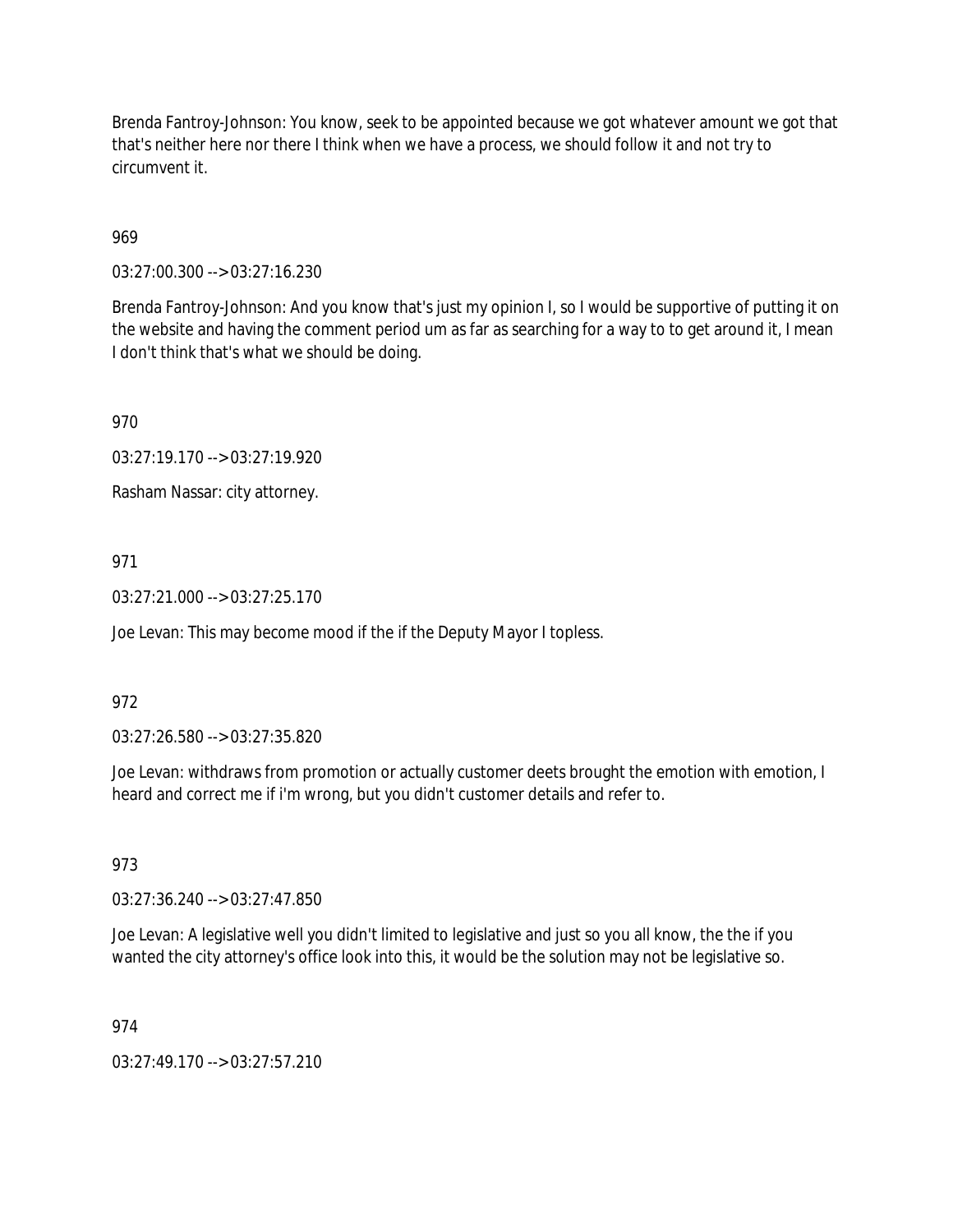Joe Levan: May or you may use the word legislator, I just want that to be clear that if the Council wants to pursue that would say turns opposite it's likely going to be a broader.

975

03:27:58.110 --> 03:28:03.990

Joe Levan: look at it, not just a legislative solution and then just another clarification on that the way it's our code is written in.

## 976

03:28:04.320 --> 03:28:09.960

Joe Levan: The reference it's not a public comment period it's a it's an opportunity to bring a referendum.

## 977

03:28:10.500 --> 03:28:13.950

Joe Levan: You know, so that the public in there, as the Deputy Minister indicated.

### 978

03:28:14.280 --> 03:28:25.200

Joe Levan: That municipal research and services Center they have, through their website, they have a guidebook on initiatives and referendum, and in that guidebook it has specific information for all cities, about how.

### 979

03:28:26.100 --> 03:28:32.910

Joe Levan: People in the Community can bring referenda so that's that's what the resource that that she was referring to, so thank you.

980

03:28:34.590 --> 03:28:35.610

Rasham Nassar: councilmember deets.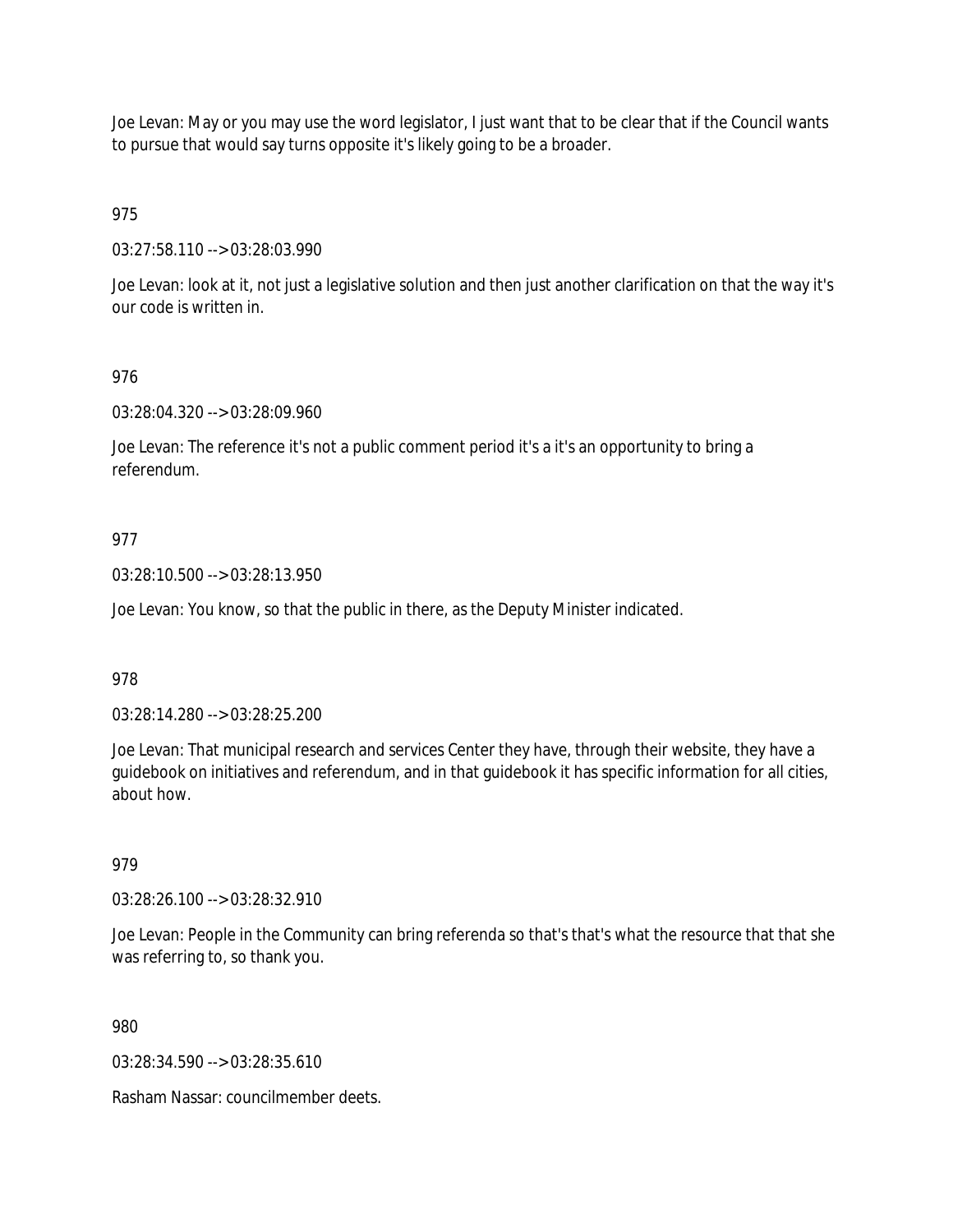03:28:36.060 --> 03:28:36.450 yeah.

982

03:28:37.830 --> 03:28:41.460

Joe Deets: Well Okay, this is just trying to do this on the fly.

983

03:28:42.720 --> 03:28:48.060

Joe Deets: Listening to my comments and my colleagues that I think for now i'll withdraw my emotion.

984

03:28:49.170 --> 03:29:03.270

Joe Deets: And I think that for the time being, that makes sense and let's but let's get this word out I do want to hear from the Community, and I can well imagine well we're going to hear.

985

03:29:05.130 --> 03:29:17.610

Rasham Nassar: Okay, so the motion has been withdrawn, I think the new direction is just to schedule it for future Council discussion at a future date I don't think I heard a sense of urgency from Council and scheduling.

986

03:29:18.870 --> 03:29:20.130

Rasham Nassar: Provided being that.

987

03:29:21.240 --> 03:29:33.720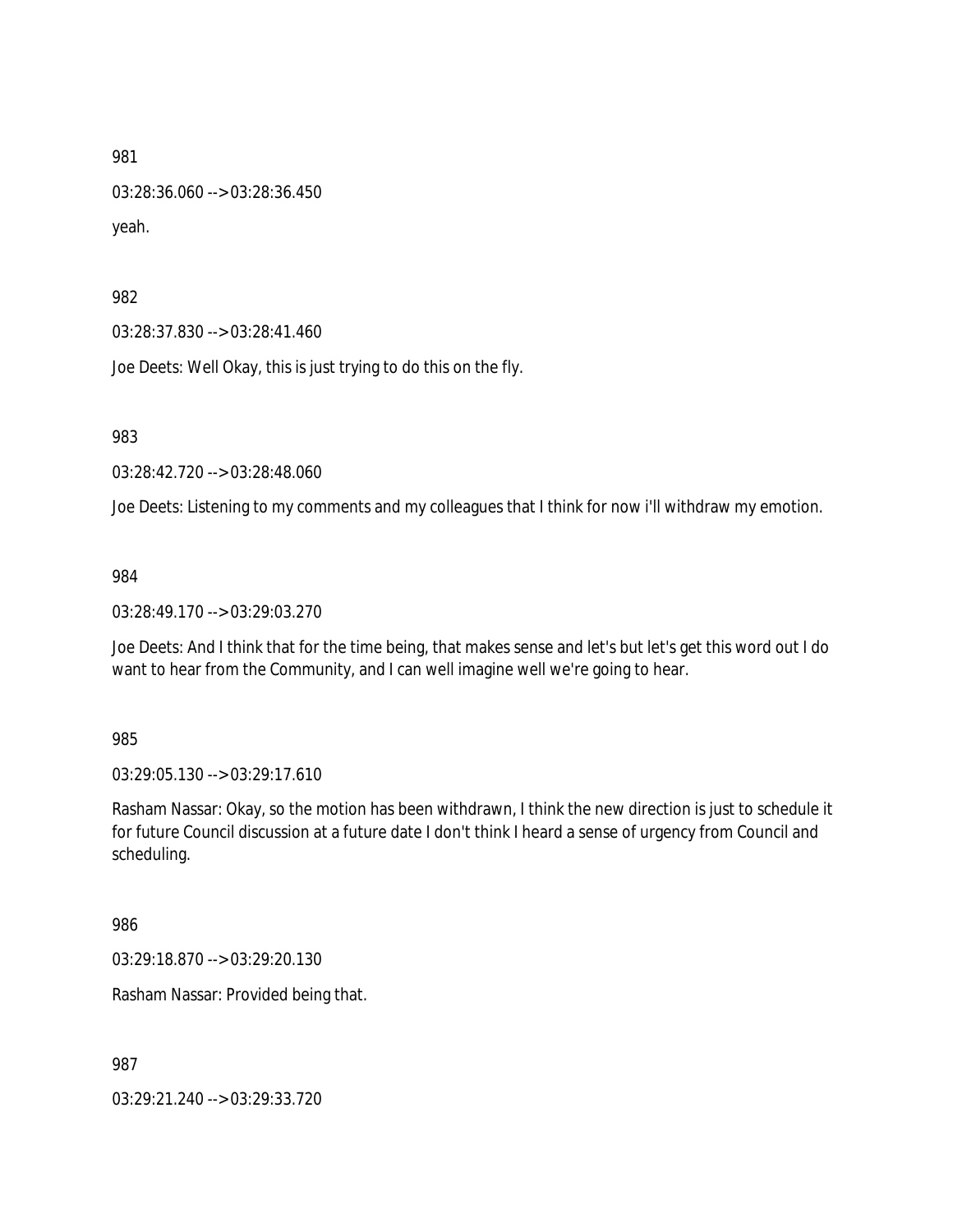Rasham Nassar: With the assumption that the city will advertise this as soon as possible opportunity so put it on the website, make sure it gets ample public attention and awareness as much as possible.

988

03:29:35.400 --> 03:29:42.360

Rasham Nassar: In the public's aware of that period that is set to expire in three weeks two or three two or three three weeks about.

#### 989

03:29:43.800 --> 03:29:52.890

Rasham Nassar: And then, it sounds like Council would be okay, with a scheduling it at me perhaps the next business meeting to allow the public to comment during the public comment period does that sound fair.

#### 990

03:29:54.420 --> 03:29:59.670

Rasham Nassar: So Deputy Mayor and interim city manager and I will take the scheduling that this morning's agenda setting meeting.

991

03:30:01.080 --> 03:30:02.760

Rasham Nassar: Deputy Mayor, would it be okay if we moved on.

992

03:30:03.030 --> 03:30:13.170

Kirsten Hytopoulos: yeah and just and just to be clear, is it just the may request was heard by the administration and we want those minutes up for the public to be able to hear okay great Thank you.

### 993

03:30:14.550 --> 03:30:19.020

Rasham Nassar: Okay, with that we are moving on our agenda, we are now on item.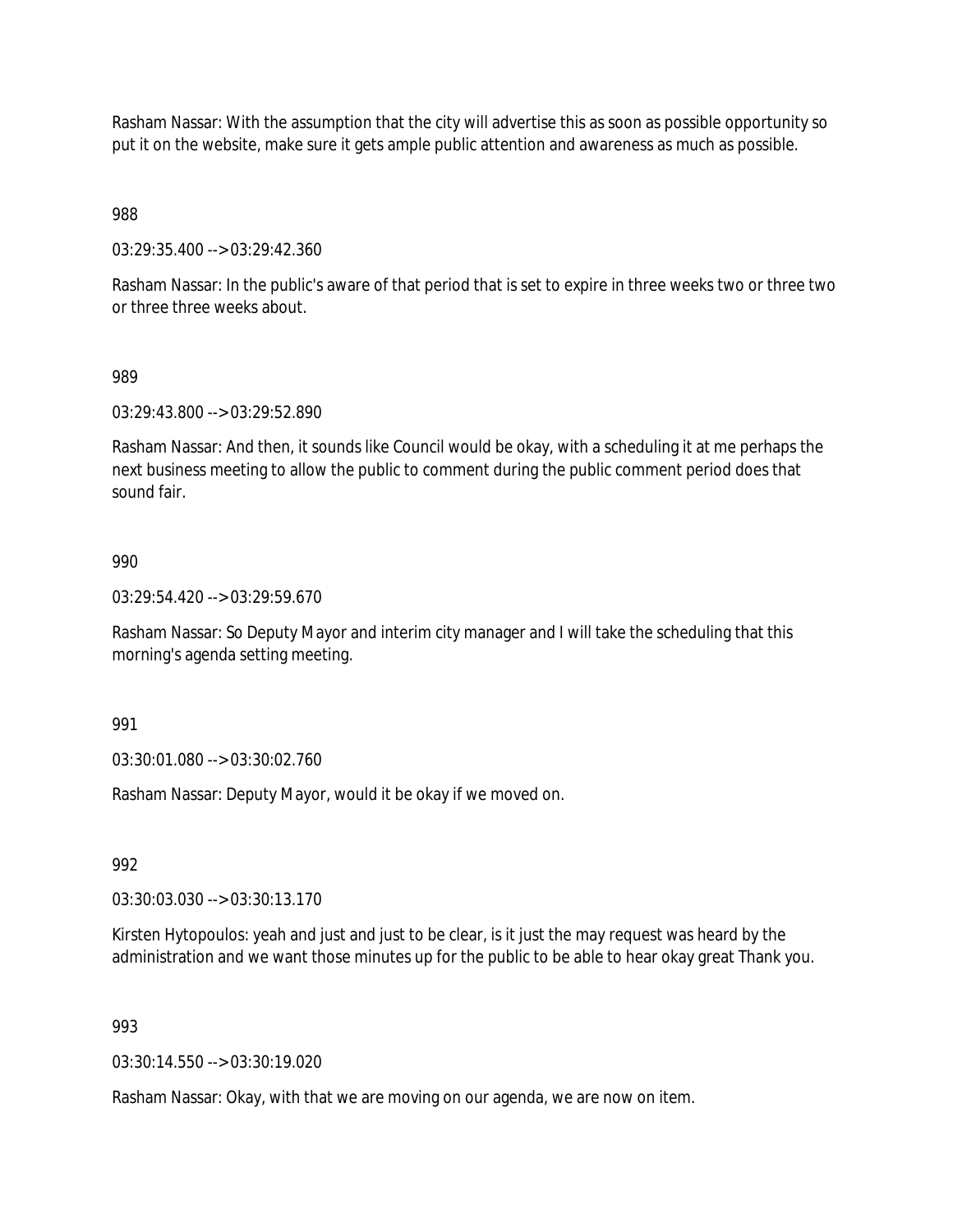03:30:23.220 --> 03:30:31.170

Rasham Nassar: 12 Council discussion item 12 a ordinance relating to procedures for processing conduct complaints among city council members and citizen committee members.

995

03:30:31.980 --> 03:30:37.920

Rasham Nassar: Given the time I would prefer not having an extensive debate on this item.

996

03:30:38.580 --> 03:30:46.110

Rasham Nassar: What I would like to do, however, is to alert the Council to a new, revised proposal, my apologies for not getting it into the packet on time.

997

03:30:46.500 --> 03:30:51.480

Rasham Nassar: The ordinance that you see before you is no longer something that I would like to sponsor for Councils consideration.

998

03:30:52.110 --> 03:31:01.410

Rasham Nassar: Instead, what I would like to propose Council consider as adopted adopting a process for handling conduct complaints between city council members.

999

03:31:01.650 --> 03:31:08.520

Rasham Nassar: So specifically Council member complaints against Council members is simply the process that was recently followed, which I thought work relatively well.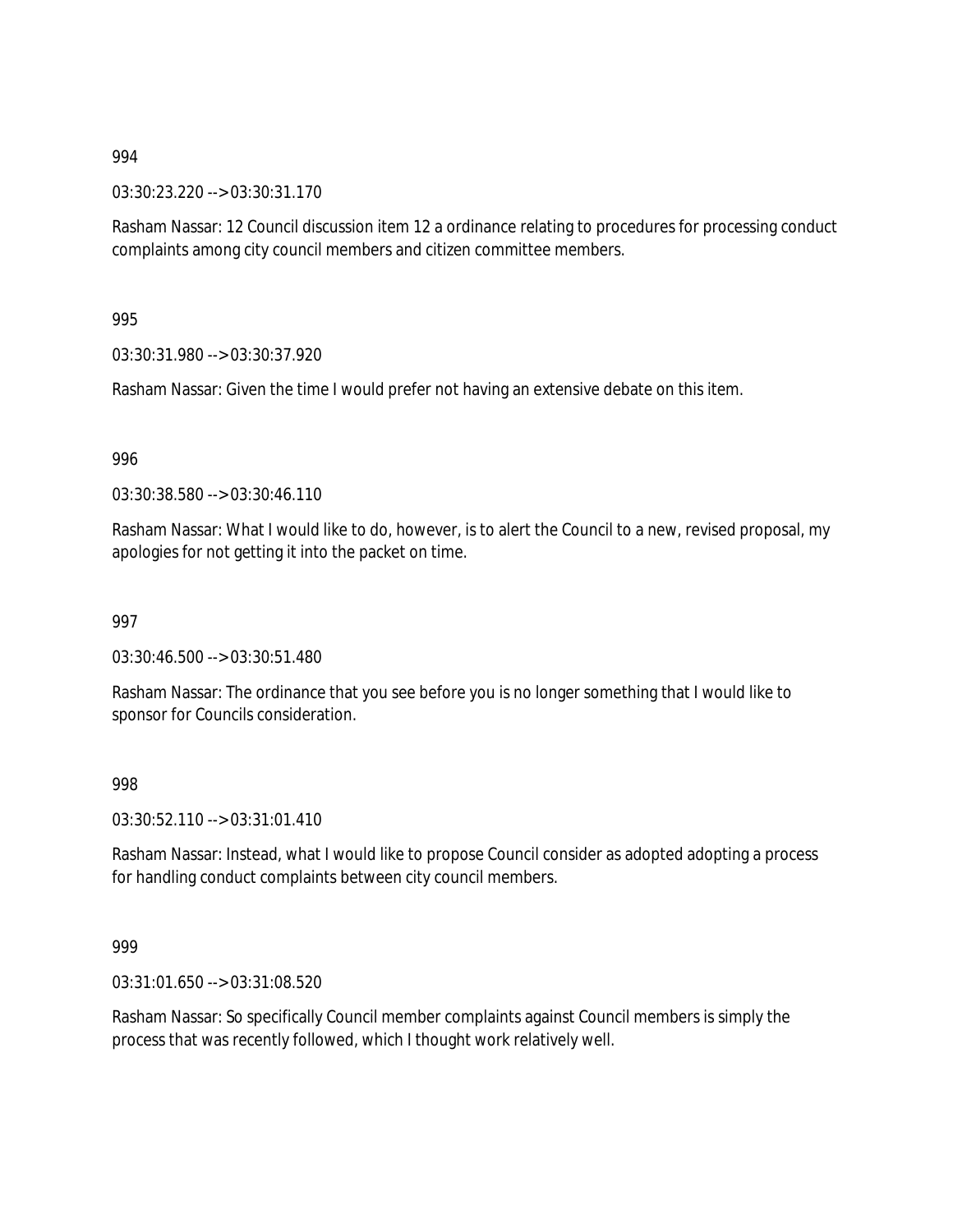03:31:09.210 --> 03:31:18.660

Rasham Nassar: And it's quite simple i'll just read it sentence or to conduct complaints about a Council member by another Council Member shall be brought to the attention of the mayor.

1001

03:31:19.260 --> 03:31:33.480

Rasham Nassar: The Mayor sheldon provide the complainants complaint to the respondent and an executive session shall be scheduled to hear the complaint and the respondents response, after which point, of course, the Council could be free to take whatever action it's thought was appropriate to take.

1002

03:31:34.860 --> 03:31:39.600

Rasham Nassar: So no need to deliberate tonight i'm happy to hear Council member feedback but it's 930.

1003

03:31:40.350 --> 03:31:51.210

Rasham Nassar: So i'm not looking for Council action, I just wanted to introduce the topic, this is something that was added to the agenda in February and has been punted ever since so glad to have gotten that off my chest finally.

1004

03:31:54.360 --> 03:31:56.730

Rasham Nassar: And with that we will move on.

1005

03:31:59.640 --> 03:32:12.300

Rasham Nassar: And if it's okay with Council, where there is space on an agenda, I will study session, perhaps we can schedule that and I will attach that new proposal to the agenda item if Councils amenable to that, and then we can deliberate it at that time.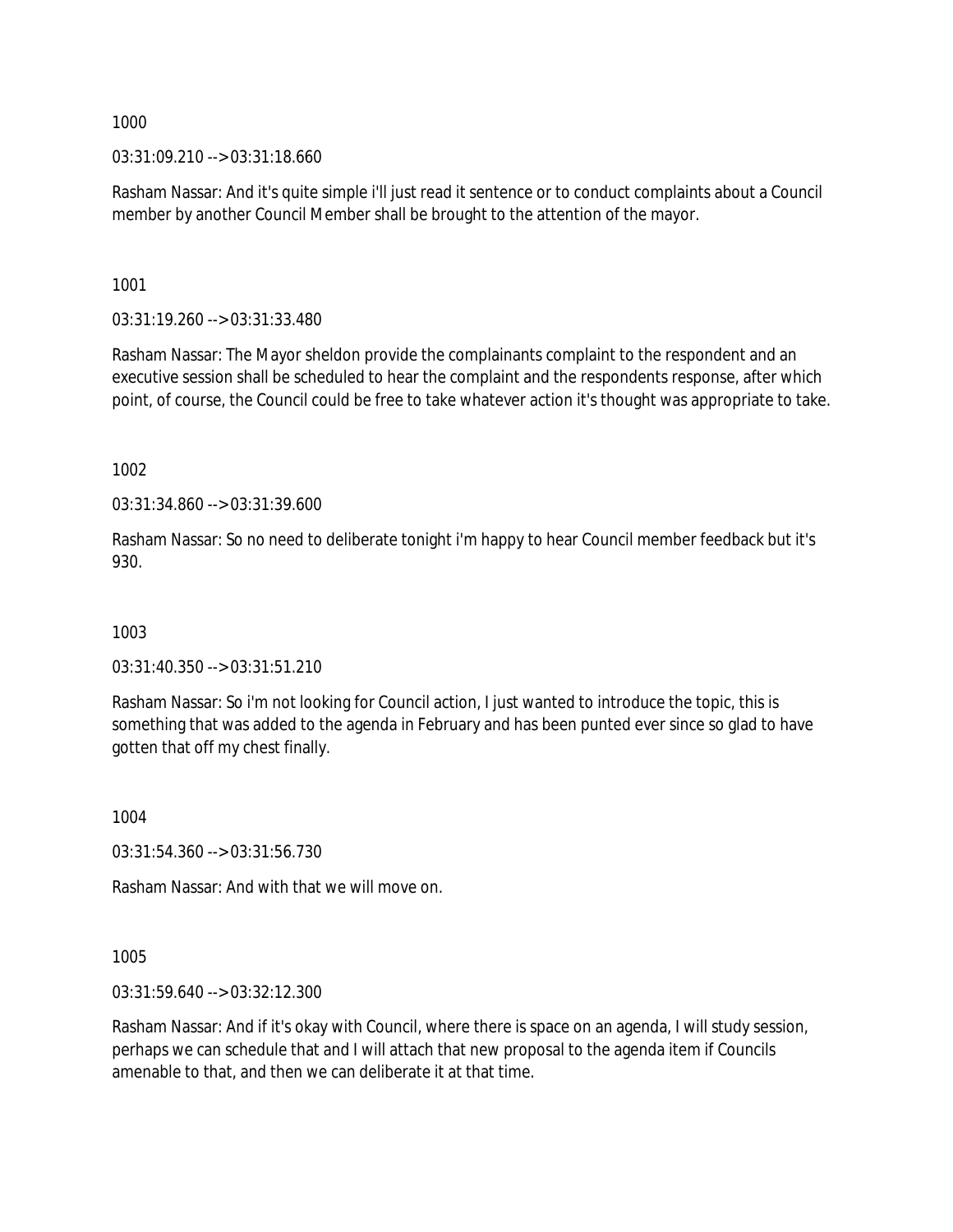03:32:14.610 --> 03:32:21.720

Rasham Nassar: Okay, great item 12 be city advisory group selection committees again this has my name behind it i'm.

1007

03:32:28.500 --> 03:32:37.170

Rasham Nassar: At this so this relates to the motion that Council I made at the last business meeting, which was to prepare the ordinance to revise.

1008

03:32:37.530 --> 03:32:44.520

Rasham Nassar: The code to evict to effectuate a new process a selection process for how we hire members to our committees.

1009

03:32:45.300 --> 03:32:49.410

Rasham Nassar: More or less the process that we've practice, it was just very different from what was stated in the code.

1010

03:32:50.040 --> 03:33:00.570

Rasham Nassar: So what I presented the Council was that we make our practice consistent with what is stated in the code, the motion captured that process, you can see it in the agenda bill for this item.

1011

03:33:01.200 --> 03:33:08.550

Rasham Nassar: What is before us tonight is to discuss forming the selection committees for each city advisory group that is now recruiting or will soon be recruiting new members.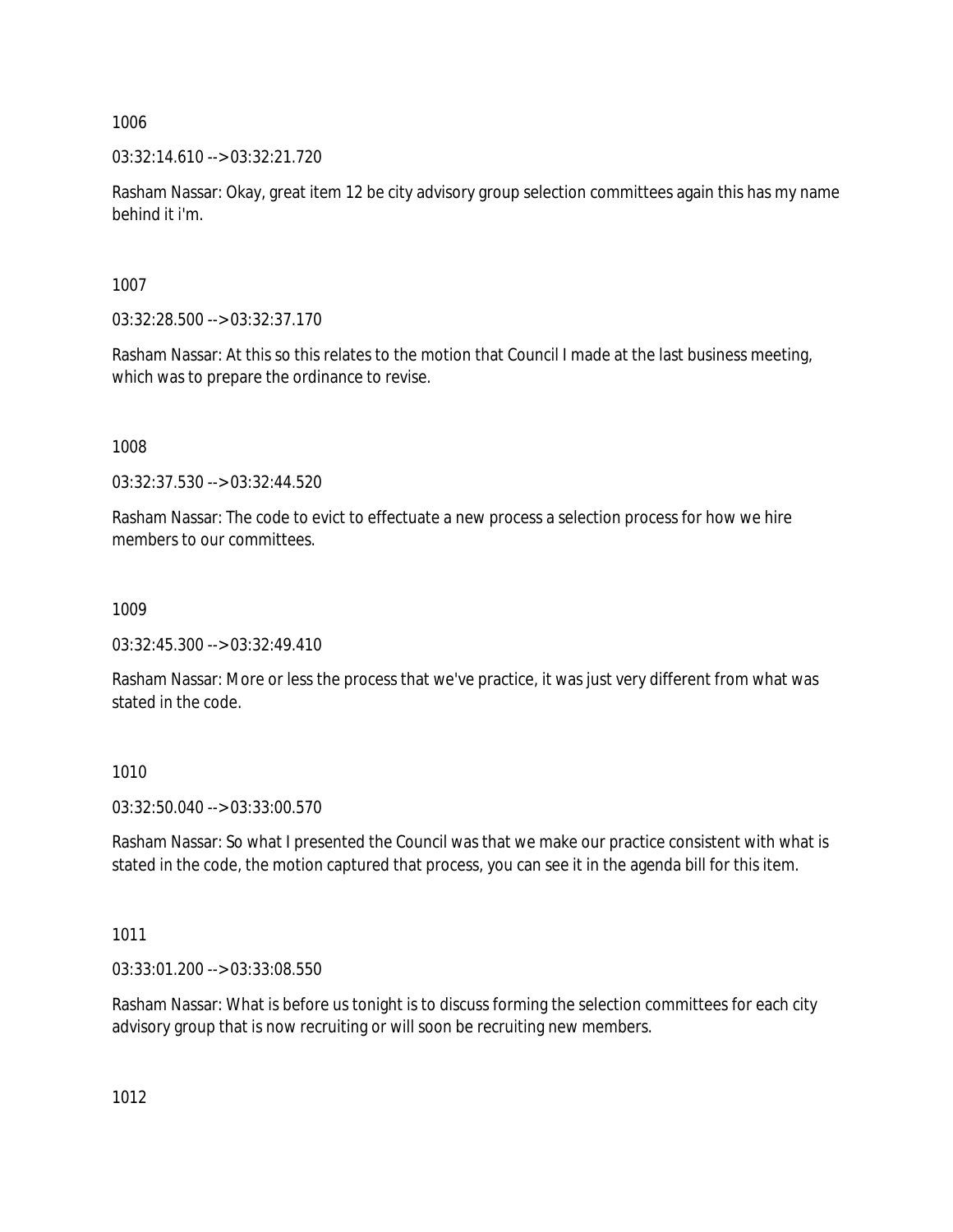03:33:10.350 --> 03:33:19.290

Rasham Nassar: Interim city manager, do you know when the city will begin advertising for those spaces, or has it happened already.

1013

03:33:19.590 --> 03:33:25.080

Ellen Schroer (she/her): It has happened, we had a round of recruitment which closed in on.

1014

03:33:25.500 --> 03:33:41.730

Ellen Schroer (she/her): On April 21 and for several committees we did have enough applicants to start the selection process for other committees, we are continuing to recruit and we'll have a second round of applications that runs through may 14 so if you'd like I can.

1015

 $03:33:43.260 \rightarrow 03:33:55.110$ 

Ellen Schroer (she/her): walk through these committees with you, or we can just go ahead and set the all of the selection committees right now and then, as they become as we have enough applicants in the pool will work with you.

1016

03:33:55.560 --> 03:34:04.320

Ellen Schroer (she/her): And the the liaison and the chairs or whoever's on the selection committee to make sure that we get those scheduled, so that we can make the appointments in June.

1017

03:34:06.180 --> 03:34:13.410

Rasham Nassar: Personally, it makes sense to to pursue the latter approach in terms of the manager so isn't we don't need to go list by list just in the interest of time.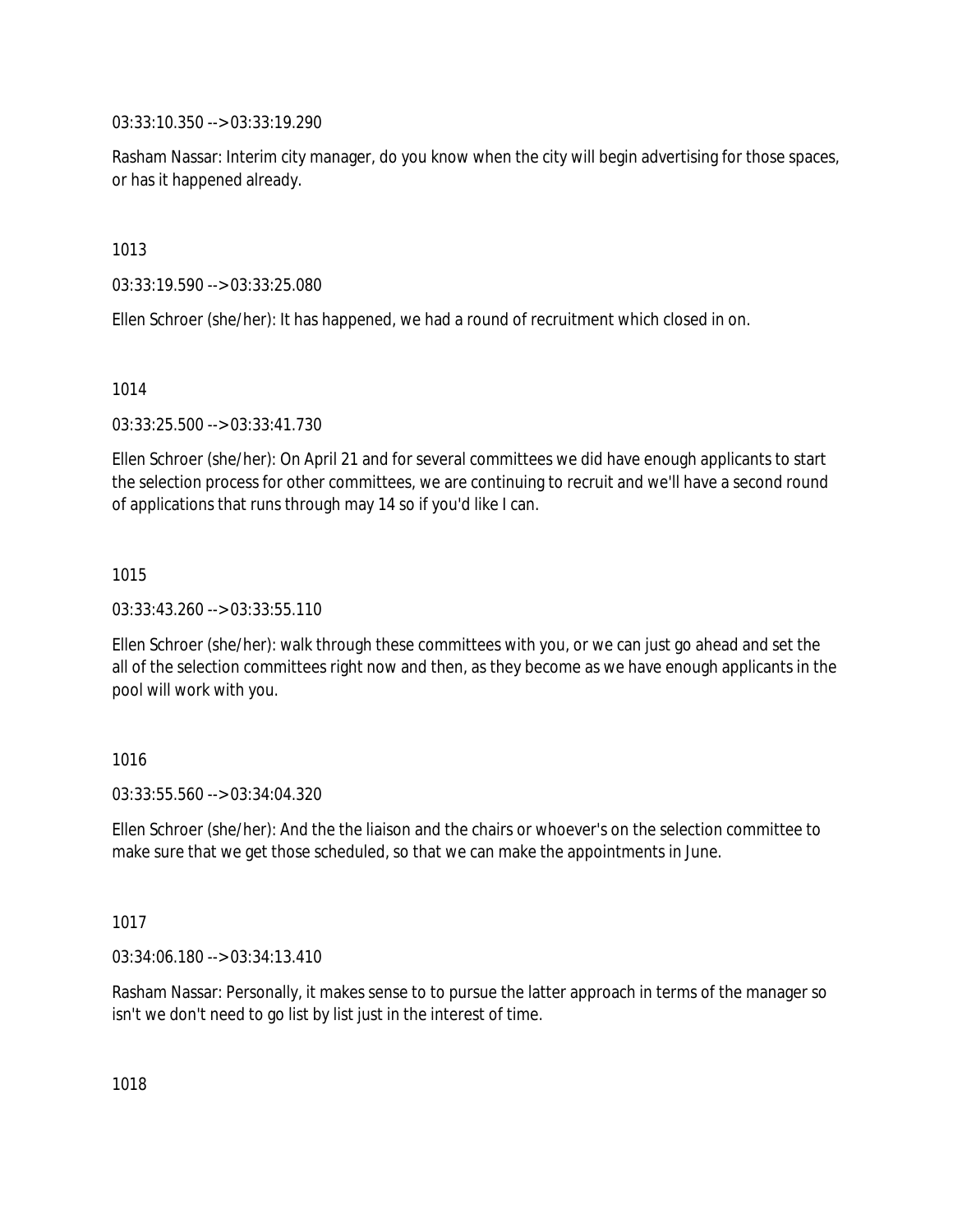03:34:14.460 --> 03:34:24.750

Rasham Nassar: The there's a spreadsheet in the packet that has the liaison assignments next to So if I guess a good starting point, perhaps would be.

1019

03:34:26.220 --> 03:34:30.750

Rasham Nassar: Just to confirm that the liaisons will serve on the selection committee.

1020

03:34:31.830 --> 03:34:34.680

Rasham Nassar: And that, under the revised.

1021

03:34:35.880 --> 03:34:49.410

Rasham Nassar: Code, the practice the mayor will not be obligated to attend or beat be a participant in that selection on that selection committee, so it would be liaisons for those appointments that only have one Council member.

1022

03:34:50.400 --> 03:34:56.130

Rasham Nassar: Council can discuss whether or not it wants to invite a second Council member to attend to form that interview panel or not.

1023

03:34:58.410 --> 03:35:00.720

Rasham Nassar: Council members anyone have any thoughts.

1024

03:35:01.860 --> 03:35:02.700

Rasham Nassar: A Deputy Mayor.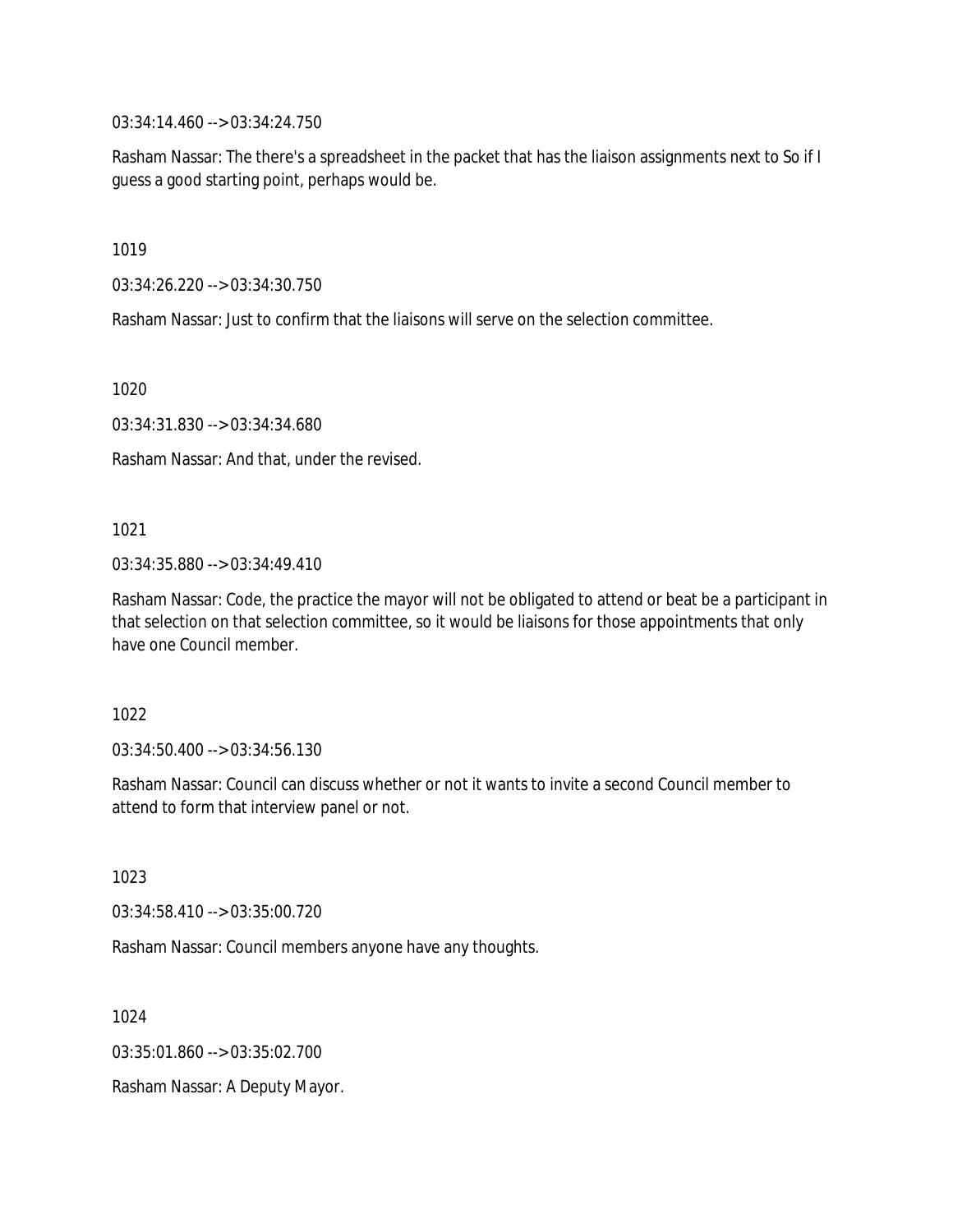03:35:05.970 --> 03:35:09.720

Kirsten Hytopoulos: I do hope we'll have to Council member representation for each committee.

1026

03:35:10.950 --> 03:35:11.280

Rasham Nassar: Okay.

1027

03:35:11.700 --> 03:35:17.580

Kirsten Hytopoulos: And maybe we start with volunteers who are interested, and then we start pressuring people.

#### 1028

03:35:18.900 --> 03:35:29.280

Rasham Nassar: Okay, so it looks like we have one will start at the top, the dmv Council member snyder's the liaison So is there a second Council member that would like to participate councilmember pollock has volunteered.

### 1029

03:35:31.080 --> 03:35:36.090

Rasham Nassar: Going once going twice Thank you councilmember pollock for volunteering to serve on that selection panel.

1030

03:35:37.440 --> 03:35:48.900

Rasham Nassar: atack councilmember car or another counselor that would like to join councilmember car i'm going to go with counseling or fan right Johnson there Thank you i'm in arm city manager you noting these am.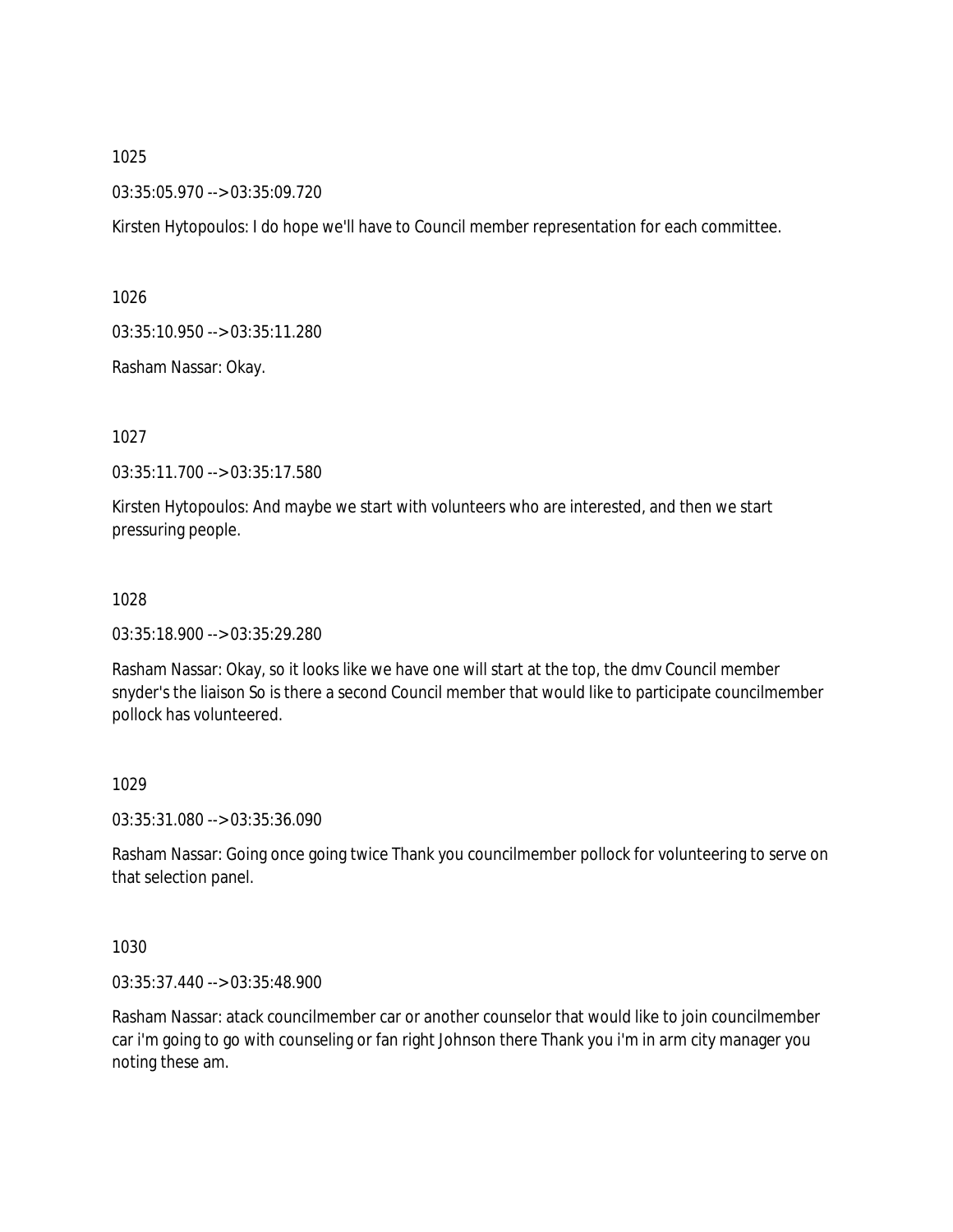03:35:49.050 --> 03:35:59.040

Rasham Nassar: Thank you, and then we have the Le O FF disability board to Council members or members that's to be determined interim city manager.

1032

03:35:59.610 --> 03:36:02.160

Ellen Schroer (she/her): I just skipped over htc the historic preservation.

1033

03:36:02.160 --> 03:36:08.400

Rasham Nassar: crushing my apologies, so deputy Deputy Mayor had topless is on the htc second Council member to join.

### 1034

03:36:11.190 --> 03:36:15.120

Rasham Nassar: I will volunteer to join Council Deputy Mayor hi topless in that.

1035

03:36:16.230 --> 03:36:18.930

Rasham Nassar: on that committee election members.

1036

03:36:20.910 --> 03:36:21.810

Ellen Schroer (she/her): And we can.

1037

03:36:22.830 --> 03:36:27.060

Ellen Schroer (she/her): Set the Left disability board aside at this time okay.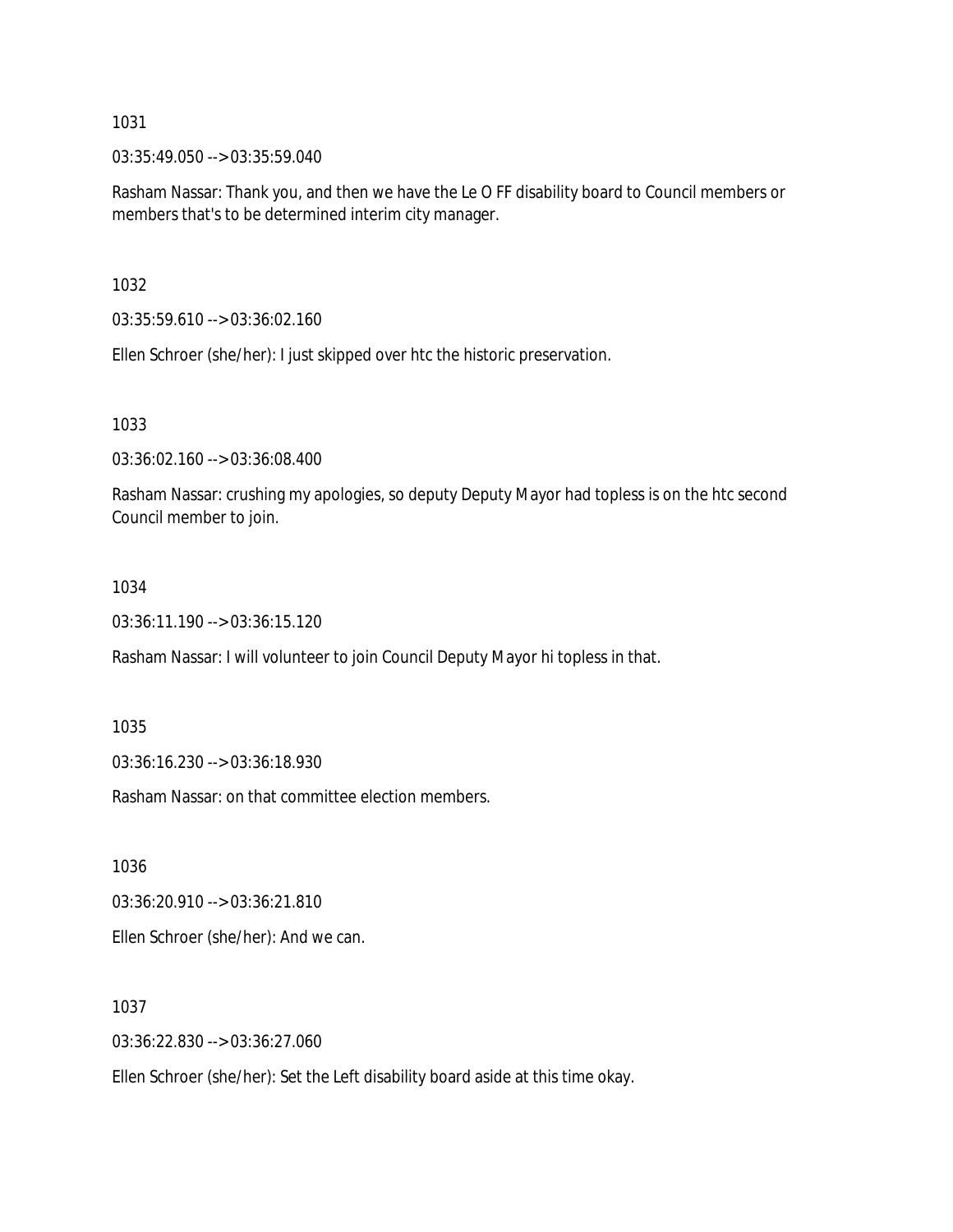03:36:31.020 --> 03:36:33.240

Rasham Nassar: Oh, we can have Council member assignments they're.

#### 1039

03:36:33.960 --> 03:36:36.450

Ellen Schroer (she/her): Not at this time we're still working on putting that together.

1040

03:36:36.780 --> 03:36:38.070

Rasham Nassar: Okay, great Deputy Mayor.

1041

03:36:38.610 --> 03:36:38.940

um.

### 1042

03:36:40.020 --> 03:36:46.170

Kirsten Hytopoulos: Do you think we can handle the lodging tax here rather than dealing with it at the order like we're talking about.

1043

03:36:46.620 --> 03:36:58.110

Kirsten Hytopoulos: I do, yes, so i'll i'll take this one, because I said i'd be the heavy on this one, so you all may recall that when matt Chairman resigned, we were left with no.

1044

03:36:58.860 --> 03:37:09.570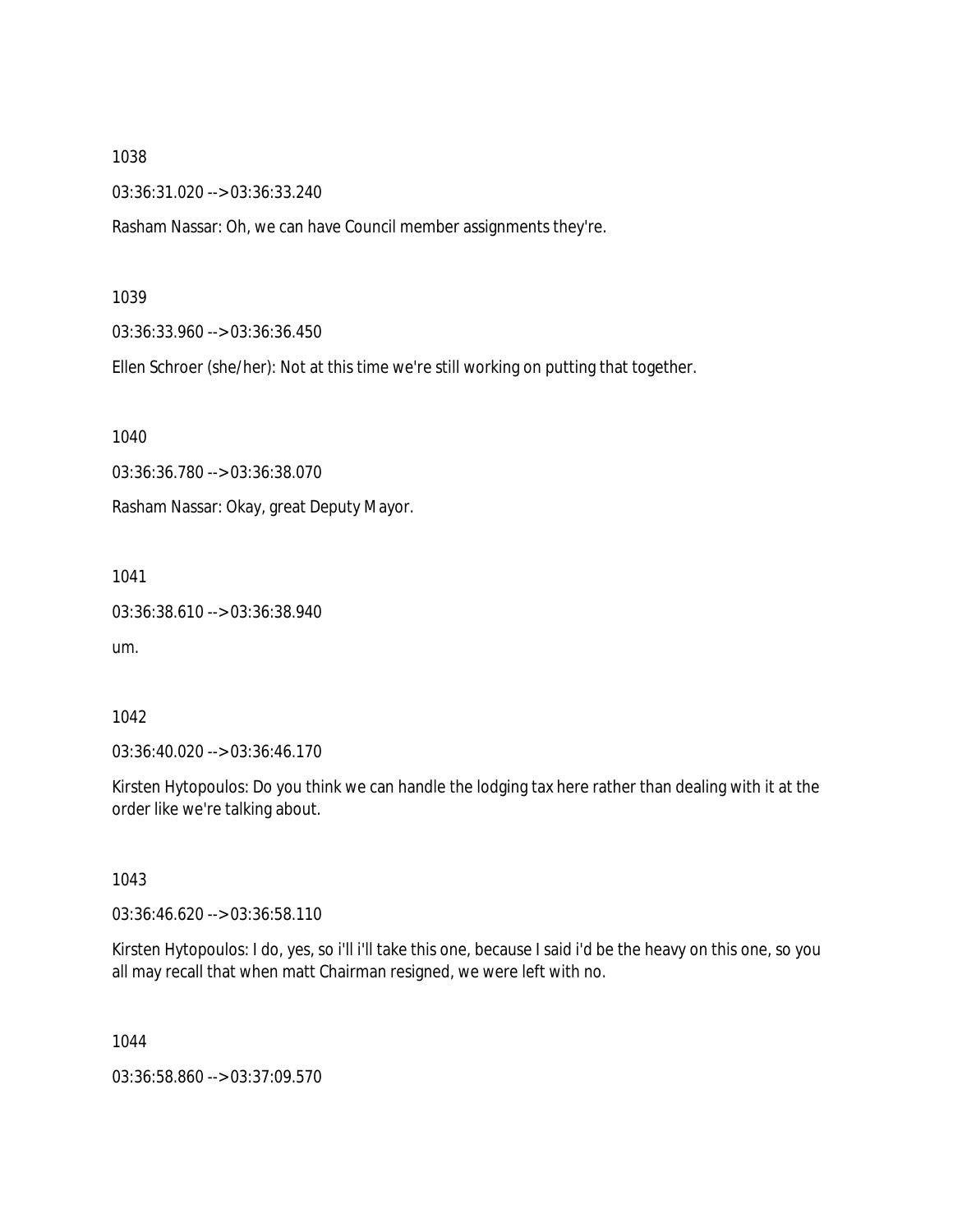Kirsten Hytopoulos: rollovers en el tack and the standard over the years has been to roll over the you know the proceeding years non voting Member to become the voting members, so there was continuity of.

## 1045

03:37:10.290 --> 03:37:25.170

Kirsten Hytopoulos: It I forget we call that but it's late, but you know what I mean someone who knows the ropes moving forward so Council ever car and I came in, you know new to the game, this year, and when we when we set when we redid.

1046

03:37:26.400 --> 03:37:31.560

Kirsten Hytopoulos: assignments earlier this year counselor card greed to stay on with me as I came in as voting Member.

#### 1047

03:37:32.010 --> 03:37:38.670

Kirsten Hytopoulos: But that really didn't make sense we let her do that, and now, as we get close to week you know, constituting the network continent forming a new.

1048

03:37:39.540 --> 03:37:52.440

Kirsten Hytopoulos: A new committee for the next cycle, I raised the issue that this doesn't make sense i'm not only is counselor car not going to be here going forward, but neither of us would be saying on so she would not be rolling over to Ben again be the next.

1049

03:37:53.130 --> 03:38:08.310

Kirsten Hytopoulos: Voting chair, we need one of you to step up and be this year and I see Joe already raising his hand, and this is going to be easy to fill the position so Joe will take christie's because i'm sorry because it comes with a horse position in this and we can move on.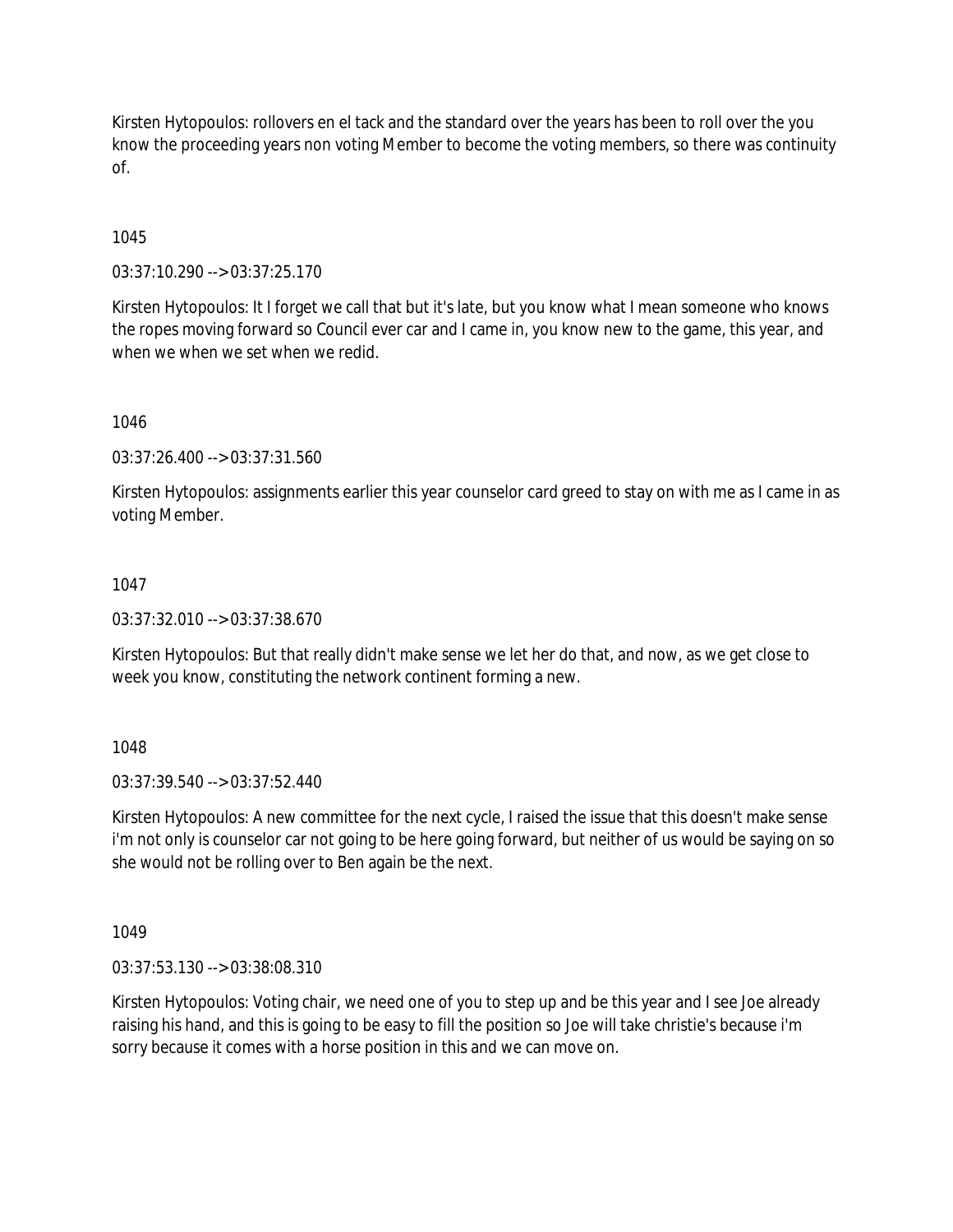03:38:10.350 --> 03:38:11.310

Rasham Nassar: councilmember deets.

1051

03:38:11.970 --> 03:38:16.530

Joe Deets: Ah, that that's all right, thank you councilmember high topless covered everything.

1052

03:38:16.710 --> 03:38:17.850 Kirsten Hytopoulos: Okay okay.

1053

03:38:17.910 --> 03:38:20.400 Rasham Nassar: Moving on, glad we got that solved.

1054

03:38:21.510 --> 03:38:21.990

Rasham Nassar: and

1055

03:38:23.130 --> 03:38:28.260

Rasham Nassar: we're looking at the planning Commission we have councilmember car counselor all it.

1056

03:38:33.090 --> 03:38:33.420

Council.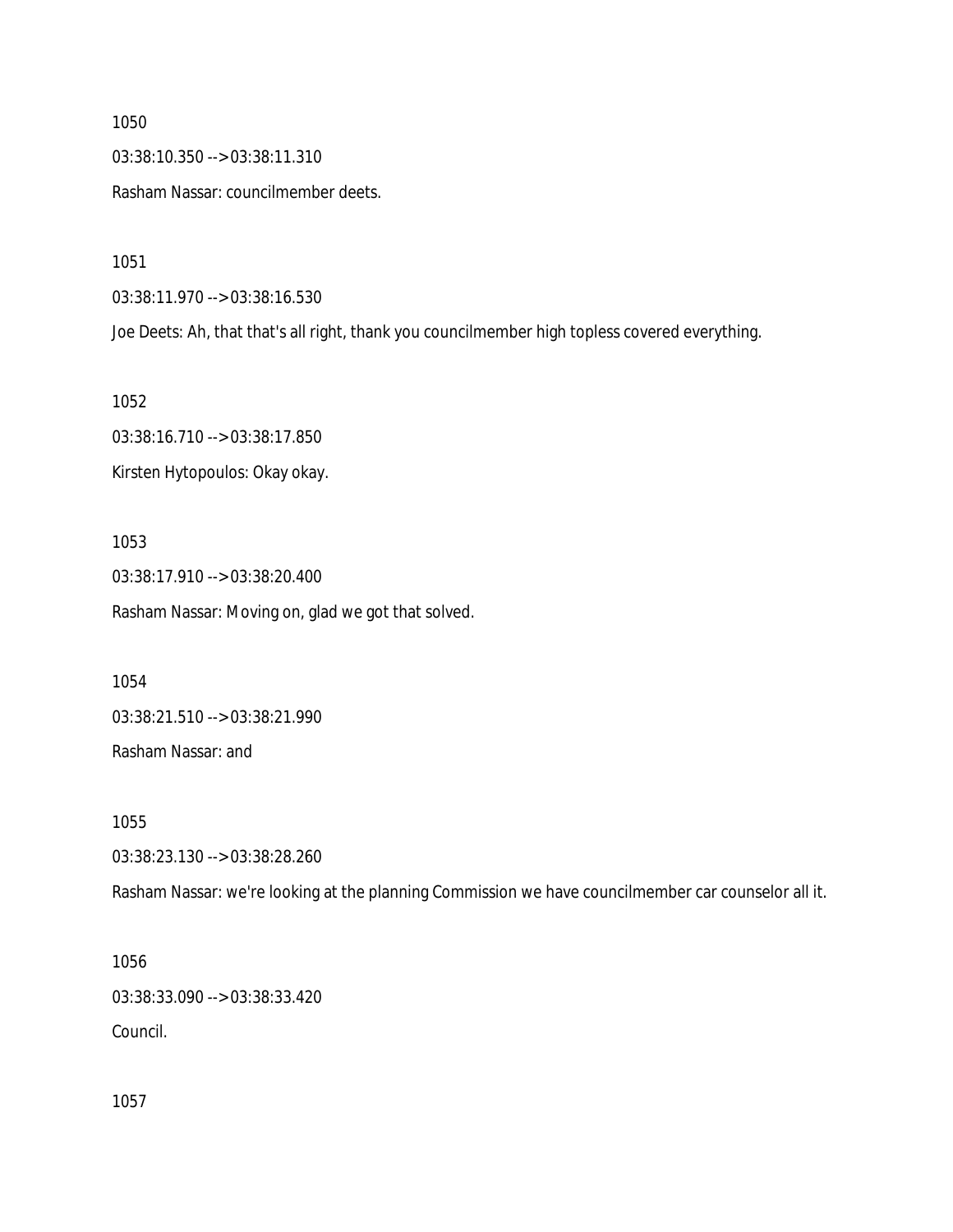03:38:34.740 --> 03:38:36.750

Rasham Nassar: Councillor pollock raise your hand.

1058

03:38:38.340 --> 03:38:42.090

Rasham Nassar: Deputy Mayor you're unmuted did you want to comment on this.

1059

03:38:42.300 --> 03:38:44.310

Kirsten Hytopoulos: that's Okay, no I shouldn't have been a muted sorry.

1060 03:38:44.700 --> 03:38:45.060

Okay.

1061

03:38:46.920 --> 03:38:52.980

Rasham Nassar: If there's more than one counselor we're interested interested in serving on a panel, we can certainly discuss that.

1062

03:38:55.080 --> 03:38:57.330

Rasham Nassar: Otherwise we're going for first first hand raise.

1063

03:38:59.430 --> 03:39:01.740

Rasham Nassar: And councilmember councilmember Schneider.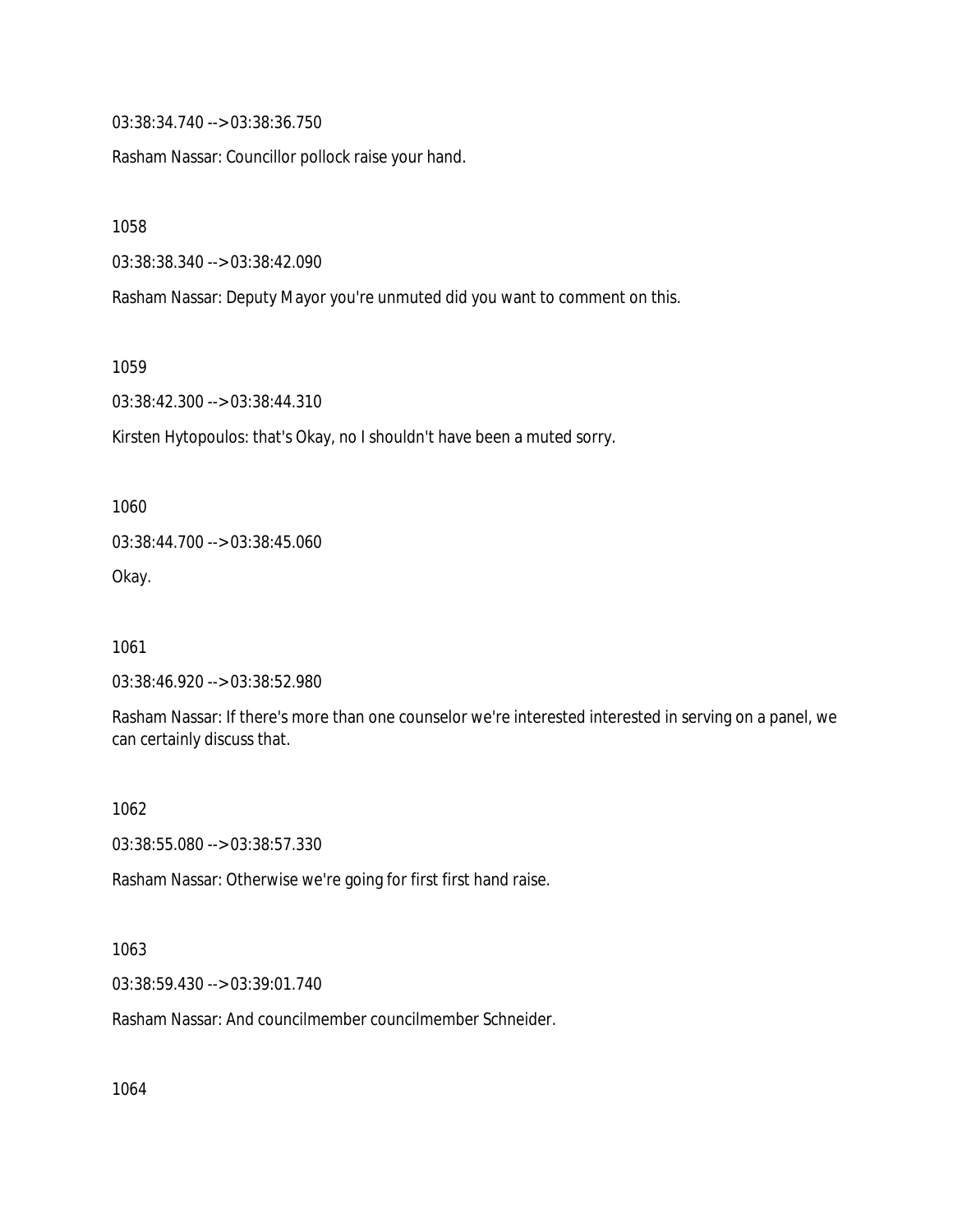03:39:03.360 --> 03:39:05.430

Leslie Schneider: i'm interested in serving on the panel.

1065

03:39:08.130 --> 03:39:15.810

Rasham Nassar: Folic and councilmember snyder both interested in serving on the panel is it is it possible, this quote say that we can have three Council members serve on that panel.

1066

03:39:17.100 --> 03:39:18.120

Rasham Nassar: Up to three correct.

#### 1067

03:39:20.190 --> 03:39:22.170

Leslie Schneider: And I think we did this past time around right.

1068

03:39:22.560 --> 03:39:23.280 Rasham Nassar: I think we did.

1069 03:39:25.290 --> 03:39:25.620 Ellen Schroer (she/her): Okay.

1070 03:39:25.680 --> 03:39:26.430 You can I comment.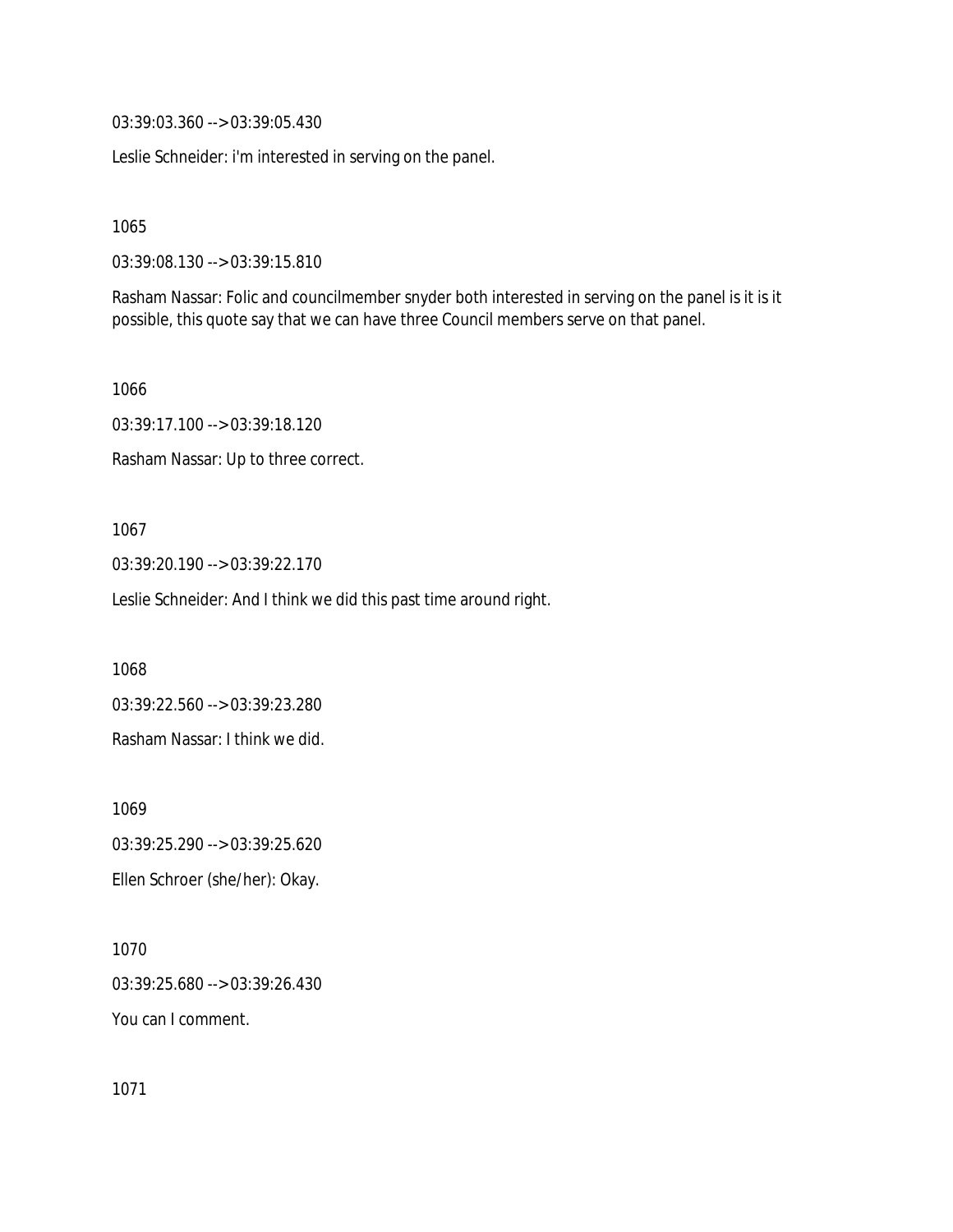03:39:27.480 --> 03:39:36.810

Rasham Nassar: You right in and i'm saving energy, yes okay i've certainly been involved in hiring that involved the three Council members on a panel.

1072

03:39:37.770 --> 03:39:38.130

Joe Levan: So that.

1073

03:39:39.210 --> 03:39:41.310

Joe Levan: The motion says two or three so.

#### 1074

03:39:42.270 --> 03:39:49.440

Rasham Nassar: Okay, so counseling Republic and councilmember signer Council will be joining councilmember card there um public art committee.

1075

03:39:50.520 --> 03:39:56.400

Ellen Schroer (she/her): That we don't need a selection committee for that that's taken care of us for us by our team humanities.

1076

03:39:56.670 --> 03:39:59.940

Rasham Nassar: Great you utility advisory committee that is me.

1077

03:40:02.880 --> 03:40:06.540

Rasham Nassar: doing all volunteer at once councilmember politic.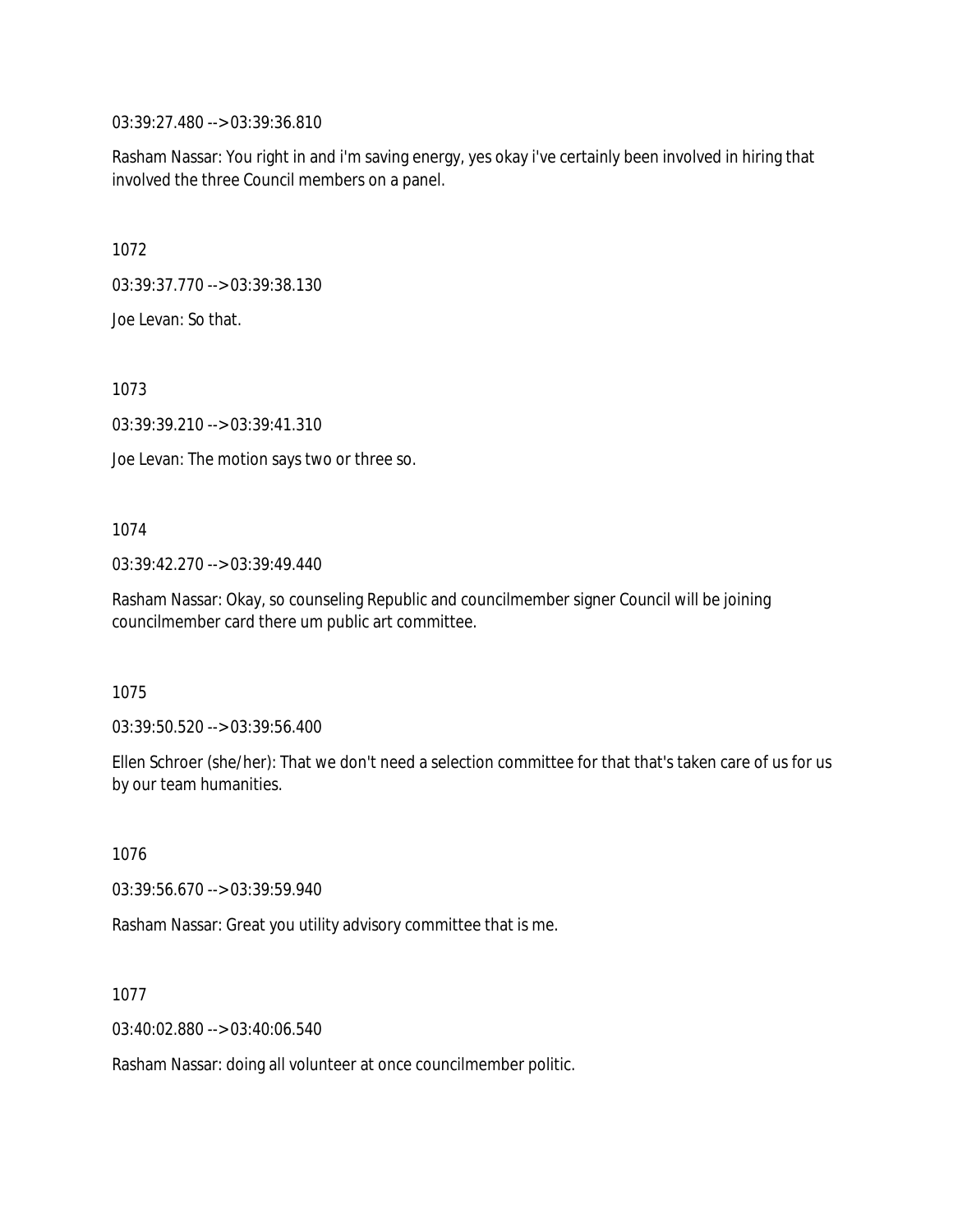03:40:08.250 --> 03:40:08.580 OK.

1079

03:40:11.670 --> 03:40:24.900

Rasham Nassar: OK counseling Republic will join me interviewing for the UFC and we have raise equity advisory committee staffed by two liaisons did that take care of it interim city manager.

1080

03:40:25.290 --> 03:40:36.930

Ellen Schroer (she/her): got Thank you and so roz will reach out to you when we have the applications pulled together and then begin to schedule with you and I think, then, also with the chair of the committee.

1081

03:40:38.010 --> 03:40:38.730

Rasham Nassar: Excellent.

1082

03:40:39.270 --> 03:40:47.670

Rasham Nassar: Thank you i'm really looking forward to putting this new practice well it's old practice in new practice i'm excited to see how it goes.

1083

03:40:49.140 --> 03:40:55.950

Rasham Nassar: So with that we are moving now on to item 13 and our agenda, which is committee reports councilmember deets.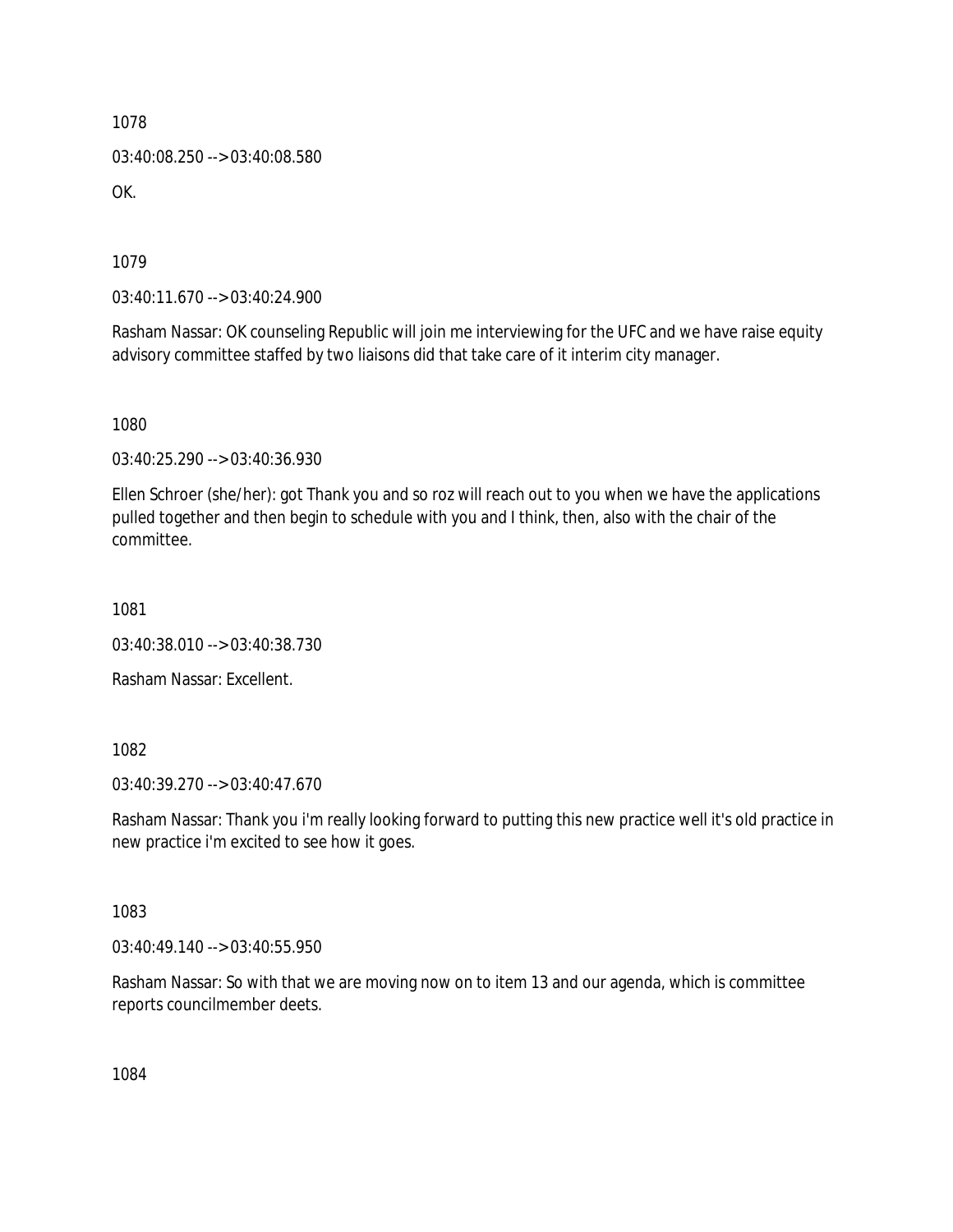03:40:56.850 --> 03:40:57.720

Joe Deets: Thank you yeah.

1085

03:40:59.220 --> 03:41:08.730

Joe Deets: Well, colleagues, relating to the climate change Advisory Committee yesterday to committee members and myself and diane landry, who is from zero waste.

1086

03:41:09.510 --> 03:41:22.230

Joe Deets: Travel to the vest on island to inspect a biota gesture that has been in operation for a couple years by impact bio energy, and it was fascinating, this is a.

1087

03:41:24.180 --> 03:41:31.650

Joe Deets: A machine, if you will, that takes waste actually from a tofu plant and explore and produces.

1088

03:41:33.900 --> 03:41:39.690

Joe Deets: fertilizer liquid fertilizer and liquid natural gas liquid natural gas and so.

1089

03:41:40.200 --> 03:41:49.890

Joe Deets: All of this was to show us that this this technology works very well and the commit the CCA see is going to discuss this field trip at their next meeting and.

1090

03:41:50.430 --> 03:42:01.140

Joe Deets: They may come with a proposal for to suggest recommend that we authorize a feasibility study for such a project here on the island, so i'm just reporting that out.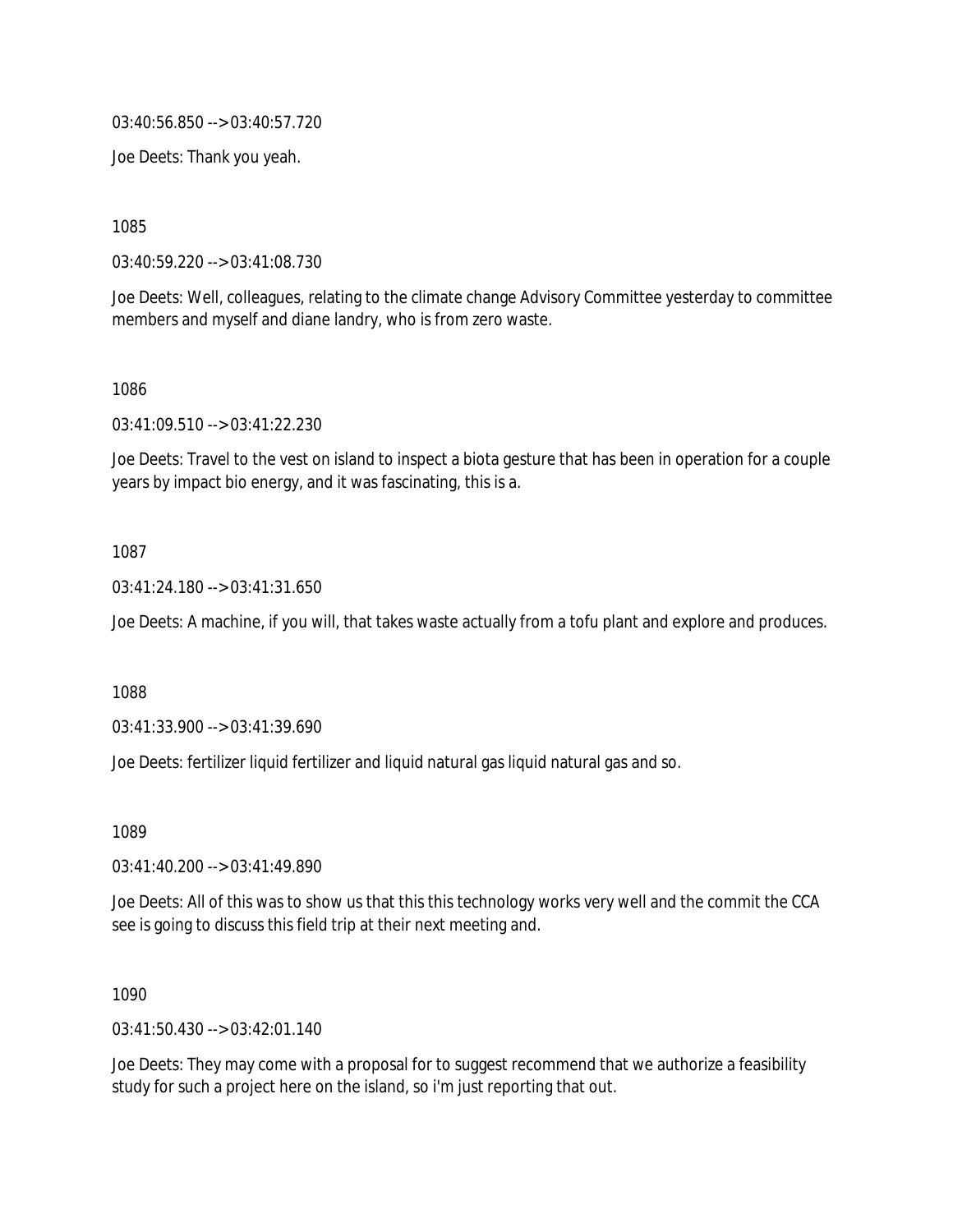03:42:05.550 --> 03:42:06.360

Rasham Nassar: that's a member card.

1092

03:42:08.070 --> 03:42:15.120

Christy Carr: Thanks, I just have a question i'm not sure who it's for, but what happened to the green building Task Force, we used to get.

1093

03:42:16.410 --> 03:42:25.500

Christy Carr: Study session updates and I haven't heard anything from them in a while so i'm curious when we might get another update or hipaa liaisons would have a report or.

1094

03:42:26.970 --> 03:42:27.540

Christy Carr: Anyone.

1095

03:42:29.160 --> 03:42:38.490

Joe Deets: Well i'm i'm the liaison where the remaining liaison there was two of us now there's just me know we haven't met and I actually asked.

1096

03:42:39.810 --> 03:42:40.590

Joe Deets: staff.

1097

03:42:41.670 --> 03:42:51.270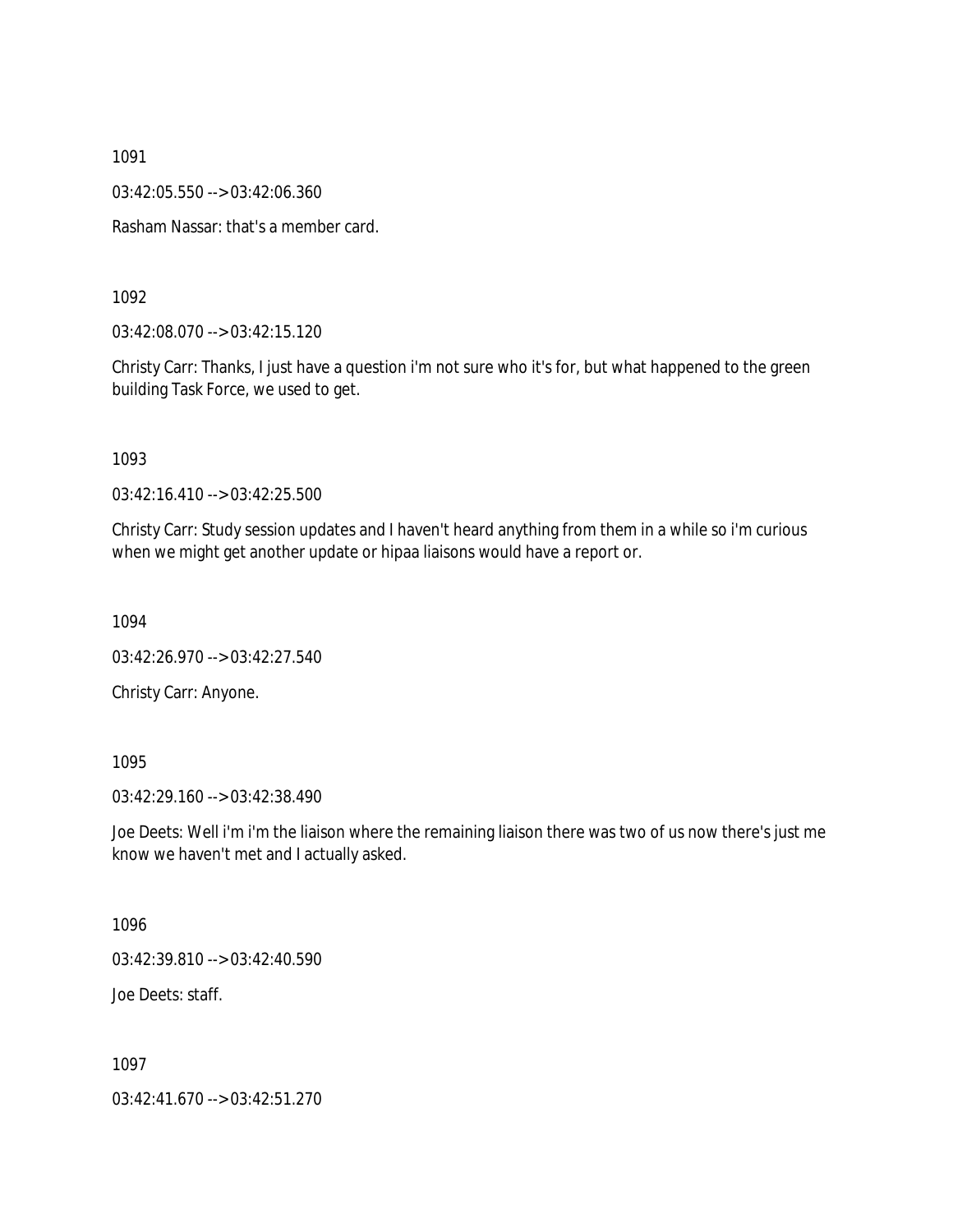Joe Deets: The other day for a status update, so I honestly I don't have anything to report, right now, maybe the the interim city manager has something to add.

1098

03:42:52.350 --> 03:43:08.970

Ellen Schroer (she/her): And the green building Task Force is, I think, currently in the middle of figuring out what comes next they had we had some recommendations and and have come to sort of a sticking point, so we are getting ready to regroup and come back to you with some additional information and options.

1099

03:43:11.790 --> 03:43:14.130

Rasham Nassar: Okay anything else for committee reports.

1100

03:43:15.450 --> 03:43:18.540

Rasham Nassar: we're now moving on to item 14 for the good of the order.

1101

03:43:21.990 --> 03:43:22.920

Rasham Nassar: councilmember snyder.

1102

03:43:24.900 --> 03:43:30.660

Leslie Schneider: Thank you um okay two items this first one is rather small, but I just want to.

1103

03:43:31.890 --> 03:43:40.500

Leslie Schneider: say that on Monday I as the liaison to the dmv i'm going to miss the second half of it, and so, if there's anyone that would like to.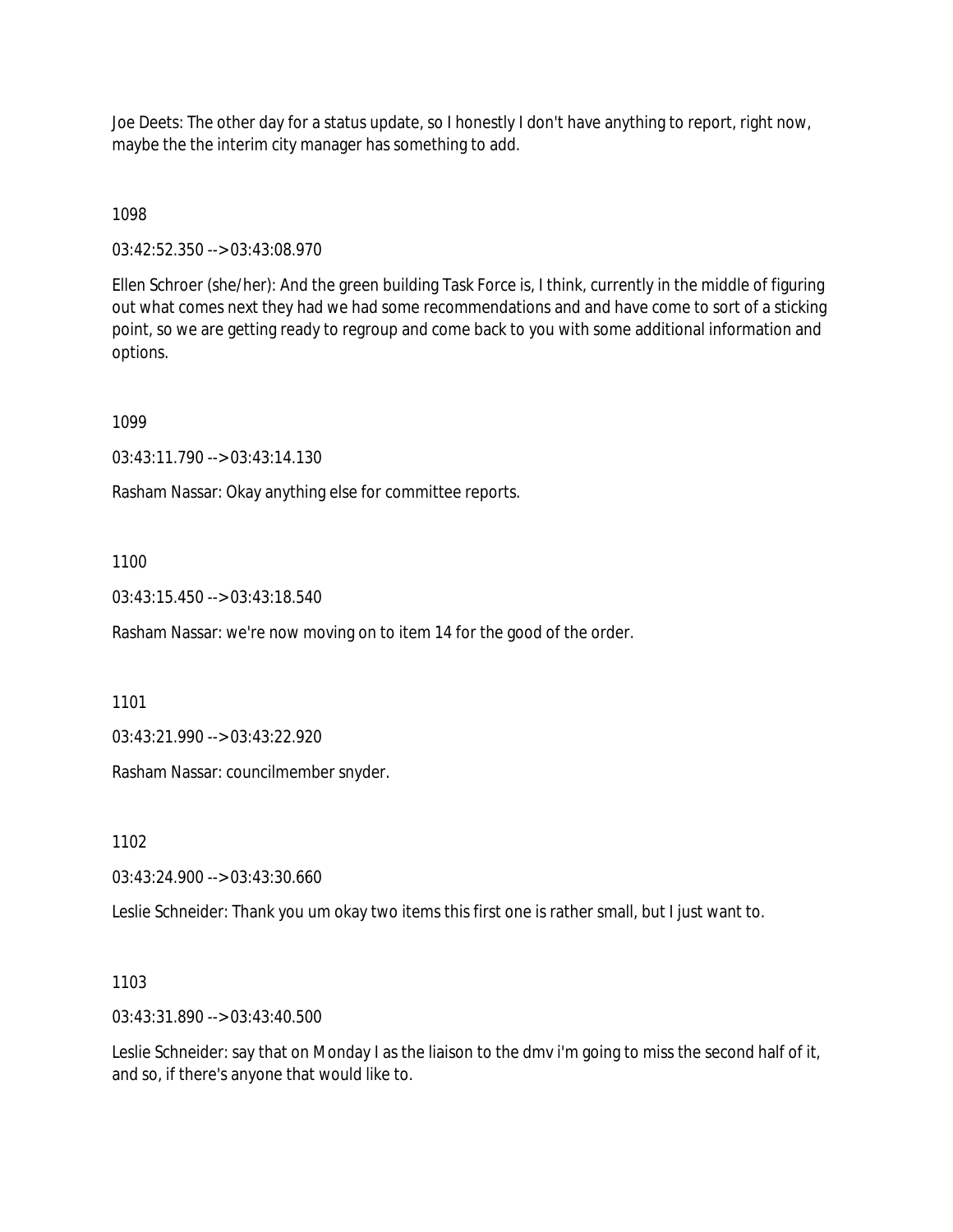03:43:41.250 --> 03:43:51.060

Leslie Schneider: jump in and take that second half of it that'd be great customer Republic, I appreciate that feel free to jump into the whole thing you know it's two to five but.

1105

03:43:51.600 --> 03:44:02.010

Leslie Schneider: At 330 i'm going to have to jump out, I appreciate that, and then the other one is just very early notice I get a lot of emails.

1106

03:44:02.460 --> 03:44:12.690

Leslie Schneider: telling me about the Eco city World Summit that's coming up in September, some of you may recall that I physically went to the one that was in Vancouver BC.

1107

03:44:13.350 --> 03:44:27.420

Leslie Schneider: In 2019 and this one is going to be a hybrid one so it's going to be possible for for anybody to go virtually I will say that i'm I have a very.

1108

03:44:28.530 --> 03:44:31.860

Leslie Schneider: I would love to go in person and I may be still considering that.

1109

03:44:33.660 --> 03:44:38.610

Leslie Schneider: But, since it is going to be a hybrid one and virtual, I just wanted to let you all know that.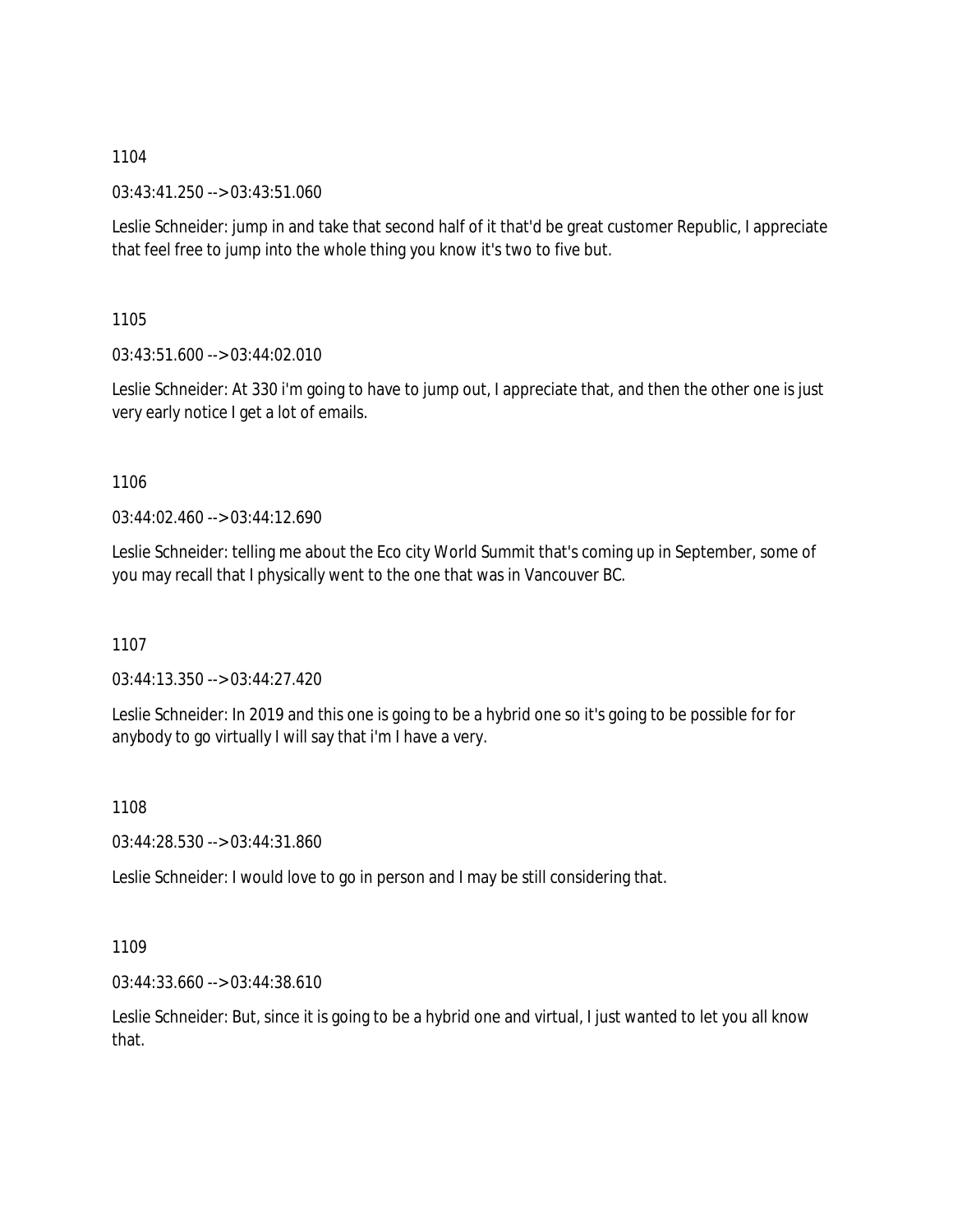03:44:40.380 --> 03:44:51.270

Leslie Schneider: To consider it and you can have more talks about it and and I don't know whether you know we would want to consider sharing that having the city pay the cost for that.

1111

03:44:52.860 --> 03:44:54.270

Leslie Schneider: So anyway.

1112

03:44:55.320 --> 03:45:00.900

Leslie Schneider: I don't know if I have any next steps, the right now the the July there's an early July.

#### 1113

03:45:02.460 --> 03:45:15.150

Leslie Schneider: like an early bird rate and there is also a public sector government rates so it would be a few hundred dollars to register for don't take my you know in that neighborhood in the low hundreds to.

#### 1114

03:45:16.470 --> 03:45:19.290

Leslie Schneider: participate virtually in this.

1115

03:45:20.580 --> 03:45:24.660

Leslie Schneider: In this ECO city world summit, and I just highly recommend it Thank you.

1116

03:45:27.900 --> 03:45:29.580

Rasham Nassar: councilmember geez yeah.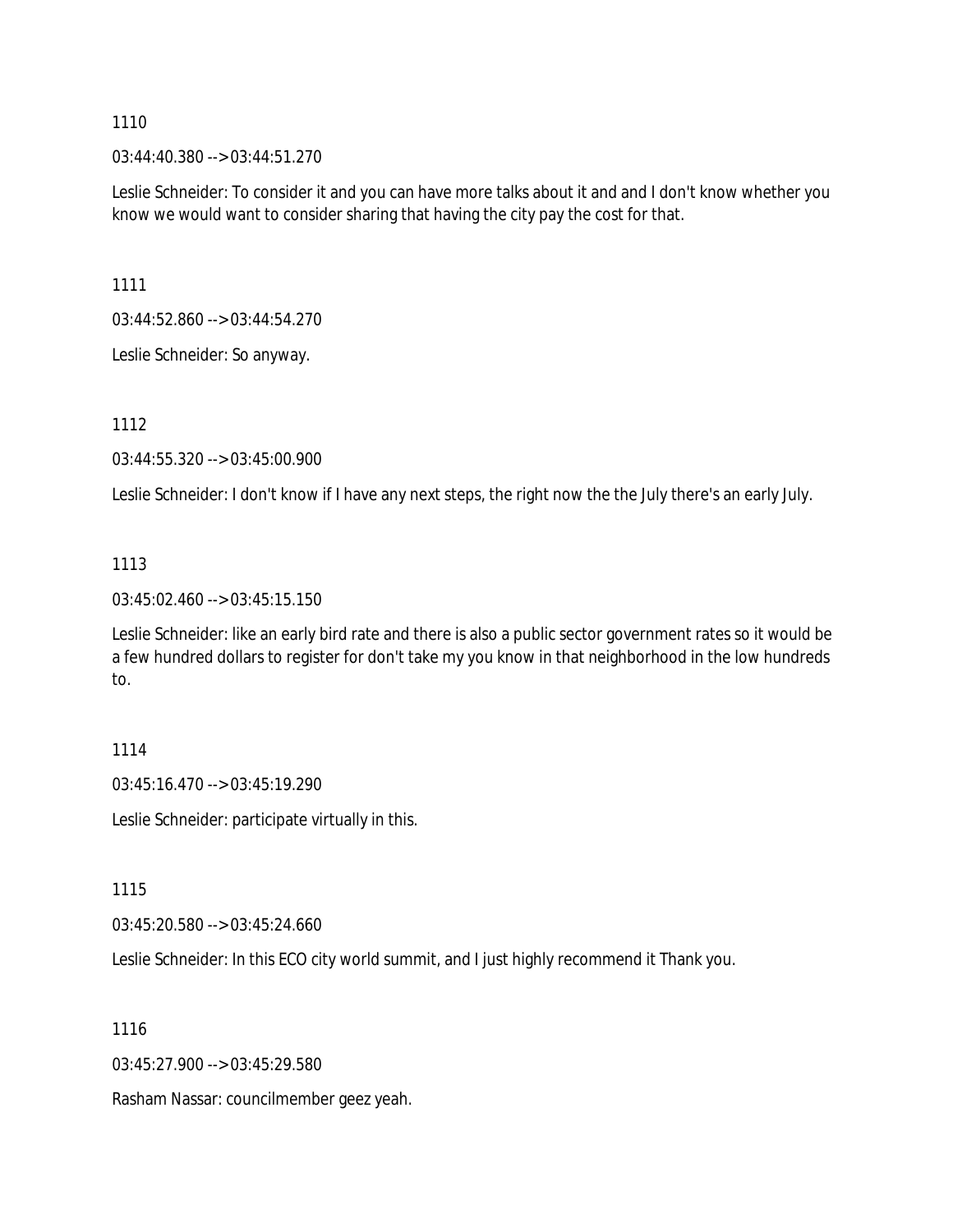03:45:29.610 --> 03:45:36.390

Joe Deets: Thank you just very quickly just want to mention i'll be having my open office hours to Saturday so from 10 to noon.

1118

03:45:39.420 --> 03:45:39.690

Joe Deets: Great.

1119

03:45:40.320 --> 03:45:42.150

Rasham Nassar: Thank you for that councilmember Polish.

1120

03:45:42.690 --> 03:45:48.300

Michael Pollock: yeah, I just wanted to actually follow up on councilmember Schneider I know, last time you were.

# 1121

03:45:49.320 --> 03:46:00.030

Michael Pollock: You went to it, I ran into you and you were so excited about it, I don't know Maybe it was months afterwards, but it's that it really does sounds like something pretty special, so I hope.

### 1122

03:46:00.720 --> 03:46:07.470

Michael Pollock: I can get the contact, or you can provide the contact information and sort of how to move forward, but it seems really relevant to a lot of the.